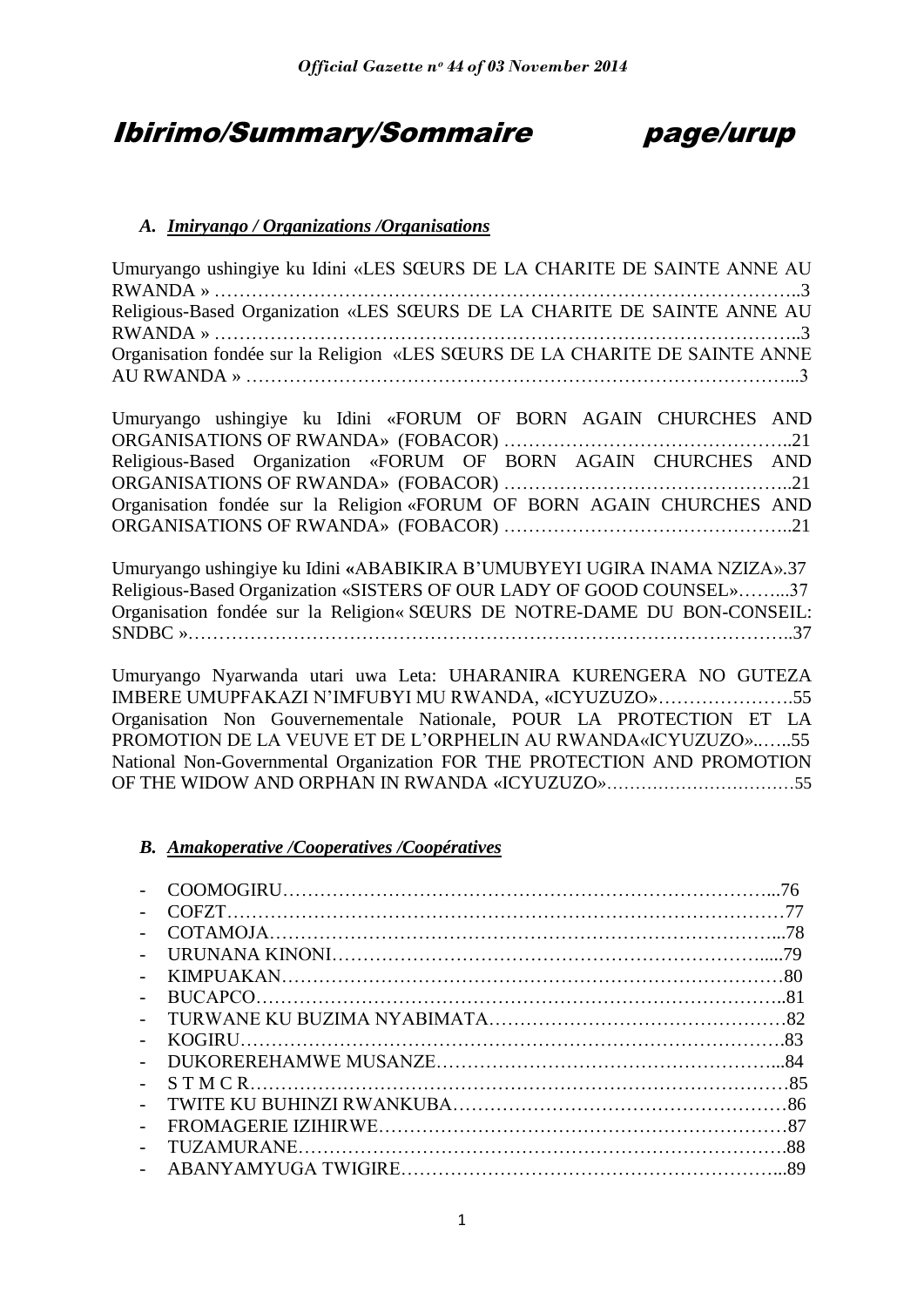# *C. Ibindi / Divers:*

# - *Guhabwa ubwenegihugu / Nationality /Nationalité*

# - *Ingingo z'ingenzi z'urwandiko rusaba guhindura amazina:*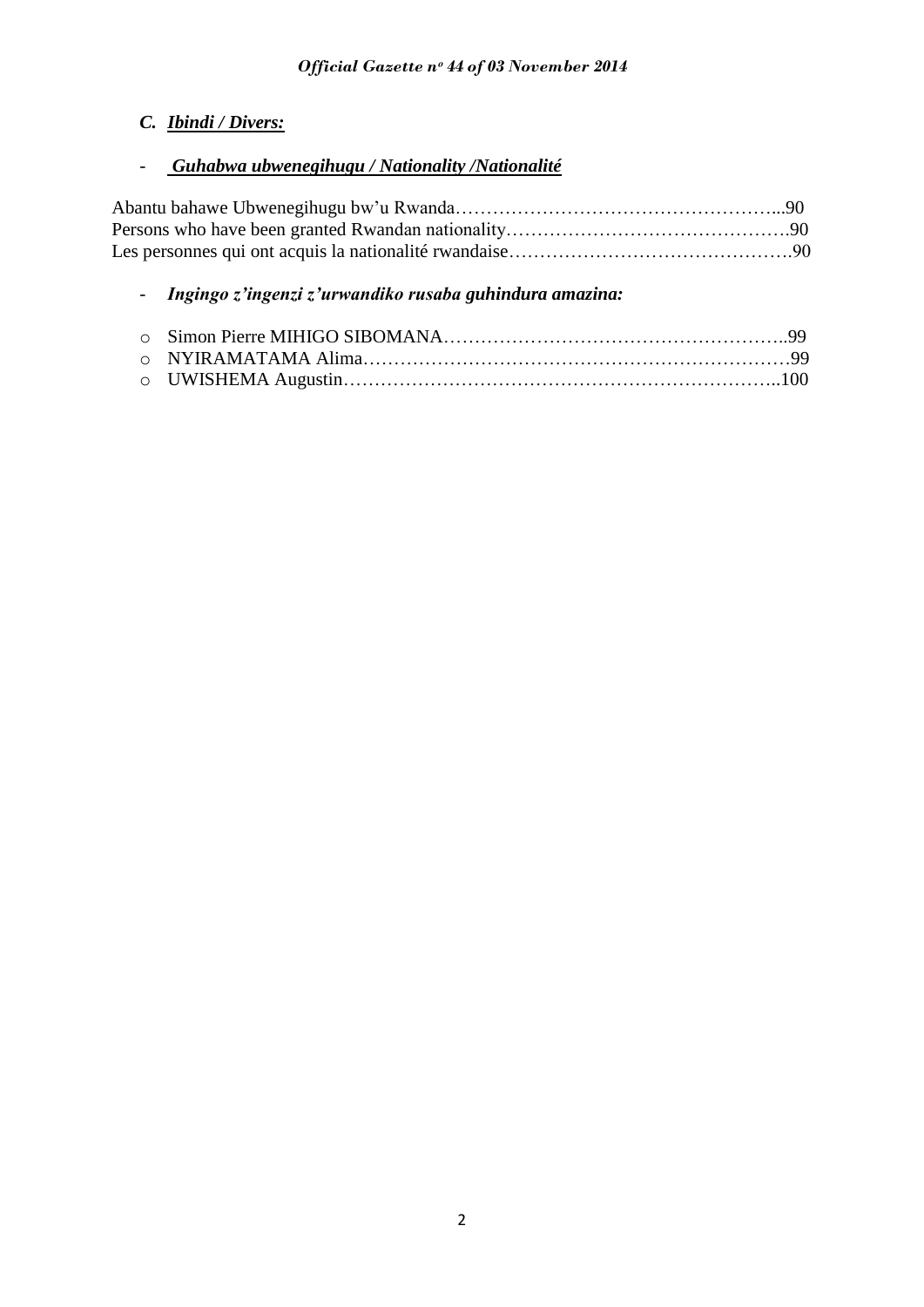### **AMATEGEKO SHINGIRO Y'UMURYANGO USHINGIYE KU IDINI «LES SŒURS DE LA CHARITE DE SAINTE ANNE AU RWANDA »**

#### **IRIBULIRO**

Dushingiye ku itegeko nº 06/2012 ryo kuwa 17/02/2012 rigena imitunganyirize n"imikorere y"imiryango ishingiye ku idini, cyane cyane mu ngingo zaryo za 1, 17 na 41 ;

Inteko rusange idasanzwe y"umuryango ushingiye ku idini «**LES SOEURS DE LA CHARITE DE SAINTE ANNE AU RWANDA »** yateraniye i Kigali kuwa 14 Kamena 2012 ; yemeje ivugururwa ry"amategeko shingiro y"uyu muryango wabonye ubuzima gatozi dushingiye ku Iteka rya Minisitiri n<sup>o</sup> 20/2000 ryo kuwa 26 Nyakanga 2000, mu buryo bukurikira:

#### **UMUTWE WA I**

### **IZINA – IGIHE – ICYICARO GIKURU Ingingo ya mbere: Izina**

Umuryango ushingiye ku idini witwa **«LES SOEURS DE LA CHARITE DE SAINTE ANNE AU RWANDA».** 

**STATUTES OF THE RELIGIOUS-BASED ORGANIZATION "LES SOEURS DE LA CHARITE DE SAINTE ANNNE AU RWANDA"** 

#### **PREAMBLE**

Pursuant to the Law n º 06/2012 of 17/02/2012 determining organization and functioning of religious-based organizations, especially in its articles 1, 17 and 41;

religious-based organization "**LES SOEURS DE LA.CHARITE.DE..SAINTE.ANNE.AU RWANDA**", in its seating of June 14, 2012 in Kigali, adopts amendments the statute that obtende legal personality by Ministerial order n°20/2000 of 26 July 2000, as follows:

#### **CHAPTER I:**

### **NAME Ŕ DURATION - HEADQUARTERS Article 1: Denomination**

The name for the religious-based organization is **"LES SOEURS DE LA CHARITE DE SAINTE ANNE AU RWANDA."**

**LES STATUES DE L'ORGANISATION FONDEE SUR LA RELIGION « LES SOEURS DE LA CHARITE DE SAINTE ANNE AU RWANDA »**

#### **PREAMBULE**

Vue la loi nº 06/2012 de la 17/02/2012 portant organisation et fonctionnement des organisations fondées sur la religion, spécialement en ses articles  $1<sup>er</sup>$ , 17 et 41 ;

Theextraordinary General Assembly of the L"Assemblée Générale Extraordinaire de l"Organisation fondée sur la religion « **LES SOEURS DE LA CHARITE DE SAINTE ANNE AU RWANDA** », réunit à Kigali en date du 14 Juin 2012 ; adopte les modifications apportées aux statues de la dite Organisation concessionnelle qui a obtenu la personnalité juridique par l"arrêté ministériel nº20/2000 du 26 juillet 2000, comme suit:

### **CHAPITRE I:**

# **DENOMINATION, SIEGE, DUREE**

### **Article 1 : Dénomination**

L"Organisation fondée sur la religion a la dénomination **« LES SŒUR DE LA CHARITE DE SAINTE ANNE AU RWANDA ».**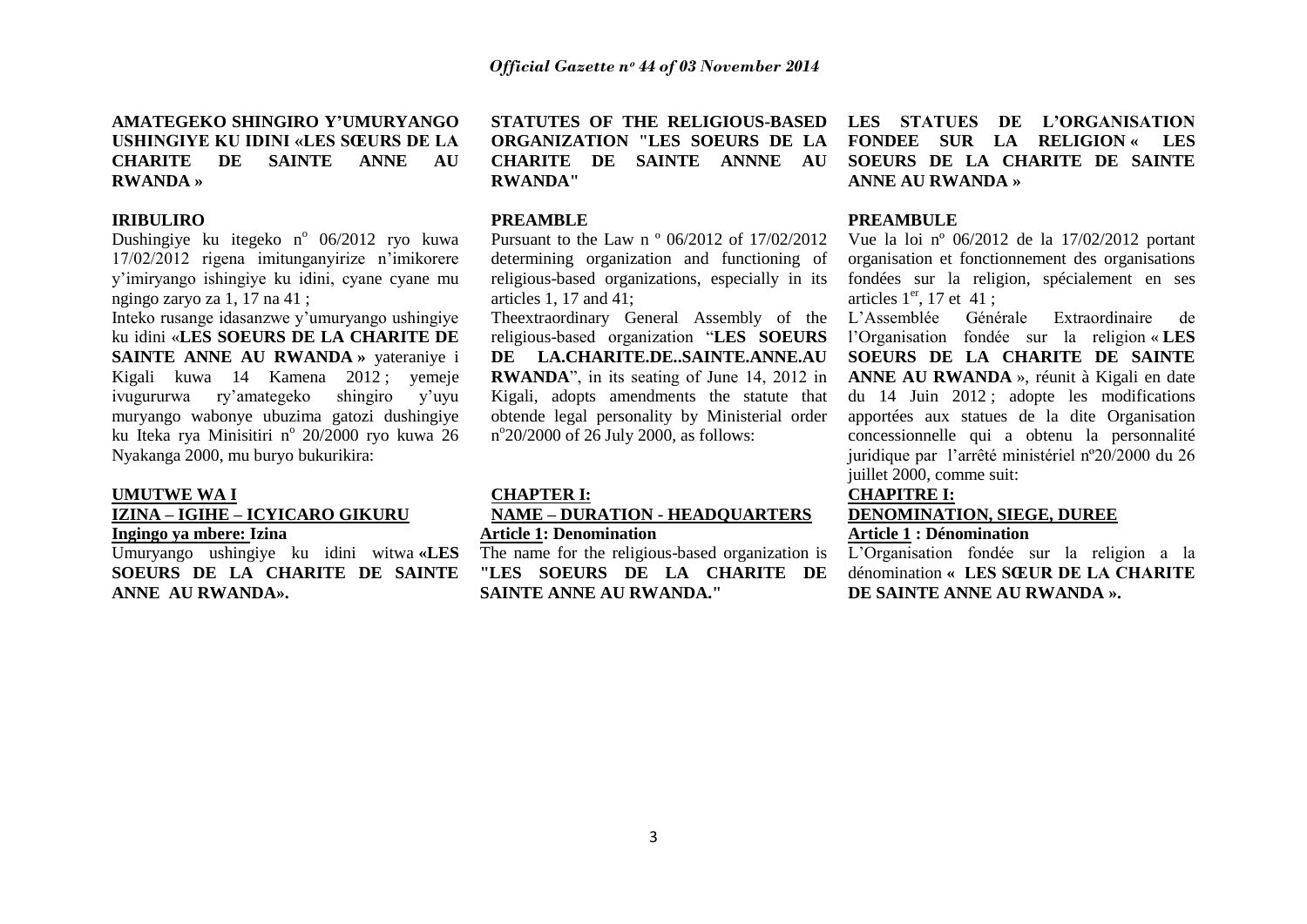Hagendewe kuri ay"amategeko shingiro, umuryango wubahirije itegeko nº 06/2012 ryo kuwa 17/02/2012 rigena imitunganyirize n"imikorere y"imiryango ishingiye ku idini

### **Ingingo ya 2 : Icyicaro cy´Umuryango**

Icyicaro cy´umuryango gishyizwe muri Segiteri Niboye, Akarere Kicukiro.

Icyicaro gishobora nyamara kwimurirwa n"ahandi hose mu gihugu cy"u Rwanda byemejwe n"inama rusange ku bwiganze bwa 2/3 by"abanyamuryango

### **Ingingo ya 3: Igihe uzamara**

Umuryango uzamara igihe kidateganyijwe.

### **UMUTWE WA II - INTEGO-AHO UMURYANGO UTEGANYA IBIKORWA ABAGENERWA BIKORWA Ingingo ya 4: Intego**

By the present Statutes, the Organization is in conformity with law No 06/2012 of 17/02/2012 determining organization and functioning of religious-based organizations.

### **Article 2: Location and address**

The Headquarters and Administrative seat of the Organization is established, Sector Niboye, Distric Kicukiro.

It may however be transferred to anywhereelse on the Rwandan territory, upon the decision of the General Assembly, on the majority of 2/3 of the members.

#### **Article 3: Duration**

The Organization is established for an indefinite duration.

**CHAPITRE II: MISSION - AREA OF INTERVENCION - BENEFICIARIES. Article4 : Mission**

Par les présents Statuts, elle se conforme à la Loi nº 06/2012 la 17/02/2012 portant organization et fonctionnement des organisations fondées sur la religion.

#### **Article 2 : La siège social et adresse**

Le siège social et administratif de l'Organization est établi dans le Secteur, Niboye, Distric, Kicukiro.

Il peut néanmoins être transféré en tout autre endroit sur l"étendu de la République du Rwanda sur décision de l"assemblée générale à la majorité de 2/3 des membres.

### **Article 3 : Durée**

L"Organisation est constituée pour une durée indéterminée.

**CHAPITRE II. MISSION - ZONE D'INTERVENTION - BENEFICIAIRES. Article 4 : Mission**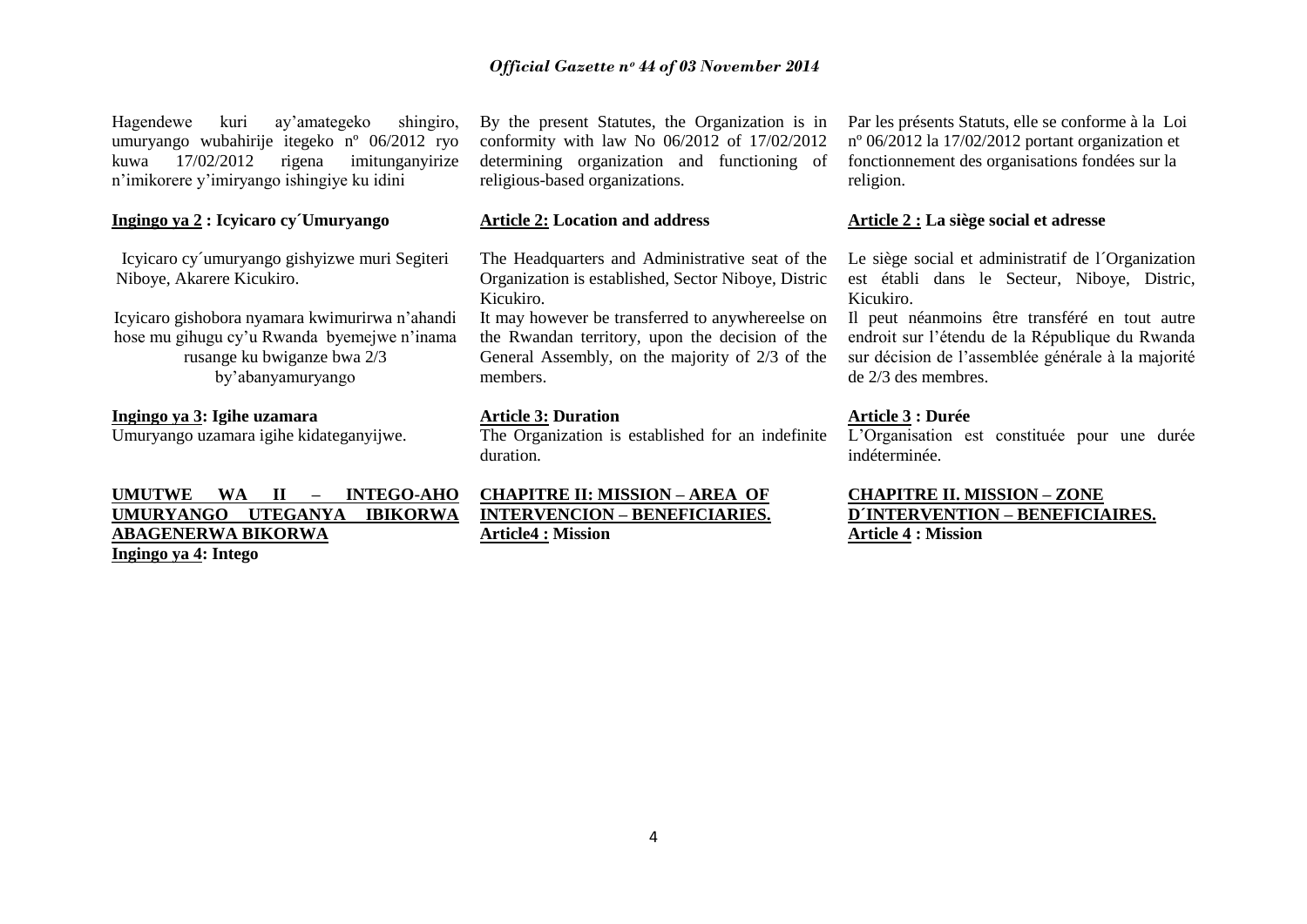Intego y´Umuryango, »LES SŒURS DE LA CHARITE DE SAINTE ANNE » ni iyikurikira :

Impano yacu nkuko umuhamagaro wacu uteye urukundo rutagira umupaka rwitangira cyane cyane abakene n´indushyi mu kwakira no kwitanga kugera ubwo uhara ubugima bwawe buri gihe twumvira ijwi rya Kiriziya.

#### **Iyi intego izagerwaho :**

-Hatezwa imbere imibereho myiza n´iterambere by´abaturage.

-. Kwigisha abana n´urubyiruko mu mashuri

y´incuke, Abanza n´Ayisumbuye.

-. Gushakisha no guharanira iterambere rusange hategurwa, hashingwa, hanakorwa ibikorwa bishyigikira iterambere nko gushinga ibigo byigishirizwamo gusoma no kwandika, ubudozi, ibigo bitangirwamo inyigisho zirebana n"imirire, ibigo bigenewe imyidagaduro na siporo, ahagenewe ibiruhuko by"abanyeshuli n"ibindi bikorwa bigenewe urubyiruko gatulika;

-.Gushyiraho Foyer Social (ubudozi, isomero, Amahu gurwa ku iyobokamana n´ibindi byateza umugore imbere)

The mission of the organization « LES SŒURS DE LA CHARITE DE SAINTE ANNE » is defined as follows:

Our charism, in its apostolic dimension is to evangelize through works of mercy,and Universal Charity,chiefly to the foorest and most needy through the practice of hospitality unto to the peint of heroism always attentive to the call of the Church.

### **This will be achieved by:**

-.Improvement of living conditions for the human and social progress without distinction of race, social classes and religion.

-.Training children and the youth in Preprimary, Primary and Secondary schools.

-.The research and the pursuit of social development through the organization, management and support of all kind of works such as social welfare, literacy, sewing room, feeding centers, study centers, recreation and sports, camps, various Catholic youth movements

-.The organization of social community network (sewing, adult literacy, religious training and all that contributes to the advancement of women.

La mission de « LES SŒURS DE LA CHARITE DE SAINTE ANNE » est définie comme suit :

Notre charisme, dans sa dimension apostolique, consiste á évangéliser á travers les œuvres de miséricorde, et avec une charité universelle principalement parmi les plus pauvres et les plus indigents, charité faite hospitalité jusqu´à l´héroïsme, toujours attentives à la voix de l´Eglise.

### **Ce but sera atteint par :**

-. Amélioration des conditions de vie en vue du progrès humain et social sans distinction de races, de classes sociales et de religion.

-.La formation des enfants et de jeunes dans les écoles Maternelles, Primaires et Secondaires.

-.Le service et le soutien aux œuvres de charité pour les soins des pauvres et des malades dans des Dispensaires, Maternité, Hôpitaux, Centre d"accueil, Secours Catholiques et d"autres œuvres qui suggèrent la charité chrétienne.

-.L´Organisation de Foyer Social (couture, alphabétisation, formation religieuse et tout ce qui contribue á la promotion de la femme)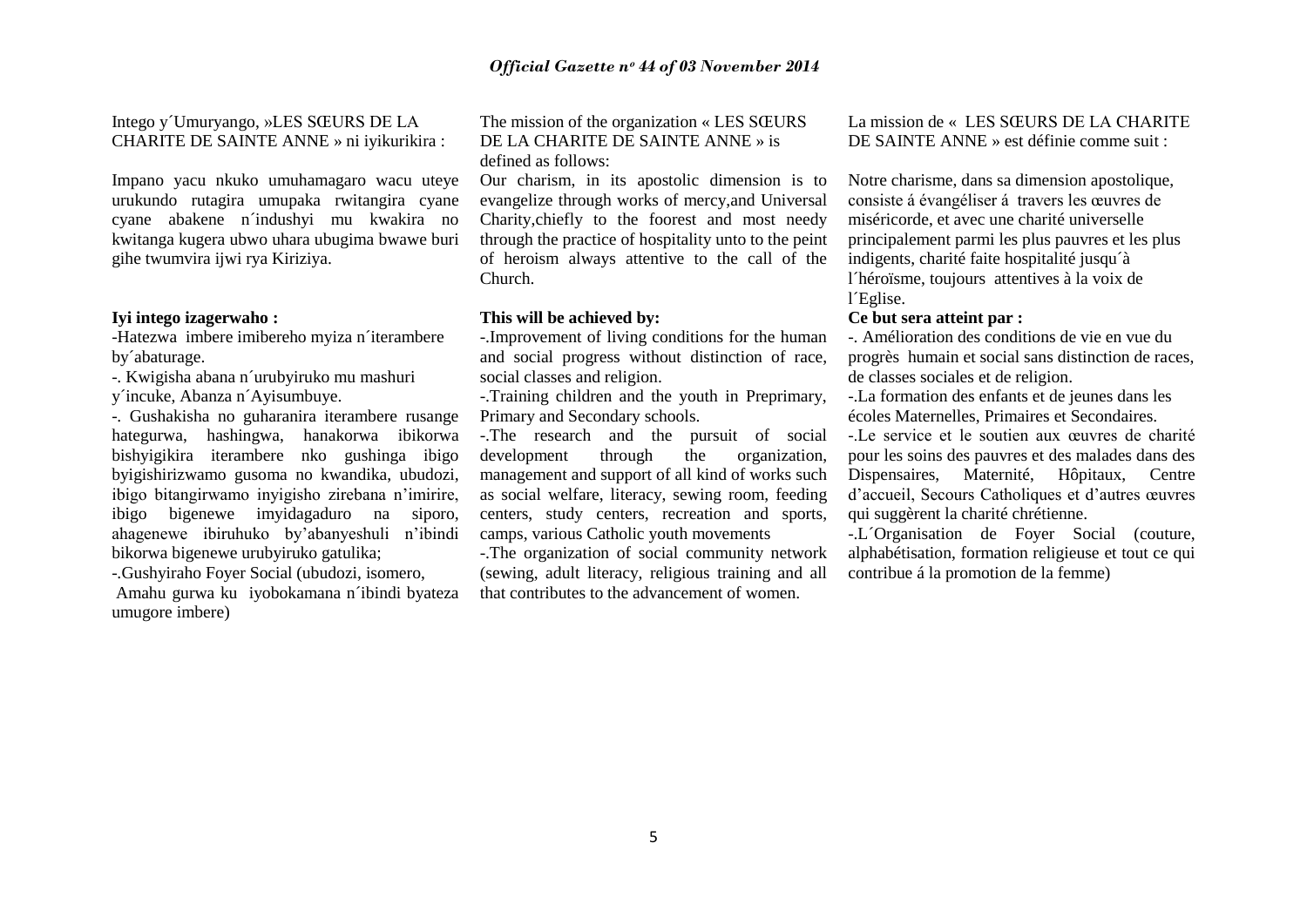#### **Ingingo ya 5: Aho umuryango uteganya ibikorwa**

Ibikorwa by"uyu muryango bikorerwa mu Rwanda. Bishobora ariko gukwirakwizwa no hanze y"igihugu.

### **Ingingo ya 6 : Abagenerwabikorwa**

Ibikorwa byose cyangwa imishinga yose y´U muryango igenewe abatuye mu Rwanda bose bakeneye ubufasha hatitawe ku gitsina, inkomoko idini, urwego rw´ubutunzi cyangwa ubushobozi bafite hagamijwe gusohoza intego z´Umuryango.

#### **UMUTWE WA III : Abanyamuryango**

#### **Ingingo ya 7:**

Umuryango ugizwe n"abanyamuryango bashyize umukono kuri aya mategeko n"abandi bashobora kwiyongeraho nyuma yo gukora amasezerano ashingiye ku idini n"umuryango mu Rwanda aho baba bakorera hose.

#### **Ingingo ya 8:**

Uburenganzira bwo kuba umunyamuryango butakara kubera urupfu, gusezera kubushake, kwirukanwa kubera kutubahiriza amategeko shingiro ndetse n´amategeko ngenga-mikorere

### **Article 5: Area of intervention**

The area of intervention is in Rwanda. However, this intervention shall be extended to other countries.

#### **Article 6: Beneficiaries**

Any projects or Works developed by the Organization are offered to all people living in Rwanda who need it, regardless of gender, origin,religion, social and economic conditions and willing to contribute positively to the mission of the Organization.

### **CHAPITRE III: Membership**

#### **Article 7:**

The Organization is composed by effective members signatories (members) hereof and all who join after being bound by religious vows of the Organization in Rwanda regardless their working place.

#### **Article 8:**

The membership is lost by death, resignation (voluntary withdrawal), or exclusion for violation of these statutes and internal rules and regulations

#### **Article 5: Zone d´intervention.**

La région où il exerce son activité est au Rwanda. Toutefois cette activité pourra être étendue à d´autres pays.

#### **Article 6: Bénéficiaires**

Les projects ou oeuvres éventuels développés par l´Organization sont offerts à toutes les personnes habitant le Rwanda qui en ont besoin sans distinction de sexe, de provenance, de religion, de conditions sociales et économiques et désireuses de contribuir positivement à l´Organisation.

### **CAPITRE III: MEMBRES**

#### **Article 7:**

L"Organisation comprend les membres effectifs signataires des présents statuts et tous ceux qui y adhéreront après avoir été liés par les vœux de religion de l"Association au Rwanda. quelque.soit leur lieu d"affectation.

#### **Article 8:**

La qualité de membre se perd par le décès, le retrait (démission volontaire) ou l´exclusion pour violation des statuts et de son règlement intérieur.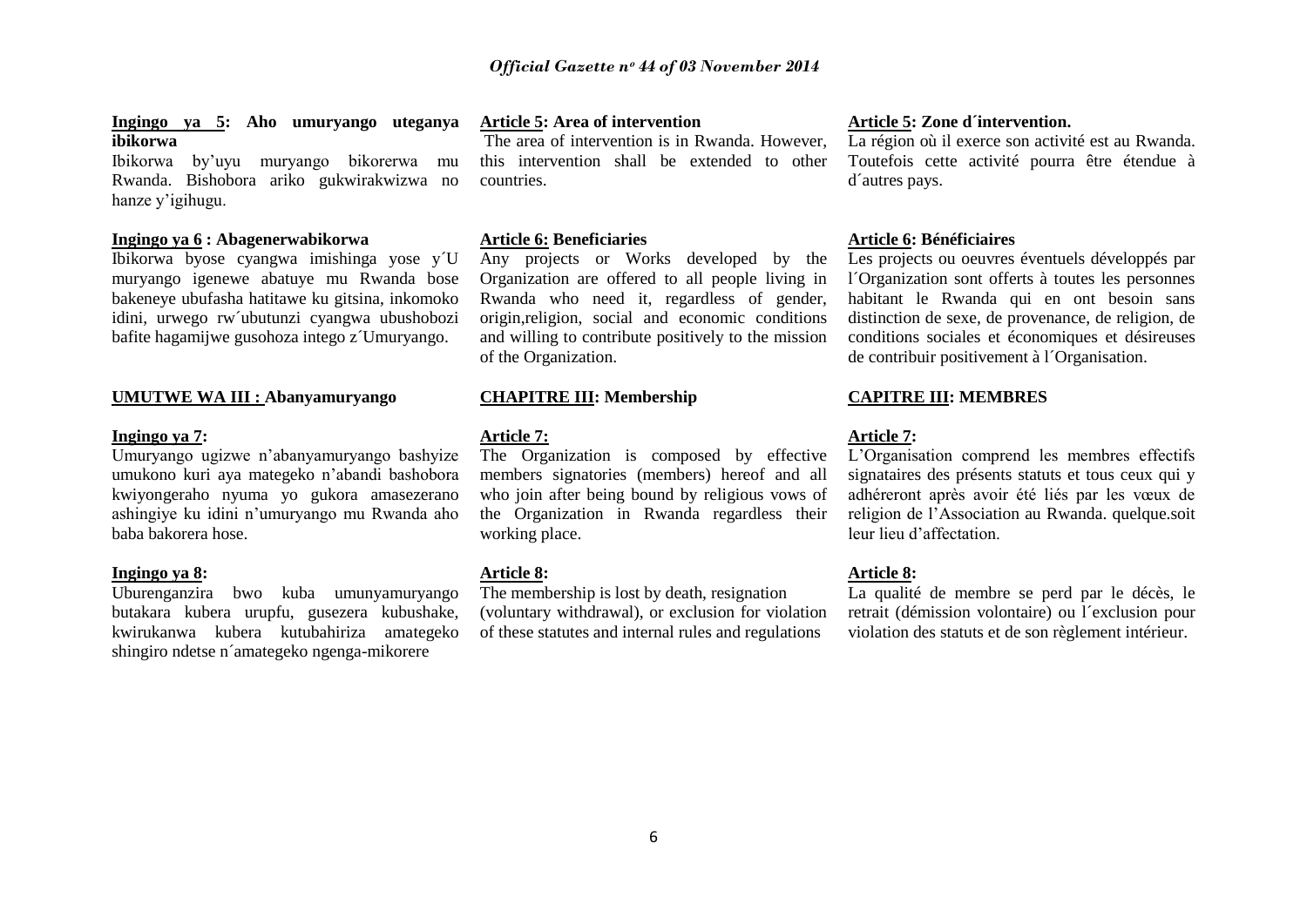# **UMUTWE WA IV: INZEGO Z'UMURYANGO**

### **Ingingo ya 9:**

Umuryango ugizwe n"inzego zikurikira :

- Inteko rusange,
- Inama y"ubuyobozi
- Ubugenzuzi bw"imari.
- Urwego rukemura amakimbirane

**Ingigo ya 10: Inteko rusange** Inteko rusangeni rwo rwúmmuryango.Rugizwe n´abanyamuryango bashyizweho na bagenzi babo kubera izo mpamvu.

### **Ingingo ya 11:**

Inteko rusange ifite inshingano zikurikira:

- Gushyiraho no gukuraho Umuvugizi n"umwungirije;
- Gusuzuma no kwemeza raporo y"imyitwarire hamwe n"iy"imari bagejejweho n"ubuyobozi bucyuye igihe;
- Gushyiraho amabwirizwa rusange ngenderwaho ku banyamuryango bose ndetse no kuyahindura bibaye ngombwa;

### **CHAPTER IV.ORGANOS OF THE ORGANIZATION**

### **Article 9**:

Organs of the Organization are:

- The General Assembly,
- The Board of Directors,
- The Financial Audit,
- The conflict resolution organ.

#### **Article 10: General Assembly**

The General Assembly is the supreme body of the Organization. It comprises of effective members designated for this purpose by their peers.

### **Article 11:**

The General Assembly has the following attributions:

- To elect and revoke the Legal Representative and Deputy Legal Representative;

- To review and approve the moral and financial report submitted by the authorities of the Organization at the end of their term;

- To establish the general requirements obliging all members and modify them if necessary;

### **CHAPITRE IV: LES ORGANES DE L'ORGANISATION: Article 9:**

### Les Organes de l'Organisation sont:

- L"Assemblée générale,
- Le Conseil de l"Administration,
- L'Audit Financier
- L"Organe de résolution de conflits.

### **Article 10: Assemblée Générale**

L"Assemblée Générale est l"organe suprême de l"Organisation. Elle comprend les membres effectifs désignés à cet effet par leurs pairs.

### **Article 11:**

L"Assemblée Générale exerce les attributions suivantes :

- Elire et révoquer la représentante Légale et la Représentante Légale Suppléante ;
- Examiner et approuver le rapport moral et financier présenté par les Autorités de l"Organisation à la conclusion de leur mandat ;
- Etablir les prescriptions générales obligeant tous les membres et de les modifier si c"est nécessaire ;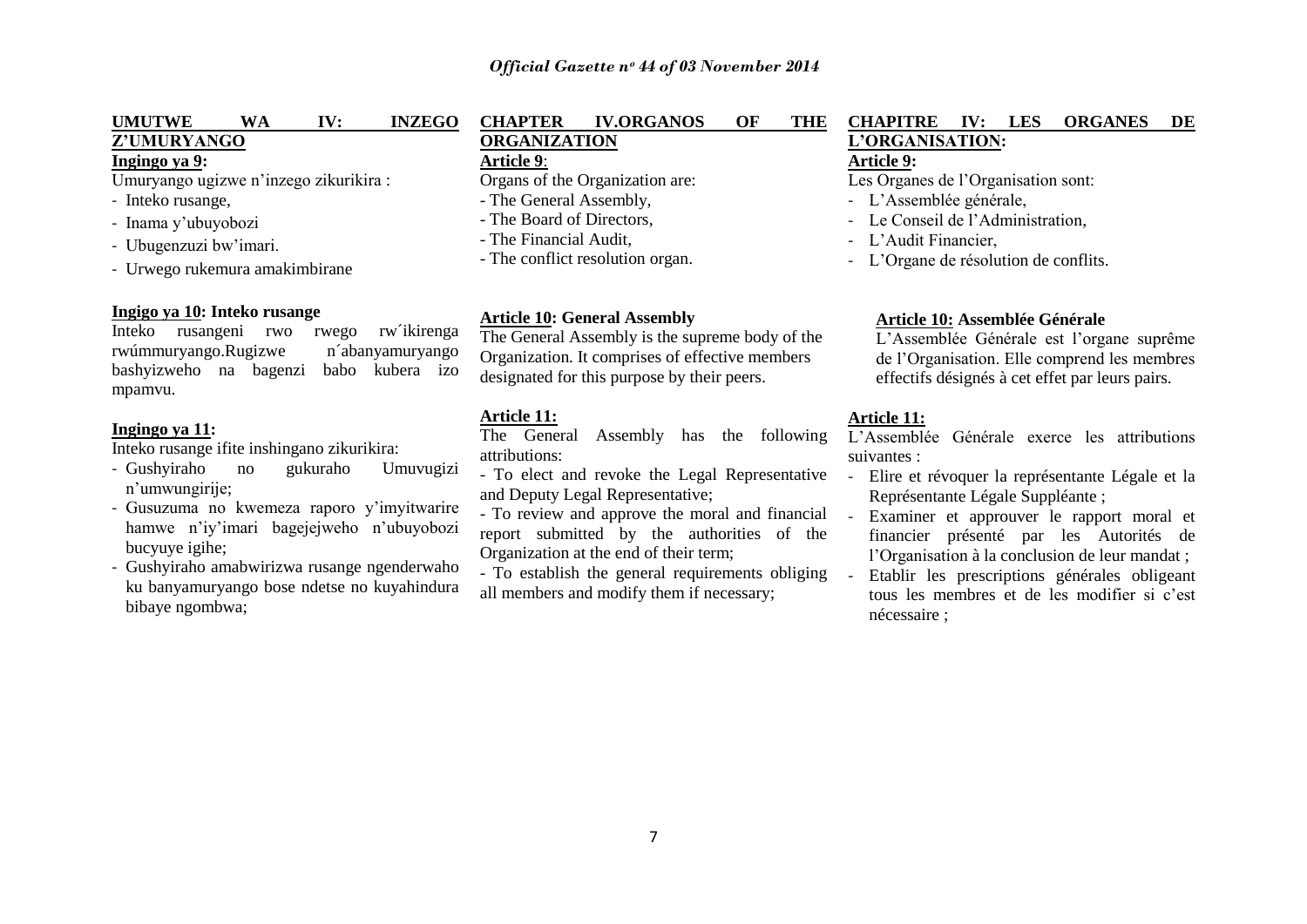- Kugena ibikorwa by"umuryango ;
- Kwemeza no guhindura amategeko shingiro ndetse n"amategeko ngenga-myitwarire y"umuryango ;
- Kwemeza iseswa ry"umuryango ;
- Kwemera impano n"imirage ;
- Kwemeza raporo z"imari za buri mwaka ;
- Kwemerera, guhagarika by"agateganyo ndetse no kwirukana umunyamuryango ;
- Gutora abagize komiti nkemurampaka.

#### **Ingingo ya 12:**

Inteko rusange itumizwa kandi ikayoborwa n"umuvugizi w"umuryango. Iyo atabonetse, inteko rusange itumizwa kandi ikayoborwa n"umuvugizi wungirije. Inteko rusange iterana rimwe mu mwaka.

Iyo umuvugizi n"umwungirije batabonetse bose, inteko rusange itumizwa kandi ikayoborwa n"umunyamuryango urusha abandi uburambe mu muryango.

- To determine the activities of the Organization;
- To adopt and amend the Statutes and internal rules and regulations of the organization;
- -.To decide on the dissolution of the Organization.
- -.To accept donations and Bequests;
- -.Approval of annual accounts report;
- -.Admission, suspension and expulsion of a member of the Organization;
- Elect the conflict resolution committee members.

#### **Article 12:**

The General Assembly is convened and chaired by the Legal Representative of the Organization. In case of the absence of the Legal Representative, the General Assembly shall be convened by the Deputy Legal Representative. The Assembly meets once a year.

In case of simultaneous absence of the Legal Representative and the deputies, the General Assembly shall be convened by the oldest member in the profession.

- Déterminer les activités de l'Organisation:
- Adopter et modifier les Statuts et le Règlement d"ordre intérieur de l´Organisation ;
- Décider la dissolution de l"Organisation ;
- Accepter les dons et les Legs ;
- Approbation des comptes annuels ;
- Admission, suspension et exclusion d'un membre de l"Organisation ;
- Elir les membres du Comité de résolutions des conflits.

### **Article 12 :**

L"Assemblée Générale est convoquée et présidée par la Représentante Légale de l"Organisation. En cas d"empêchement de la Représentante Légale, l"Assemblée Générale est convoquée par la Représentante Légale Suppléante. L"Assemblée se réunit une fois chaque trois ans.

En cas d"absence ou d"empêchement simultané de la Représentante Légale et de la Suppléante,

l"Assemblée Générale est convoquée par le membre, le plus âgé dans la profession.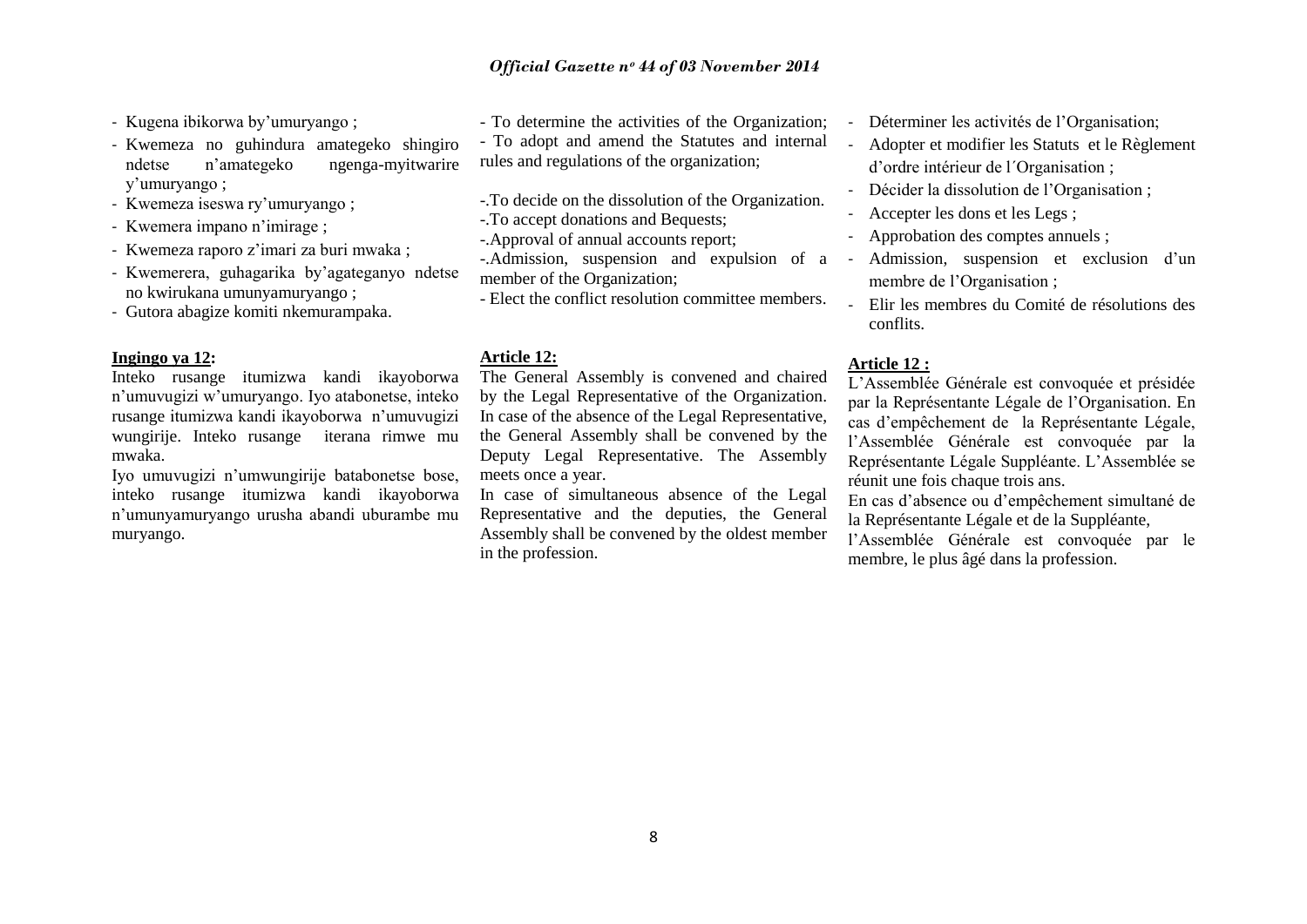### **Ingingo ya 13:**

Ibyemezo by"inteko rusange bigira agaciro iyo igizwe na 2/3 by"abanyamuryango. Iyo uwo mubare utagezeho, inama yimurirwa ku yindi tariki mu gihe kitarenze iminsi 15 (cumi n"itanu) uhereye ku munsi iyo yasubitse yabereyeho. Iyo yongeye guterana, ibyemezo bifatwa ku bwiganze busesuye by"abanyamuryango bitabiriye inama. Ibyemezo by"inteko rusange bifatwa ku bwiganze busesuye. Iyo amajwi angana iry´uhagarariye umuryango ribarwamo abiri.

### **Ingingo ya 14: Ibisabwa kugira ngo umuntu ahagararire umuryango ushingiye ku idini imbere y'amategeko**

Uhagarariye umuryango ushingiye ku idini mu buryo bwemewe n"amategeko agomba kuba:

- 1° ari inyangamugayo;
- 2° afite imyaka y"ubukure;
- 3° kuba atarahamwe n"icyaha cya jenoside,
- icy"ingengabitekerezo ya jenoside, icy"ivangura n"icyo gukurura amacakubiri;
- 4° atarakatiwe ku buryo budasubirwaho igihano
- cy"iremezo cy"igifungo kingana cyangwa kirenze amezi atandatu kitarahanagurwa n"imbabazi z"itegeko cyangwa ihanagurabusembwa ;

5~ hongeweho numero 128 y"amategeko ya Soeurs de la Charite de Sainte Anne.

### **Article 13:**

The General Assembly can legitimately deliberate only if it has a quorum of 2/3 of its members. If the quorum is not reached, the meeting is postponed to a later date within 15 calendar days counted from the day when the Assembly was held. Deliberations are legitimate for an absolute majority of the members present. The decisions of the General Assembly are taken by a competitive majority. When the voices are equal the representative´s voice is counted two once.

### **Article 14: Requirements to be legal representative of a religious-based organisation**

A legal representative of a religious-based organisation must:

- 1° be a person of integrity;
- 2° be of a majority age;
- 3° have not been sentenced for the crime of genocide, genocide ideology, discrimination and sectarianism;
- 4° have not been definitively sentenced to a main penalty of imprisonment of not less than six (6) months which is not crossed
- by amnesty or rehabilitation ;
- 5`and add 128 numbers of constitutions de Soeurs de la Charite de Sainte Anne.

#### **Article 13**:

L"Assemblée Générale ne délibère valablement que si elle réunit les 2/3 de ses membres effectifs. Si le quorum n"est pas atteint, L"Assemblée est remise à une autre date dans 15 jours calendrier compte à partir du jour où l"Assemblée a eu lieu. Les délibérations sont valables à la majorité absolue des membres présents. Les décisions de l´Assemblée Générale sont prises à la majorité cométitive. Lorsque les voix sont égales la voix de la représentante est comptée deux fois.

### **Article 14: Conditions pour être représentant légal d'une organisation fondée sur la religion**

Une représentante légale d'une organisation fondée sur la religion doit:

1° être une personne intègre;

- 2° avoir atteint l"âge de la majorité;
- 3° n"avoir pas été condamné pour crime de
- génocide, d"idéologie du génocide, de
- discrimination et de divisionnisme;
- 4° n"avoir pas été définitivement condamné à une peine principale d"emprisonnement supérieure ou
- égale à six (6) mois qui n"a pas été rayée par
- l"amnistie ou la réhabilitation ;

5~et ajouter le nº 128 des Constitutions des Sœurs de la Charité de Sainte Anne.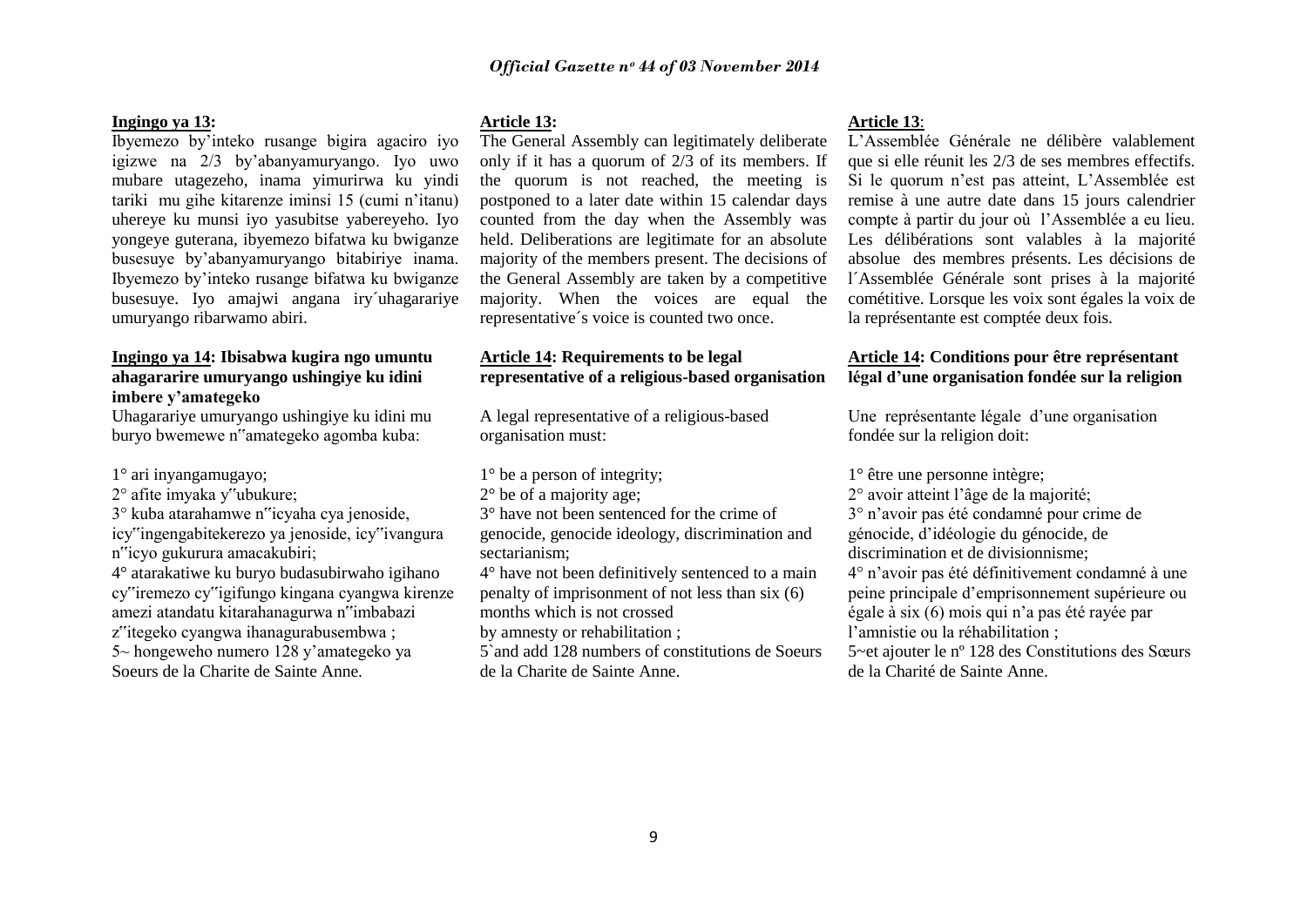#### **Ingingo ya 15: Inama y'Ubuyobozi**

Inama y"ubuyobozi ireberera umuryango. Igizwe n"Umuvugizi, Umuvugizi Wungirije, Umunyamabanga hamwe n"Abajyanama babiri, bose batorwa n"inteko rusange, kuri manda y"imyaka itatu ishobora kongerwa guhindura inshuro imwe.

#### **Ingingo ya 16:**

Ibikurikizwa kugirango hashyirweko, hakurweho cyangwa hahagarikwe byagateganyo umuvugizi, n"umuvugizi wungirije bigenwa n"amabwiriza agenga umuryango.

#### **Ingingo ya 17:**

Inama y"ubuyobozi iterana rimwe mu gihembwe n"ikindi gihe cyose bibaye ngombwa ku nyungu z'umuryango.

#### **Ingingo ya 18:**

Inshingano z"inama y"ubuyobozi ni izi zikurikira:

- Kureberera umuryango ;
- Gushyira mu bikorwa ibyemezo by"inteko rusange ;
- Gutegura ingingo zizigirwa mu nteko rusange;

### **Article 15: Board of Directors**

The Board of directors governs the Organization. It is composed by the Legal Representative, the Deputy, the Treasurer, the Secretary and two Counselors, all elected by the General Assembly for a term of three years renewable to chang one once.

#### **Article 16:**

The modalities for designation, dismissal or resignation of the Legal Representative and her deputies are governed by internal rules and regulation of the organization requires.

#### **Article 17:**

The Board meets at least once per quarter and as often as the interests of the organization requires.

#### **Article 18:**

Responsibilities of the Board of Directors are as follows:

-.To manage the Organization;

-.To implement the decisions and Recommendations of the General Assembly;

#### **Article 15 : Conseil d'Administration**

Le Conseil d"Administracion dirige l"Organisation. Il est composé par la Représentante Légale, la Suppléante, l"Econome, la Secrétaire et deux Conseillères, toutes élues par l"Assemblée Générale, pour un mandat de trois ans renouvelable une seule fois.

#### **Article 16:**

Les modalités de désignations, de révocation ou de résignation de la Représentante Légale et de sa Suppléante sont régies par le Règlement d´Ordre Intérieur de l´Organisation.

#### **Article 17 :**

Le conseil se réunit au moins une fois par trimestre et autant de fois que l"intérêt de l'Organisation l'exige.

#### **Article 18 :**

Les attributions du Conseil de l'Administration sont les suivantes:

- Administrer l"Organisation;

-Mettre en exécution les décisions et recommandation de l"Assemblée Générale ;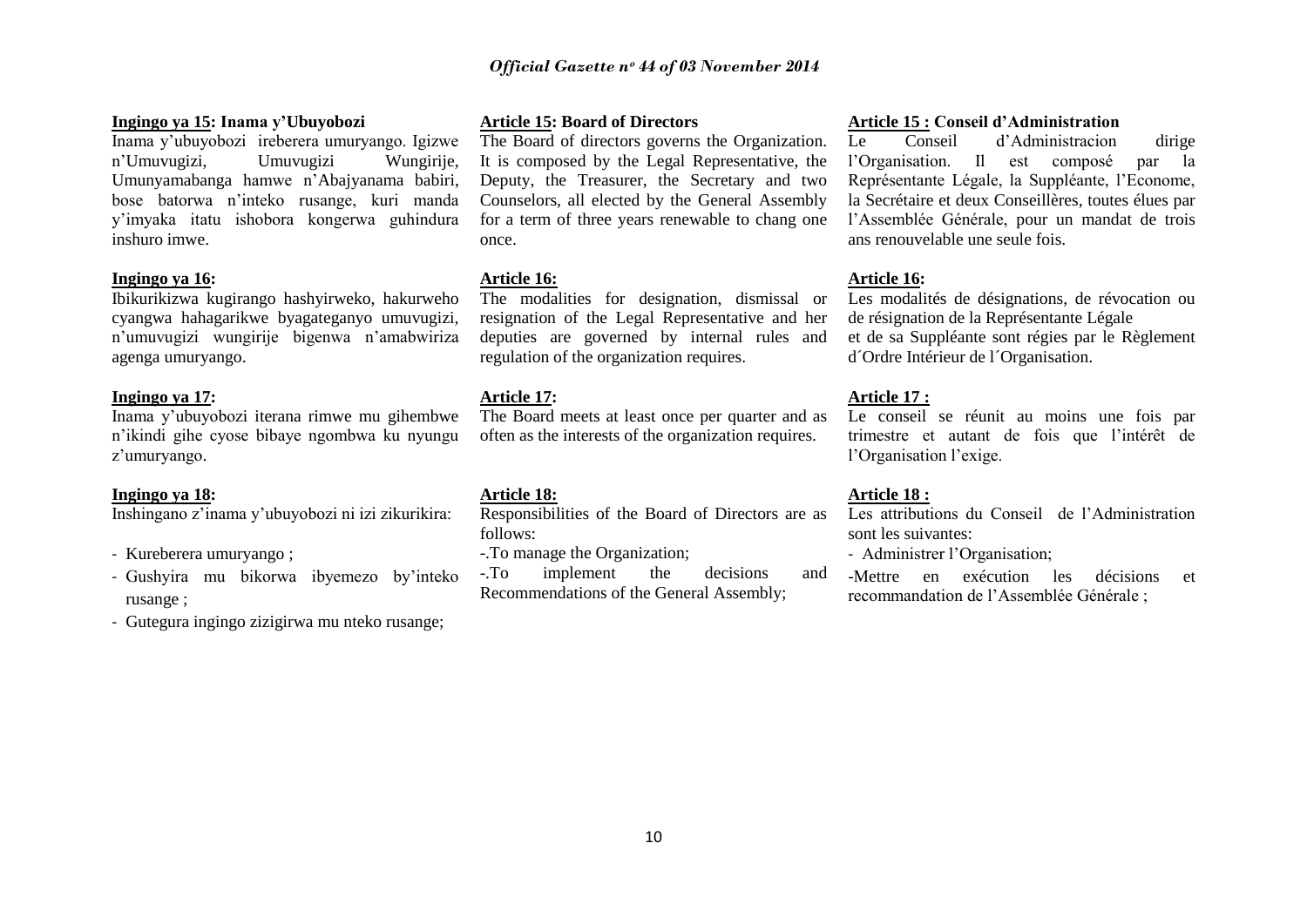- Gucunga umutungo w"umuryango ;
- Gutegura imishinga y"ingengo z"imari z"umwaka n"ishyirwa mu bikorwa ryazo
- Gutegura umushinga w"ingingo zishobora guhinduka muri stati ndetse no mu mategeko ngengamyitwarire y"umuryango
- Gushaka imfashanyo n"inkunga mu bafatanyabikorwa.

### **Ingingo ya 19: Ubugenzuzi bw imari**

Ubugenzuzi bw" imari bugizwe n"abantu babiri batorwa n"Inteko Rusange mu gihe cy" imyaka Itatu ishobora kongerwa, gaterana mbere ya buri nama y"Ubuyobozi yiga ibijyanye n" imari. Ni urwego ngishwanama ruhamarirwa gutanga ibitekerezo ku bibazo byose bijyanye n" imari, cyane cyane ku nyigo y' ingengo y' imari n' imiterere y' imari

Igenzura imicungire y"umutungo w"umuryango kandi igategura raporo igeza ku nteko rusange ngo iyemeze

- -.Preparation of statutory sessions of the General Assembly
- -.Management of the heritage of the O.
- -.Preparacion of annual budget proposals and rellted execution reports.
- -.Proposing amendments to the statutes, Internal Rules and Regulations of the Organizati
- -. To negotiate gifts and bequests with partners.

#### **Article 19: Financial Audit**

The Financial Audit Committee is formed by two members elected by the General Assambly for a renewable three/ year term meets before each Board of Directors' meeting which deals with financial matters.

It is a consultative body called upon to give advice on all financial matters, especially about budget provisions and financial statements.

It oversees the asset management of the organization and prepares an annual report for the Board of Directors to the General Assembly for approval.

- Préparation des sessions réglementaires de l"Assemblée Générale;
- Gestion du Patrimoine de l"Organisation;
- Préparation des projets, de budget annuel et des rapports d"exécution et relatif;
- Proposition des modifications des Statuts et des règlements d"ordre Intérieur de l"Organisation;
- Négocier les dons et legs avec les partenaires.

#### **Article 19: De l'Audit Financier.**

L"Audit Financier est formé de deux membres élus par l"Assemblée Générale pour un mandat de trois ans renouvelable se réunit avant chaque Conseil d" Administration devant traiter des questions financières. Il est un organe consultatif appelé à donner des avis sur toute question financière, notamment pour l"étude des prévisions budgétaires et des ètats financiers.

Il contrôle la gestion des biens de l"organisation et établie un rapport annuel qu"il soumet á l"Assemblee pour approbation.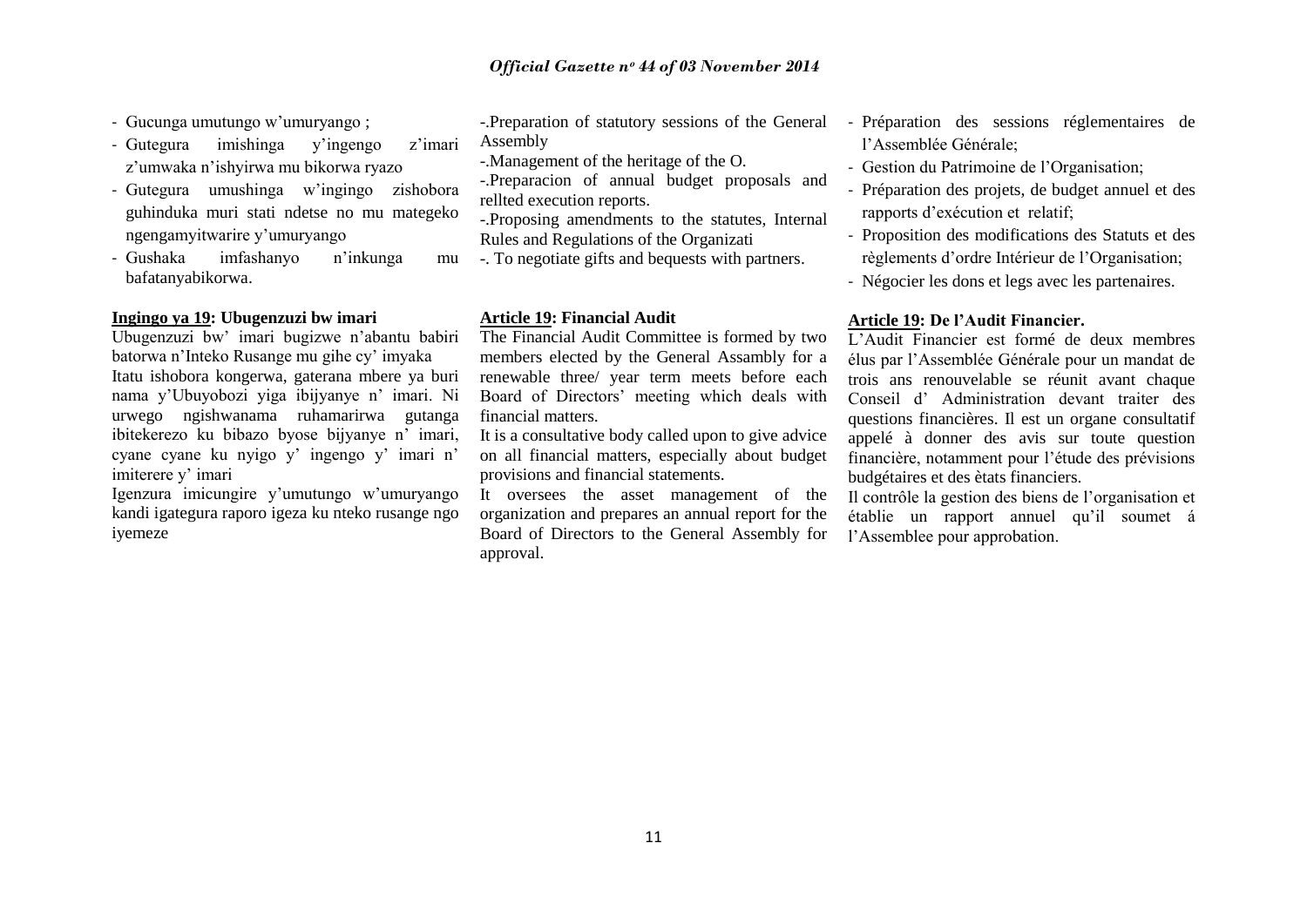| <b>UMUTWE WA V: Umutungo w'umuryango</b> | <b>CHA</b> |
|------------------------------------------|------------|
|------------------------------------------|------------|

### **Ingingo ya 20:**

Umutungo w"umuryango ugizwe n"ibi bikurikira :

-.Imishahara y"abanyamuryango;

-.Inyungu zikomoka ku bigo by"umuryango n"imirimo ibikorerwamo;

-.Impano n"imirage.

#### **Ingingo ya 21:**

Umuryango uburenganzira bwo kugura, gutunga, gukoresha no gucunga imitungo yimukanwa n´itimukanwa ku gira ngo ubashe kugera ku nshingano zawo.

#### **Ingingo ya 22:**

Umuryango ushobora gukora mu buryo bw´agateganyo ibikorwa by´ubucuruzi n´inganda ku gira ngo ubashe kugera ku ntego zawo ndetse no gushyigikira ibikorwa byawo.

### **PTER V: The Heritage of the Organization**. **Article 20:**  Property of the Organization is composed of:

- -.Salaries and wages of the members;
- 
- -.The income generated from their companies and activities;
- -.Donations and bequests to the Organization.

### **Article 21: currents and fixed assets**

The Organization has the right to acquire, possess, enjoy, manage, and dispose of currents and fixed assets necessary for achieving its objectives.

#### **Article 22:**

The Organization can engage in non-compulsory commercial and industrial activities.

for achieving its objectives and for supporting its work.

### **CHAPITRE V. Du patrimoine de l´Organisation Article 20 :**

Le patrimoine de l"Organisation est constitué par :

-.Les salaires des membres;

-.Les Bénéfices réalisés par leurs entreprises et leurs activités ;

-.Les dons et legs fait à l´Organisation.

### **Article 21 :**

L"Organisation a la capacité d"acquérir, de posséder, de jouir, d"administrer, d"aliéner des biens meubles et immeubles nécessaire à la réalisation de son objet.

### **Article 22 :**

L"Organisation peut exercer à titre accessoire, des activités commerciales et industrielles pour atteindre ses objectifs pour le soutien de ses œuvres.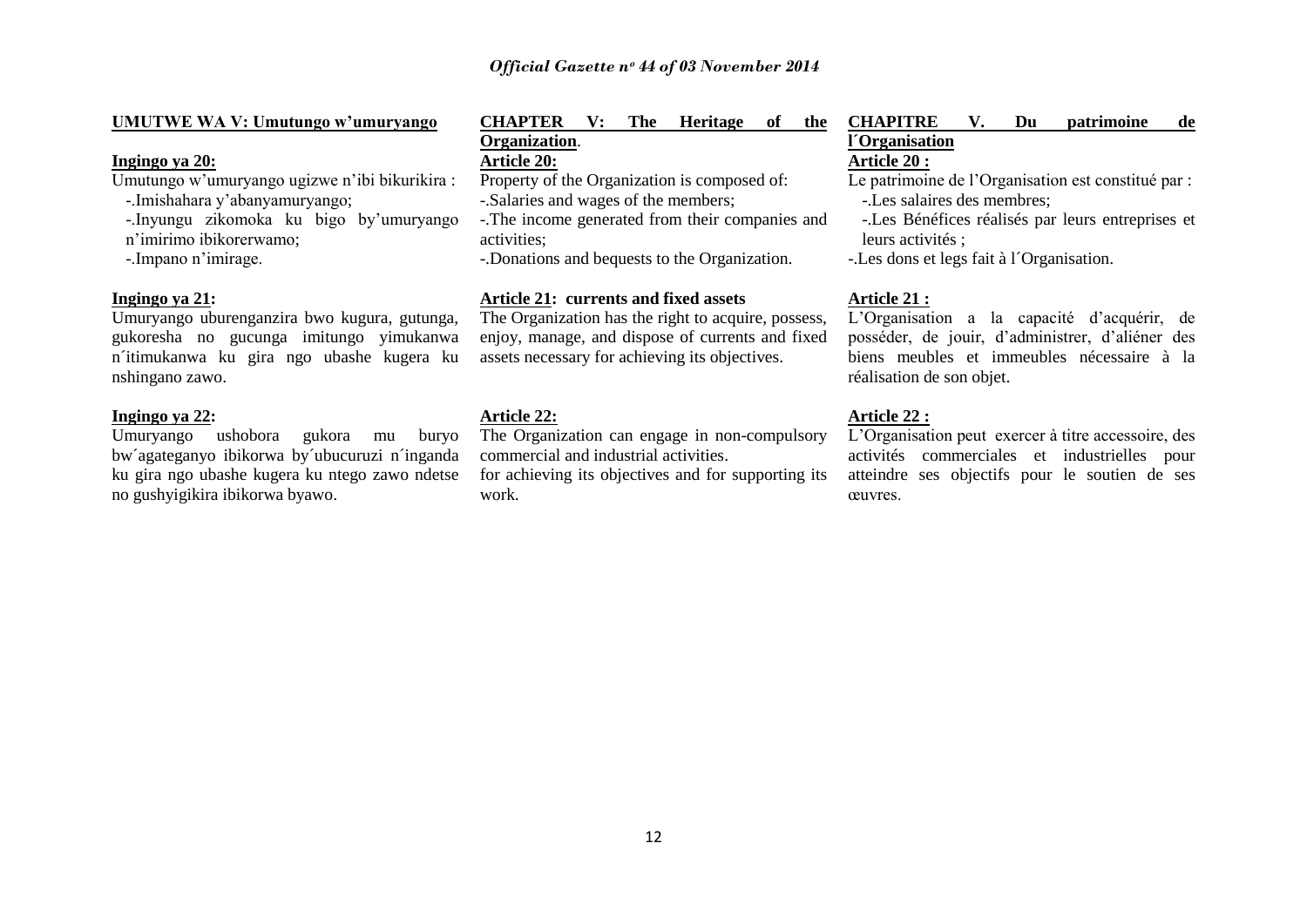#### **Ingingo ya 23:**

Ibirebana n"igurishwa ry"umutungo bikorwa gusa n"inama y"ubuyobozi y"umuryango nayo ibanje kubiherwa ububasha n"inteko rusange.

#### **Ingingo ya 24:**

Umutungo w"umuryango ni umwihariko wawo bwite. Ugenerwa abafite aho bahuriye n"umuryango mu rwego rwo kurangiza neza inshingano zabo. Nta munyamuryango n"umwe ushobora kwiha uburenganzira ku mutungo cyangwa ngo asabe icyo aricyo cyose mu gihe asezeye ku bwende bwe, yirukamwe cyangwa habaye iseswa ry"umuryango.

#### **Ingingo ya 25:**

Umunyamuryango wafashe umwenda niwe wenyine ufite inshingano ku buryozwe bw"umwenda we ndetse no ku zindi nshingano afite ku bwende bwe, kabone n"iyo yasezera cyangwa akirukanwa mu muryango. Niwe wenyine ubibazwa mu nzego z"ubutabera igihe bibaye ngombwa.

#### **Article 23:**

The disposal of the property can only be performed by the General Council of the which has the mandate from the General Assembly.

### **Article 24:**

The goods of the Organization are its exclusive property. It allocates its resources to all who directly or indirectly contributes to the attainment of its objectives. No member may claim the right to possession, nor require any part in case of voluntary withdrawal, exclusion or dissolution of the Organization.

#### **Article 25:**

A member who has contracted a debt or commitment is held and remains responsible, even after voluntary withdrawal or exclusion from the Institution. She eventually responds to court if necessary.

#### **Article 23 :**

Les actes de disposition des biens ne peuvent être effectués que par le conseil Général qui en reçoit mandat de l"Assemblée Générale.

### **Article 24 :**

Les biens de l"Organisation sont sa propriété exclusive. Elle affecte ses ressources à tous ce qui concourt directement ou indirectement à la réalisation de son objet. Aucun membre ne peut s"en arroger le droit de possession, ni en exiger une part quelconque en cas de retrait volontaire, d"exclusion ou de dissolution de l"Organisation.

#### **Article 25 :**

Un membre ayant contracté une dette ou un engagement en est, et en reste responsable personnellement, même après retrait volontaire ou exclusion de l"Institut. Il en répond éventuellement devant la justice s"il y a lieu.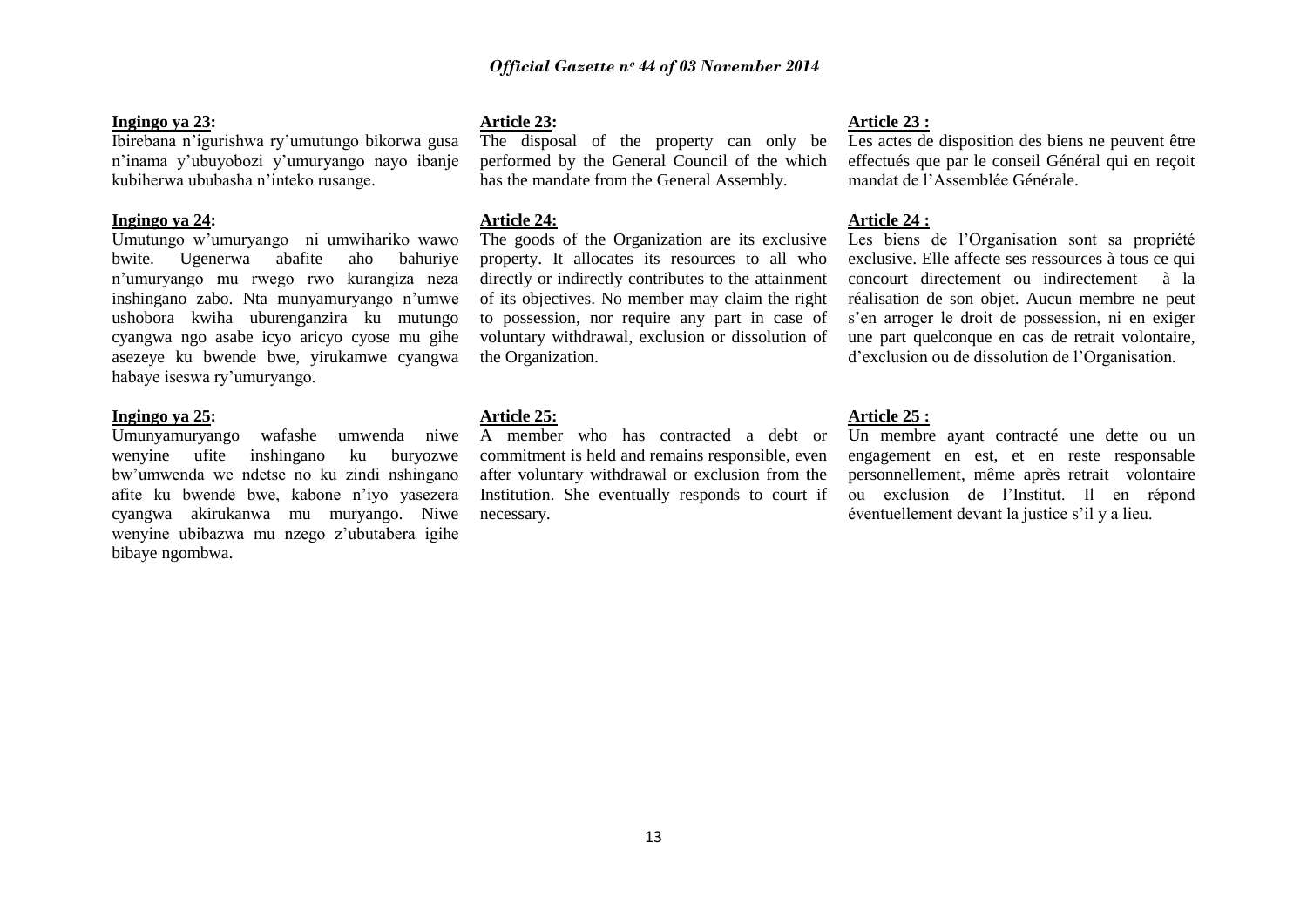| UMUTWE WA IV: URWEGO NKEMURA<br><b>AMAKIMBIRANE</b>                                                                                                                                                                                                  | <b>CONFLICT</b><br><b>CHAPTER</b><br><b>THE</b><br>VI:<br><b>RESOLUTION</b>                                                                                     | <b>CHAPITRE VI: DE LA RESOLUTION DES</b><br><b>CONFLITS</b>                                                                                                      |
|------------------------------------------------------------------------------------------------------------------------------------------------------------------------------------------------------------------------------------------------------|-----------------------------------------------------------------------------------------------------------------------------------------------------------------|------------------------------------------------------------------------------------------------------------------------------------------------------------------|
| <b>Urwego</b><br><b>Nkemura</b><br><b>Ingingo</b><br>26:<br>ya<br>amakimbirane                                                                                                                                                                       | <b>Article 26: The conflict resolution Organ</b>                                                                                                                | Article 26 : Organe de résolution de conflits                                                                                                                    |
| Umuryango ufite urwego rushinzwe gukemura no<br>gukumira amakimbirane. Rugizwe n'abantu batatu<br>batorwa n'Inteko Rusange.                                                                                                                          | When there are conflicts, may submitted to the<br>conflicts resolution organ in order to settle those<br>conflicts amicably.                                    | Quand il y a les conflits, ils sont soumis à<br>l'organe de résolution de conflits pour qu'il puisse<br>les résoudre à l'amiable.                                |
| Iyo habaye amakimbirane ashyikirizwa urwego<br>makimbirane<br>rukemure<br>ayo<br>kugira<br>ngo<br>rwifashishije kumvikanisha abafite ikibazo.                                                                                                        | Faille of an attempt to reach peaceful solution,<br>those who have problems recourse to competent<br>Courts.                                                    | En cas d'échec d'une tentative de parvenir à une<br>solution pacifique, ceux qui ont des problèmes<br>recours aux juridictions compétentes.                      |
| Iyo urwego runaniwe gukemura amakimbirane mu<br>abafite<br>bwumvikane<br>ikibazo<br>bashobora<br>kugishyikiriza urwego rubifitiye ububasha.                                                                                                          | The organ conflict resolution may recourse to<br>another member of organization who knows the<br>problem in order to help that organ to settle that<br>problem. | L'organe de résolution de conflits peut faire<br>recours à un autre membre de l'organisation qui<br>connaît le problème, pour l'aider à résoudre ce<br>problème. |
| Urwego rukemura amakimbirane rushobora<br>gutumiza undi munyamuryango waba ufite icyo<br>azi kuri icyo kibazo kugira ngo arufashe<br>gukemura icyo kibazo. Iyo rushyikirijwe ikibazo<br>rugikemura bitarenze iminsi cumi n'itanu<br>rugishyikirijwe. | One received a conflictual situation, the organ<br>settle it within fifteen days from its reception.                                                            | Une fois reçu une situation conflictuelle, l'organe<br>résout cette situation conflictuelle sans dépasse 15<br>jours depuis sa réception.                        |
| Ruterana rimwe mu gihembwe n'igihe cyose<br>bibaye ngombwa.                                                                                                                                                                                          | The organ meets one in trimester and in case of<br>necessity.                                                                                                   | Il se réunit une fois par trimestre et en cas de<br>nécessiteux.                                                                                                 |
| Ruha raporo inteko rusange igihe yateranye.                                                                                                                                                                                                          | When there is a meeting the organ conflict<br>resolution<br>submits report to<br>General<br>the<br>Assembly.                                                    | Quand il y a l'Assemblée Générale il lui transmet<br>le rapport.                                                                                                 |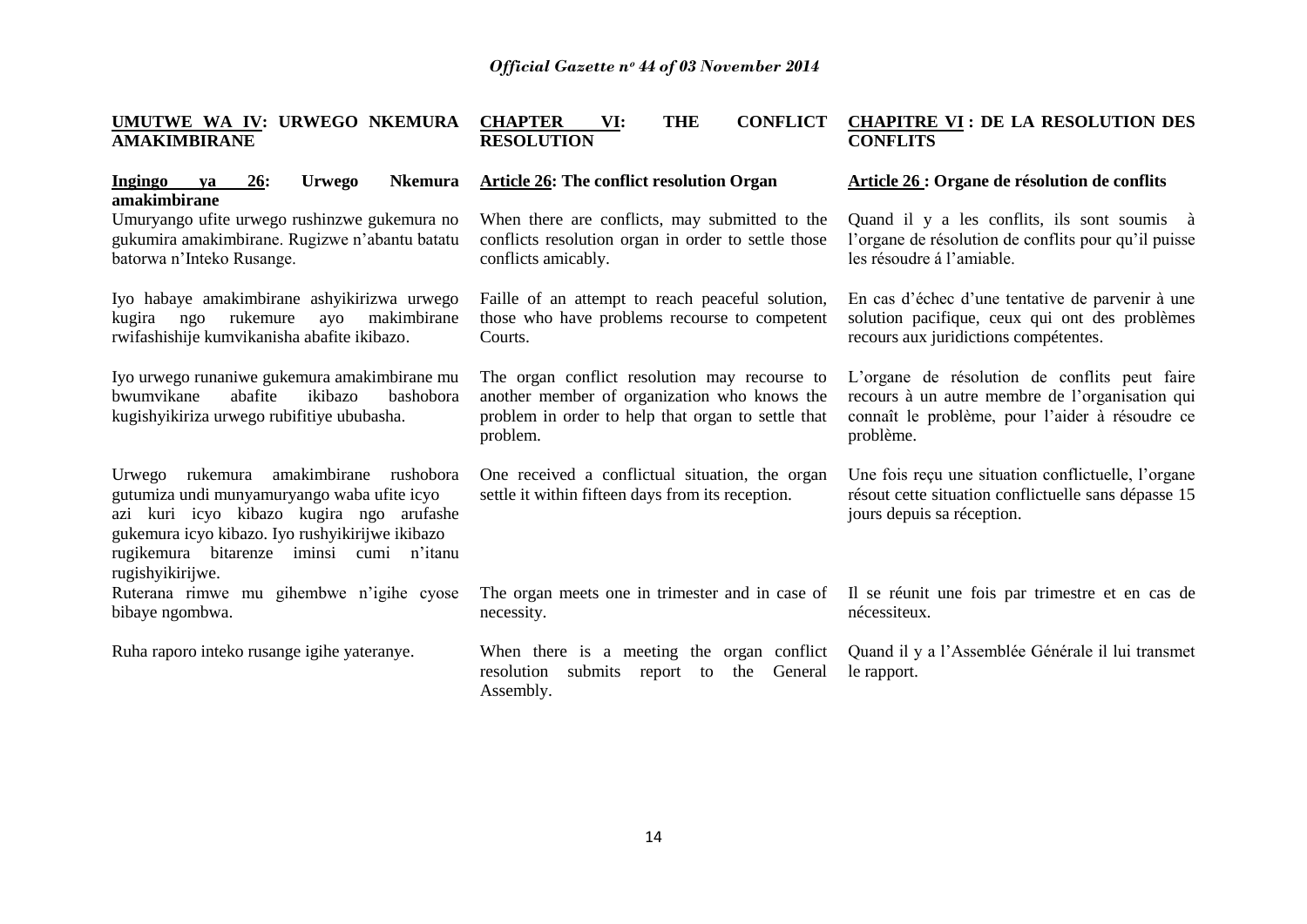#### **Ingingo ya 27:**

Buri munyamuryango cyangwa buri rwego Rushobora gushyikiriza uru rwego ikibazo cyose Cyahungabanya ubumwe n´imikorere myiza mu Banyamuryango cyangwa mu zindi nzego zigize Umuryango.

Uru rwego rukoresha uburyo bushingiye ku biganiro no ku buryo buteza imbere ubwunvikane n´ubuhuza.

Mu gihe hari utishimiye icyemezo cyafashwe n"urwego ashobora kwiyambaza urukiko rubifitiye ububasha.

#### **UMUTWE WA VI: Iseswa ry'umuryango**

#### **Ingingo ya 28:**

Inteko rusange ntishobora gusesa umuryango igihe icyemezo kitafashe na 2/3 by"abanyamuryango. Haramutse habaye iseswa, umutungo w"umuryango uzagenerwa

### **Article 27:**

Each member or each organ of the Organization may submit to the dispute resolution organ any case disturbing unity and harmony among member or ather organs of the Organization.

The dispute resolution organ uses conflict resolution techniques based on dialogue and amicable settlement suvh as mediation and conciliation.

In case where there are some who dont agree with taken resolutions by that organ may file the case to the compentent court of Rwnda

#### **CHAPTER VI: Dissolution of the Organization**

#### **Article 28:**

The General Assembly cannot dissolve the organization unless it is decided by 2/3 of the effective members. In case of dissolution, the Organization"s social assets will be allocated to

#### **Article 27 :**

Chaque membre ou chaque organe de l´Organisation peut lui soumettre le cas portant atteinte à l´unité et à l´harmonie au sein des membres ou des structures.

L´organe de résolution des conflits recourt aux techniques privilégiant le dialogue et les résolutions à l´amiable par voie de compromis, de médiation et de conciliation.

Au cas où il y a ceux qui ne sont pas d"accord avec la résolution prise par cet organe elles recourent au tribunal compétant.

**CHAPITRE VI: Dissolution de l'Organisation**

#### **Article 28 :**

L"Assemblée Générale ne peut pas dissoudre l"Organisation qu"en agissant conformément de 2/3 des membres effectifs. En cas de dissolution, l"avoir social sera affecté aux….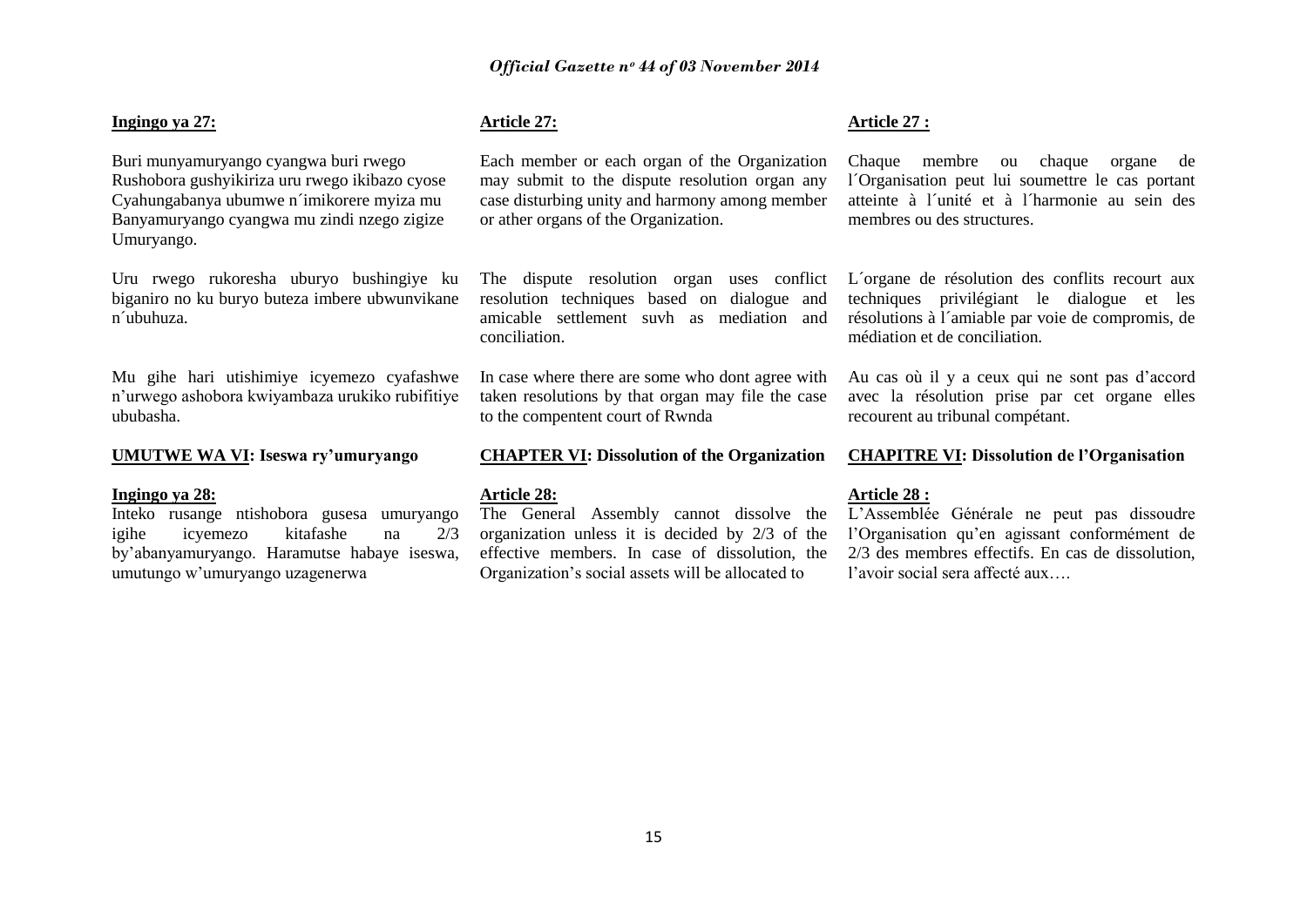ibikorwa gatolika, abihaye Imana cyangwa abandi bafite ibikorwa by"urukundo n"ubutabazi mu nshingano zabo, cyane cyane abafite inshingano zisa ni iz"uyu muryango nkuko zigaragara mu ngingo ya 4 y"amategeko shingiro

### **UMUTWE WA VII: Ihindurwa ry´amategeko shingiro**

### **Ingingo ya 29:**

Amategeko shingiro ashobora guhinduka gusa igihe hafashwe icyemezo ku bwiganze busesuye bw"inteko rusange yateranye kubera izo mpamvu.

#### **Ingingo ya 30:**

Ku bidateganyijwe muri aya mategeko shingiro, hitabazwa amategeko agenderwaho mu Rwanda n"amategeko ngengamikorere y"umuryango.

Catholic charity works, religious or philanthropic, preferably those having the same Purpose ,as defined in Article 4 of these statutes.

**CHAPTER VII: Amendment to the constitution**

### **Article 29:**

These statutes can be modified on the decision of the absolute majority of the General assembly convened for this purpose.

### **Article 30:**

Concerning all subjects not provided in these statutes, The Organization refers to the appropriate law and legislation in force in Rwanda **and** internal regulations of the organization.

Œuvres. catholiques, religieuses.ou philanthropiques, de préférence à celles ayant Le même mission, comme définit l´Article 4 ces statuts

### **CHAPITRE VII : Modification de Statuts**

#### **Article 29 :**

Les présents statuts ne peuvent modifiés que sur la décision de la majorité absolue de l"assemblé Générale réunis à cet effet.

#### **Article 30 :**

Pour ce qui n"est pas prévu dans les présents statuts, on se conformera au droit propre et à la législation en vigueur au Rwanda et le reglement d"ordre interieur.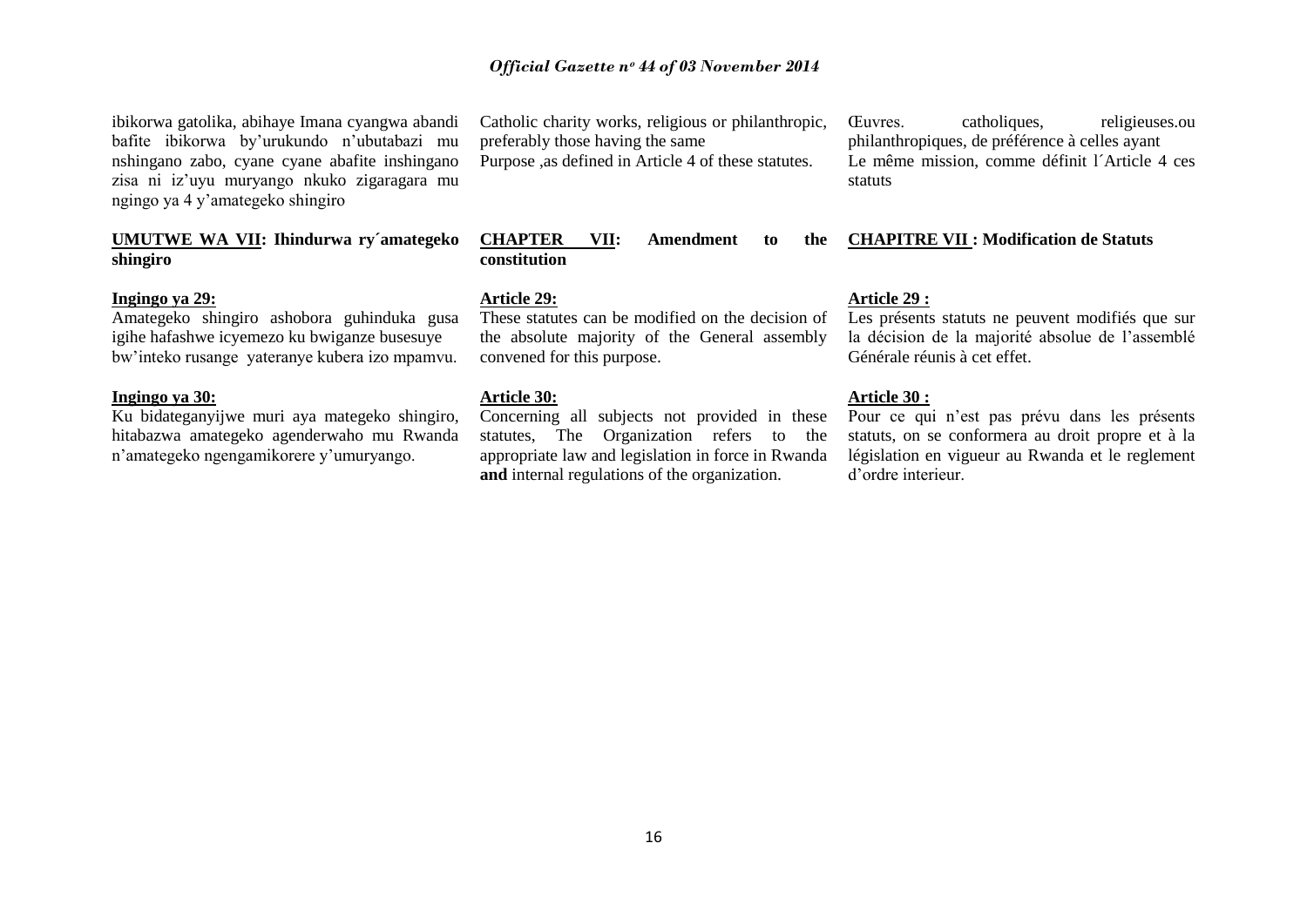| Ingingo ya 31 :                                  | <b>Article 31 :</b>                              | Article 31 :                                       |
|--------------------------------------------------|--------------------------------------------------|----------------------------------------------------|
| shingiro<br>yemejwe<br>mategeko<br>Aya           | These constitutions are approuved and adopted by | Les présents statuts sont approuvés et adoptés par |
| n'abanyamuryango bari ku ilisiti iri ku mugereka | the members whose list is here after attached.   | les membres dont la liste est en annexe.           |
|                                                  |                                                  |                                                    |
| Bikorewe Kigali, kuwa 30/06/2012                 | Done in Kigali, on 30/06/2012                    | Fait à Kigali, le 30/06/2012                       |
|                                                  |                                                  |                                                    |
| Umuvugizi w Umuryango                            | The Legal Representative                         | La Représentante Légale                            |
|                                                  |                                                  |                                                    |
| Sœur Berthilde MUKASANGWA (sé)                   | Sœur Bethilde MUKASANGWA (sé)                    | Sœur Berthilde MUKASANGWA (sé)                     |
|                                                  |                                                  |                                                    |
| Umuvugizi wungirije                              | Deputy Legal Representative                      | La Représentante Légale Suppléante                 |
|                                                  |                                                  |                                                    |
| Sœur LORENZO MARTIN Maria Angeles (sé)           | Sœur LORENZO MARTIN Maria Angeles (sé)           | Sœur LORENZO MARTIN Maria Angeles (sé)             |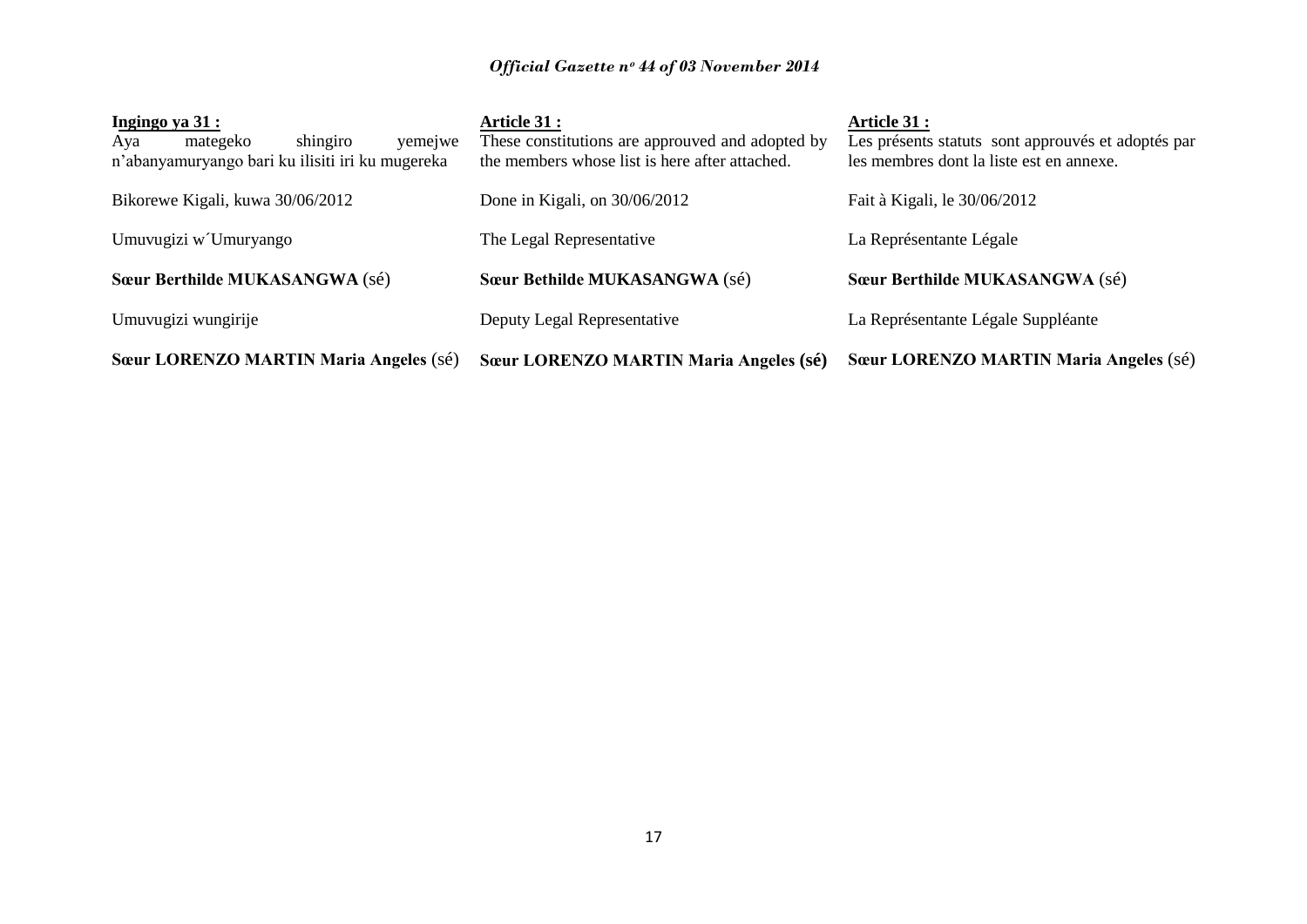### CONGREGATION DES SOEURS DE LA CHARITE DE SAINTE ANNE KICUKIRO-Secteur NIBOYE B.P. 3352 - Tél.0782794713 KIGALI

### **PROCES-VERBAL DEL'ASSEMBLEE GENERALE DE L'ORGANISATION FONDEE SUR LA RELIGION : ''SOEURS DE LA CHARITE DE SAINTE ANNE''**

En date du 14 juin 2012, à huit heures trente du matin, l"organisation fondée sur la religion ""sœurs de la Charité de Sainte Anne"" a tenu son Assemblée Générale extraordinaire dont l"ordre du jour portait sur l"approbation des modifications des statuts, l"élection des membres du Conseil d"Administration, de l"Audit Financier et de l"organe de résolution des conflits.

1.- Après la lecture des statuts et les corrections, les membres de l"organisation "" Sœurs de la Charité de Sainte Anne"" les ont approuvé à l"unanimité.

2.-Les membres de l"Assemblée Générale ont élu les personnes ci-après :

- Représentante Légale Sr MUKASANGWA Berthilde de nationalité rwandaise, résidente à Mugina, District Kamonyi, Secteur Mugina.
- Représentante Légale suppléante LORENZO MARTIN Maria Angeles de nationalité espagnole, résidante à Kigali, District de Kicukiro, Secteur Niboye.
- Trésorière sœur AGNAS KAVUNGAL KOCHUCHAKKU de nationalité Indienne, résidente à Mugina District Kamonyi, Secteur Mugina.
- Secrétaire sœur MANIRAFASHA Consolée de nationalité rwandaise résidante à Kigali, District de Kicukiro, Secteur Niboye.
- 3.-Pour l"Audit Financier ont été élues : -Sœur PICADO NINO Aurora -Sœur MANIRAGUHA Immaculée
- 4.-Pour l"organe de Résolution de conflits ont été élues : -Sœur CARRERO ROS Maria Dolores -Sœur THATTLA PAULOSE Veronica -Sœur UWIMPUHWE Photide

L"Assemblée a pris fin à treize heures quarante

Fait à Kigali, le14 juin 2013

Secrétaire Représentante Légale

**Sr MANIRAFASHA Consolée** (sé) **Sr MUKASANGWA Berthilde** (sé)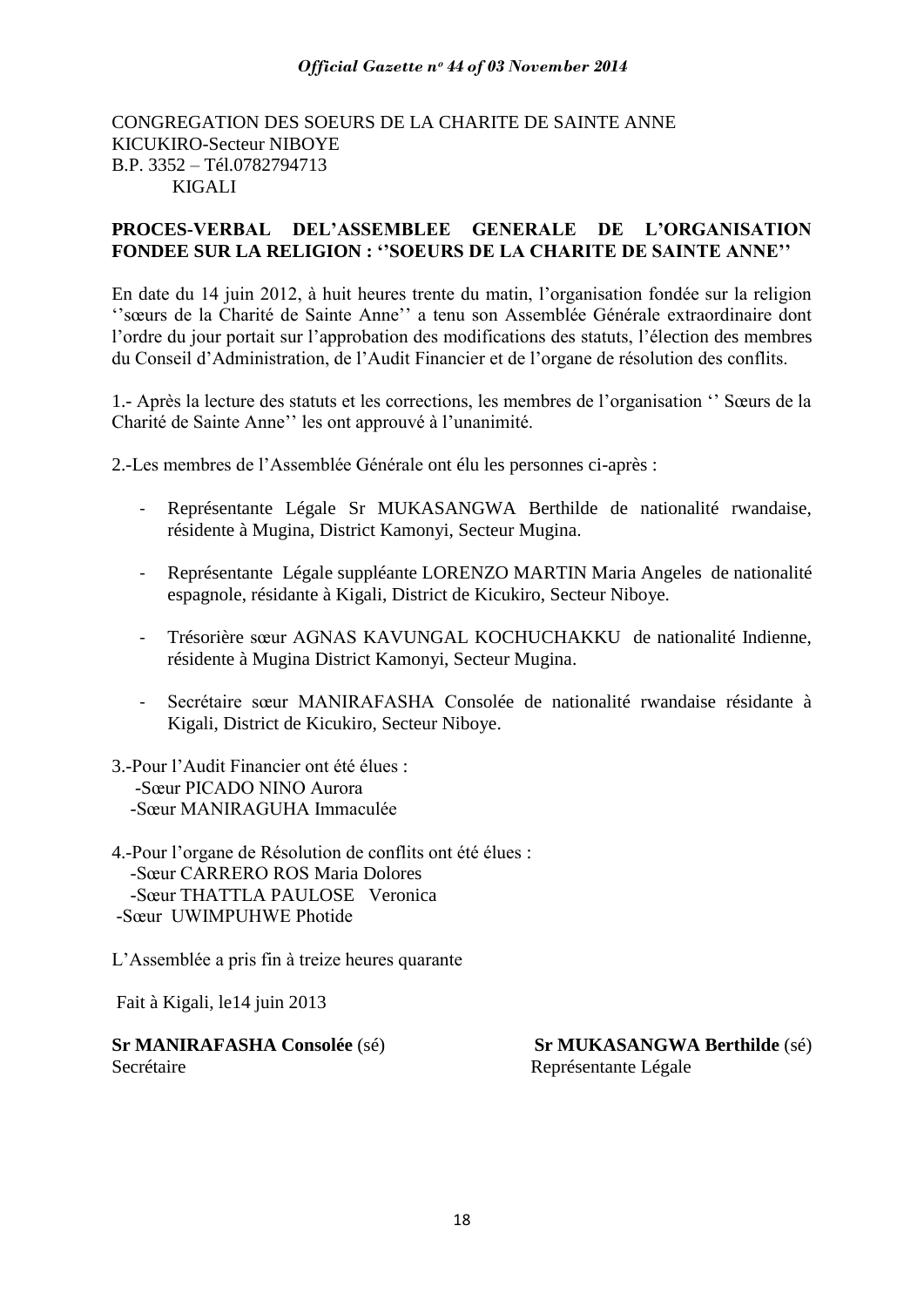# **La Liste de l'Assemblée de Sœurs de la Charité de Sainte Anne**

| Nom et Prénom            | $N^{\underline{0}}$ ID ou $N^{\underline{0}}$ de passeports | <b>Signatures</b> |
|--------------------------|-------------------------------------------------------------|-------------------|
| 1. MUKASANGWA Berthilde  | 1196670007230046                                            | $(s\acute{e})$    |
|                          |                                                             |                   |
| 2. LORENZO MARTIN        | AAB421848                                                   | $(s\acute{e})$    |
| Maria Angeles            |                                                             |                   |
| 3. GALINDO CHAVARRIA     | AAB543398                                                   | $(s\acute{e})$    |
| Maria Jesus              |                                                             |                   |
| <b>4. CARRERO ROS</b>    | AAG208378                                                   | $(s\acute{e})$    |
| Maria Dolores            |                                                             |                   |
| THATTLA PAULOSE<br>5.    | Z1751038                                                    | $(s\acute{e})$    |
| Veronica                 |                                                             |                   |
| 6. AGNAS KOCHUCHAKKU     |                                                             | $(s\acute{e})$    |
| <b>KAVUNGAL</b>          | L3323494                                                    |                   |
| 7. MUSABYIMANA           |                                                             | (sé)              |
| Marie Josée              | 1196670034737003                                            |                   |
|                          |                                                             |                   |
| 8. MUKARUKORE Marcelline |                                                             | (sé)              |
|                          | 1196870042258022                                            |                   |
|                          |                                                             |                   |
| 9. PICADO NINO           |                                                             | $(s\acute{e})$    |
| Aurora                   | BA434607                                                    |                   |
|                          |                                                             |                   |
| 10. UWIMPUHWE Photide    | 1197470103095069                                            |                   |
|                          |                                                             | $(s\acute{e})$    |
|                          |                                                             |                   |
| 11. MANIRAGUHA Immaculée |                                                             |                   |
|                          | 1197770106442079                                            | $(s\acute{e})$    |
|                          |                                                             |                   |
|                          |                                                             |                   |
| 12. TWIZERIMANA Vestine  |                                                             | $(s\acute{e})$    |
|                          | 1197670103360027                                            |                   |
|                          |                                                             |                   |
| 13. MANIRAFASHA Consolée |                                                             |                   |
|                          | 1197570101475064                                            | $(s\acute{e})$    |
|                          |                                                             |                   |
|                          |                                                             |                   |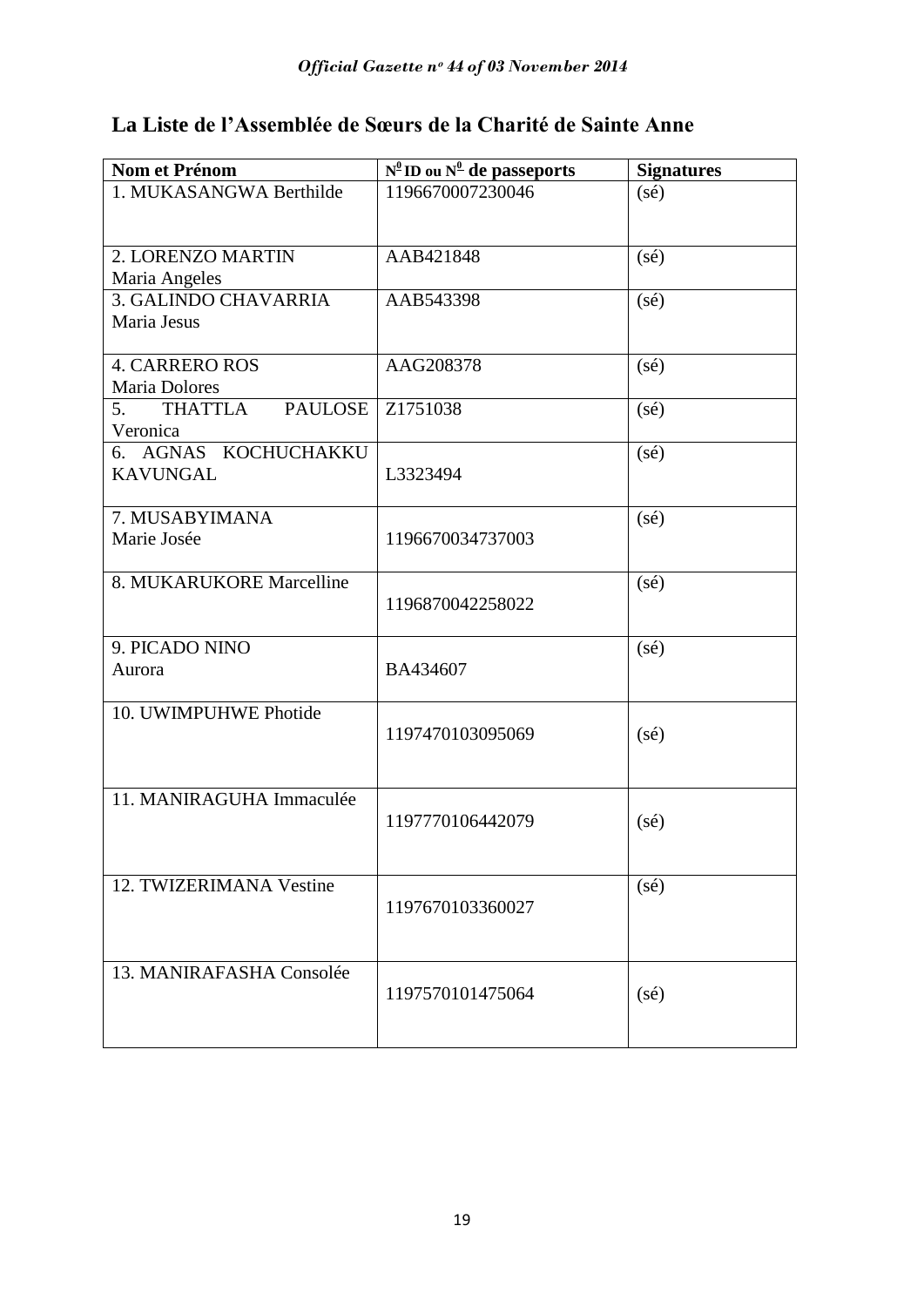# **DECLARATION OF LEGAL REPRESENTATIVES**

We, the undersigned members of the Organization Founded on Religion des Soeurs de la Charité de Sainte Anne au Rwanda, Sister MUKASANGWA Berthilde Legal Representative, and Sister Maria Angeles Lorenzo Deputy Legal Representative, declare that we have been designed by the majority of effective members of the Organization to be Legal Representative and Deputy Legal Representative of the Institute respectively.

Done at Kigali, on 30/07/2013

Sister MUKASANGWA Berthilde (sé)

Sister LORENZO MARTIN Maria Angeles (sé)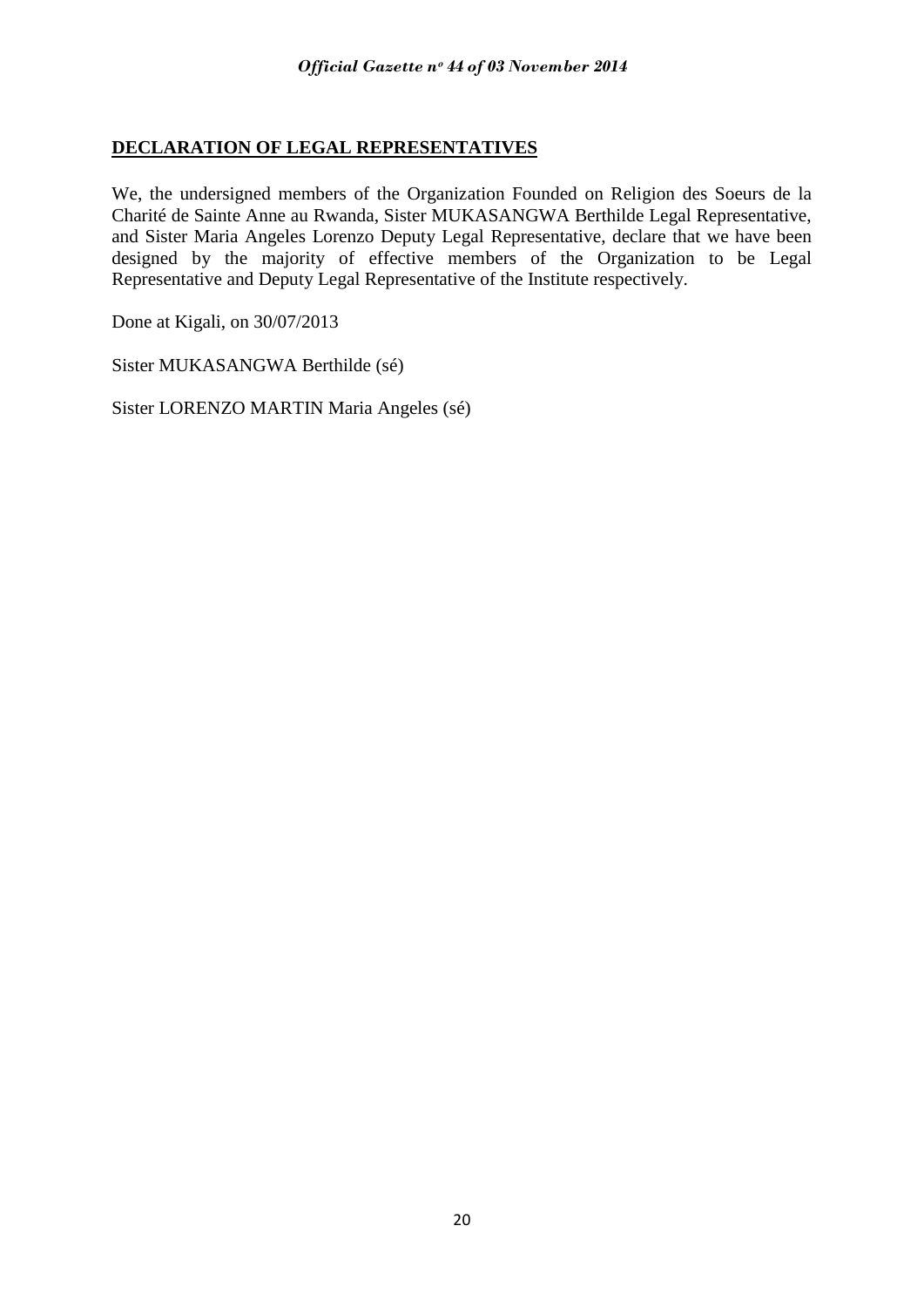#### **UMURYANGO USHINGIYE KU IDINI FORUM OF BORN AGAIN CHURCHES FORUM OF BORN AGAIN CHURCHES FORUM OF BORN AGAIN CHURCHES AND AND ORGANISATIONS OF RWANDA AND ORGANISATIONS OF RWANDA ORGANISATIONS OF RWANDA (FOBACOR) (FOBACOR) ORGANISATION FONDEE SUR LA RELIGIOUS-BASEDORGANIZATION RELIGION (FOBACOR)**

#### **AMATEGEKO SHINGIRO**

#### **Irangashingiro**

Mu rwego rwo gufasha imiryango ishingiye ku idini gusohoza intego yayo, Inama y"abavugizi b"Imiryango yashyize umukono kuri aya Représentants Légaux des organisations Mategeko bateranye mu nama rusange ishinga umuryango, yemeje ko hashingwa umuryango mpuzamatorero n"imiryango y"abavutse ubwa kabiri ifite ubuzimagatozi bwemewe n"amategeko y"u Rwanda.

Muri aya Mategeko Shingiro uwo muryango witwa "FORUMU".

#### **UMUTWE WA MBERE:**

**UZAKORERA, INTEGO UZAMARA**

#### **Ingingo ya mbere :**

Umuryango witwa **Forum of Born Again**  Organisation fondée sur la religion dénommée n'itegeko nº 06/2012 ryo kuwa 17 Gashyantare sigle, régie par la loi nº 06/2012 du 17 Février 06/2012 of 17th February 2012, relating to the Law

### **STATUTS**

#### **Préambule**

religion de réaliser leurs objectifs, les signataires des présents statuts réunis en Assemblée Générale constituante ont décidé de organisations ayant un statut légal accordé par la Republic of Rwanda. République du Rwanda.

présents statuts.

#### **CHAPITRE PREMIER :**

**IZINA, ICYICARO, AHO UMURYANGO NOM, SIEGE, DOMAINE D'ACTIVITES, N'IGHE OBJECTIFS ET DUREE L'ORGANISATION**

### **Article Premier :**

### **CONSTITUTION**

#### **Preamble**

En vue d"aider les organisations fondées sur la In order to assist faith-based organizations to realize créer une organisation des églises et des organizations with legal status granted by the their objectives, the legal representatives of the undersigning organizations members gathered in the Constitutive General Assembly have decided to create a forum of born again churches and

L"organisation est appelée FORUM dans les This organization shall be called FORUM in this **Constitution** 

#### **CHAPTER ONE:**

**HEAD OFFICE, AREA OF DE ACTIVITIES OBJECTIVES AND DURATION OF THE ORGANIZATION**

#### **Article One:**

Abashyize umukono kuri aya mategeko bashinze Il est constitué entre les soussignés, une The undersigned people convened to create a **Churches and Organisations of Rwanda Forum of Born Again Churches and Born Again Churches and Organisations of (FOBACOR)**, mu magambo ahinnye, ugengwa **Organisations of Rwanda (FOBACOR)**, en **Rwanda (FOBACOR)**, governed by the the Law nᵒ religious based organization calledthe **Forum of**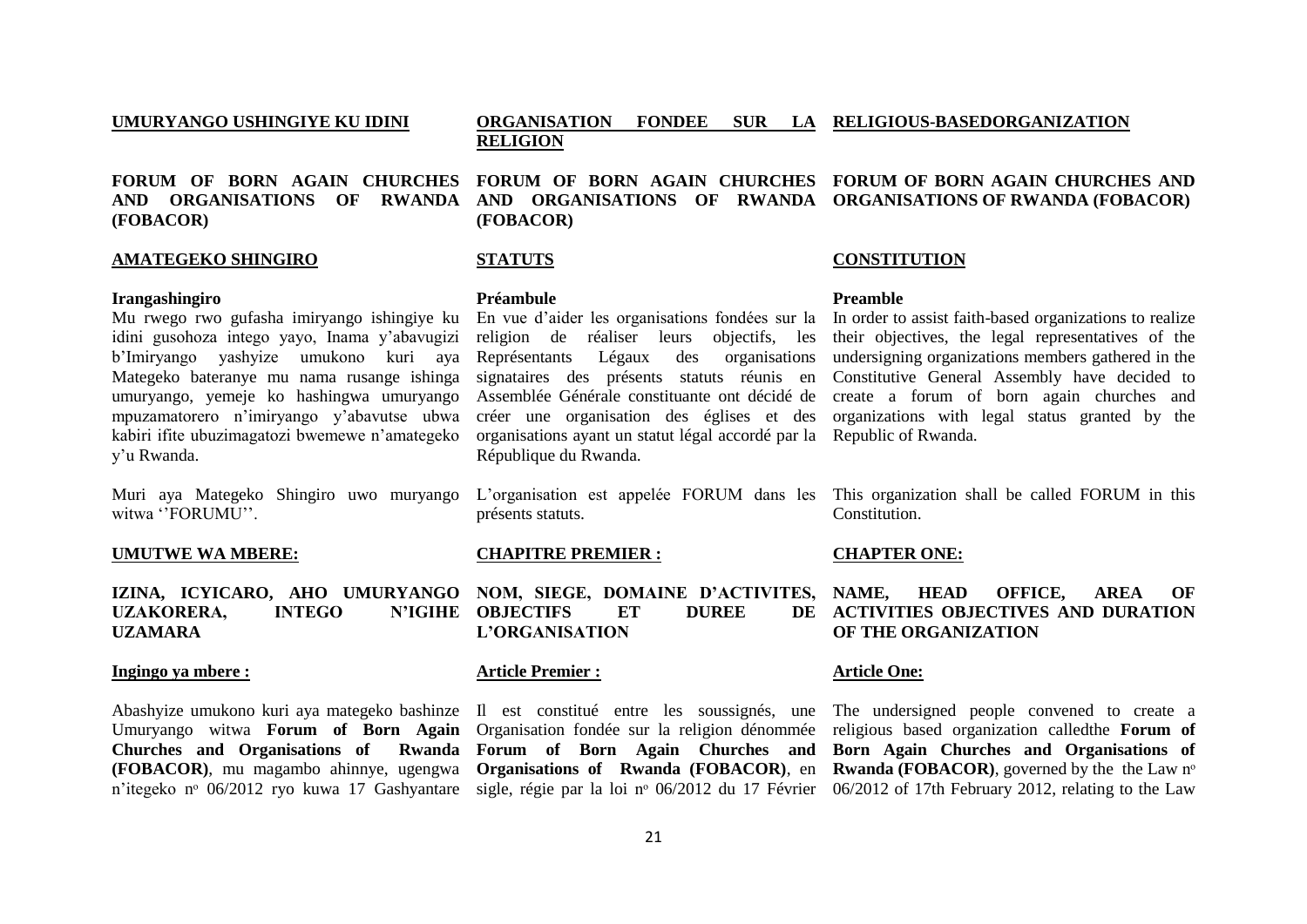2012 rigena imitunganyirize by"imiryango ishingiye ku idini hamwe n`aya mategeko shingiro.

### **Ingingo ya 2 :**

Icyicaro cy"Umuryango gishyizwe mu Karere ka Le siège de l"Organisation est établi dans la Ville Kicukiro mu Mujyi wa Kigali. Gishobora ariko kwimurirwa ahandi mu Rwanda byemejwe n`Inteko Rusange.

#### **Ingingo ya 3:**

Umuryango uzakorera imirimo yawo Repubulika y"u Rwanda.

Igihe Umuryango uzamara ntikigenwe.

### **Ingingo ya 4 :**

Forumu igamije kwunga, guhuza ibikorwa no gukora ubuvugizi bw"Imiryango iyigize ari nayo bagenerwabikorwa bayo.

By"umwihariko ugamije gukora ibikurikira:

- i. Guharanira kwunga ubumwe mu butumwa bwiza no gufata iya mbere mu bwiyunge.
- ii. Gukora hagamijwe guteza imbere ubumwe mu rusobe rw"abanyamuryango.

n'imikorere 2012, Loi portant organisation et fonctionnement des organisations fondées sur la religion et les présents statuts.

#### **Article 2 :**

de Kigali, District Kicukiro. Il peut être transféré ailleurs sur le territoire de la République du Rwanda sur décision de l`Assemblée Générale.

#### **Article 3 :**

rwandais.

L"organisation est créée pour une durée indéterminée.

### **Article 4 :**

Le Forum a pour objet d'unir, coordonner et d"assurer le plaidoyer pour ses organisations membres qui sont aussi ses bénéficiaires.

Plus spécifiquement ses activités consistent à :

i. Promouvoir une action concertée pour l"évangélisation, la mission et les initiatives de réconciliation. ii. Œuvrer à la

promotion de l'unité dans la diversité.

determining organization and functioning of religious-based organizationsand the present statutes.

#### **Article 2:**

The registered office of the Organization is established in Kicukiro District of Kigali City. It can be transferred to any other place in Rwanda on decision of the General Assembly.

#### **Article 3:**

Le forum exercera ses activités sur le territoire The Forum shall carry out its activities within Rwanda.

> The organization is created for an undetermined period of time.

### **Article 4:**

The mission of Forum is aimed to unite, coordinate and advocate for its members organizations who are also its beneficiaries.

Specifically, the organization shall perform these activities:

- i. To promote a united action for evangelism, mission and reconciliation initiatives.
- ii. Work towards promoting unity in diversity.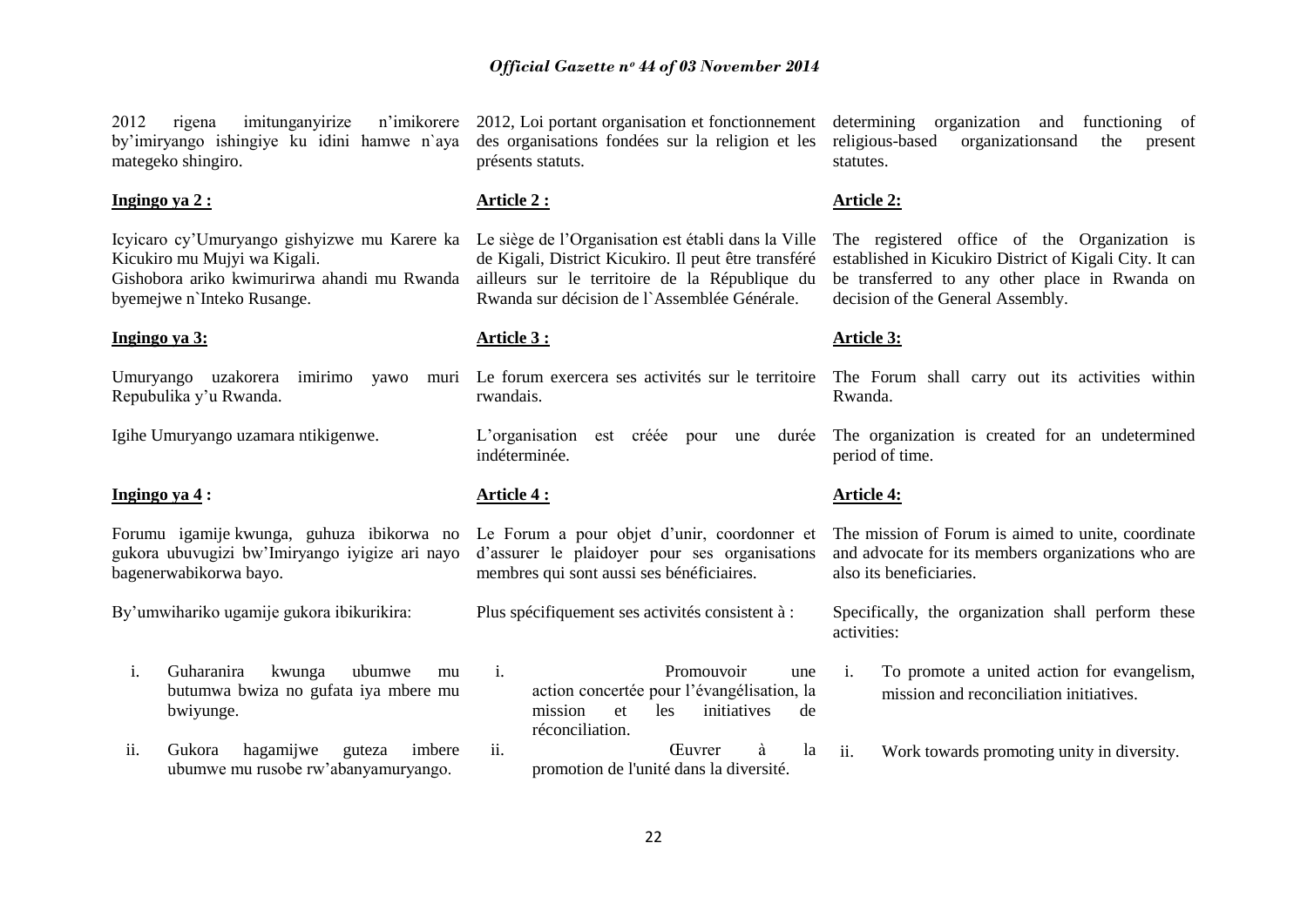- iii. Guharanira ubufatanye busesuye ndetse no kwunga abanyamuryango bagiranye amakimbirane.
- iv. Guharanira imibereho myiza, ubuvugizi bw"imyizerere ya gikrisito, indanga gaciro n"ubwisanzure mu gusenga.

Ubujyanama, guhugura abanyamuryango ku byerekeye imiyoborere n"imicungire myiza y"itorero.

#### **UMUTWE WA II: ABANYAMURYANGO**

#### **Ingingo ya 5 :**

Forumuigizwe n`abanyamuryango bayishinze, abayinjiramo n`abanyacyubahiro.

- i.Abashinze forumu ni imiryango yashyize umukono kuri aya mategeko shingiro.
- ii.Abayinjiramo ni imiryango ibisaba imaze kwiyemeza gukurikiza aya mategeko-shingiro, ikemerwa n`Inteko Rusange.

Abashinze forumu n`abayinjiramo abanyamuryango nyakuri. Bafite uburenganzira bungana n`inshingano zimwe ku bireba Forum.

- iii. Encourager la responsabilité mutuelle et rechercher la réconciliation en cas de désaccords entre les membres.
- iv. Plaider pourla justicesociale, défendre la foi chrétienne, les valeurs morales et la liberté de culte.

Informer, conseiller et former ses membres dans les domaines du leadership et de l"administration de l"Eglise.

### **CHAPITRE II : DES MEMBRES**

#### **Article 5 :**

Le Forum se compose des membres fondateurs, des membres adhérents et des membres d`honneur.

- Les membres fondateurs sont les organisations signataires des présents statuts.
- Les membres adhérents sont les personnes morales qui, sur demande et après avoir souscrit aux présents statuts, sont agréées par l'Assemblée Générale.

Les membres fondateurs et les membres adhérents constituent les membres effectifs et ont les mêmes droits et devoir vis-à-vis du Forum.

- Encourage mutual accountability and seek reconciliation in areas of disagreement among members.
- iv. Advocate for social justice, defend the Christianfaith, moral values and freedom of worship.

Advise, counsel and train our members in the matters of church leadership and administration.

#### **CHAPTER II: MEMBERSHIP**

#### **Article 5:**

The Forum is composed of founding members, adherent members and honorary members.

i.Founding members are the organizations signatories to this constitution.

ii. Adherent members are physical persons that, upon request and after subscription to the present statutes, shall be agreed by the General Assembly.

Founding members and adherent members shall constitute the effective members and have equal rights and obligations towards the Forum.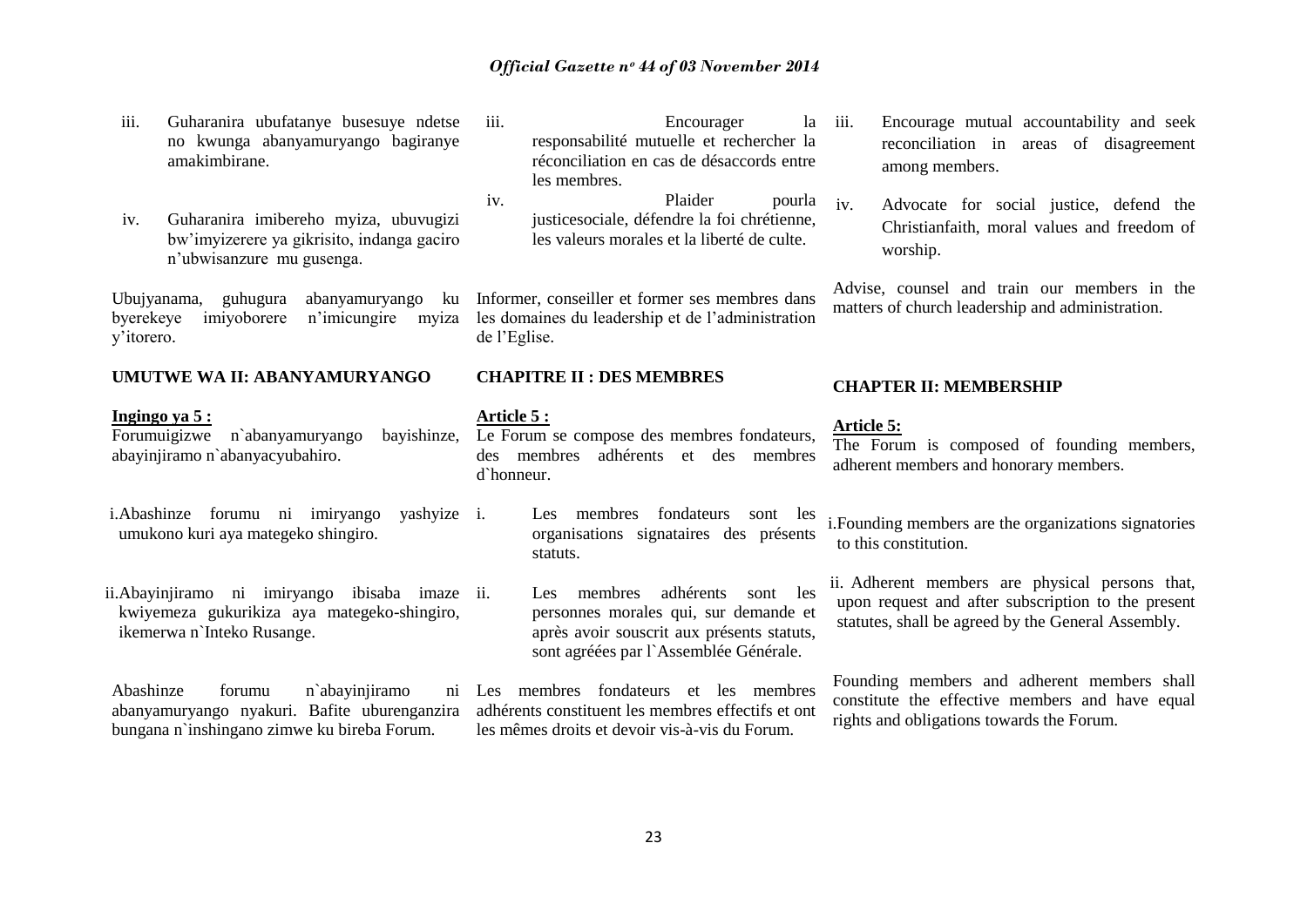| Ingingo ya 6:                                                                                                                             | Article 6:                                                                                                                                                                                                  | Article 6:                                                                                                                                                                              |
|-------------------------------------------------------------------------------------------------------------------------------------------|-------------------------------------------------------------------------------------------------------------------------------------------------------------------------------------------------------------|-----------------------------------------------------------------------------------------------------------------------------------------------------------------------------------------|
| Abanyamuryango b'icyubahiro ni abantu cyangwa<br>imiryango bemerwa n'Inteko Rusange kubera<br>ibikorwa byiza by`akarusho bakorera forumu. | Les membres d'honneur sont des personnes<br>physiques ou morales auxquelles l'Assemblée<br>Générale décerne ce titre en reconnaissance des<br>services spéciaux et appréciables rendus au<br>Forum.         | Honorary members are physical or moral persons<br>that are granted this quality by the General<br>Assembly in recognition to special and appreciable<br>services rendered to the Forum. |
| Batangwa n'Inama y'Ubutegetsi,<br>bakemerwa<br>n'Inteko Rusange.<br>Bagishwa inama gusa ariko ntibatora mu nama<br>z'Inteko Rusange.      | Ils sont proposés par le Conseil d'administration<br>et agrées par l'Assemblé Générale. Ils jouent un<br>rôle consultatif mais ne prennent pas part aux<br>votes lors des réunions de l'Assemblée Générale. | They are proposed by the Board of Directors and<br>agreed by the general Assembly. They play a<br>consultative role but do not vote in the meetings of<br>the General Assembly.         |
| Ingingo ya 7 :                                                                                                                            | Article 7:                                                                                                                                                                                                  | <u>Article 7 :</u>                                                                                                                                                                      |
| gahunda z`ibikorwa bya forumu.                                                                                                            | participer activement aux programmes du Forum.                                                                                                                                                              | Abanyamuryango nyakuri biyemeza gukurikiza Les membres effectifs prennent l'engagement de Effective members commit to actively participate to<br>the programs of the Forum.             |
| mu nama z`Inteko<br>Rusange<br>Baza<br>uburenganzira bwo gutora.                                                                          | bafite Ils assistent aux réunions de l'Assemblée<br>Générale avec voix délibérative.                                                                                                                        | They attend the meetings of the general Assembly<br>with the right to vote.                                                                                                             |
| Bashobora gutorwa mu nzego z`ubuyobozi bwa<br>forumu kandi bafite inshingano yo gutanga<br>imisanzu igenwa n'Inteko Rusange.              | Ils ont l'obligation<br>s'acquitter<br>de<br>des<br>cotisationsdont le montant<br>est fixé<br>par<br>l'Assemblée Générale.                                                                                  | They have to pay all fees determined by the General<br>Assembly.                                                                                                                        |
| Ingingo ya 8:                                                                                                                             | Article 8:                                                                                                                                                                                                  | <b>Article 8:</b>                                                                                                                                                                       |
| Gutakaza ubunyamuryango biterwa no guseswa<br>kw'umuryango ugize forumu, gusezera ku<br>bushake, kwirukanwa cyangwa iseswa rya Forum.     | La qualité de membre se perd par la dissolution,<br>le retrait volontaire, l'exclusion de l'organisation<br>ou la dissolution du Forum.                                                                     | Membership ceases in case of dissolution,<br>voluntary withdrawal, exclusion of the member<br>organization or the dissolution of the Forum.                                             |
| i. Usezeye ku bushake yandikira Perezida w'Inama<br>y'Ubutegetsi, bikemezwa n'Inteko Rusange.                                             | i. Le retrait volontaire est fait par écrit remis au<br>président du Conseil d'administration qui<br>soumet le cas à l'approbation de l'Assemblée<br>Générale.                                              | i. Voluntary withdraw is done in writing and handed<br>to the President of the Board of Directors who<br>submits the case to the approval of the general<br>Assembly.                   |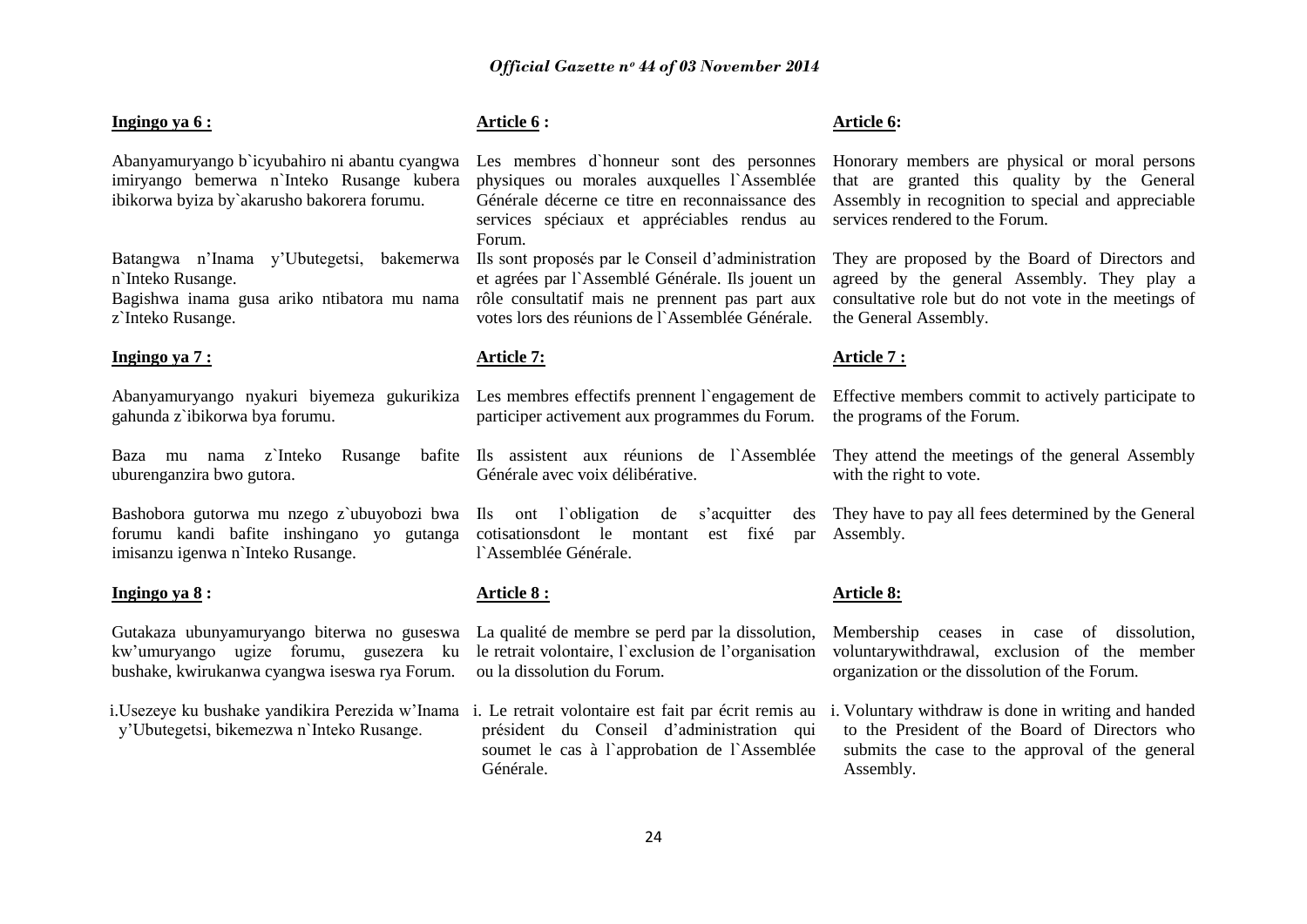Icyemezo cyo kwirukana Umunyamuryango L`exclusion est prononcée par l`Assemblée ii. Exclusion is decided by the general Assembly to gifatwa n`Inteko Rusange ku bwiganze bwa 2/3 Générale à la majorité de 2/3 des voix contre un by`amajwi y`abanyamuryango nyakuri iyo membre qui ne se conforme plus aux présents atacyubahiriza aya mategeko n`amabwiriza ngengamikorere ya Forum.

### **UMUTWE WA III: IBYEREKEYE CHAPITRE III : DU PATRIMOINE UMUTUNGO**

#### **Ingingo ya 9** :

Forum ishobora gutira cyangwa gutunga ibintu Le forum peut emprunter ou disposer des biens byimukanwa n`ibitimukanwa ikeneye kugira ngo meubles ou immeubles nécessaires pour la igere ku ntego zayo.

#### **Ingingo ya 10 :**

y`abanyamuryango, impano, imirage, inkunga zinyuranye n`umusaruro ukomoka ku bikorwa bya Forum.

#### **Ingingo ya 11 :**

cyangwa butaziguye.

cyangwa ngo agire umugabane asaba igihe exiger une part quelconque en cas de retrait asezeye, yirukanywe cyangwa iyo Forum volontaire, d"exclusion ou dissolution du Forum. isheshwe.

#### **Ingingo ya 12 :**

shingiro statuts et au règlement intérieur du Forum.

#### **Article 9 :**

réalisation de ses objectifs.

#### **Article 10 :**

cotisations des membres, les dons, les legs, les subventions diverses et les revenus issus des activités du Forum.

### **Article 11:**

**Article 12 :**

Nta munyamuryango ushobora kuwiyitirira peut s`en arroger le droit de possession ni en réalisation de ses objectifs. Aucun membre ne

the 2/3 majority votes against a member who does not conform anymore to the present constitution and the internal regulations of the Forum.

#### **CHAPTER III: THE ASSETS**

#### **Article 9:**

The forum may borrow or possess movable or immovable properties necessary for the achievement of its objectives.

#### **Article 10:**

Umutungo wa Forum ugizwe n`imisanzu Le patrimoine du Forum est complété par les The assets of the Forum are composedof contributionsof members, donations, legacies, various subsidies and revenues from the activities of the Forum.

#### **Article 11:**

Forum igenera umutungo wayo ibikorwa byose Le Forum affecte ses ressources à tout ce qui The Forum allocates its assets to all that may byatuma igera ku ntego zayo ku buryo buziguye concourt directement ou indirectement à la contribute directly or indirectly to the realization of its objectives.

> No member has the right to claim any possession or any share in case of voluntary resignation, exclusion or dissolution of the Forum.

#### **Article 12:**

Igihe Forum isheshwe Inteko Rusange ishyiraho En cas de dissolution du Forum, l'Assemblée In case of dissolution, the General Assembly may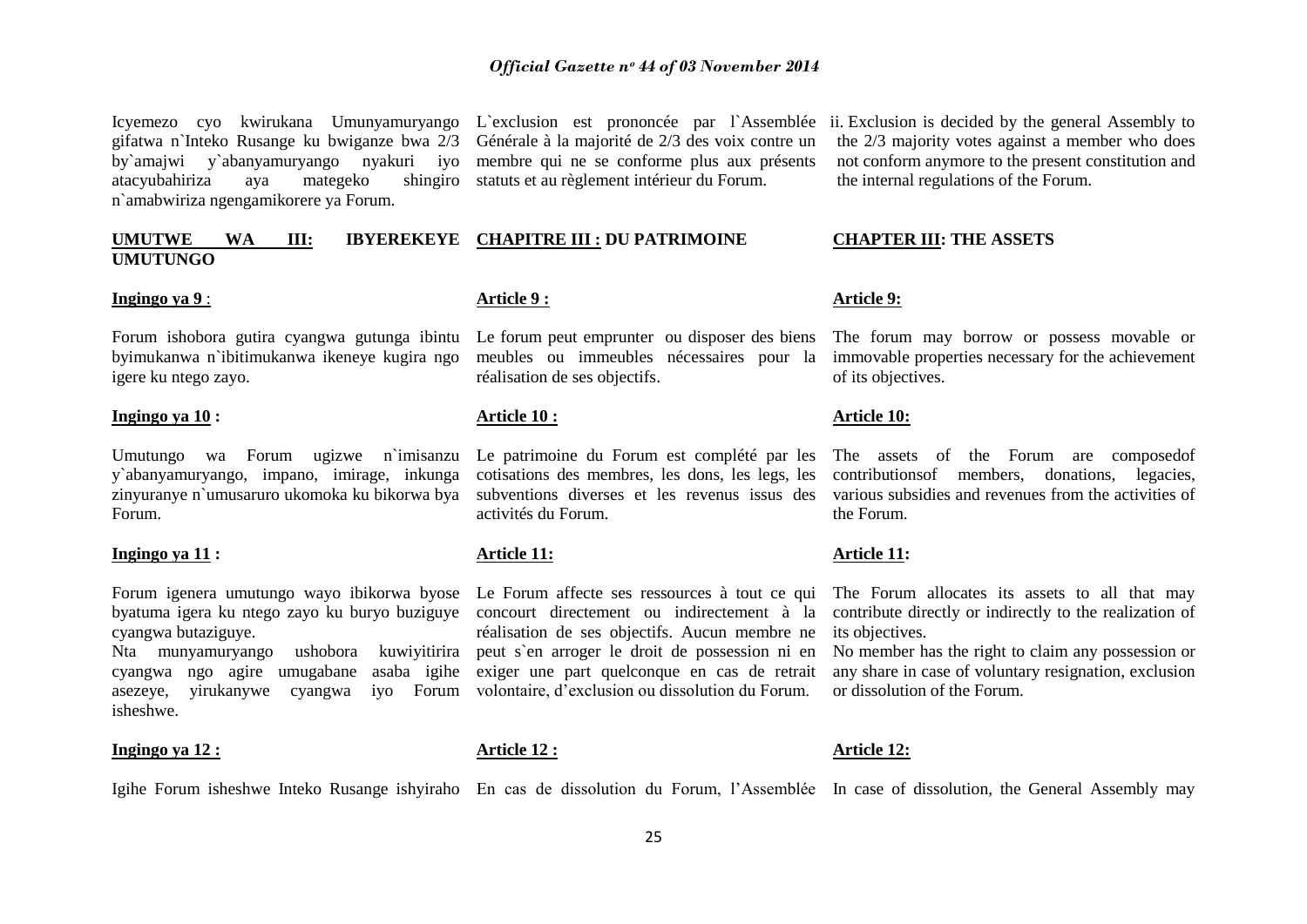umuntu umwe cyangwa kurangiza iryo seswa.

Iyo hamaze gukorwa ibarura ry`ibintu Apres inventaire des biens meubles et Immeubles byimukanwa n`ibitimukanwa bya Forum no kwishyura imyenda, umutungo usigaye uhabwa umuryango bihuje intego.

#### **UMUTWE WA IV: INZEGO**

### **Ingingo ya 13 :**

Inzego za Forum ni:

- Inteko rusange;
- Inama y"Ubutegetsi
- Ubunyamabanga
- Ubugenzuzi bw"Imari
- Urwego rushinzwe gukemura amakimbirane

#### **Igice cya mbere: Ibyerekeye Inteko Rusange**

### **Ingingo ya 14 :**

Forum. Igizwe n`abanyamuryango nyakuri bose.

**Ingingo ya 15 :**

Inteko Rusange ihamagarwa kandi ikayoborwa na Perezida w"Inama y"Ubutegetsi, yaba adahari cyangwa atabonetse, bigakorwa na Visi perezida.

benshi bashinzwe Générale nomme une ou plusieurs personnes chargées de sa liquidation.

> du Forum et après apurement du passif, l"actif sera cédé à une organisation poursuivant des objectifs similaires.

### **CHAPITRE IV : DES ORGANES**

### **Article 13 :**

Les organes du Forum sont :

- L"Assemblée Générale;
- Le Conseil d'administration
- Le Secrétariat
- Le Commissariat aux comptes.
- L"Organe de résolution des conflits

#### **Section première : De l`Assemblée Générale**

### **Article 14 :**

Inteko Rusange nirwo rwego rw`ikirenga rwa L"Assemblée Générale est l`organe suprême du Forum. Elle est composée de tous les membres effectifs du Forum.

### **Article 15 :**

L"Assemblée Générale est convoquée et présidée par le président du Conseil d"administration ou en cas d`absence ou d`empêchement par le Viceprésident.

### appoint one or several persons in charge of the liquidation.

After inventory of movable and immovable properties of the Forum and payment of the debts, the remaining assets shall be transferred to another organization pursuing the same objective.

### **CHAPTER: THE ORGANS**

### **Article 13:**

The organs of the Forum are:

- The General Assembly
- The Board of Directors
- The Secretariat
- The Audit organ.
- The Conflict resolution organ.

### **Section one: The general Assembly**

### **Article 14:**

The General Assembly is the supreme organ of the Forum. It is composed of all the effective members of the Forum.

### **Article 15:**

The general Assembly is convened and chaired by the President of the Board of Directors, or in case of absence, by the vice President.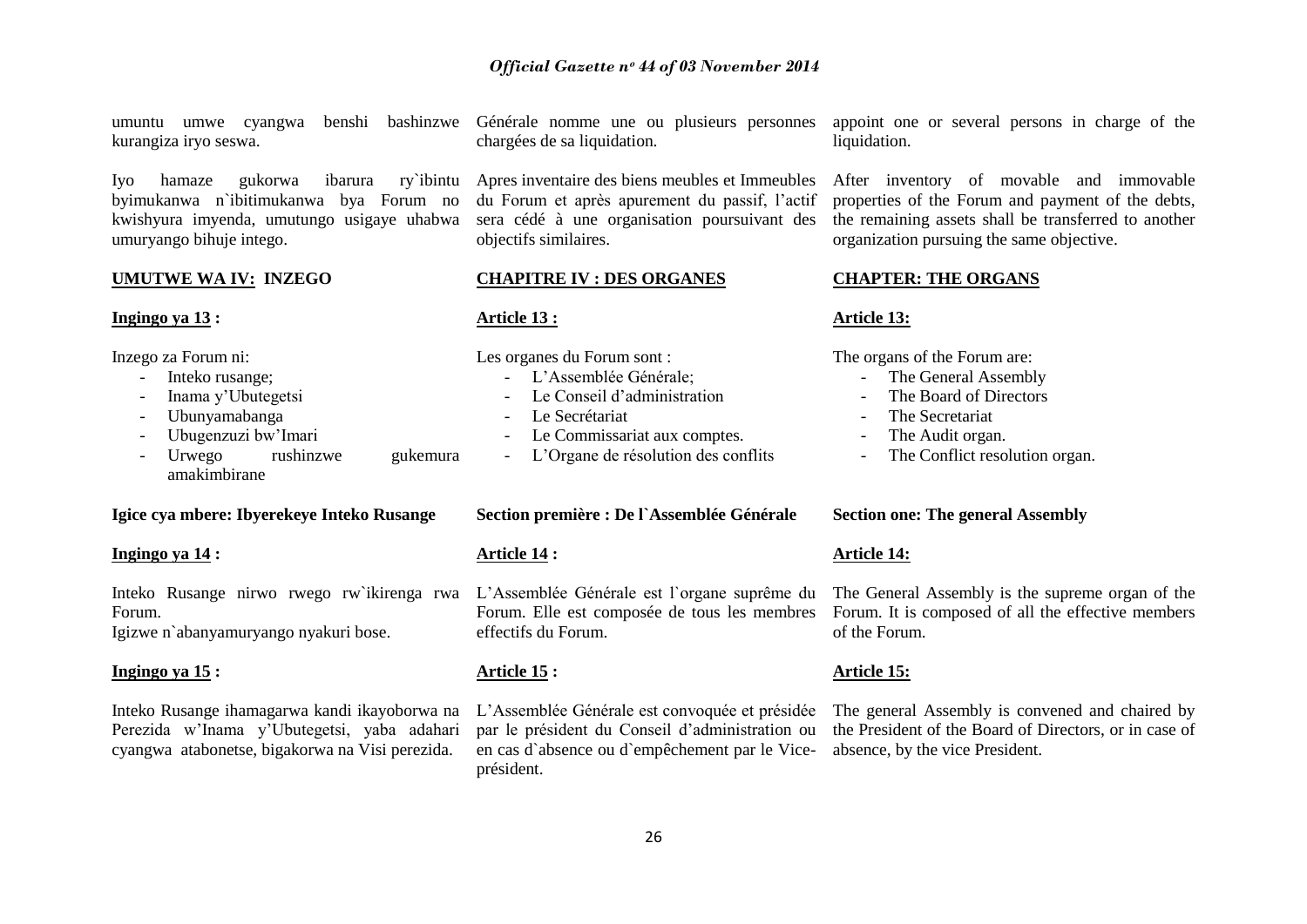Iyo Perezida na Visi Perezida badahari, En cas d`absence, d`empêchement ou de In case-both-the-President and the-Vice-President batabonetse cyangwa banze, Inteko Rusange itumirwa mu nyandiko isinyweho cy`abanyamuryango nyakuri.

w`Inama.

#### **Ingingo ya 16 :**

Inteko rusange iterana kabiri mu mwaka mu nama zisanzwe n"igihe cyose bibaye ngombwa mu nama zidasanzwe.

Inzandiko z"ubutumire kandi zikubiyemo ibiri ku Les invitations indiquant l"ordre du jour, la date, mu rongo w"ibyigwa, umunsi, itariki n"isaha l"heure et le lieu sont remises aux membres par le n"aho inama izateranira zishikirizwa abanyamuryango bikozwe n"Umunyamabanga avant la réunion. Mukuru nibura iminsi mirongo itatu (30) mbere y"uko inama iterana.

#### **Ingingo ya 17:**

Inteko Rusange iterana kandi igafata ibyemezo iyo 2/3 by`Abanyamuryango nyakuri bahari. Iyo uwo mubare utuzuye, indi nama itumizwa mu minsi cumi n`itanu (15). Icyo gihe, Inteko Rusange iraterana kandi igafata ibyemezo bifite agaciro ititaye ku mubare w`abahari.

#### **Ingingo ya 18 :**

Uretse ibiteganywa ukundi n"itegeko ryerekeye Sauf pour les cas expressément prévus par la loi imiryango ishingiye ku idini n"aya mategeko

par écrit par 2/3 des membres effectifs pour la of the effective members. circonstance.

session.

#### **Article 16 :**

L"assemblée Générale se réunit deux fois par an en sessions ordinaires et autant de fois que de besoin en sessions extraordinaires.

Secrétaire Générale aumoins trente (30) jours

#### **Article 17 :**

L`Assemblée Générale siège et délibère valablement lorsque 2/3 de membres effectifs sont présents. Si ce quorum n`est pas atteint, une nouvelle convocation est lancée dans un délai de 15 jours. A cette occasion, l'Assemblée Générale siège et délibère valablement quel que soit le nombre de participants.

### **Article 18 :**

relative aux organisations fondées sur la religion

défaillance simultanés du Président et du Vice-are absent or fail to convene it, the General Président, l'Assemblée Générale est convoquée Assembly is called upon in a letter signed by the 2/3

Icyo gihe, abagize Inteko bitoramo Perezida L`Assemblée élit en son sein un Président de la On the occasion, the Assembly shall elect a President for session.

#### **Article 16:**

The General Assembly gathers twice a year in an ordinary session or as often as it deems necessary in extraordinary sessions.

Invitations containing the agenda, the date, the hour and the venue are handed to members by the Secretary General at least thirty (30) days before the meeting.

### **Article 17:**

The General Assembly gathers and takes valuable resolutions when the  $2/3^{rd}$  of effective members are present.

When the quorum is not reached, another meeting is convened within 15 days.

On the occasion, the general Assembly gathers and takes valuable resolutions despite the number of participants.

### **Article 18:**

shingiro, ibyemezo by"Inteko Rusange bifatwa par les présents statuts ,les décisions de and by the present constitution of the forum, other Other than provisions stipulated in the law governing religious-based organizations in Rwanda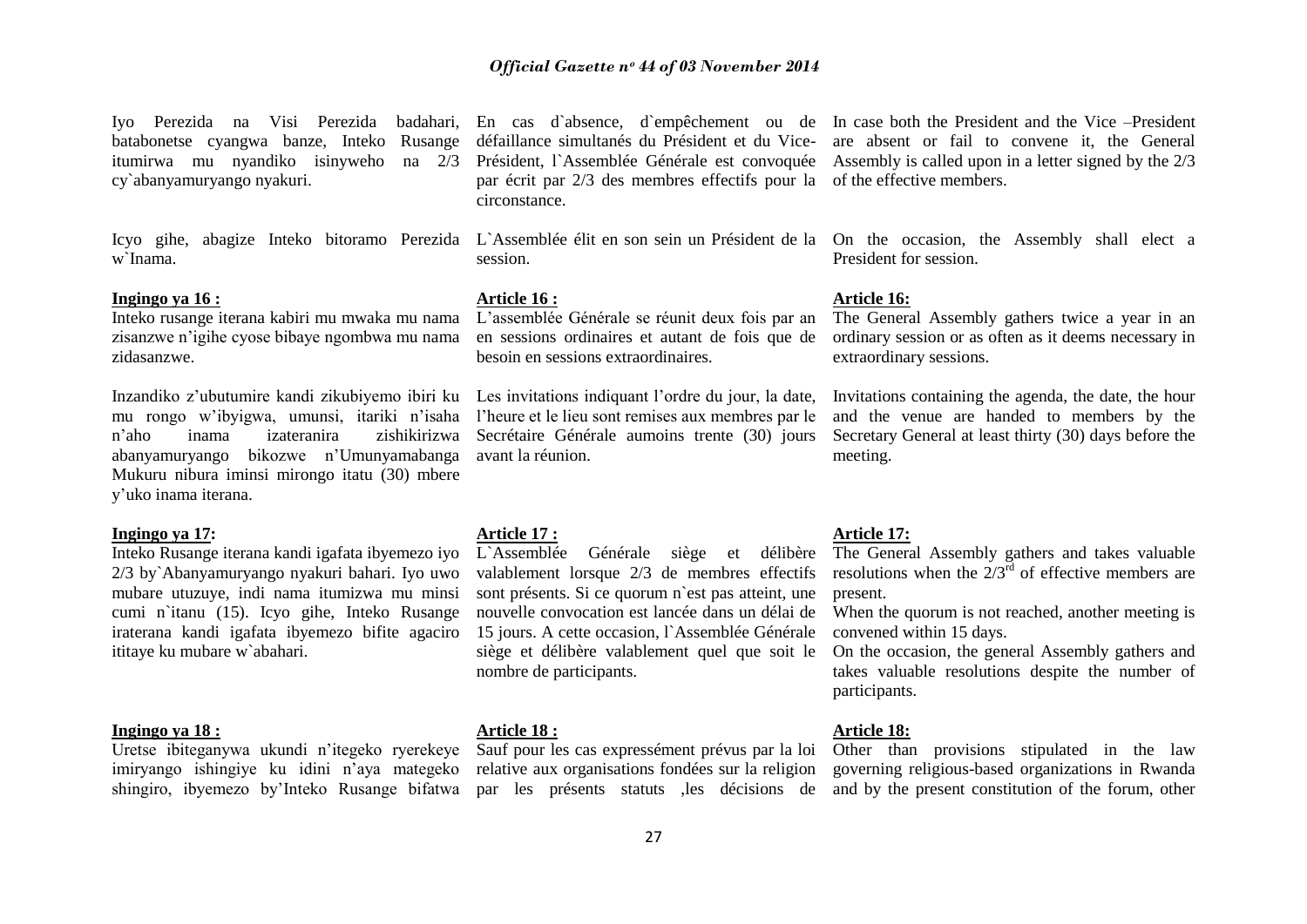hakurikijwe ubwiganze busesuye bw'amajwi l`Assemblée Générale sont prises à la majorité resolutions are adapted by the General Assembly

following the absolute majority votes. In case of equal votes, the President has the casting vote.

absolue des voix. En cas de parité de voix, celle

du Président compte double.

y"abanyamuryango nyakuri. Iyo amajwi angana,

irya Perezida rigira uburemere bw"abiri.

| Ingingo ya 19:                                                                                                                                                                                                                                                                                                                                                                          | Article 19:                                                                                                                                                                                                                                                                                                                                          | <b>Article 19:</b>                                                                                                                                                                                                                                                                                                     |
|-----------------------------------------------------------------------------------------------------------------------------------------------------------------------------------------------------------------------------------------------------------------------------------------------------------------------------------------------------------------------------------------|------------------------------------------------------------------------------------------------------------------------------------------------------------------------------------------------------------------------------------------------------------------------------------------------------------------------------------------------------|------------------------------------------------------------------------------------------------------------------------------------------------------------------------------------------------------------------------------------------------------------------------------------------------------------------------|
| Inteko Rusange idasanzwe iterana buri gihe iyo                                                                                                                                                                                                                                                                                                                                          | L'Assemblée Générale extraordinaire se tient                                                                                                                                                                                                                                                                                                         | The extraordinary General Assembly gathers as                                                                                                                                                                                                                                                                          |
| bibaye ngombwa.                                                                                                                                                                                                                                                                                                                                                                         | autant de fois que de besoin.                                                                                                                                                                                                                                                                                                                        | often as possible when it is necessary.                                                                                                                                                                                                                                                                                |
| Ihamagazwa kandi ikayoborwa mu buryo bumwe Les modalités de sa convocation et de sa<br>nk'ubw'Inteko Rusange isanzwe.                                                                                                                                                                                                                                                                   | présidence sont les mêmes que celles de<br>l'Assemblée.                                                                                                                                                                                                                                                                                              | The modalities in which it is convened and chaired<br>are the same as those of the Ordinary General<br>Assembly                                                                                                                                                                                                        |
| Icyakora, igihe cyo kuyitumira kimanurwa ku                                                                                                                                                                                                                                                                                                                                             | Toutefois, les délais de sa convocation sont de 15                                                                                                                                                                                                                                                                                                   | However the prescribed time to convene it is 15                                                                                                                                                                                                                                                                        |
| minsi 15 iyo hari ikibazo cyihutirwa cyane.                                                                                                                                                                                                                                                                                                                                             | jours.                                                                                                                                                                                                                                                                                                                                               | days.                                                                                                                                                                                                                                                                                                                  |
| Icyo gihe, impaka zigibwa gusa ku kibazo Les débats ne portent que sur les questions                                                                                                                                                                                                                                                                                                    | inscrites à l'ordre du jour de l'invitation                                                                                                                                                                                                                                                                                                          | The debates shall deal with the matters indicated in                                                                                                                                                                                                                                                                   |
| cyateganyijwe mu butumire.                                                                                                                                                                                                                                                                                                                                                              | uniquement.                                                                                                                                                                                                                                                                                                                                          | the agenda only.                                                                                                                                                                                                                                                                                                       |
| Ingingo ya 20:                                                                                                                                                                                                                                                                                                                                                                          | <b>Article 20:</b>                                                                                                                                                                                                                                                                                                                                   | <b>Article 20:</b>                                                                                                                                                                                                                                                                                                     |
| Inteko Rusange ifite ububasha bukurikira:                                                                                                                                                                                                                                                                                                                                               | L'assemblée Générale a les pouvoirs suivants :                                                                                                                                                                                                                                                                                                       | The general Assembly has the following powers :                                                                                                                                                                                                                                                                        |
| Kwemeza no guhindura Amategeko shingiro<br>n'amategeko ngengamikorere ya forumu.<br>Gushyiraho no kuvanaho abagize Inama -<br>y'Ubutegetsi, abagenzuzi b'imari n'urwego<br>rushinzwe gukemura amakimbirane;<br>Kwemeza gahunda y'ibikorwa Forum izakora; -<br>Kwemerera,<br>guhagarika<br>kwirukana -<br>no<br>umunyamuryango;<br>Kwemeza buri mwaka imicungire y'imari ya -<br>forumu: | Adopter et modifier les statuts et le -<br>règlement d'ordre intérieur;<br>Elire et révoquer les membres du Conseil -<br>d'administrationCommissariat aux comptes,<br>et L'Organe de résolution des conflits;<br>Déterminer les programmes d'activités du -<br>Forum;<br>Admettre, suspendre ou exclure un membre;<br>Approuver les comptes annuels; | To adopt and modify the constitution and the<br>internal regulation;<br>To appoint and dismiss the Board of Directors,<br>the audit organ and the conflict resolution organ;<br>To determine the programs of activities of the<br>Forum;<br>To admit , suspend or exclude a member;<br>To approve the yearly accounts; |
| Kwemera impano n'indagano;                                                                                                                                                                                                                                                                                                                                                              | Accepter les dons et legs;                                                                                                                                                                                                                                                                                                                           | To accept grants and legacies;                                                                                                                                                                                                                                                                                         |
| Gusesa Forum.                                                                                                                                                                                                                                                                                                                                                                           | Dissoudre le Forum.                                                                                                                                                                                                                                                                                                                                  | To dissolve the Forum.                                                                                                                                                                                                                                                                                                 |
|                                                                                                                                                                                                                                                                                                                                                                                         | $\sim$                                                                                                                                                                                                                                                                                                                                               |                                                                                                                                                                                                                                                                                                                        |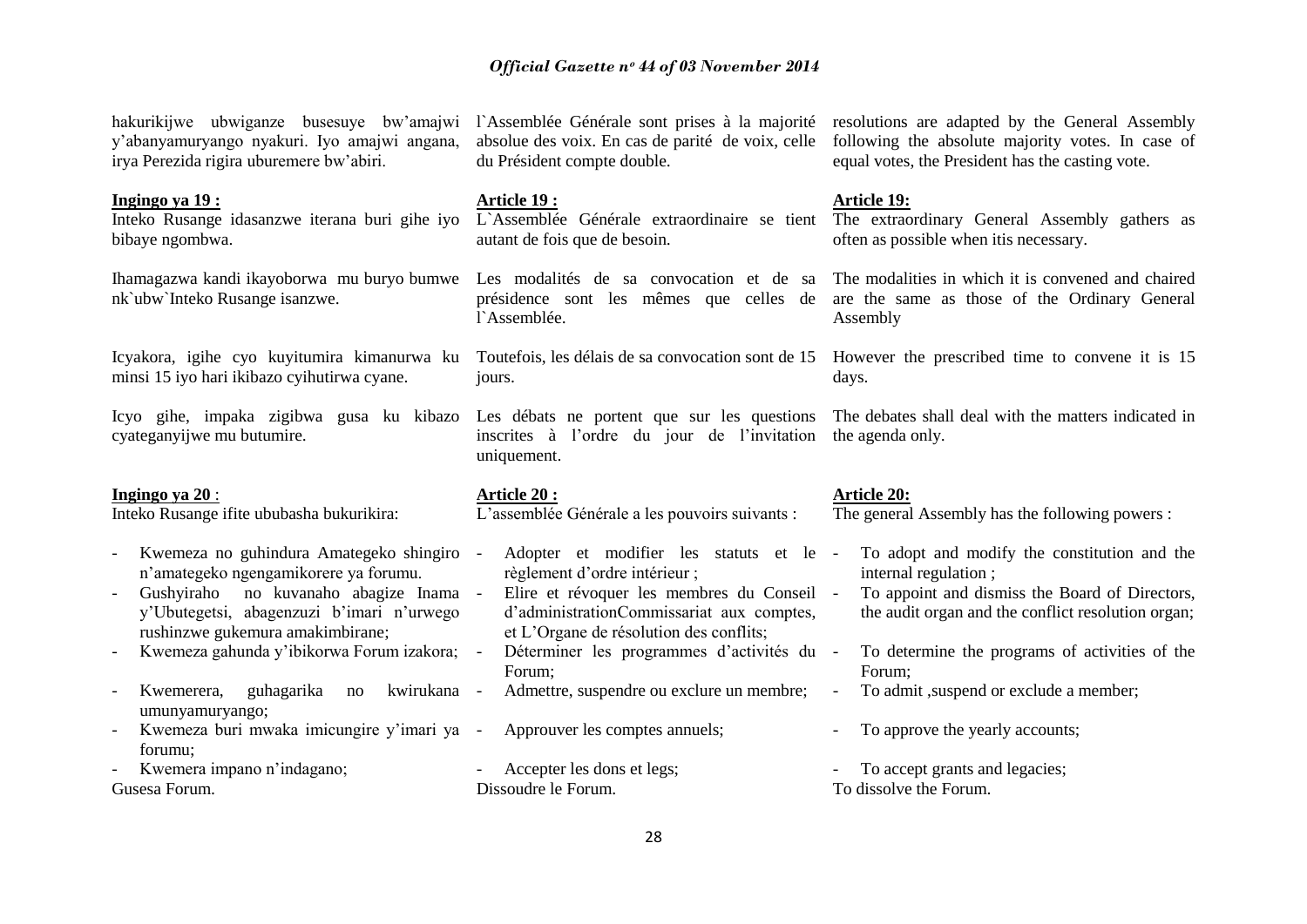| <b>Igice</b><br>kabiri:<br><b>Ibyerekeye</b><br><b>Inama</b><br>cya<br>y'Ubutegetsi                                                                                                                                                                                                                                                                                                                                                                          | deuxième :<br>Section<br>Du<br>d'administration                                                                                                                                                                                                                                                                                                                                                                                                                                                  | <b>Conseil</b> Section two: The Board of Directors                                                                                                                                                                                                                                                                                                                                                   |
|--------------------------------------------------------------------------------------------------------------------------------------------------------------------------------------------------------------------------------------------------------------------------------------------------------------------------------------------------------------------------------------------------------------------------------------------------------------|--------------------------------------------------------------------------------------------------------------------------------------------------------------------------------------------------------------------------------------------------------------------------------------------------------------------------------------------------------------------------------------------------------------------------------------------------------------------------------------------------|------------------------------------------------------------------------------------------------------------------------------------------------------------------------------------------------------------------------------------------------------------------------------------------------------------------------------------------------------------------------------------------------------|
| Ingingo ya 21:<br>Inama y'Ubutegetsi igizwe na :<br>Perezida wa Forum: Umuvugizi wa Forum.<br>Visi perezida wa Forum: Umuvugizi wungirije<br>$\blacksquare$<br>wa Forum.<br>Umunyamabanga nshingwabikorwa;<br>Umubitsi.<br>Abajyanama 5.                                                                                                                                                                                                                     | <b>Article 21:</b><br>Le Conseil d'administration est composé :<br>- Du président du Forum: Représentant Légal du<br>Forum.<br>Du Vice-président du Forum : Représentant -<br>$\blacksquare$<br>Légal supleant du Forum.<br>Un Secrétaire Exécutif.<br>Du Trésorier.<br>De 5 Conseillers.                                                                                                                                                                                                        | <b>Article 21:</b><br>The Board of Directors is composed of:<br>The president: Legal Representative.<br>-president;<br>The<br>vice<br>Deputy<br>Legal<br>Representative.<br>Secretary General.<br>Treasurer.<br>5 Advisors.                                                                                                                                                                          |
| Ingingo ya 22:<br>Umuvugizi cyangwa umuvugizi wungirije wa<br>forumu agomba kuba:<br>ari inyangamugayo;<br>atarahamwe<br>n'icyaha cy'ivangura<br>kuba<br>n'icy'amacakubiri<br>cyangwa<br>icy'ingengabitekerezo ya jenoside;<br>atarakatiwe ku buryo budasubirwaho igihano<br>cy'iremezo kingana cyangwa kirenze amezi<br>(6)<br>y'igifungo<br>atandatu<br>kitahanaguwe<br>n <sup>"</sup> imbabazi<br>z <sup>"</sup> itegeko<br>cyangwa<br>ihanagurabusembwa. | <b>Article 22:</b><br>Pour être représentant ou vice représentant légal<br>du forum, il faut remplir les conditions suivantes:<br>être une personne intègre;<br>ne pas avoir été condamné pour crime de -<br>$\overline{\phantom{a}}$<br>de<br>divisionnisme<br>discrimination,<br>ou<br>d"idéologie du génocide;<br>ne pas avoir été condamné à une peine -<br>d'emprisonnement d'une durée supérieure<br>ou égale à six (6) mois qui n'a pas été rayée<br>par l'amnistie ou la réhabilitation. | <b>Article 22:</b><br>A legal or Vice legal representative of the forum<br>shall be required to:<br>be a person of integrity;<br>have not been sentenced for the offence of<br>discrimination, sectarianism or the ideology of<br>genocide;<br>have not been sentenced to a term of<br>imprisonment equal to or more than six (6)<br>months which is not crossed by an amnesty or<br>rehabilitation. |
| Ingingo ya 23 :<br>a) Abagize Inama y'Ubutegetsi batorwa n'Inteko<br>Rusange mu banyamuryango nyakuri. Manda élus parmi les membres effectifs par l'assemblée                                                                                                                                                                                                                                                                                                | <b>Article 23:</b>                                                                                                                                                                                                                                                                                                                                                                                                                                                                               | <b>Article 23:</b><br>a) Les membres du Conseil d'administration sont a) The Board of Directors are elected among the<br>effective members by General Assembly to the                                                                                                                                                                                                                                |

b) Abagize inama y"ubutegetsi bavanwaho b) Les membres du conseil d"administration n'impamvu zikurikira;-Gusezera k'ubushake, cessent leurs fonctions par : Démission

kongerwa inshuro imwe.

mandat est de trois ans renouvelable une fois.

yabo imara igihe cy"imyaka itatu gishobora Générale à la majorité absolue de voix. Leur absolute majority votes for a three years term renewable once.

guhamwa n"icyaha gisebya forumu, urupfu, volontaire, Condamnation pour une infraction condemnation to any offence blackmailing the b) Responsibilities and roles of the members of the board cease in case of voluntary resignation,death,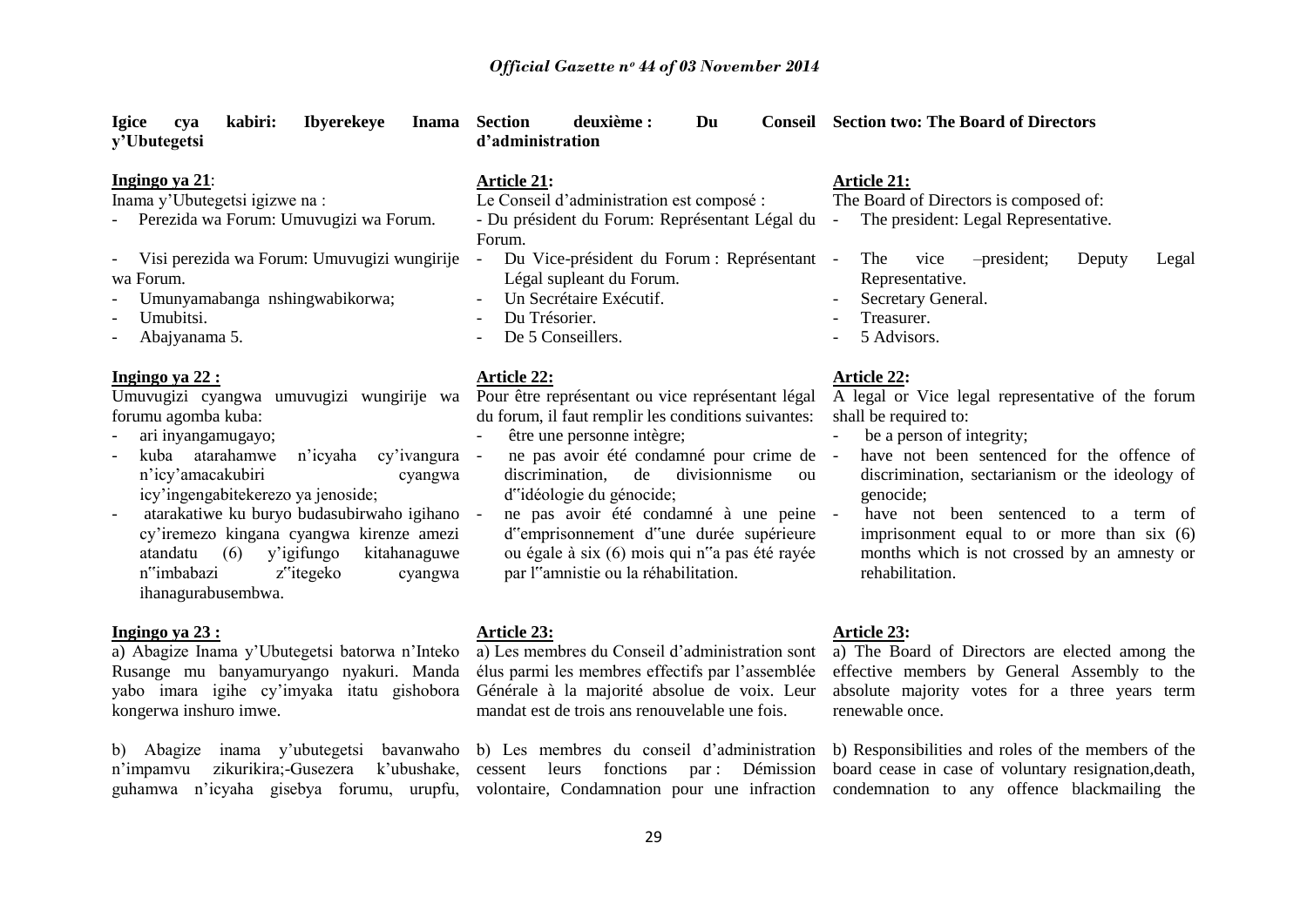kwirukanwa n`Inteko Rusange ku bwiganze bwa 2/3 by`amajwi y`abanyamuryango nyakuri. Impamvu zo kwirikanwa zitegnyijwe mu mategeko ngengamikorere ya Forum.

#### **Ingingo ya 24 :**

Nibura rimwe mu gihembwe, Inama y"ubutegetsi ihamagarwa kandi ikayoborwa na Perezida wayo, yaba adahari cyangwa atabonetse, bigakorwa na Président ou à défaut, par le Vice-Président. Visi-perezida wayo.

Iterana iyo hari 3/4 by"abayigize. Ibyemezo byayo bifatwa hakurikijwe ubwiganze bw"abahari, iyo nta bwumvikane bubonetse; iyo amajwi angana, irya Perezida rigira uburemere bw"ababiri.

### **Ingingo ya 25 :**

Inama y"Ubutegetsi ishinzwe :

- Gushyira mu bikorwa ibyemezo n"ibyifuzo by"Inteko Rusange;
- Kwita ku micungire ya buri munsi ya forumu;
- Gukora raporo z"ibyakozwe buri mwaka;
- Gutegura ingengo y'imari gushyikirizwa Inteko Rusange;
- Kwereka Inteko Rusange zigomba guhindurwa;

l`exclusionpar l`Assemblée Générale à la majorité de 2/3 des membres effectifs.Les raisons del'exclusion du membre font l'objet du règlement intérieur du Forum.

### **Article 24** :

Obligatoirement une fois par trimestre, le Conseil d"Administration est convoqué et présidé par

Le Conseil d"administration siège valablement lorsque 3/4 des membres sont présents. Ses décisions se prennent à la majorité absolue des voix, lorsqu"il n"y a pas des consensus ; en cas de parité de voix, celle du Président compte President has the casting vote. double.

#### **Article 25 :**

Le Conseil d"administration est compétent pour : -Mettre en exécution les décisions et les recommandations de l"Assemblée Générale. -S"occuper de la gestion quotidienne du forum;

-Rédiger le rapport annuel d'activités de l"exercice écoulé ;

-Elaborer les prévisions budgétaires à soumettre à l"Assemblée Générale ;

z'amategeko n 'amabwiriza ngengamikorere modifications aux statuts et au règlement d'ordre ingingo -Proposer à l'Assemblée Générale les intérieur ;

entachant la réputation du forum, décès, forum, exclusion decided by the general Assembly to the 2/3 majority votes. The features of exclusion are defined in the internal regulations of the Forum.

#### **Article 24:**

Obligatorily once in three months,the Board of Directors is convened and chaired by the President, or in case of absence, by the Vice-President.

The Board of Directors legally gathers when the 3/4th of its members are present. Its resolutions are valuable when voted by absolute majority in case of lack of consensus; in case of equal voices, the

#### **Article 25:**

The Board of Directors is empowered to:

- Execute the resolutions and recommendations of the General Assembly;
- Deal with the day to day management of the Forum;
- Preparation of the annual report of the activities for the year;
- Elaborate the budget provisions to submit to the General Assembly for approval;
- Propose to the General Assembly the amendments in the constitution and the internal regulation manual;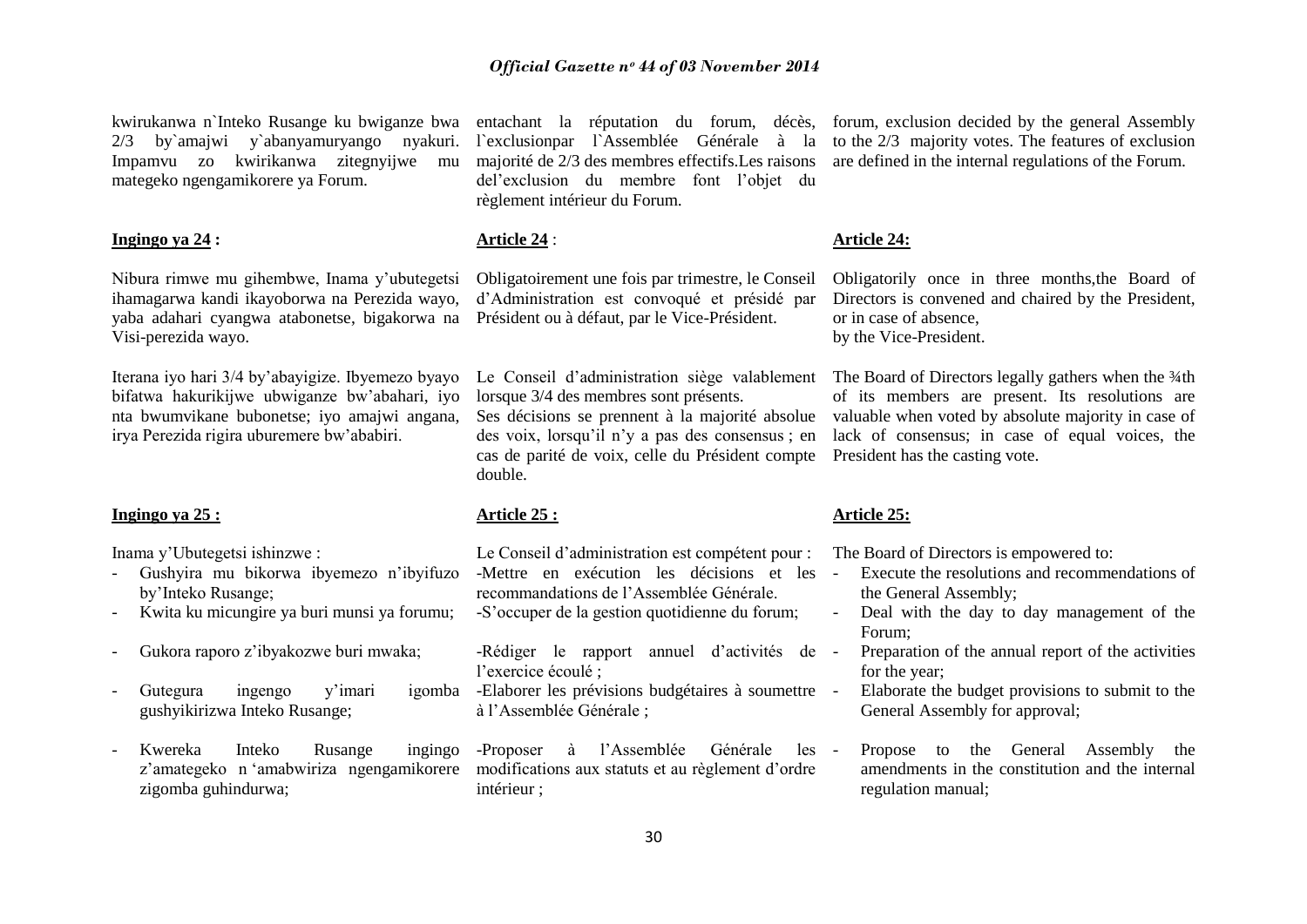| Gushyira mu bikorwa amabwiriza ngenga -Appliquer le règlement d'ordre intérieur;<br>mikorere;                                                                                                                                                                                                           |                                                                                                                                                                                                                                                                                                                                        | Implement the internal regulations;                                                                                                                                                                                                                                                          |
|---------------------------------------------------------------------------------------------------------------------------------------------------------------------------------------------------------------------------------------------------------------------------------------------------------|----------------------------------------------------------------------------------------------------------------------------------------------------------------------------------------------------------------------------------------------------------------------------------------------------------------------------------------|----------------------------------------------------------------------------------------------------------------------------------------------------------------------------------------------------------------------------------------------------------------------------------------------|
| Gutegura<br>Rusange;                                                                                                                                                                                                                                                                                    | no kuyobora inama z'Inteko -Préparer les sessions de l'Assemblée Générale;                                                                                                                                                                                                                                                             | Prepare the sessions of the General Assembly;                                                                                                                                                                                                                                                |
| imishyikirano n'indi miryango<br>Kugirana<br>igamije ubutwererane no gushaka inkunga;                                                                                                                                                                                                                   | -Négocier les accords de coopération et de -<br>financement avec des partenaires;                                                                                                                                                                                                                                                      | Negotiates agreements of cooperation and<br>funding with partners;                                                                                                                                                                                                                           |
| Gushaka, gushyiraho no gusezerera abakozi<br>mu nzego zinyuranye za Forum.                                                                                                                                                                                                                              | -Recruter, nommer et révoquer le personnel -<br>salarié du Forum.                                                                                                                                                                                                                                                                      | Recruit, appoint and dismiss members of the<br>personnel employed by the Forum.                                                                                                                                                                                                              |
| Igice cya gatatu: Ibyerekeye ubugenzuzi<br>bw'imari                                                                                                                                                                                                                                                     | Section troisième : du Commissariat aux<br>comptes                                                                                                                                                                                                                                                                                     | <b>Section three: The Auditing of accounts</b>                                                                                                                                                                                                                                               |
| Ingingo ya 26 :                                                                                                                                                                                                                                                                                         | <u>Article 26 :</u>                                                                                                                                                                                                                                                                                                                    | <b>Article 26:</b>                                                                                                                                                                                                                                                                           |
| Inteko Rusange ishyiraho buri mwaka umugenzuzi<br>w'imari umwe cyangwa babiri bafite inshingano<br>yo kugenzura buri gihe imicungire y'imari n'indi<br>mitungo ya Forum<br>no kuvuga icyo<br>babitekerezaho. Bafite uburenganzira bwo kureba<br>mu bitabo no mu zindi. Bakabimenyesha Inama<br>Rusange. | L'assemblée Générale nomme annuellement un<br>ou deux commissaires aux comptes ayant pour<br>mission de contrôler en tout temps la gestion des<br>finances et autre patrimoine du Forum. Ils ont<br>l'accès, sans les déplacer, aux livres et aux<br>écritures comptables du Forum. Ils rendent des<br>comptes à l'Assemblée Générale. | The General Assembly appoints annually one or two<br>Auditors whose task is to control the management of<br>finances and other assets of the Forum. They have<br>access on spot to the accounting books and writings<br>of the Forum. They present their reports to the<br>General Assembly. |
| <b>Urwego</b><br>rukemura<br>kane:<br><b>Igice</b><br>cya<br>amakimbirane                                                                                                                                                                                                                               | Section Quatrième : L'Organe de résolution Section four: The conflict resolution organ<br>des conflits                                                                                                                                                                                                                                 |                                                                                                                                                                                                                                                                                              |
| Ingingo ya 27 :<br>Urwego rushinzwe gukemura amakimbirane L'organe de résolution des conflits est chargé du<br>rufasha mu gutanga umuti w'ikibazo cyose<br>kivutse binyuze mu bwumvikane.                                                                                                               | Article 27:<br>règlement des conflits survenant au sein de<br>l'organisation.                                                                                                                                                                                                                                                          | Article 27:<br>The conflict resolution organ is in charge of settling<br>the conflicts that arise within the organization.<br>This organ shall be composed of three people                                                                                                                   |
| Urwo rwego rugizwe n'abantu batatu batorwa<br>n'Inteko rusange kuri listi y'abakandida yatanzwe<br>Bahabwa<br>y'Ubutegetsi.<br>manda<br>n'Inama<br>idahemberwa y'imyaka ibiri ishobora kongerwa.                                                                                                        | Cet organe est composé de trois personnes élues<br>par l'Assemblée générale sur la liste des<br>candidats<br>proposés<br>le<br>Conseil<br>par<br>d'Administration. Ils sont élu pour un mandat<br>non rémunéré de deux ans renouvelable.                                                                                               | elected by the General Assemblyfrom the list<br>proposed by the Board of Directors. They serve in a<br>non-paid position for a period of two years<br>renewable.                                                                                                                             |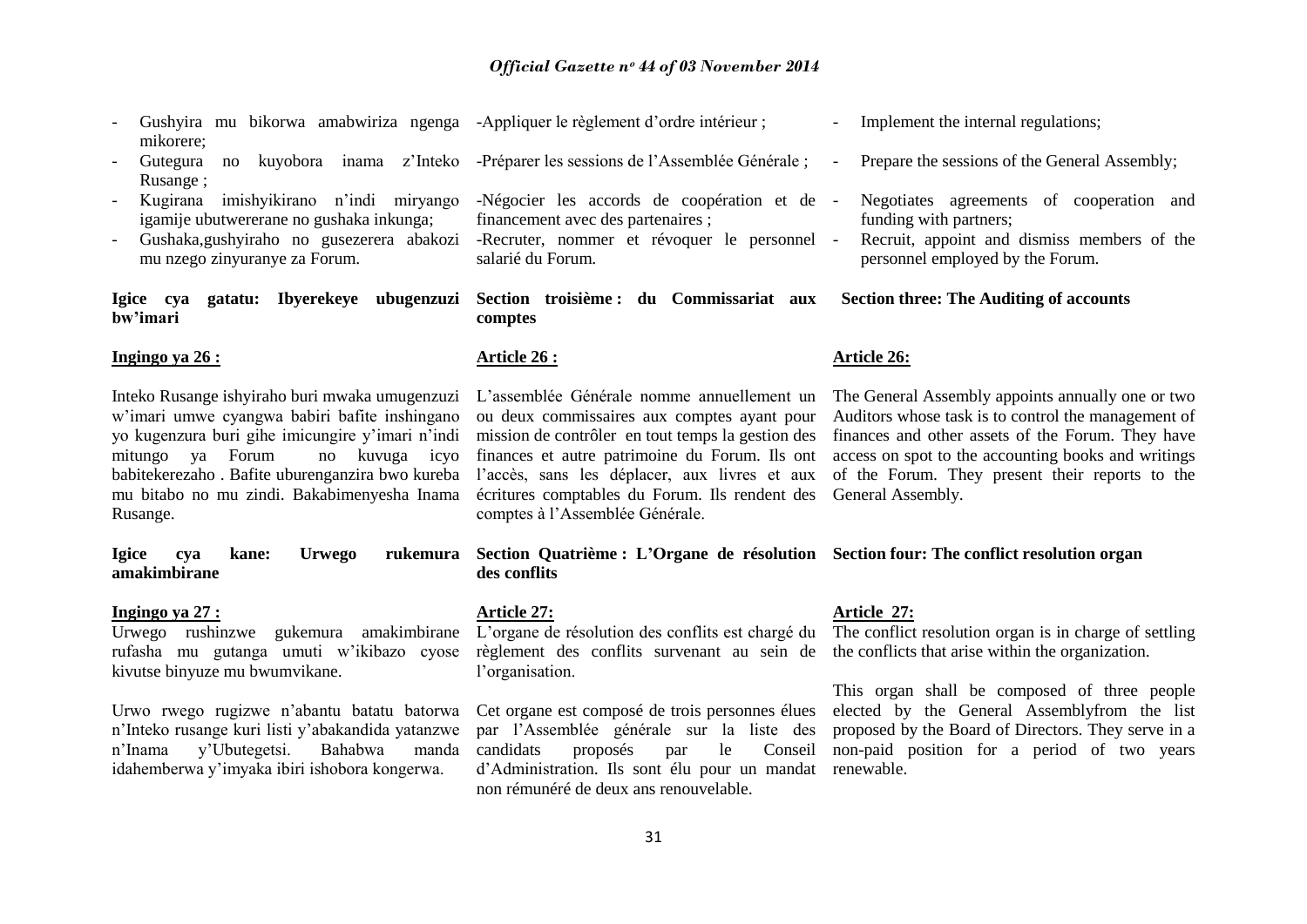#### **Ingingo ya 28:**

Ubwumvikane buke, ibibazo amakimbirane hagati y"abanya-muryango kandi bikeneye gukiranurwa, bikemurwa hakurikijwe amahame ashingiye kuri Bibiliya, ku mahame agenga imyizerere ya FOBACOR, no ku buryo buteganywa mu mategeko ngengamikorere ya Forum. Forum.

### **Ingingo ya 29:**

Mu gihe amakimbirane akomeje bityo bikaba En cas de conflit persistant engageant les organes ngombwa ko hitabazwa inzego z"ubuyobozi za forumu, Urwego rushinzwe gukemura amakimbirane rufite ububasha bwo guterana rugafata icyemezo gikemura amakimbirane.

#### **Ingingo ya 30:**

Igihe imyanzuro yatanzwe n"urwego rushinzwe gukemura amakimbirane itashoboye kuyarangiza, hitabazwa inkiko zibifitiye ububasha.

# **RYA FORUMU**

#### **Ingingo ya 31** :

n"Inteko Rusange ku bwiganze busesuye modifications sur décision de l"Assemblée bw"amajwi y"abanyamuryango nyakuri, bisabwe Générale prise à la majorité absolue des voix,

### **Article 28:**

interpersonnels nécessitant une médiation par une autre partie seront traités suivant les principes décrits dans la Bible, dans les doctrines de FOBACOR, dans les règlements internes du

#### **Article 29:**

supérieurs de l"Organisation, l"Organe de résolution des conflits est habilité à siéger pour prendre la décision appropriée pour la solution du conflit.

#### **Article 30:**

Lorsque les solutions prises par l"instancecompétente de règlement des conflits s"avèrent inopérantes, les instances juridictionnelles compétentes sont saisies du cas.

#### **Article 28:**

Tout malentendu, contentieux ou conflit Any interpersonal misunderstanding, dispute or conflict requiring third party mediation shall be dealt with according to principles described in the Bible. to the FOBACORdoctrines and to the internal regulations of the Organization.

#### **Article 29:**

In the event of persistent conflict involving major organs of the Organization, the Conflict resolution organ is competent to sit in order to decide on the appropriate solution to resolve the conflict.

#### **Article 30:**

In case the solutions to the conflict taken by the competent conflicts resolution organ have not solved the issue, a claim is filed to the competent states courts for solving the litigation.

### **UMUTWE WA V: IBYEREKEYE CHAPITRE V: DES MODIFICATIONS AUX CHAPTER V: AMENDEMENT OF THE IHINDURWA RY'AMATEGEKO N'ISESWA SATUTS ET DE LA DISSOLUTION DU CONSTITUTION OF THE FORUM FORUM**

#### **Article 31 :**

#### **Article 31:**

Aya Mategeko ashobora guhindurwa byemejwe Les présents statuts peuvent faire objet de The present constitution may be amended on na Komite Nyobozi cyangwa na 1/3 soit sur proposition du Comité Exécutif, soit à la Committee croon request of the 1/3 of the effective decision of the General Assembly taken by absolute majority votes, either on proposed of the Executive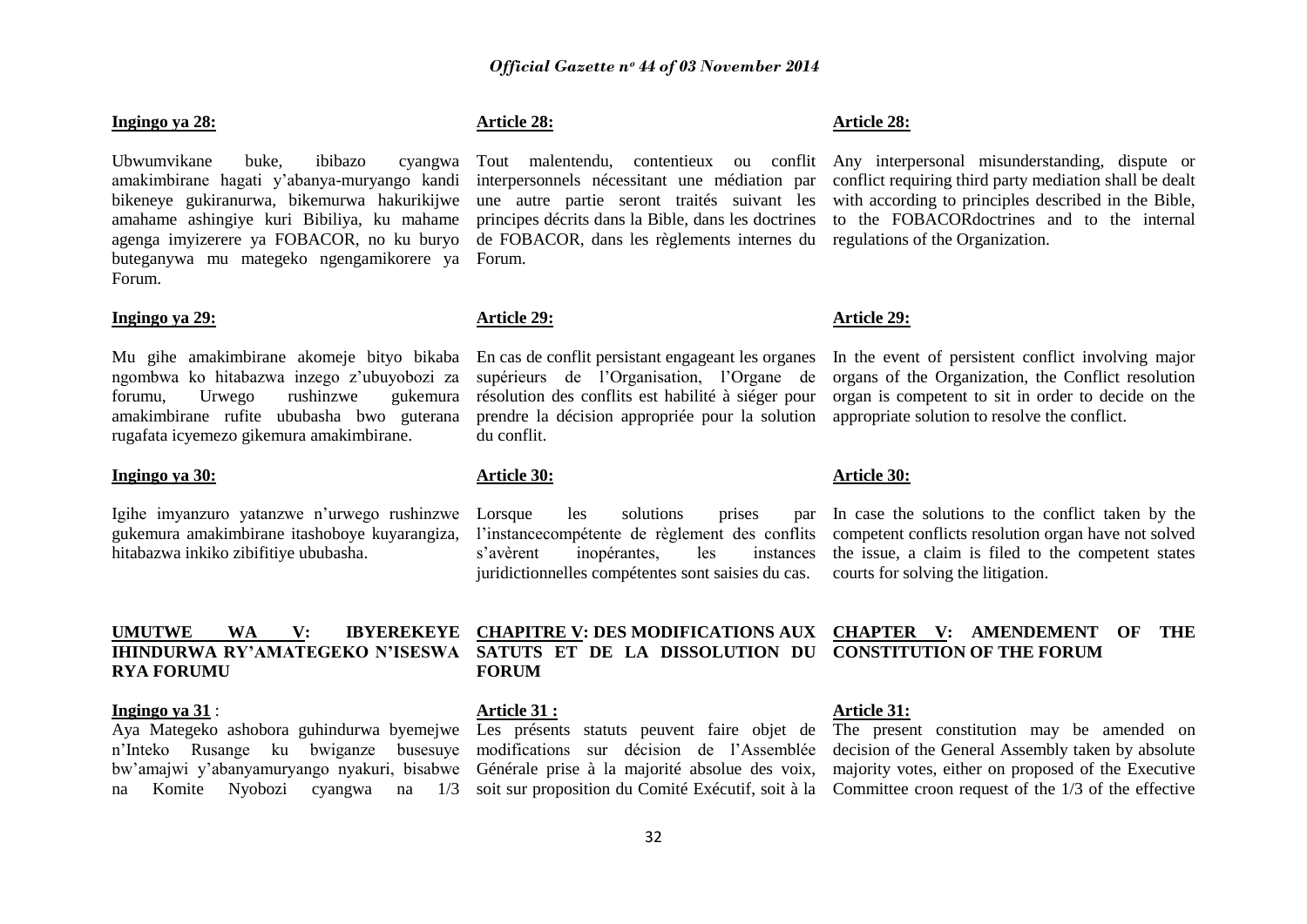cy"abanyamuryango nyakuri.

#### **Ingingo ya 32** :

Byemejwe ku bwiganze bwa 2/3 by"amajwi Sur décision de la majorité de 2/3 des voix, y"abanyamuryango nyakuri, Inteko Rusange ishobora gusesa Forum, kuyifatanya cyangwa kuyomeka ku wundi muryango bihuje intego.

#### **Ingingo ya 33 :**

Uburyo aya Mategeko shingiro azubahirizwa kimwe n"ibindi bidateganyijwe nayo bizasobonurwa mu mabwiriza ngengamikorere ya Forum azemezwa n"Inteko Rusange.

#### **Ingingo ya 34**:

Aya Mategeko yemejwe kandi ashyizweho Les présents statuts sont approuvés et adoptés par umukono n"abashinze Forum bari ku rutonde les membres fondateurs du Forum dont la liste ruyometseho.

Bikorewe i Kigali, kuwa 18/11/2012

Perezida wa Forumu **Charles MUGISHA BUREGEYA (sé)**

Visi Perezida wa Forum **Théophille KAMANZI (sé)** demande de la 1/3 des membres effectifs.

### **Article 32** :

l"Assemblée Générale peut prononcer la dissolution du Forum, sa fusion avec ou son affiliation à toute autre organisation poursuivant des objectifs similaires.

#### **Article 33 :**

Les modalités d"exécution des présents statuts et tout ce qui n"y est pas prévu seront déterminés dans le règlement d"ordre intérieur du Forum qui sera adopté par l"Assemblée Générale.

#### **Article 34:**

est en annexe.

Fait à Kigali, le 18/11/2012

Président du Forum **Charles MUGISHA BUREGEYA (sé)**

Vice Président du Forum **Théophille KAMANZI (sé)** members.

#### **Article 32:**

On decision of the 2/3 rd majority votes , the General Assembly may dissolve the Forum, combine it with or affiliate it to another organization pursuing similar objectives.

#### **Article 33:**

The modalities of implementing this constitution and all the provisions that are lacking shall be determined in the internal regulation of the Forum to be approved by the General Assembly.

#### **Article 34:**

This constitution is approved and adopted by the founder members of the Forum whose list is hereafter attached.

Done at Kigali, on 18/11/2012

The President of the Forum **Charles MUGISHA BUREGEYA (sé)**

The vice President of the Forum **Théophille KAMANZI (sé)**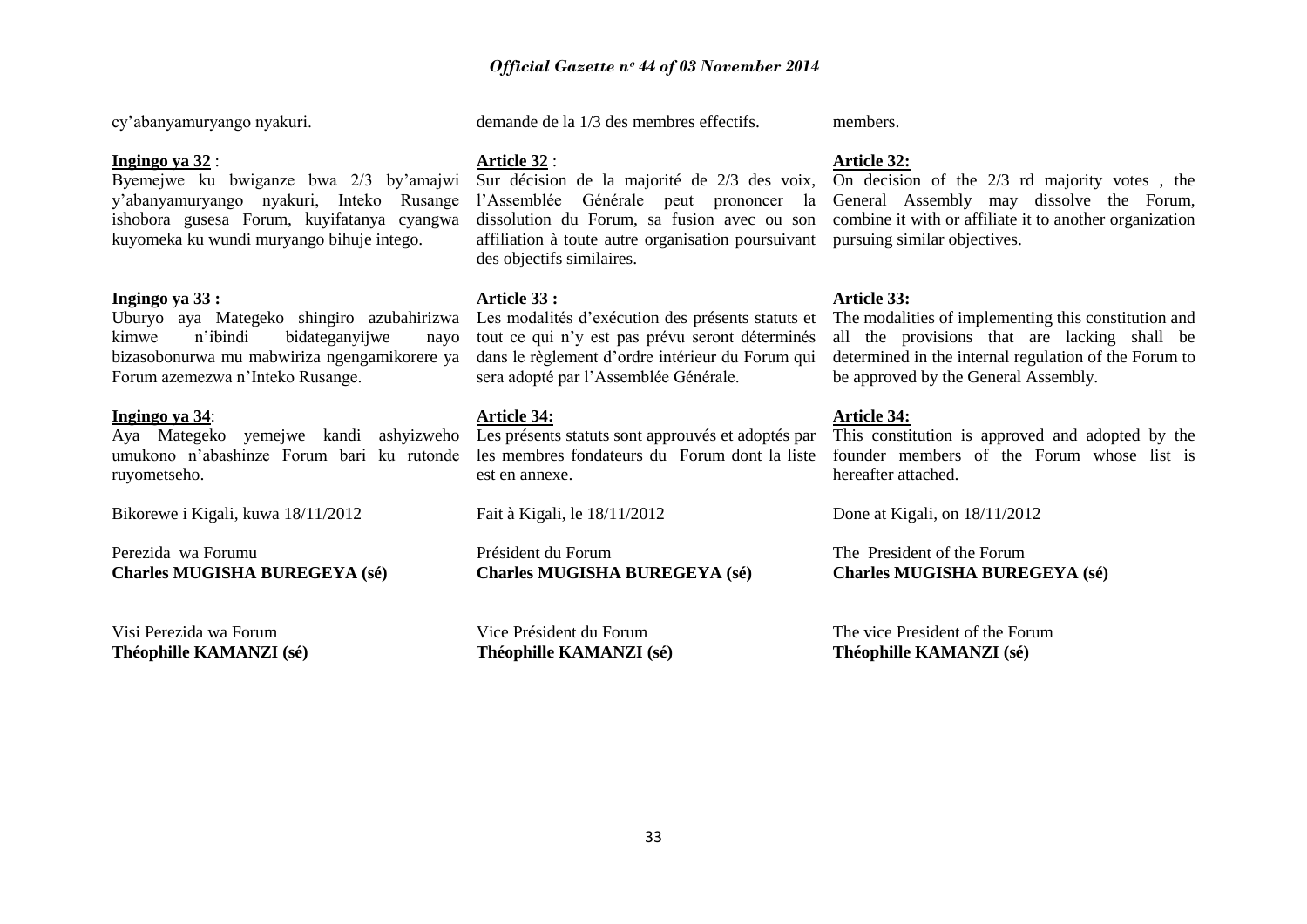# *MINUTES OF FOBACOR GENERAL ASSEMBLY HELD ON THE 5 TH NOV 2012 AT KABEZA, KIGALI*

On this 5<sup>th</sup> day Nov. of the year 2012 in Kigali, the General Assembly of the Forum of Born again Churches and Organizations of Rwanda (FOBACOR) convened chaired by Rev KAMANZI Theophile.

On the meeting"s agenda were the following:

- 1. Opening prayer
- 2. Examining the quorum.
- 3. Reviewing and adopting the harmonized statutes
- 4. Confirming representatives of the forum.

Minute 1: Opening Prayer

The meeting was called to order with a word of prayer.

Minute 2: Examining the quorum

The quorum was complete as the turn up was over 2/3 stipulated in the forum statutes.

### Minute 3: Reviewing and adopting the harmonized statutes

The FOBACOR statutes drafted by a legal expert were reviewed bythe General Assemblyto assess its conformity to Law No 06/2012 of 17/02/2012 governing the organization and functioning of the religious based organizations, after the review exercise the General Assembly unanimously adopted it.

### Minute 4:Confirming representatives of the forum.

The general Assemblyconfirmed the incumbent board members listed below to legally represent the forum since their tenure was still valid.

| <b>Legal Representative:</b>      | <b>Rev. Charles MUGISHA BUREGEYA</b> |
|-----------------------------------|--------------------------------------|
| <b>Vice Legal representative:</b> | <b>Rev. Theophile KAMANZI</b>        |
| <b>Executive Secretary:</b>       | <b>Rev. Joel SENGOGA</b>             |
| <b>Treasurer:</b>                 | <b>Rev. Francis X. MUTABAZI</b>      |
| <b>Advisor:</b>                   | <b>Rev. Rose UMUTESI</b>             |
| <b>Advisor:</b>                   | <b>Rev. Patrick TWAGIRAYESU</b>      |
| <b>Advisor:</b>                   | Ev. Sandrali SEBAKARA                |
| <b>Advisor:</b>                   | Ap. Joshua MASASU NDAGIJIMANA        |
| <b>Advisor:</b>                   | <b>Rev. Simon NZIRAMAKENGA</b>       |

The General Assembly meeting adjourned after a closing prayer. **Prepared by**: **Rev Joel SENGOGA M (sé)** Secretary General

**Approved by**: **Rev KAMANZI Theophile (sé)** Vice Legal Representative/ Meeting Chairman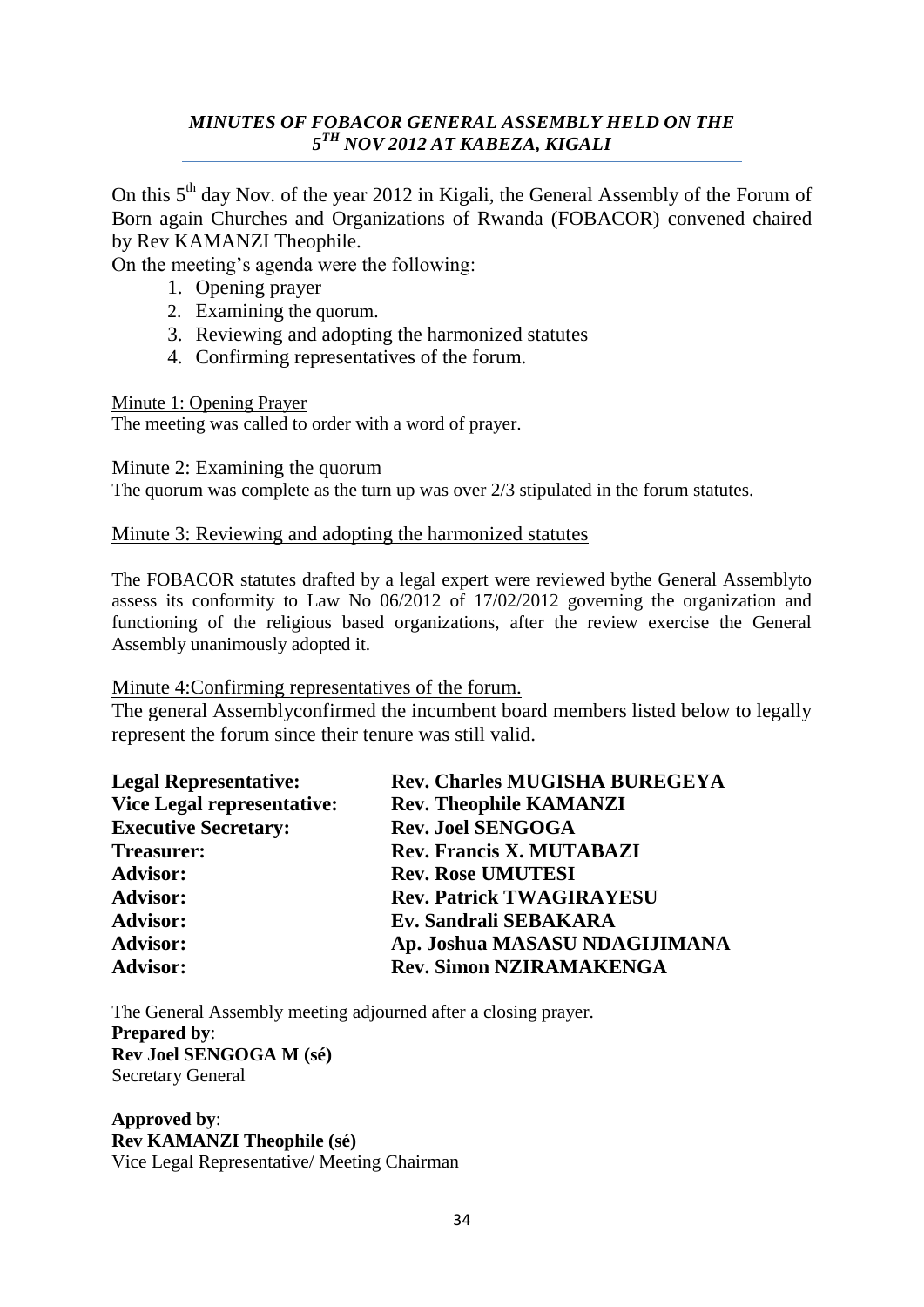### **LIST OF GENERAL ASSEMBLY MEMBERS PRESENT**

| <b>No</b> | <b>NAMES</b>             | ID NO           | <b>ORGANIZATION/CHURCH</b>                  | <b>Ministerial Decree N°</b> | <b>SIGNATURE</b> |
|-----------|--------------------------|-----------------|---------------------------------------------|------------------------------|------------------|
|           |                          |                 |                                             |                              |                  |
|           | <b>KAMANZI</b> Theophile | 195380000536018 | Eglise Apostolique Pour le Reveil au Rwanda | 052/17                       | $(s\acute{e})$   |

|                |                           |                       |                                                                        | <b>MINESTERIAL</b> |                  |
|----------------|---------------------------|-----------------------|------------------------------------------------------------------------|--------------------|------------------|
| N <sub>0</sub> | <b>NAMES</b>              | <b>ID NO</b>          | <b>ORGANIZATION/CHURCH</b>                                             | <b>DECREE No</b>   | <b>SIGNATURE</b> |
| $\overline{2}$ | <b>TWAGIRAYESU Joshua</b> |                       |                                                                        |                    | $(s\acute{e})$   |
|                | Patrick                   | 1197280007116013      | <b>Africa Harvest Mission</b>                                          | 067/11             |                  |
| 3              | <b>KABASHA Innocent</b>   | 1197880017472021      | <b>Rock Fellowship Ministries</b>                                      | 33/08.11           | $(s\acute{e})$   |
| $\overline{4}$ | <b>MUKATETE Immaculee</b> | 1196470005756019      | Faith Victory Association-FVA                                          | 13/11              | (sé)             |
| 5              | Joel SENGOGA M            | 1196580006103149      | <b>Divine Destiny Ministries</b>                                       | 82/08.11           | $(s\acute{e})$   |
| 6              | RUGIGANA Augustine        | 1195980062643024      | Itorero ry'ubuzima bwa Gikristu mu<br>Rwanda (MVCR)                    | 039/11             | $(s\acute{e})$   |
| $\overline{7}$ | Simon NZIRAMAKENGA        |                       | Eglise Bon Berger                                                      | 024/11             | $(s\acute{e})$   |
| 8              | Yoshua ND. MASASU         | 1196080002475085      | <b>Evangelical Restoration Church</b>                                  | 12/11              | (sé)             |
| 9              | Francois Xavier MUTABAZI  | 1196680003249137      | Christ Gospel Fellowship Church of<br>Rwanda (CGFCR)                   | 14/11              | $(s\acute{e})$   |
| 10             | <b>TWAHIRWA James</b>     | 1197280006035023      | Life Changing Ministries (LCM)                                         | 140/08.11          | $(s\acute{e})$   |
| 11             | <b>UWIMANA</b> Clementine | 1195770003270037      | Communaute Evangelique Philadelphie au<br>Rwanda (CEPHR)               | 021/11             | $(s\acute{e})$   |
| 12             | Jean DEUGOU               | 10449/R<br>VI Pg $53$ | <b>Communaute Missionaire Chretienne</b><br>Internationale (CMCI)      | 86/08.11           | $(s\acute{e})$   |
| 13             | Frank Th. KANYEMERA       | 1194980001653172      | Christ is the Answer Church                                            | 031/17             | $(s\acute{e})$   |
| 14             | <b>GASABIRA Emmanuel</b>  | 1196480063783082      | Revelation des Eglises Famille de Dieu au<br>Rwanda                    | 44/11              | $(s\acute{e})$   |
| 15             | <b>SAMEDI</b> Theobald    | 097899                | Umusingi w'Abera w'Ibwirizabutumwa<br>Mpuzamahanga mu Rwanda. (HOEIFO) | 025/11             | $(s\acute{e})$   |
| 16             | <b>KAMANZI Methode</b>    | 1195680002856026      | Youth With a Mission                                                   | 40/11              | $(s\acute{e})$   |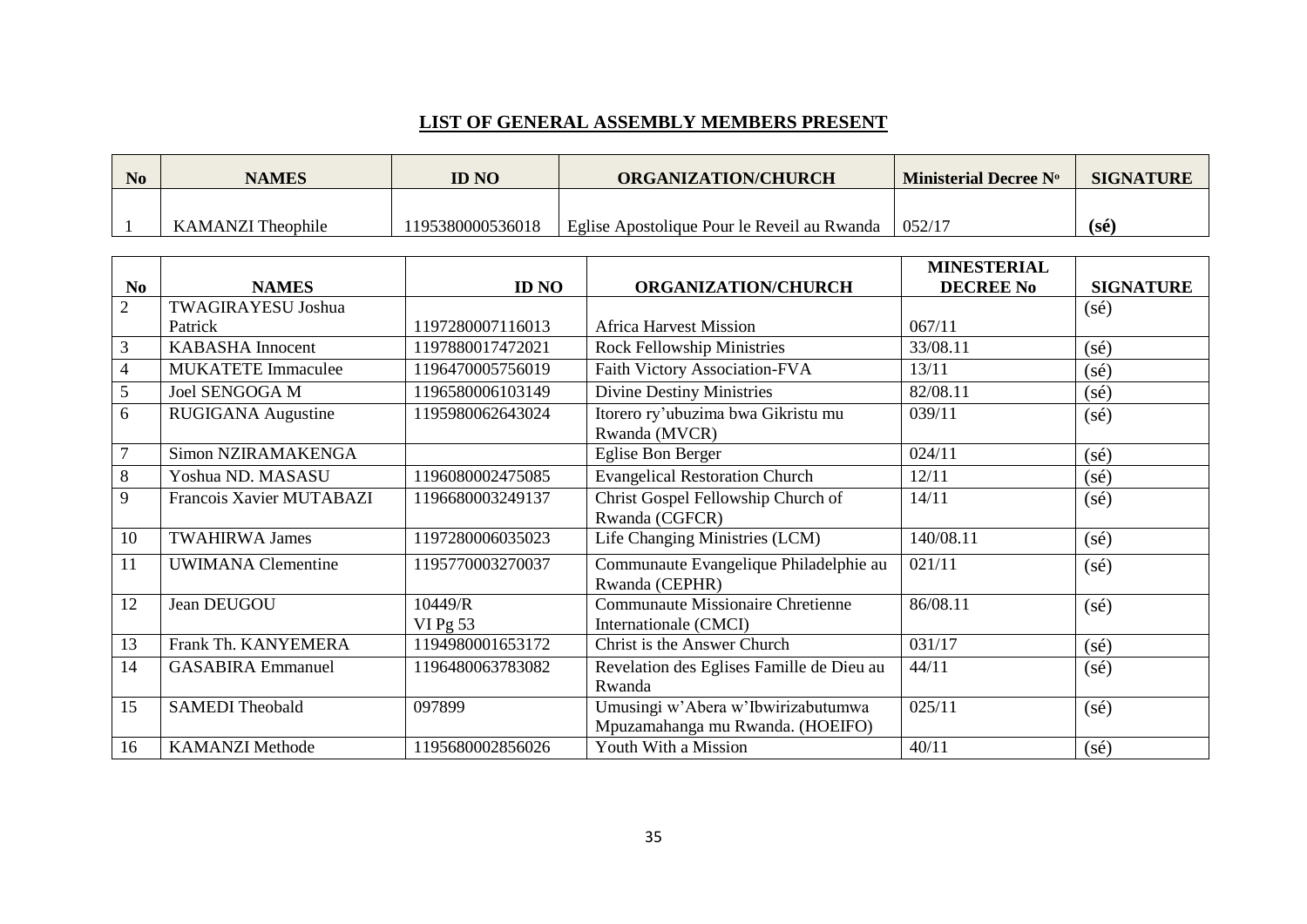# *DECLARATION OF THE LEGAL REPRESENTATIVES OF THE FORUM*

# **Forum of the Born again churches and organization in Rwanda (FOBACOR)**

We, the undersigned Legal Representatives of FOBACOR agree and accept with the General Assembly's decision to have us Rev.Charles MUGISHA BUREGEYA and Rev. Théophile KAMANZI as Legal Representative and Deputy Legal Representative respectively.

Done at Kigali on  $18^{th}$  Nov. 2012

| N <sub>o</sub> | <b>NAMES</b>           | <b>ID NO</b>     | <b>ORGANIZATION/CHURCH</b>        | <b>Minesterial</b><br><b>Decree No</b> | <b>Signature</b> |
|----------------|------------------------|------------------|-----------------------------------|----------------------------------------|------------------|
|                |                        |                  |                                   |                                        | $(s\acute{e})$   |
|                | <b>Charles MUGISHA</b> |                  |                                   |                                        |                  |
|                | <b>BUREGYA</b>         | 1196780066382094 | <b>Africa New Life Ministries</b> | 94/11                                  |                  |
|                |                        |                  |                                   |                                        | $(s\acute{e})$   |
|                | Theophile              |                  | Eglise Apostolique Pour le        |                                        |                  |
|                | <b>KAMANZI</b>         | 1195380000536018 | Reveil au Rwanda.                 | 052/17                                 |                  |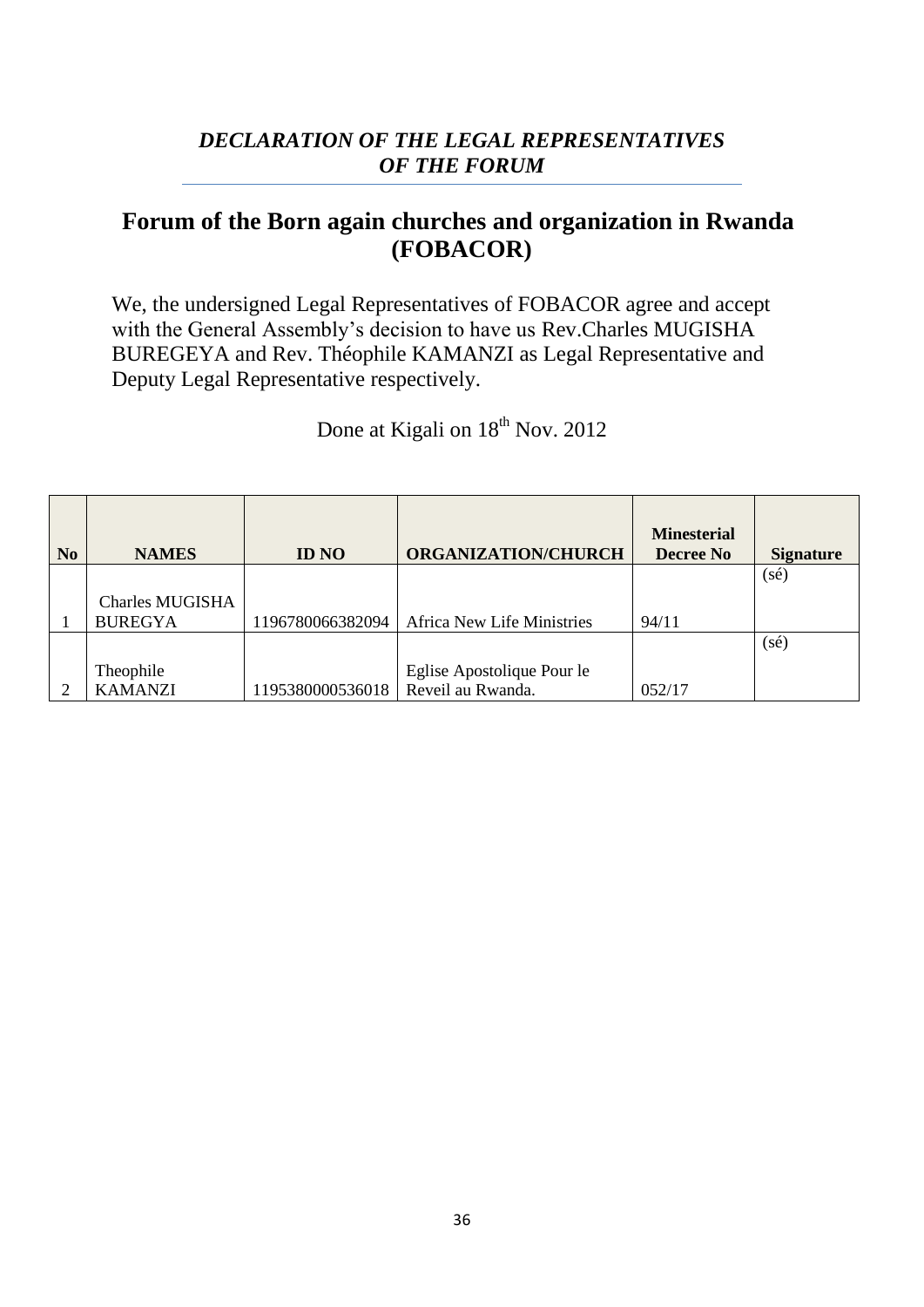| AMATEGEKO SHINGIRO YA «ABABIKIRA<br>B'UMUBYEYI UGIRA INAMA NZIZA »                                                                                                                 | <b>STATUTE OF «SISTERS OF OUR LADY OF</b><br><b>GOOD COUNSEL»</b>                                                                                                                            | STATUTS DES « SŒURS DE NOTRE-DAME<br><b>DU BON-CONSEIL : SNDBC »</b>                                                                                                                        |  |
|------------------------------------------------------------------------------------------------------------------------------------------------------------------------------------|----------------------------------------------------------------------------------------------------------------------------------------------------------------------------------------------|---------------------------------------------------------------------------------------------------------------------------------------------------------------------------------------------|--|
| Bashingiye ku itegeko n °06/2012 ryo ku wa<br>17/02/2012 rigena imitunganyirize n'imikorere<br>by'imiryango ishingiye ku idini;                                                    | Pursuant to the Law n° 06/2012 of 17 February<br>2012 determining organization and functioning of<br>religious-based organizations;                                                          | Vu la loi nº 06/2012 du 17 Février 2012 portant<br>organisation et fonctionnement des organisations<br>fondées sur la religion;                                                             |  |
| Basubiye ku mategeko shingiro y'Umuryango<br>udaharanire inyungu « Sœurs de Notre-Dame du<br>Bon-Conseil: SNDBC » yo ku wa 7 Mutarama<br>2002.                                     | Having reviewed the statute of non government<br>making Organization « Sœurs de Notre-Dame du<br>Bon-Conseil: SNDBC $\rightarrow$ of $7th$ January 2002.                                     | Revu les statuts de l'Association Sans But Lucratif<br>confessionnelle des « Sœurs de Notre Dame du Bon<br>Conseil : « SNDBC» du 7 Janvier 2002.                                            |  |
| IZINA, ICYICARO,<br><b>UMUTWE</b><br>WA I:<br><b>INTEGO</b>                                                                                                                        | <b>CHAPTER ONE: NAME, HEAD OFFICE,</b><br><b>MISSION</b>                                                                                                                                     | <b>CHAPITRE PREMIER:</b><br>DENOMINATION,<br><b>SIEGE, MISSION</b>                                                                                                                          |  |
| Ingingo ya mbere: Izina                                                                                                                                                            | <b>Article one: Name</b>                                                                                                                                                                     | <b>Article premier: Dénomination</b>                                                                                                                                                        |  |
| Abanyamuryango bafite amazina ari ku mugereka<br>bemeje aya mategeko shingiro avuguruye<br>y'Umuryango ushingiye ku idini witwa « Sœurs<br>de Notre-Dame du Bon-Conseil : SNDBC ». | Persons whose names are listed in the appendix,<br>hereby approve these Statutes modified of a<br>religious-based organization « Sœurs de Notre-<br>Dame du Bon-Conseil, en sigle : SNDBC ». | Les personnes dont la liste est en annexe approuvent<br>ces statuts modifiés d'une organisation fondée sur la<br>religion dénommée « Sœurs de Notre-Dame du<br><b>Bon-Conseil: SNDBC ».</b> |  |
|                                                                                                                                                                                    |                                                                                                                                                                                              |                                                                                                                                                                                             |  |
| Ingingo ya 2: Icyicaro                                                                                                                                                             | <b>Article 2: Office</b>                                                                                                                                                                     | <b>Article 2 : Siège</b>                                                                                                                                                                    |  |
| Icyicaro cya SNDBC kiri mu Murenge wa<br>Kageyo, mu Karere<br>Gicumbi, Intara<br>ka<br>y'Amajyaruguru.                                                                             | The Head Office of SNDBC is located in Kageyo<br>sector, Gicumbi District, Northern Province.                                                                                                | Le siège de l'organisation SNDBC est établi dans le<br>Secteur de Kageyo, District de Gicumbi, Province<br>du Nord.                                                                         |  |
| Gishobora kwimurirwa mu kandi Karere ka<br>Repubulika y'u Rwanda byemejwe n'Inteko<br>Rusange.                                                                                     | It can be transferred to any other district in the<br>Republic of Rwanda, upon the decision of the<br>General Assembly.                                                                      | Il peut être transféré en tout autre District de la<br>République du Rwanda sur décision de l'Assemblée<br>Générale.                                                                        |  |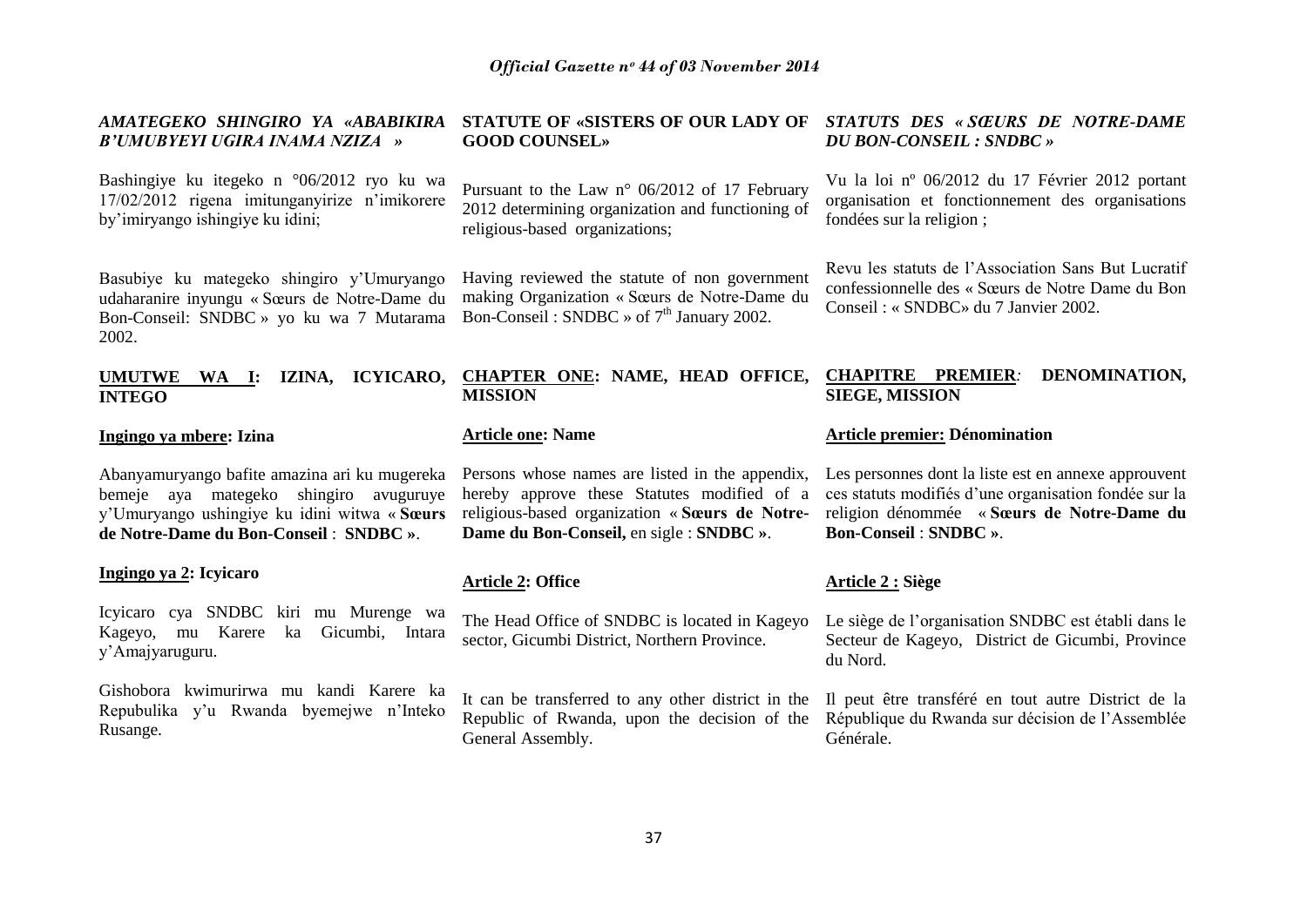| Ingingo ya 3: Igihe<br>Igihe SNDBC izamara ntikigenwe. |                                                                                                                                                                                                                                                                               | <b>Article 3: Duration</b><br>SNDBC is<br>established for an unspecified<br>duration.                                                                                                                                                 | Article 3 : Durée<br>SNDBC est créée pour une durée indéterminée.                                                                                                                                                                                                                              |  |
|--------------------------------------------------------|-------------------------------------------------------------------------------------------------------------------------------------------------------------------------------------------------------------------------------------------------------------------------------|---------------------------------------------------------------------------------------------------------------------------------------------------------------------------------------------------------------------------------------|------------------------------------------------------------------------------------------------------------------------------------------------------------------------------------------------------------------------------------------------------------------------------------------------|--|
|                                                        | Ingingo ya 4: Intego n'ibikorwa                                                                                                                                                                                                                                               | <b>Article 4: Mission and activities</b>                                                                                                                                                                                              | Article 4: Mission et activités                                                                                                                                                                                                                                                                |  |
|                                                        | Intego nyamukuru ya SNDBC ni uguteza imbere<br>no kuzamura imibereho myiza n'ubukungu<br>by'abagenerwabikorwa, hanifashishwa n'Ijambo<br>ry'Imana mu bikorwa bya buri munsi bya SNDBC<br>bijyanye n'iyo ntego.                                                                | The main mission of the SNDBC is to promote<br>social and economic welfare of the beneficiaries<br>of its actions through the Gospel in the daily<br>activities of SNDBC in accordance with this<br>mission.                          | La mission principale de SNDBC consiste à la<br>promotion du bien être social et économique des<br>bénéficiaires de ses actions par le truchement de la<br>parole de Dieu à travers les activités quotidiennes de<br>SNDBC conformément à cette mission.                                       |  |
|                                                        | Ibikorwa bya SNDBC ni ibi bikurikira:                                                                                                                                                                                                                                         | The activities of the SNDBC are the following:                                                                                                                                                                                        | La SNDBC est engagée dans les activités ci - après :                                                                                                                                                                                                                                           |  |
|                                                        | 1. Guteza imbere<br>ubukirisitu<br>buzima 1.<br>mu<br>bw'abihaye Imana;<br>2. Kugira uruhare mu iterambere ry'u Rwanda mu 2.<br>buryo bwo kongerera ubumenyi n'ubushobozi<br>abaturage hifashishijwe uburezi cyane cyane<br>bw'urubyiruko, no gufasha abakene;                | The pursuit and practice of Christian perfection 1.<br>in the religious life;<br>Assistance to Rwanda's development through 2.<br>strengthening the capacity of the population<br>through education especially of young and<br>poors; | La poursuite et l'exercice de la perfection<br>chrétienne dans la vie religieuse;<br>L'aide au développement du Rwanda au moyen<br>du renforcement des capacités de la population<br>par voie de l'éducation particulièrement des<br>jeunes et des pauvres;                                    |  |
|                                                        | 3. Kwigisha no gushishikariza abaturage gukunda 3.<br>bagenzi babo no gushyira imbere ibikorwa<br>by'urukundo bijyanye n'ibyo Kiliziya ikeneye<br>ndetse n'ibyo igihugu gikeneye;                                                                                             | The instruction and Christian education of our 3.<br>neighbors and charity, meeting<br>through<br>activities appropriate to the needs of the<br>Church and the country;                                                               | L'instruction et l'éducation chrétienne du<br>prochain et les œuvres de charité, répondant<br>ainsi, par des activités appropriées, aux besoins<br>de l'Église et du Pays;                                                                                                                     |  |
|                                                        | 4. Guteza imbere abanyamuryango bongererwa 4.<br>mahugurwa<br>binyuze<br>ubumenyi,<br>$\rm{mu}$<br>kubaha ubumenyi<br>atandukanye<br>agamije<br>busanzwe no gucengera ijambo ry'Imana<br>kugira ngo bazashobore kuryamamaza hose nta<br>mbogamizi zishingiye ku bumenyi buke; | Develop the knowledge of members through 4.<br>various training to acquire the common<br>knowledge and deepening the word of God so<br>they can announce it anywhere without the<br>constraints of ignorance;                         | Développer les connaissances des membres à<br>travers différentes formations visant l'acquisition<br>connaissances<br>des<br>générales<br>et<br>l'approfondissement de la parole de Dieu en<br>particulier, pour qu'elles puissent l'annoncer<br>partout sans contraintes liées à l'ignorance; |  |
|                                                        | 5. Kugira uruhare mu kubungabunga ubuzima 5. Contribute<br>bw'abanyarwanda no guteza imbere imibereho                                                                                                                                                                         | protecting the health<br>to<br>Rwandans and promote the well being of                                                                                                                                                                 | of 5. Contribuer à la protection de la santé des<br>Rwandais et promouvoir le bien être des familles                                                                                                                                                                                           |  |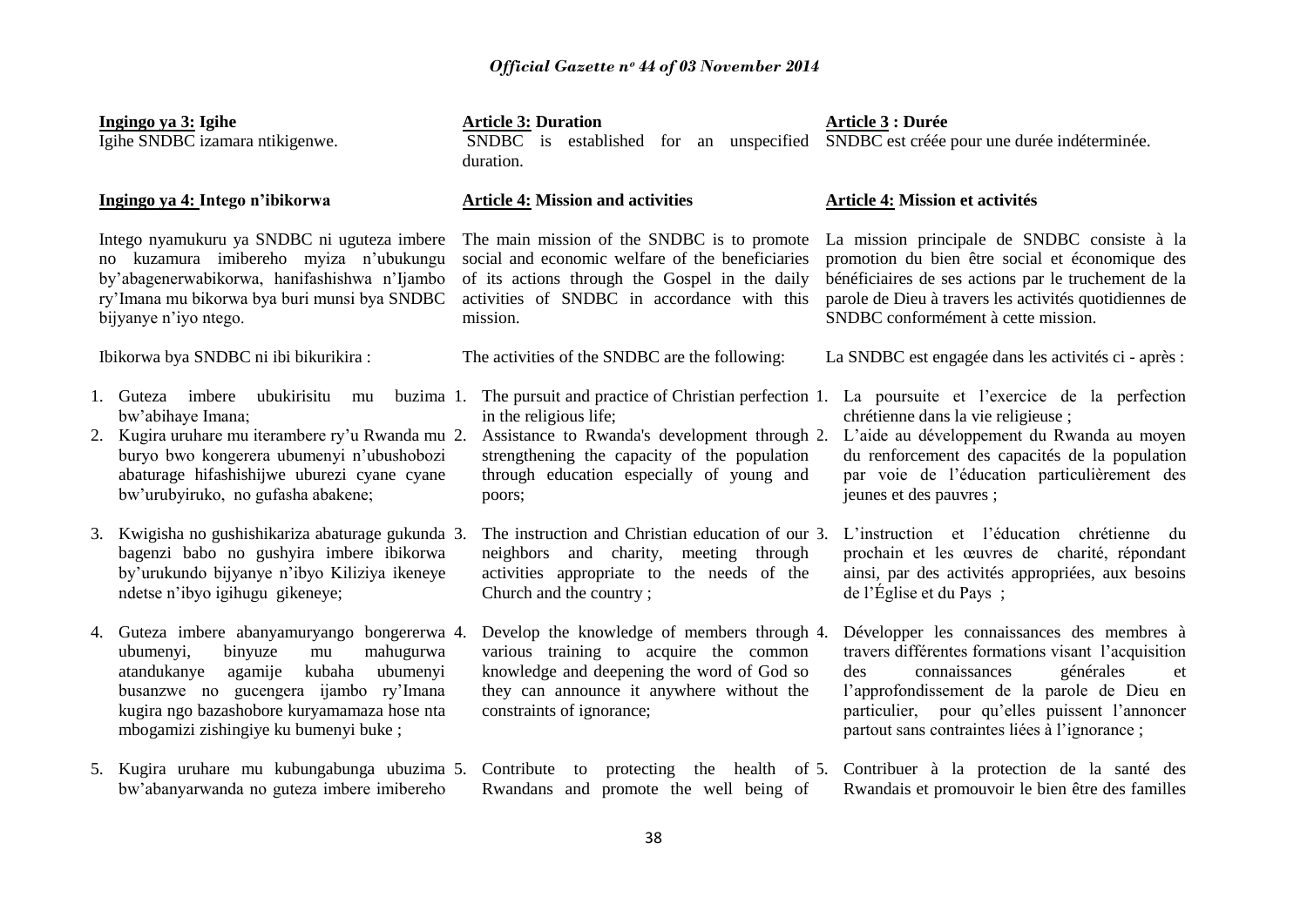|    | myiza y'umuryango by'umwihariko, binyuze<br>muri serivisi abagize SNDBC batanga mu bigo<br>nderabuzima;                                                                                                                                                                           | families through the services of DMA's<br>members in health centers;                                                                                                                                                                                    | à travers les services des membres de SNDBC<br>dans les centres de santé ;                                                                                                                                                                                                            |
|----|-----------------------------------------------------------------------------------------------------------------------------------------------------------------------------------------------------------------------------------------------------------------------------------|---------------------------------------------------------------------------------------------------------------------------------------------------------------------------------------------------------------------------------------------------------|---------------------------------------------------------------------------------------------------------------------------------------------------------------------------------------------------------------------------------------------------------------------------------------|
| 6. | Kugira uruhare mu gukiza Roho z'abantu 6.<br>iyogezabutumwa.<br><b>Irvo</b><br>binyuze<br>mu<br>yogezabutumwa abanyamuryango ba SNDBC<br>barigeraho mu magambo, mu buryo babaho<br>ariko nanone mu buryo bagerageza kwakira<br>abababaye, bakabafasha kandi bakabatega<br>amatwi. | Contribute to the salvation of souls through 6.<br>preaching. Members of DMA announce the<br>word of God not only by their words and their<br>way of life but also a quality of presence,<br>service, hospitality and listening to those who<br>suffer. | Contribuer au salut des âmes par la prédication.<br>Les membres de SNDBC annoncent la parole de<br>Dieu non seulement par leurs paroles et leur<br>manière de vivre mais aussi par une qualité de<br>présence, de service, d'accueil et l'écoute a ceux<br>qui souffrent.             |
|    | Ingingo ya 5: Aho SNDBC ikorera                                                                                                                                                                                                                                                   | <b>Article 5: Location of SNDBC's activities</b>                                                                                                                                                                                                        | Article 5: Etendue des activités de SNDBC                                                                                                                                                                                                                                             |
|    | SNDBC ikorera imirimo yayo aha hakurikira :                                                                                                                                                                                                                                       | SNDBC operates in the following locations:                                                                                                                                                                                                              | SNDBC exerce ses activités dans les localités<br>suivantes :                                                                                                                                                                                                                          |
|    | Intara y'Amajyaruguru;                                                                                                                                                                                                                                                            | Province;                                                                                                                                                                                                                                               | 1. Mu Murenge wa Kageyo, Akarere ka Gicumbi, 1. Kageyo Sector, Gicumbi District, Northern 1. Secteur Kageyo, District Gicumbi, Province du<br>Nord;                                                                                                                                   |
|    | Gicumbi, Intara y'Amajyaruguru;                                                                                                                                                                                                                                                   | Province;                                                                                                                                                                                                                                               | 2. Mu Murenge wa Byumba, Akarere ka 2. Byumba Sector, Gicumbi District, Northern 2. Secteur Byumba, District Gicumbi, Province du<br>Nord;                                                                                                                                            |
|    | 3. Mu Murenge wa Rwamiko, Akarere ka 3. Rwamiko Sector, Gicumbi District, Northern 3.<br>Gicumbi, Intara y'Amajyaruguru                                                                                                                                                           | Province;                                                                                                                                                                                                                                               | Secteur Rwamiko, District Gicumbi, Province<br>du Nord :                                                                                                                                                                                                                              |
|    | 4. Mu Murenge wa Nyagatare, Akarere ka 4. Nyagatare Sector, Nyagatare District, Eastern 4.<br>Nyagatare, Intara y'Uburasirazuba;                                                                                                                                                  | Province;                                                                                                                                                                                                                                               | Secteur Nyagatare, District Nyagatare, Province<br>de l'Est                                                                                                                                                                                                                           |
|    | 5. Mu Murenge wa Muganza, Akarere ka Rusizi, 5. Muganza Sector, Rusizi District, Western 5.<br>Intara y'Iburengerazuba.                                                                                                                                                           | Province.                                                                                                                                                                                                                                               | Secteur Muganza, District Rusizi, Province de<br>l'Ouest.                                                                                                                                                                                                                             |
|    |                                                                                                                                                                                                                                                                                   |                                                                                                                                                                                                                                                         | Icyakora, ibikorwa bya SNDBC bishobora However, because of its mission, SNDBC's Cependant les activités de SNDBC peuvent être<br>kugenda bigaragara no mu tundi turere tw'igihugu activities and interventions may come across other étendues dans d'autres Districts du pays et même |

39

districts of our country and out of Rwanda in

en dehors du Rwanda, dépendamment de la nature

de sa mission.

conformity of the nature of its mission.

ndetse no hanze y'u Rwanda, bitewe n'inshingano

zayo.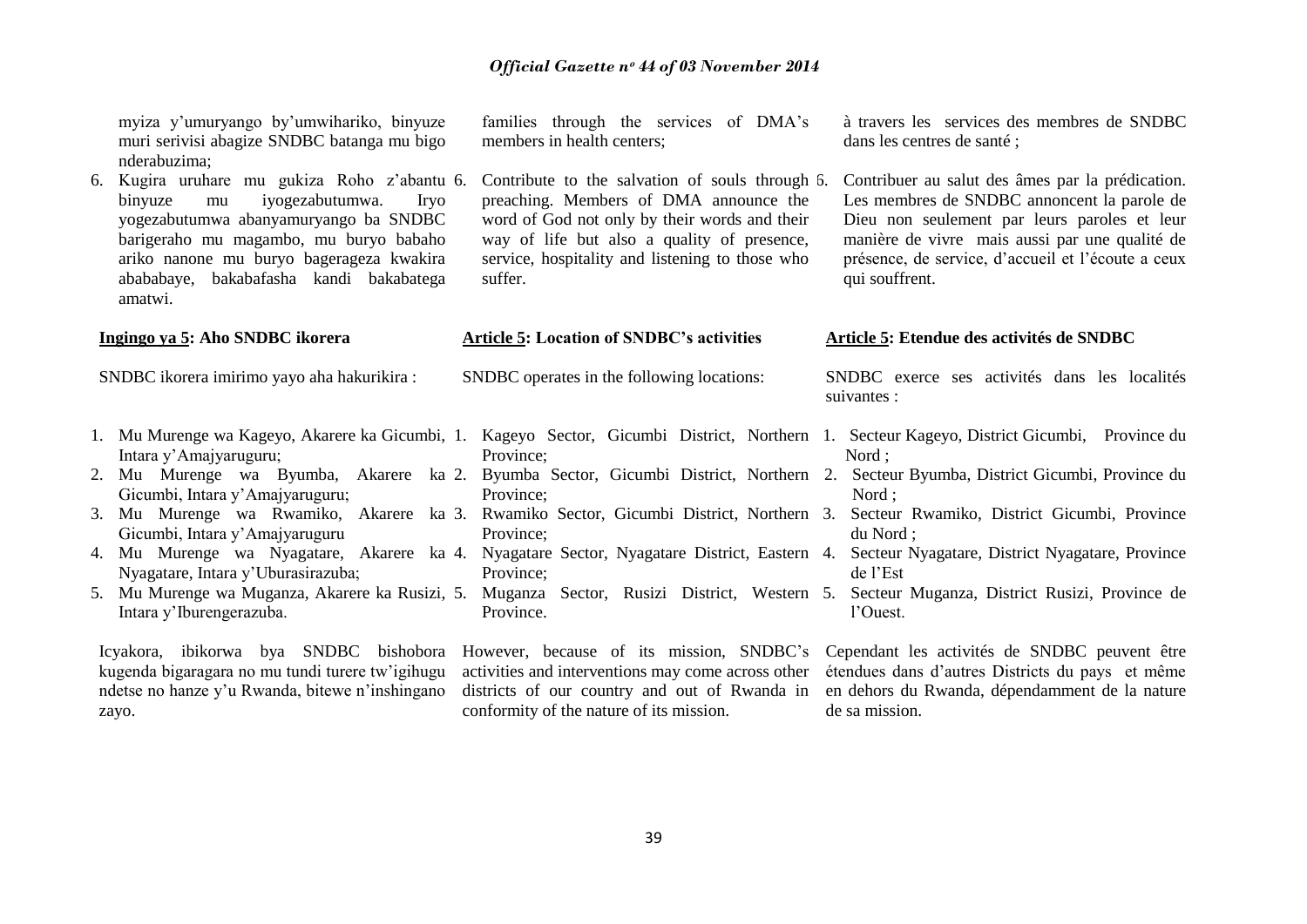| Ingingo ya: 6 Abagenerwabikorwa                                                                                                                                                                                            | <b>Article 6: Beneficiaries</b>                                                                                                                                                                                                         | Article 6 : Bénéficiaires                                                                                                                                                                                                                             |
|----------------------------------------------------------------------------------------------------------------------------------------------------------------------------------------------------------------------------|-----------------------------------------------------------------------------------------------------------------------------------------------------------------------------------------------------------------------------------------|-------------------------------------------------------------------------------------------------------------------------------------------------------------------------------------------------------------------------------------------------------|
| Abagenerwabikorwa ba SNDBC ni ibyiciro byose<br>by'abaturarwanda cyane cyane abafite ibibazo<br>byerekeranye n'inshingano za SNDBC.                                                                                        | The beneficiaries of the activities of SNDBC are<br>all categories of the Rwandan population,<br>especially those in need with the mission of<br>SNDBC.                                                                                 | Les bénéficiaires des activités de SNDBC sont<br>toutes les couches de la population rwandaise,<br>particulièrement celles qui sont dans les besoins en<br>rapport avec la mission de SNDBC.                                                          |
| UMUTWEWA II : ABAGIZE SNDBC                                                                                                                                                                                                | <b>CHAPITER II: THE MEMBERS OF SNDBC</b>                                                                                                                                                                                                | <b>CHAPITRE II : DES MEMBRES DE SNDBC</b>                                                                                                                                                                                                             |
| Ingingo ya 7: Ibyiciro by'abanyamuryango ba<br><b>SNDBC</b>                                                                                                                                                                | <b>Article 7: Categories of SNDBC's members</b>                                                                                                                                                                                         | Article 7 : Catégories des membres de SNDBC                                                                                                                                                                                                           |
| SNDBC igizwe n'abanyamuryango<br>bashyize<br>umukono kuri aya mategeko shingiro avuguruye<br>hamwe n'abanyamuryango bayinjiyemo.                                                                                           | the present modified statutes and adherent<br>Members.                                                                                                                                                                                  | SNDBC is composed of signatories Members of La SNDBC se compose des membres signataires<br>des présents statuts<br>modifiés et des membres<br>adhérents.                                                                                              |
| Abanyamuryango bashyize umukono kuri aya<br>mategeko shingiro: ni abafite amazina ari ku<br>mugereka.                                                                                                                      | The signatories Members: are those whose<br>names are listed on the appendix of these statutes.                                                                                                                                         | Les membres qui sont signataires des présents<br>statuts: sont les personnes dont la liste est en<br>annexe.                                                                                                                                          |
| Abanyamuryango binjiye muri SNDBC: ni<br>ababikira bose binjiye muri SNDBC hakurikijwe<br>yihariye<br>bamaze<br>amategeko<br>awugenga,<br>kwiyemeza gukurikiza aya mategeko shingiro<br>kandi bakemezwa n' Inteko Rusange. | The adherent members: The members are all<br>sisters who were integrated into SNDBC<br>according to the internal regulation governing the<br>latter, having subscribed to these statutes and after<br>approval of the General Assembly. | Les membres adhérents sont toutes les Sœurs qui<br>ont été accueillies au sein de SNDBC selon le<br>règlement d'ordre intérieur régissant cette dernière,<br>après avoir souscrit aux présents statuts et sur<br>approbation de l'assemblée générale. |
| Abanyamuryango bashyize umukono kuri aya<br>mategeko shingiro n'abinjiye muri SNDBC bafite<br>uburenganzira bumwe n'inshingano zimwe ku<br>birebana na SNDBC.                                                              | The members who have signed the present statute<br>and adherent members have equal rights and<br>duties with regard to SNDBC.                                                                                                           | Les membres signataires des présents statuts et les<br>membres adhérents ont les mêmes droits et devoirs<br>vis-à-vis de la SNDBC.                                                                                                                    |
| Ingongo ya 8: Inshingano z'abanyamuryango<br>Abanyamutryango biyemeza kugira uruhare mu<br>bikorwa by'Umuryango no gukorera uwo<br>umuryango batizigamye. Baza mu nama z'Inteko                                            | <b>Article 8: Responsibilities of members</b><br>The members commit to unconditionally<br>participate in the activities of the organisation.<br>They attend the general Assembly meetings with                                          | <b>Article 8 : Obligations et devoirs des membres</b><br>Les membres s'engagent inconditionnellement à<br>participer aux activités de l'organisation. Elles<br>assistent aux réunions de l'Assemblée Générale                                         |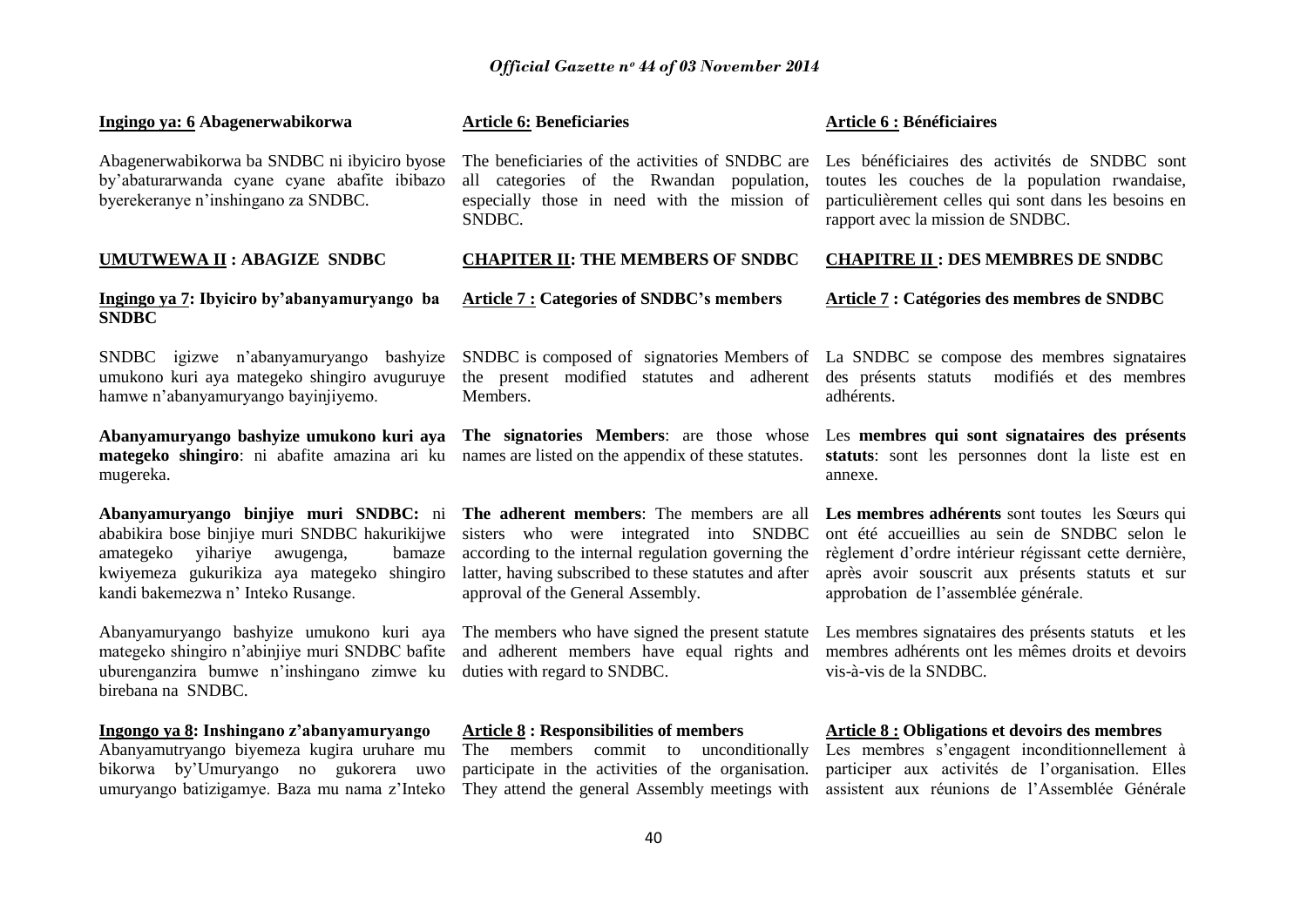Rusange kandi bafite uburenganzira bwo gutora

Umusanzu abanyamuryango batanga kugira ngo SNDBC igere ku ntego zayo ni ibikorwa bakora bijyanye n"izo ntego kandi bakurikije amabwiriza y"abayobozi b"uwo Muryango.

# **Ingingo ya 9: Uburenganzira bw'abanyamuryango**

Abanyamuryango ba SNDBC n"abayigize mu byerekeye ubuzima bwa roho no spiritual and fraternal life. mu kubana kivandimwe.

# **Ingingo ya 10: Amabwiriza yihariye**

ku buryo burambuye uko umuntu yemererwa kuba umunyamuryango, ibyo agenerwa n"ibyo agomba kubahiriza bitewe n"icyiciro agezemo mu muhamagaro we.

# **Ingingo ya 11: Kureka kuba Umunyamuryango**

Umuntu areka kuba umunyamuryango iyo apfuye, iyo asezeye ku bushake, iyo yirukanywe cyangwa mu gihe SNDBC isheshwe.

yihariye agenga SNDBC.

the right to vote.

activities relating to this objective, which activities are performed in accordance with the instructions of the leaders of the organisation

# **Article 9: Members' rights**

uburenganizira bwo gufashwa na SNDBC ndetse by SNDBC and its members regarding the

# **Article 10 : Internal regulation**

the terms of membership, rights and obligations of members, depending on the stage of calling for each member.

# **Article 11 : Loss of membership**

SNDBC.

Regulation of the SNDBC.

Membership dues to provide for the attainment of La contribution des membres pour pourvoir à la the objective of SNDBC is made up of their réalisation de l"objectif de SNDBC, est constituée par leurs activités relatives à cet objectif, lesquelles activités sont accomplies dans le respect des instructions des responsables de l"organisation.

# **Article 9 : Droits des membres**

avec voix délibérative.

Members of the SNDBC are entitled to be assisted Les Membres de SNDBC ont droit d"être assistés par SNDBC et par ses membres en ce qui concerne la vie spirituelle et la vie fraternelle.

# **Article 10 : Règlement d'ordre intérieur**

Amabwiriza yihariye agenga SNDBC niyo agena The Internal Rules of SNDBC determines in detail Le Règlement d'Ordre Intérieur de SNDBC détermine en détails les modalités d"adhésion, les droits et les obligations des membres, dépendamment à l"étape de vocation pour chaque membre.

# **Article 11 : Perte de la qualité de membre**

Membership ceases owing to death, by voluntary La qualité de membre se perd par le décès, la resignation, exclusion or the dissolution of démission volontaire, l'exclusion ou la dissolution de la SNDBC.

Uburyo umunyamuryango asezera n'impamvu The modalities of resignation and the criteria's of Les modalités de démission et les critères zituma yirukanwa biteganywa mu Mabwiriza exclusion are determined in the Rules of Internal d'exclusion sont déterminés dans le Règlement d"ordre intérieur de SNDBC.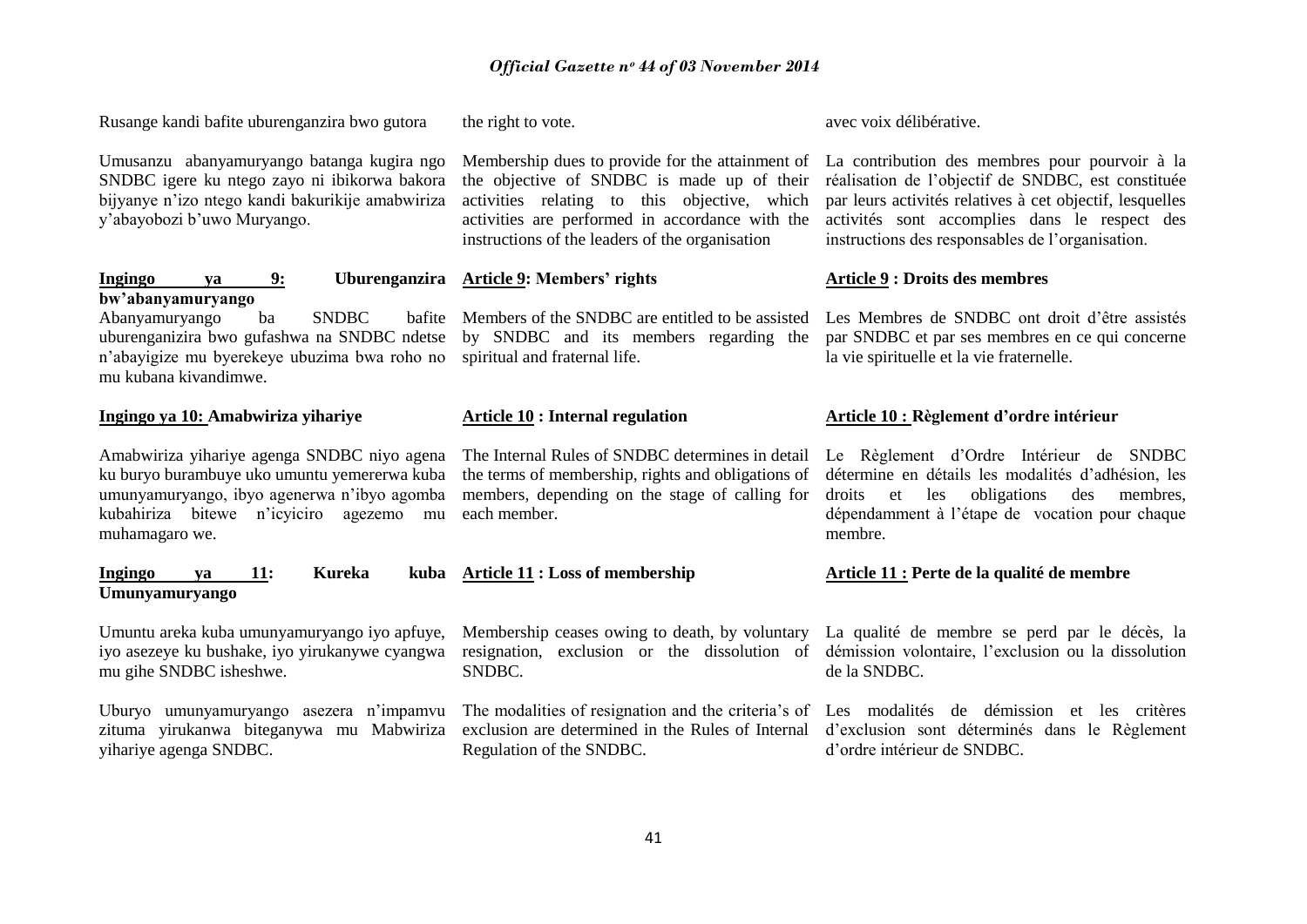# **UMUTWE WA III : INZEGO**

**Ingingo ya 12: Inzego**

Inzego za SNDBC ni izi:

- 1. Inteko Rusange;
- 2. Inama y"Ubuyobozi;
- 3. Ubugenzuzi bw"imari;
- 4. Komite Nkemurampaka.

# **Igice cya mbere: Inteko rusange**

# **Ingingo ya 13 : Ububasha n'imiterere by'Inteko rusange**

SNDBC. Igizwe n'abanyamuryango b"Umuryango.

Inteko rusange iyoborwa na komite igizwe na:

- 1.Umuvugizi wa SNDBC,
- 2. Umwungirije
- 3. Umunyamabanga
- 4. Umubitsi

# **Ingingo ya 14: Inshingano z'Inteko rusange**

Inteko Rusange ifite inshingano zikurikira:

- 1. Kwemeza no kuvugurura amategeko n"amabwiriza ngengamikorere by"Umuryango;
- 2. Gushyiraho no kuvanaho abagize Inama

# **CHAPTER III: THE ORGANS**

# **Article 12: Organs**

The organs of SNDBC are:

- 1. The general Assembly;
- 2. Board of Directors;
- 3. Auditorship;
- 4. Conflict resolution committee.

# **Section one: General Assembly**

# **General assembly**

organisation.

composed of :

- 1. Legal representative of SNDBC
- 2. Deputy legal representative of SNDBC
- 3. Secretary
- 4. Treasurer

# **Article 14: Duties of general assembly**

The General Assembly has the following duties:

- of Internal Regulation of The organisation;
- 2. Nominate and layoff the members of the 2. Nommer et révoquer les membres du Conseil

# **CHAPITRE III : DES ORGANES**

# **Article 12: Organes**

Les organes de SNDBC sont :

- 1. L"Assemblée Générale ;
- 2. Le Conseil d"Administration ;
- 3. Le Commissariat aux comptes ;
- 4. Comité de règlement des différends.

# **Section première : Assemblée Générale**

# **Article 13: Competencies and organization of Article 13: Compétences et organisation de l'Assemblée Générale**

Inteko Rusange nirwo rwego rw'ikirenga rwa The General Assembly is the supreme organ of L'Assemblée Générale est l'organe suprême de SNDBC. It is composed of all members of the SNDBC. Elle est composée de tous les membres de l'organisation.

> The general assembly is chaired by a committee L"Assemblée Générale est dirigée par un comité composé de :

- 1. Représentant légal
- 2. Représentant légal suppléant
- 3. Secrétaire
- 4. Trésorière

# **Article 14: Attributions de l'assemblée générale**

- L"Assemblée Générale a les attributions suivantes :
- 1. Adopt and modify the statutes and Rules 1. Adopter et modifier les Statuts et Règlement d"ordre intérieur de l"organisation ;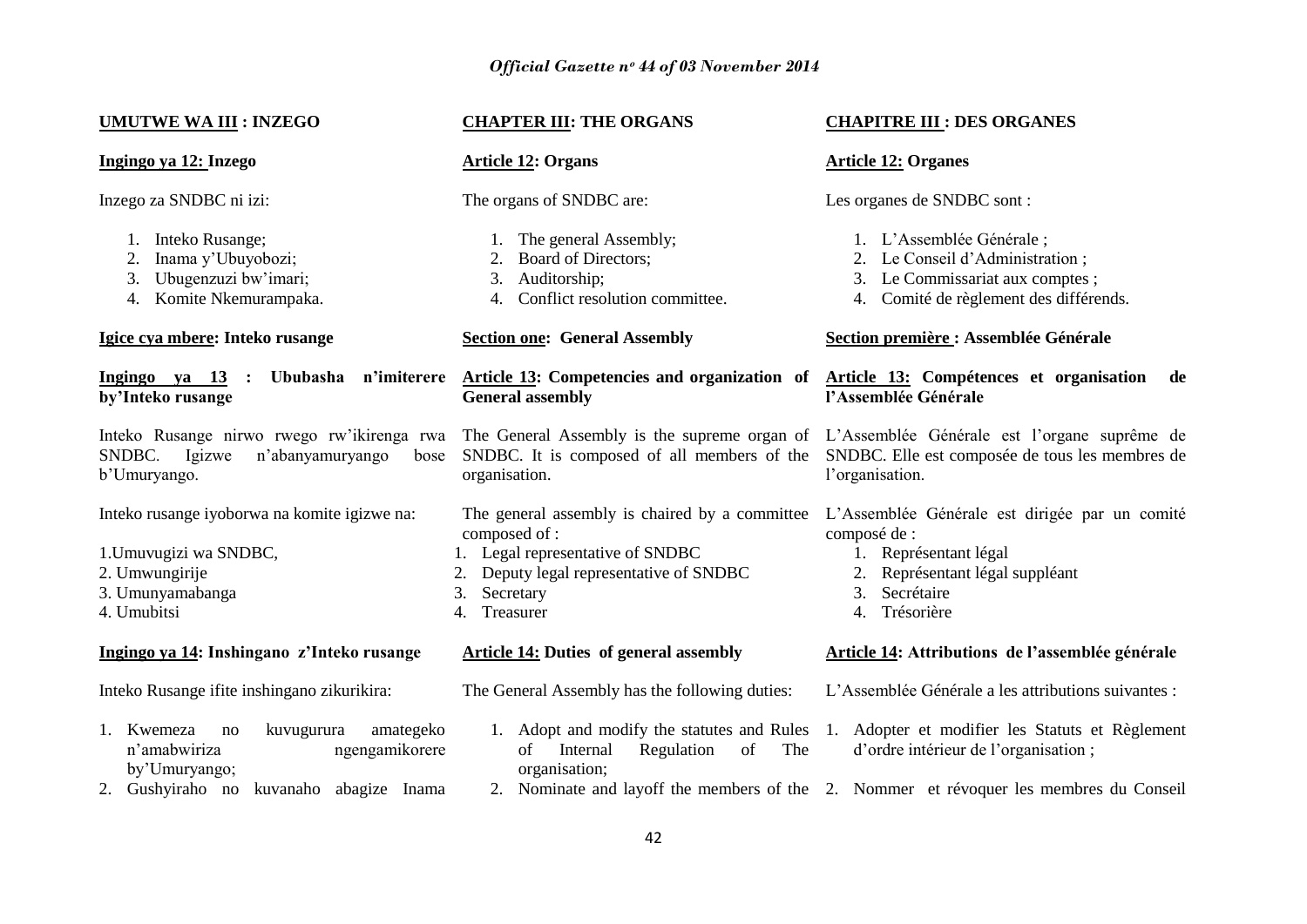y"Ubuyobozi;

- 3. Kwemeza gahunda y"ibikorwa by"Umuryango ya buri mwaka;
- 4. Kwakira, guhagarika no kwirukana Umunyamuryango;
- 5. Kwemeza ingego y"imari n"imicungire ya buri mwaka y"imari y"Umuryango;
- 6. Kwemera impano n"indagano;
- 7. Gusesa umuryango.

# **nama zisanzwe**

Inteko Rusange iterana byibura kabiri mu mwaka mu nama zisanzwe. Inyandiko z"ubutumire zikubiyemo ibizigwa zohererezwa abanyamuryango nibura iminsi 30 mbere y"inama.

# **Ingingo ya 16: Gutumiza inama z'Inteko rusange**

n"Uhagarariye SNDBC imbere y"amategeko yaba adahari cyangwa atabonetse bigakorwa n"Umwungirije.

Igihe Uhagarariye SNDBC imbere y"amategeko n"umwungirije batabonetse, Inteko Rusange ihamagazwa mu nyandiko na 1/3 cy"abanyamuryango.

w"inama.

| Board of Directors;                     | d'Administration;                                                                        |
|-----------------------------------------|------------------------------------------------------------------------------------------|
|                                         | 3. Approve the annual action plan of the 3. Approuver le plan d'action annuel de         |
| organisation;                           | l'organisation;                                                                          |
| 4. Admit, suspend and exclude a member; | 4. Admettre, suspendre et exclure un membre;                                             |
|                                         |                                                                                          |
|                                         | 5. Approve the annual budget and accounts 5. Approuver le budget et les comptes annuels; |
| of the organisation;                    |                                                                                          |
| 6. Accept donations and legacies;       | 6. Accepter des dons et legs;                                                            |
| 7. Dissolute the organisation.          | 7. Dissoudre l'organisation.                                                             |
|                                         |                                                                                          |

# **Ingingo ya 15 :Igihe Inteko rusange iterana mu Article 15: Frequency of ordinary meetings of Article 15: Fréquence des réunions ordinaires de the General Assembly**

meeting.

# **Assembly**

over by the Legal representative of SNDBC or in case of his absence by the deputy Legal representative.

members.

them the president of the session.

# **l'Assemblée Générale**

The General Assembly meets twice a year in L"Assemblée Générale se réunit une fois par an en ordinary sessions. The invitations containing the session ordinaire. Les invitations contenant l'ordre agenda are sent at least thirty days before the du jour sont envoyées aux membres trente jours au moins avant la réunion.

# **Article 16 : Convening meetings of the General Article 16 : Convocation des réunions de l'Assemblée Générale**

Inteko Rusange ihamagarwa kandi ikayoborwa The General Assembly is summoned and presided L'Assemblée Générale est convoquée et présidée par la Représentante Légale de SNDBC, ou en cas d"absence ou d"empêchement par la Représentante Légale suppléante.

> In case of absence, impediment or refusal of the En cas d'absence, d'empêchement ou de défaillance legal representative and the deputy Legal simultanés de la Représentante Légale et de la representative, The General Assembly is Représentante Légale suppléante, l"Assemblée summoned in writing by one thirds of the Générale est convoquée par écrit par 1/3 des membres.

Icyo gihe abagize inteko bitoramo Perezida In that case, the General Assembly elects among Pour la circonstance, l"Assemblée élit en son sein une Présidente pour la session.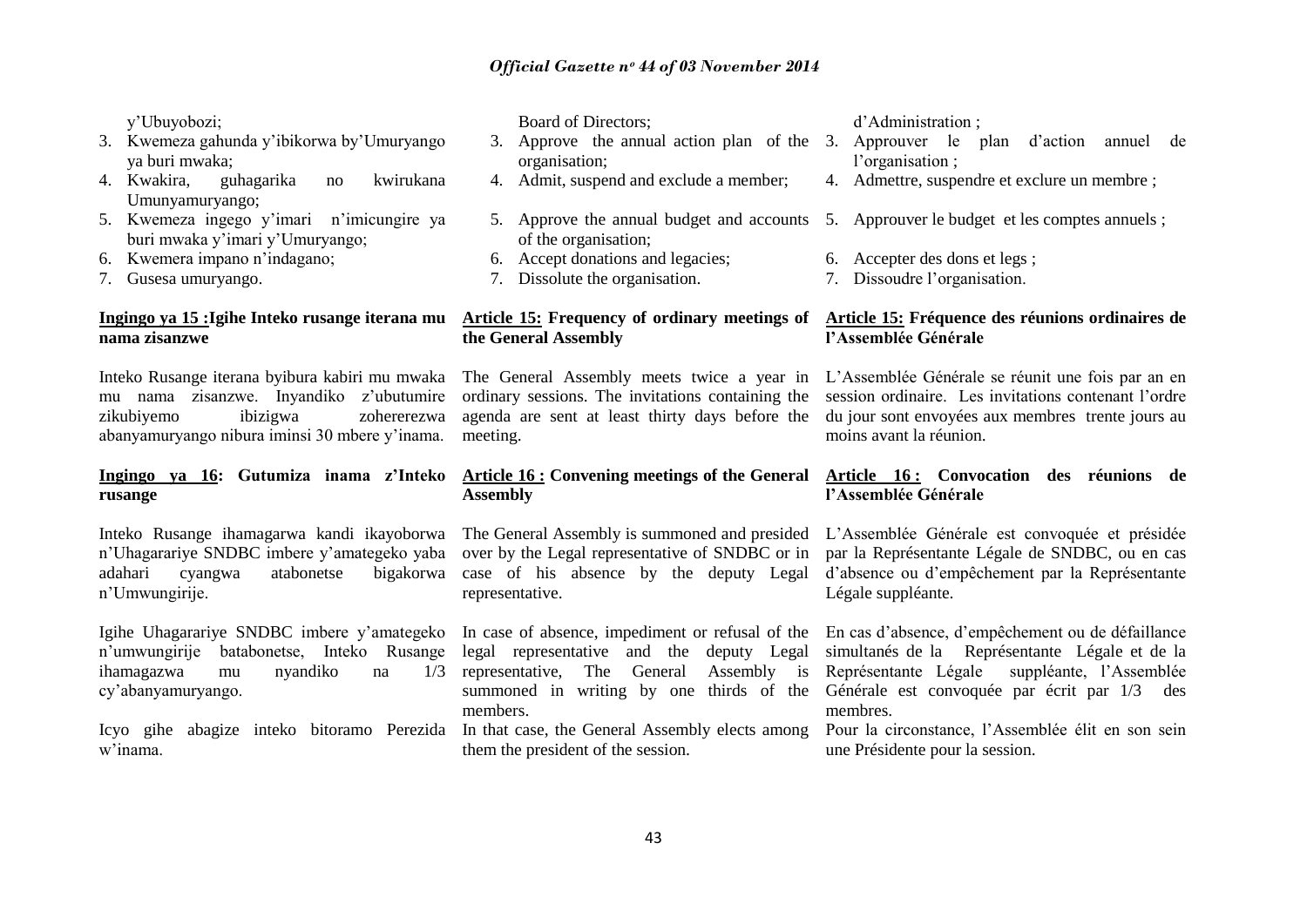# **Ingingo ya 17: Ibyigwa mu mu nama isanzwe**

Ku murongo w"ibyigwa n"inama ya mbere y"umwaka hagomba kubamo raporo y"ibyagezweho mu mwaka ushize, umushinga w"ingengo y"imari y"umwaka utaha na raporo y"Abagenzuzi b"imari.

# **Ingingo ya 18: Inama idasanzwe y'inteko rusange**

Inama idasanzwe y'Inteko Rusange ihamagazwa The extraordinary meeting of General Assembly La réunion extraordinaire de l'Assemblée Générale kandi ikayoborwa mu buryo nk"ubw"Inteko Rusange isanzwe. Igihe cyo kuyitumira ni iminsi 15 mbere y"uko iba.

Nyamara gishobora kugabanywa kikaba iminsi 7 iyo hari impamvu yihutirwa cyane. Impaka zigibwa gusa ku kibazo cyateganijwe ku murongo w"ibyigwa.

# **Ingingo ya 19: Ifatwa ry'ibyemezo**

Inteko Rusange iterana kandi igafata ibyemezo bifite agaciro iyo 2/3 by"abanyamuryango bahari.

Iyo uwo mubare utuzuye, indi nama itumizwa mu minsi 15. Iyo icyo gihe kigeze, Inteko Rusange iterana kandi igafata ibyemezo bifite agaciro uko umubare w"abahari waba ungana kose.

Uretse ku biteganywa ukundi n"itegeko ryerekeye Except for the cases provided for by the law Sauf pour les cas expressément prévues par la loi

# **Article 17: Agenda of ordinary meeting**

control by auditorship.

# **Article 18 : Extraordinary meeting of general assembly**

bumwe is summoned and presided in the same conditions as the Ordinary General Assembly. The time for summoning is 15 days.

> But in case of extreme emergency, that time can be reduced to 7days. The debates cannot be on other than the objective of its summoning.

# **Article 19 : Decision-making**

The General Assembly meets and makes valuable L"Assemblée Générale siège et délibère valablement deliberations when 2/3 of the members are lorsque les 2/3 de membres sont présents. present.

If the quorum is not attained, a new summon is sent in 15 days. After that time, the General no matter the number of participants.

# **Article 17: Ordre du jour de la réunion ordinaire**

On the agenda of the first meeting of the year, A l'ordre du jour de la première réunion de l'année must obligatorily appear annual report of doivent figurer obligatoirement le rapport annuel de achievements of the previous year, budget l'exercice écoulé, les prévisions budgétaires ainsi proposal for the following year and the report of que le rapport de contrôle des Commissaires aux comptes.

# **Article 18 : Réunion extraordinaire de l'Assemblée Générale**

est convoquée et présidée dans les mêmes conditions que l"Assemblée Générale ordinaire. Les délais de sa convocation sont de 15jours,

Mais en cas d"extrême urgence, ce délai peut être ramené à 7 jours. Les débats ne portent que sur l'objet de sa convocation.

# **Article 19: Prise des décisions**

Assembly meets and makes valuable deliberations cette échéance, l"Assemblée Générale siège et Si ce quorum n'est pas atteint, une nouvelle convocation est lancée dans un délai de 15 jours. A délibère valablement quelque soit le nombre de participants.

imiryango ishingiye ku madini n'aya mategeko related to the religious-based organizations and by relative aux organisations fondées sur la religion et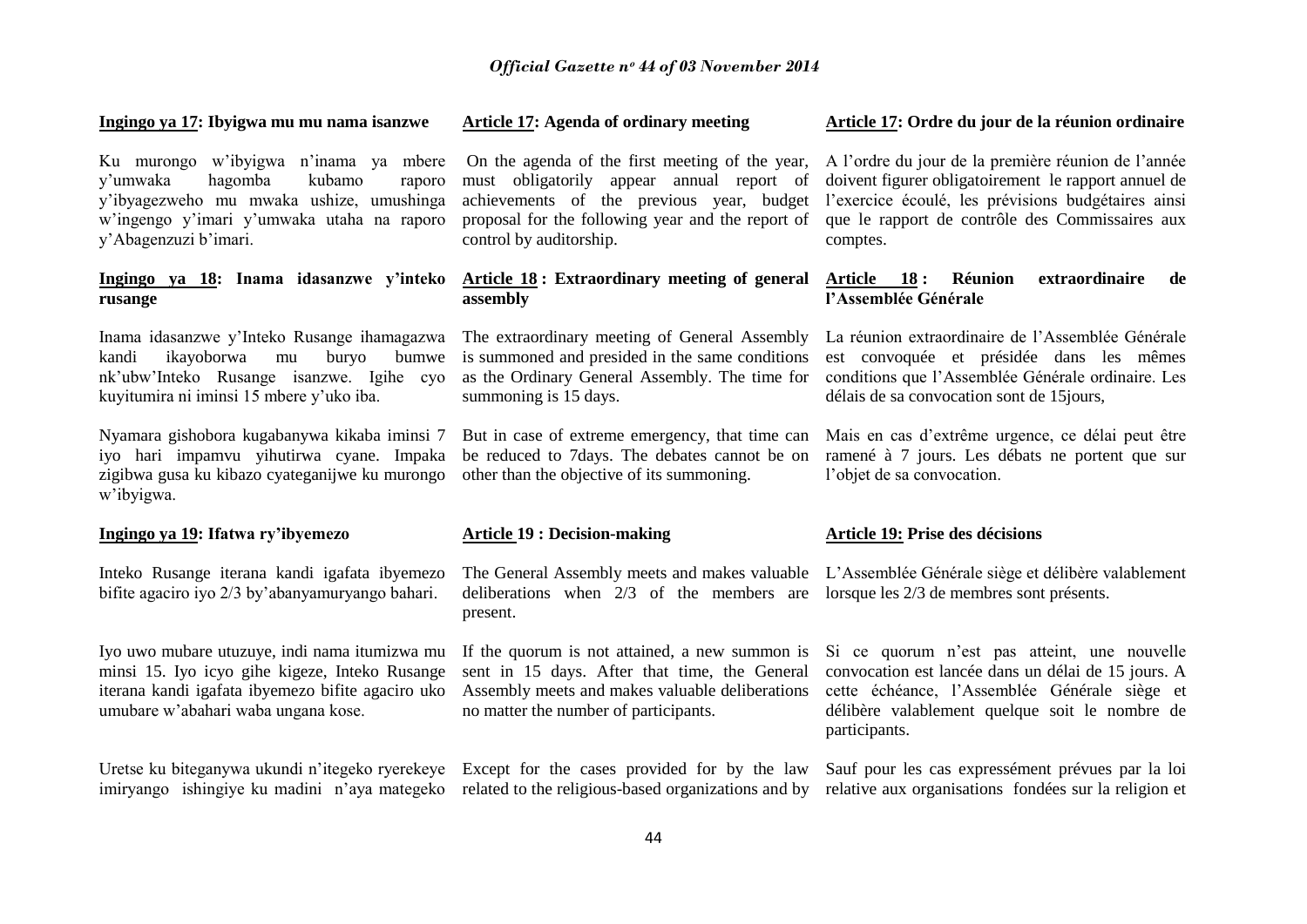| shingiro, ibyemezo by'Inteko Rusange bifatwa<br>hakurikijwe ubwiganze busesuye bw'amajwi. Iyo<br>amajwi angana, iry'Uhagarariye SNDBC imbere<br>y'amategeko rigira uburemere bw'amajwi abiri. | the present statute, the decisions of the general<br>Assembly are made by absolute majority of votes.<br>In case of the equality of votes, the Legal<br>representative's vote counts double. | par les présents statuts, les décisions de l'Assemblée<br>Générale sont prises à la majorité absolue des voix.<br>En cas de parité des voix, celle de la Représentante<br>légale compte double.                           |  |
|-----------------------------------------------------------------------------------------------------------------------------------------------------------------------------------------------|----------------------------------------------------------------------------------------------------------------------------------------------------------------------------------------------|---------------------------------------------------------------------------------------------------------------------------------------------------------------------------------------------------------------------------|--|
| Ingingo ya 20:<br>nyandiko-mvugo                                                                                                                                                              | Abashyira umukono ku Article 20: Signing of minutes of meetings of<br>the General Assembly                                                                                                   | Article 20: Signature des procès verbaux des<br>réunions de l'Assemblée Générale                                                                                                                                          |  |
| umukono<br>n'umuyobozi<br>hamwe<br>n'Umunyamabanga b'inama.                                                                                                                                   | Inyandiko-mvugo z'Inteko Rusange zishyirwaho The minutes of the meetings of the General<br>Assembly are signed by the president and the<br>secretary of the meeting.                         | Les procès-verbaux des réunions de l'Assemblée<br>Générale sont signés par la Présidente de la réunion<br>et la Secrétaire de l'organisation.                                                                             |  |
| Igice cya kabiri: Inama y'Ubuyobozi                                                                                                                                                           | <b>Section two: Board of Directors</b>                                                                                                                                                       | Section deuxième : Conseil d'Administration                                                                                                                                                                               |  |
| Ingingo ya 21: Abagize Inama y'Ubuyobozi:                                                                                                                                                     | <b>Article 21: Composition</b>                                                                                                                                                               | <b>Article 21 : Composition</b>                                                                                                                                                                                           |  |
| Inama y'Ubuyobozi igizwe na:                                                                                                                                                                  | The Board of Directors is composed of:                                                                                                                                                       | Le Conseil d'Administration est composée de :                                                                                                                                                                             |  |
| SNDBC<br>1. Perezida: Uhagarariye<br>y'amategeko;                                                                                                                                             | imbere 1. President: Legal Representative;                                                                                                                                                   | 1. Présidente : Représentante Légale;                                                                                                                                                                                     |  |
| 2. Visi Perezida:<br>Uwungirije<br>SNDBC imbere y'amategeko;<br>Abajyanama babiri;<br>3.<br>Umunyamabanga akaba n'Umunyamabanga 4.<br>4.<br>w'Inteko rusange;<br>5. Umubitsi.                 | Uhagarariye 2. Vice-President: Deputy Legal Representative; 2. Vice-<br>3. Two Advisors;<br>secretary of General Assembly;<br>5. Treasurer.                                                  | Présidente :<br>Représentante<br>Légale<br>Suppléante;<br>3. Deux Conseillères ;<br>Secretary who is at the same time the 4. Secretaire qui est en même temps le secretaire<br>de l'Assemblée générale;<br>5. Trésorière. |  |
| batorwa n'igihe bamaramo                                                                                                                                                                      | Ingingo ya 22: Uko abagize Inama y'ubuyobozi Article 22: Election and term of the members<br>of the Board                                                                                    | Article 22 : Election et mandat des membres du<br><b>Conseil d'Administration</b>                                                                                                                                         |  |

Rusange mu banyamuryango, mu gihe cy"imyaka itanu ishobora kongerwa.

renewable.

# Abagize Inama y"Ubuyobozi batorwa n"Inteko The members of the Board of Directors are Les membres du Conseil d"Administration sont élus elected by General Assembly among members of par l"Assemblée générale parmi les membres de the organization for a mandate of five years l"organisation pour un mandat de cinq ans renouvelable.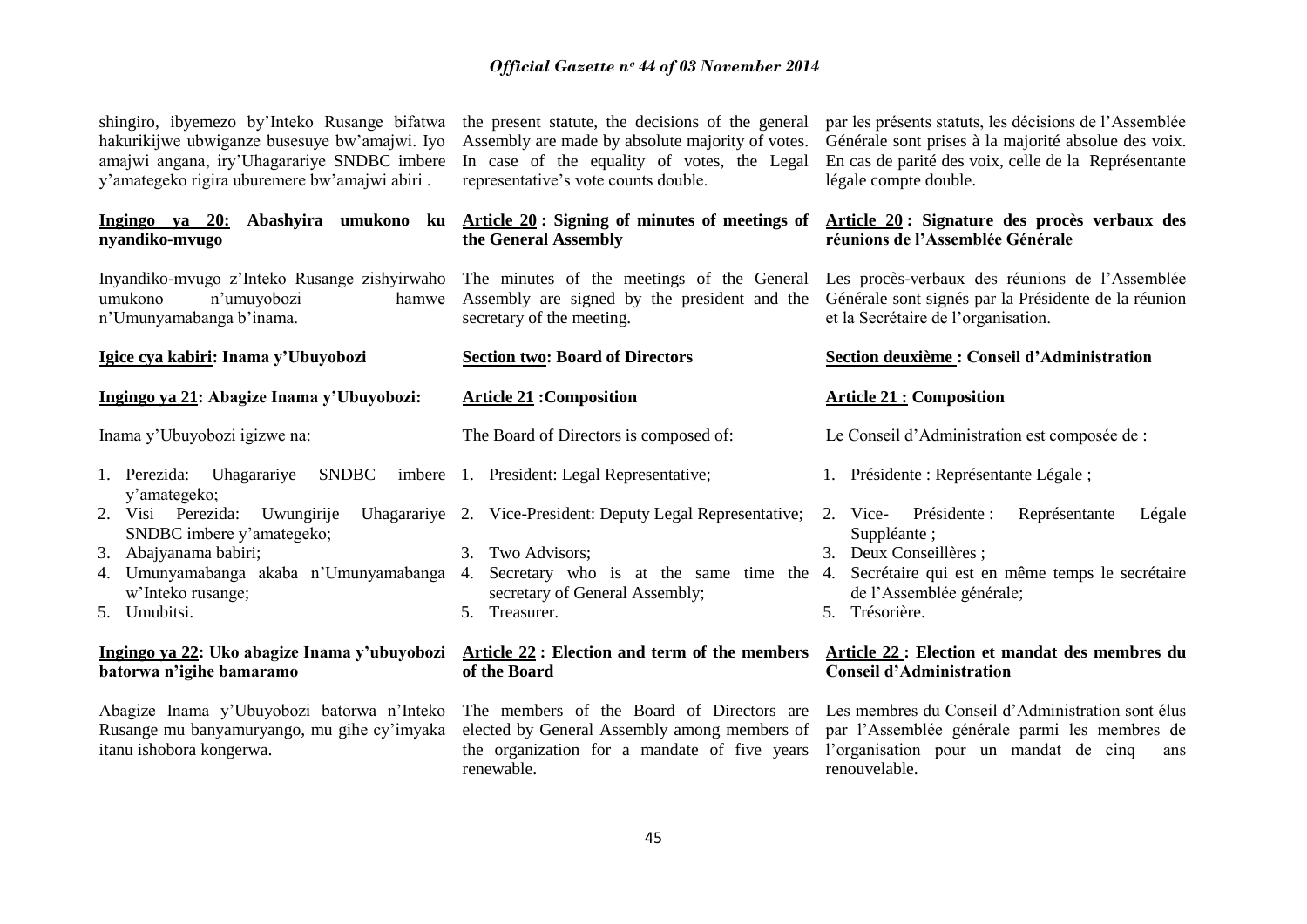| ry'ibyemezo                                                                                                                                                             | Ingingo ya 23: Igihe cy'inama n'ifatwa Article 23: Frequency of meetings and decision Article 23: Fréquence des réunions et prise de<br>making                                                            | décision                                                                                                                                                                                             |
|-------------------------------------------------------------------------------------------------------------------------------------------------------------------------|-----------------------------------------------------------------------------------------------------------------------------------------------------------------------------------------------------------|------------------------------------------------------------------------------------------------------------------------------------------------------------------------------------------------------|
| gihembwe n'igihe cyose bibaye ngombwa,<br>ihamagawe na Perezida wayo, yaba adahari<br>cyangwa atabonetse igahamagarwa na<br>Visi-<br>Perezida.                          | Inama y'Ubuyobozi iterana byibura rimwe mu The Board of Directors meets once in three<br>months and every time needed, summoned by the<br>president, or in case of his absence by the Vice-<br>President. | Le Conseil d'Administration se réunit une fois par<br>trimestre et à chaque fois que de besoin, sur<br>convocation de sa Présidente, ou en cas d'absence<br>ou d'empêchement par la Vice-Présidente. |
| Inyandiko z'ubutumire zikubiyemo ibizigwa<br>abagize<br>y'Ubuyobozi<br>zohererezwa<br>Inama<br>hasigaye nibura iminsi 15 ngo inama ikorwe.                              | The invitations containing the agenda are sent<br>members of Board of Directors at least 15 days<br>before the meeting.                                                                                   | Les invitations contenant l'ordre du jour sont<br>envoyées aux membres du conseil d'administration<br>15 jours au moins avant la réunion.                                                            |
| Iterana kandi igafata ibyemezo hakurikijwe<br>ubwiganze busesuye bw'abayigize. Iyo ayo majwi<br>angana, irya Perezida rigira uburemere bw'amajwi<br>abiri.              | It sits and makes decision by absolute majority of<br>its members. In case of parity of votes, the<br>president's vote counts double.                                                                     | Il siège et délibère à la majorité absolue des<br>membres. En cas de parité de voix, celle de la<br>Présidente compte double.                                                                        |
| Ingingo<br>24:<br>Inshingano<br>z'Inama<br>ya                                                                                                                           | Article 24: The functions of the Board of                                                                                                                                                                 | Article 24: Les<br>attributions<br><b>Conseil</b><br>du                                                                                                                                              |
|                                                                                                                                                                         |                                                                                                                                                                                                           |                                                                                                                                                                                                      |
| y'Ubuyobozi                                                                                                                                                             | <b>Directors</b>                                                                                                                                                                                          | d'Administration                                                                                                                                                                                     |
| Inama y'Ubuyobozi ishinzwe:                                                                                                                                             | The Board of Directors is in charge of:                                                                                                                                                                   | Le Conseil d'Administration a pour attributions :                                                                                                                                                    |
|                                                                                                                                                                         |                                                                                                                                                                                                           | 1. Gushyira mu bikorwa ibyemezo n'ibyifuzo 1. Executing the decisions and recommendations 1. Exécuter les décisions et recommandations de                                                            |
| by'Inteko Rusange;                                                                                                                                                      | of the General Assembly;                                                                                                                                                                                  | l'Assemblée Générale ;                                                                                                                                                                               |
|                                                                                                                                                                         | 2. Kwita ku micungire ya buri munsi 2. Follow up the daily management of the                                                                                                                              | 2. S'occuper de la gestion quotidienne de<br>l'organisation;                                                                                                                                         |
| y'umuryango;<br>3. Gukora raporo ya buri mwaka y'ibyakozwe;                                                                                                             | organisation;<br>3. Prepare annual activity reports;                                                                                                                                                      | 3. Rédiger les rapports annuels d'activités ;                                                                                                                                                        |
| 4. Gutegura imishinga y'ingengo y'imari na                                                                                                                              |                                                                                                                                                                                                           |                                                                                                                                                                                                      |
| gahunda y'bigomba gushyikirizwa Inteko                                                                                                                                  | 4. Elaborate the budgetary bills and action plan                                                                                                                                                          | 4. Elaborer les prévisions budgétaires et le plan                                                                                                                                                    |
| Rusange;<br>5. Gushyikiriza<br>Inteko<br>ingingo 5.<br>Rusange<br>n'iz'amabwiriza<br>z'amategeko<br>shingiro<br>ngengamikorere<br>y'umuryango<br>zigomba<br>guhindurwa; | to be submitted to the General Assembly;<br>Propose to the General Assembly the<br>modifications to the statute and the Rules of<br>Internal Regulation of the organisation;                              | d'action à soumettre à l'Assemblée Générale ;<br>Proposer à l'Assemblée<br>Générale<br>5.<br>les<br>modifications aux statuts et au Règlement<br>d'ordre intérieur de l'organisation;                |
| 6. Gutegura inama z'Inteko Rusange;                                                                                                                                     | 6. Prepare the session of the General Assembly;                                                                                                                                                           | 6. Préparer la session de l'Assemblée Générale ;                                                                                                                                                     |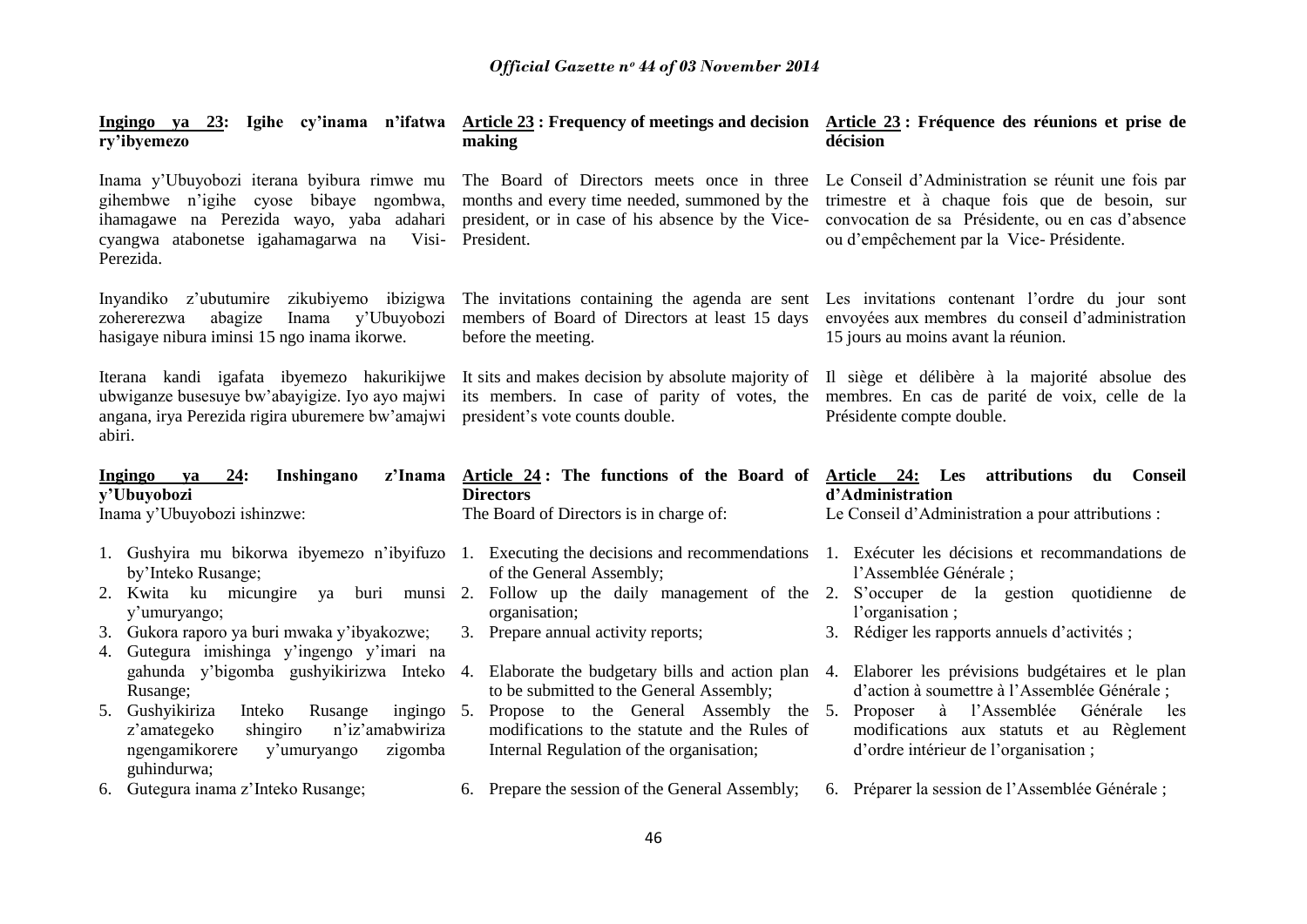- 7. Kugirana imishyikirano n" indi miryango 7. To carry out negotiation of cooperation and 7. Négocier les accords de coopération et de igamije ubutwererane no gushaka inkunga;
- 8. Kuyobora imirimo yUmuryango,
- bo mu nzego zinyuranye z'umuryango.

**Igice cya gatatu: Ubugenzuzi bw'imari**

# **Ingingo ya 25: Ishyirwaho na manda y'abagenzuzi**

Inteko Rusange ishyiraho Komisiyo y"umutungo igizwe n"abantu babili mu gihe cy"imyaka itanu ishobora kongerwa.

# **Ingingo ya 26: Inshingano y'abagenzuzi b'imari** Abagenzuzi bafite inshingano yo kugenzura

imicungire y"imari n"indi mitungo y"Umuryango.

Bafite kandi uburenganzira bwo kureba mu bitabo n"inyandiko z"ibaruramari z"Umuryango ariko batabijyanye hanze y"ububiko.

Rusange.

**Igice cya kane: Komite icyemura amakimbirane**

**Komite icyemura amakimbirane**

Komite yo gucyemura amakimbirane igizwe The Conflict resolution Committee is composed n'abanyamuryango batatu batorwa n'Inteko by three members elected by the General rusange mu gihe cy"imyaka itanu ishobora Assembly for a mandate of five years renewable kongerwa.

- financial agreements with partners;
- 8. To ensure the organisation's administration;
- 9. Gushaka, gushyiraho no gusezerera abakozi 9. Recruit, nominate and dismiss the personnel of different services of the organisation.

#### **Section 3: Auditorship**

# **Article 25: Appointment and term of auditors**

The General Assembly nominate two auditors for L"Assemblée Générale nomme deux Commissaires a mandate of five years renewable

# **Article 26: Duties of the Auditors**

The auditors in charge to control the management of finances and other assets of the organisation.

records of accounts of the organization.

Buri mwaka batanga raporo zabo mu Nteko They give report to the General Assembly annually.

**Section 4 : Conflict resolution committee**

**Ingingo ya 27: Ishyirwaho na manda y'abize Article 27: Appointment and term of members of Conflict resolution committee**

- financement avec les partenaires ;
- 8. Assurer l"administration de l"organisation ;
- **9.** Recruter, nommer et révoquer le personnel de différents services de l'organisation.

# **Section troisième : Commissariat aux comptes**

## **Article 25: Nomination et Mandat**

aux comptes pour un mandat de cinq ans renouvelable.

# **Article 26: Attributions des Commissaires aux comptes**

Les Commissaires aux comptes sont chargés de contrôler la gestion des finances et autre patrimoine de l'organisation.

Without displacing, they have access to books and Elles ont accès, sans les déplacer, aux livres et aux documents comptables de l"organisation.

> Elles rendent compte à l"Assemblée Générale chaque année.

# **Section quatrième : Du comité de règlement des conflits**

# **Article 27 : Nomination et Mandat des membres du Comité de règlement des conflits**

Le Comité de règlement des conflits est composé de trois membres élus par l"Assemblée Générale pour un mandat de cinq ans renouvelable.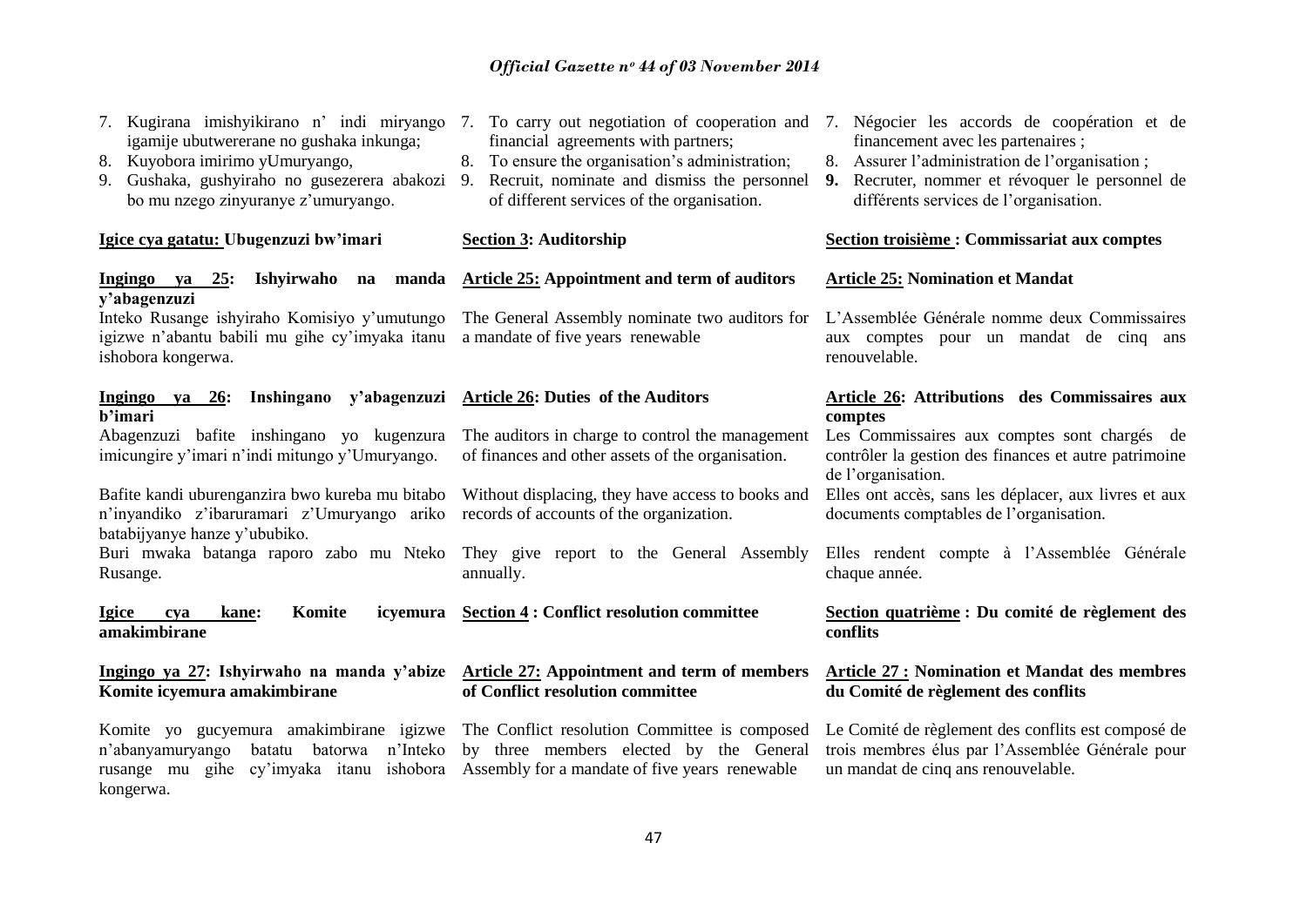# **Ingingo ya 28: Imiterere n'imikorere**

Abagize Komite yo gucyemura amakimbirane baterana iteka uko bisabwe. Abagize iyi Komite ntibashobora kujya mu zindi nzego z"ubuyobozi bwa SNDBC usibye Inteko rusange.

Amakimbirane yose abanza gukemurwa mu bwumvikane. Iyo binaniranye, hitabazwa Komite icyemura amakimbirane ya SNDBC. Mu gihe iyi Komite idashoboye kuyacyemura, abafitanye ikibazo baregera urukiko rubifitiye ububasha.

# **Igice cya 5: Kujya mu nzego z'ubuyobozi no kuzivamo**

# **Ingingo ya 29: Kujya mu nzego z'ubuyobozi**

y"amatora akorwa n"abagize urwego rubifitiye bw"amajwi ni bo bajya mu buyobozi.

Uwemererwa kujya mu nzego z"ubuyobozi agomba kuba ari inyangamugayo, afite agaragaza neza gukurikiza mu buzima bwe bwa buri munsi amategeko n"amabwiriza yose agenga organization and its doctrine. umuryango n"indangakwemera za wo.

# **Article 28: Organization and functioning**

meet every time if necessary. Members of this of SNDBC, except the General assembly.

Conflicts are first settled amicably. In case members fail to settle conflicts amicably, the Committee of SNDBC. In case such organ fails to resolve the conflict amicably, the concerned parties may file the case to the competent court.

# **Section 5: Being member of governing organ and loss of membership**

# **Article 29: Being member of governing organ**

through vote done by competent organ of majority of vote.

must be characterized by good conduct and

# **Article 28 : Organisation et fonctionnement**

The members of Conflict resolution Committee Les membres du Comité de règlement des Committee should not be part of any other organ Les membres de ce Comité ne peuvent faire partie différends se réunissent chaque fois que de besoin. d"aucun autre organe de SNDBC à part l"Assemblée Générale.

parties shall refer to the Conflict resolution soumis au Comité de règlement des conflits de Les conflits sont d"abord soumis au règlement à l"amiable. A défaut de la solution, le litige est SNDBC. S"il n"y a pas de solution issue de ce Comité, les parties concernées peuvent porter le litige devant la juridiction compétente.

> **Section cinquième: Qualité de membre des organes de direction et déchéance de cette qualité**

# **Article 29: De la qualité de membre des organes de direction**

Kujya mu nzego z'ubuyobozi binyura mu nzira A member may be part of governing organ Un membre fait partie des organes de direction de ububasha rwa SNDC. Abatowe ku bwiganze SNDBC. Dominant candidates are elected by l'organe compétent. Sont élus les candidats SNDBC par voie de vote tenu par les membres de dominant par la majorité des voix.

ubudakemwa mu mico no mu myifatire kandi morals and prove in his daily life, compliance dans sa vie quotidienne, la conformité aux normes et The candidate acceptable to governing organs Le candidat acceptable aux organes de direction doit with rules and instructions governing the instructions régissant l'organisation et à sa doctrine. être de bonne conduite, vie et mœurs et doit prouver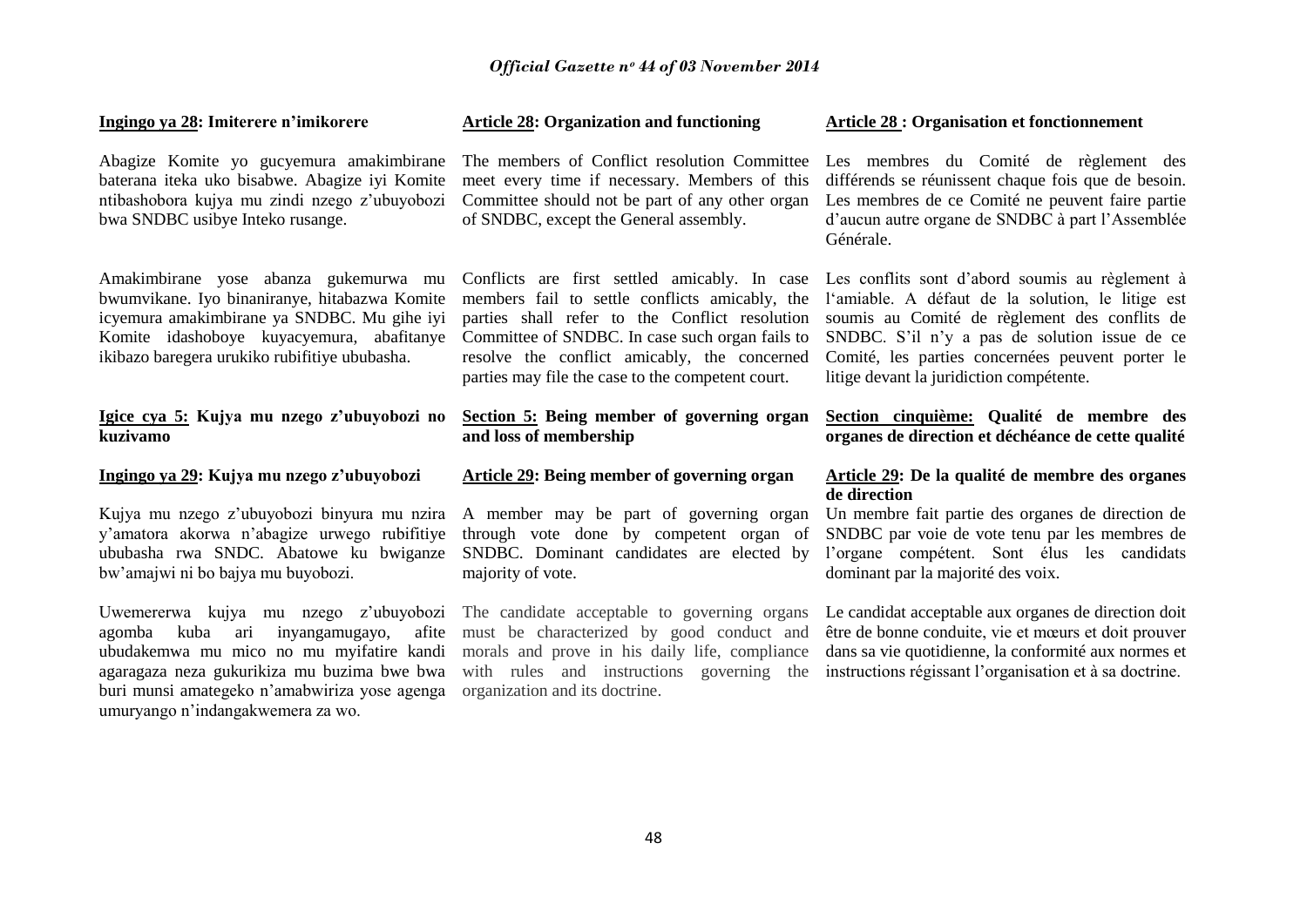| Ingingo ya 30: Kuva mu nzego z'ubuyobozi                                                                                                                                                                                                                                                                                    | Article 30: Loss of membership of governing<br>organs                                                                                                                                                                                                                                                                                                                        | Article 30: Déchéance de la qualité de membre<br>des organes de direction                                                                                                                                                                                                                                                                                                                                                                                                                                     |
|-----------------------------------------------------------------------------------------------------------------------------------------------------------------------------------------------------------------------------------------------------------------------------------------------------------------------------|------------------------------------------------------------------------------------------------------------------------------------------------------------------------------------------------------------------------------------------------------------------------------------------------------------------------------------------------------------------------------|---------------------------------------------------------------------------------------------------------------------------------------------------------------------------------------------------------------------------------------------------------------------------------------------------------------------------------------------------------------------------------------------------------------------------------------------------------------------------------------------------------------|
| Kuva mu nzego z'ubuyobozi bwa SNDBC<br>bituruka kuri imwe mu mpamvu zikurikira:                                                                                                                                                                                                                                             | Duty of member of SNDBC's organs comes to an<br>end in the following circumstances:                                                                                                                                                                                                                                                                                          | Les responsabilités d'un membre d'un organe de<br>direction de SNDBC prennent fin par l'une des<br>circonstances suivantes :                                                                                                                                                                                                                                                                                                                                                                                  |
| 1. Kwegura ku bushake;<br>Manda irangiye;<br>2.<br>3. Ahinduriwe imirimo cyangwa inshingano 3.<br>bitabangikanywa n'ubuyobozi ari mo;<br>4. Yirukanwe mu muryango;<br>SNDBC isheshwe;<br>5.<br>6. Yitabye Imana.<br>Uburyo umunyamuryango yegura ku mirimo<br>y'Ubuyobozi buteganywa mu Mabwiriza yihariye<br>agenga SNDBC. | 1. Voluntary resignation of concerned member;<br>End of term;<br>2.<br>Mutation or change in responsibilities not 3.<br>compatible with the management position or as<br>members of such governing body;<br>4. Exclusion from the organization;<br>5. Dissolution of SNDBC;<br>6. By death.<br>directors are determined in the Rules of Internal<br>Regulation of the SNDBC. | 1. Démission volontaire du membre intéressé;<br>2. Fin du mandat ;<br>Mutation ou changement de responsabilités non<br>compatibles avec le poste de direction ou la<br>qualité de membres de tel organe de direction.<br>4. Exclusion de l'organisation;<br>5. Dissolution of SNDBC;<br>6. Par le décès.<br>The modalities of resignation from board of Les modalités de démission des fonctions du conseil<br>d'administration<br>déterminées<br>sont<br>dans<br>le<br>Règlement d'ordre intérieur de SNDBC. |
| <b>UMUTWE WA IV: UMUTUNGO</b>                                                                                                                                                                                                                                                                                               | <b>CHAPTER IV: THE PATRIMONY</b>                                                                                                                                                                                                                                                                                                                                             | <b>CHAPITRE IV: PATRIMOINE</b>                                                                                                                                                                                                                                                                                                                                                                                                                                                                                |
| Ingingo ya 31:<br>Umutungo<br>n'utimukanwa                                                                                                                                                                                                                                                                                  | wimukanwa Article 31: Movable and immovable property                                                                                                                                                                                                                                                                                                                         | <b>Article 31: Biens mobiliers et immobiliers</b>                                                                                                                                                                                                                                                                                                                                                                                                                                                             |
| Umuryango ushobora gutira cyangwa gutunga<br>ibintu byimukanwa n'ibitimukanwa ukeneye<br>kugira ngo ugere ku ntego za wo.                                                                                                                                                                                                   | The organisation can rent or own movable and<br>immovable assets necessary to achieve its aim.                                                                                                                                                                                                                                                                               | L'organisation peut posséder, soit en jouissance, soit<br>en propriété, les biens meubles et immeubles<br>nécessaires à la réalisation de son objet.                                                                                                                                                                                                                                                                                                                                                          |
| Ingingo ya 32: Inkomoko y'Umutungo                                                                                                                                                                                                                                                                                          | <b>Article 32 : Property Sources</b>                                                                                                                                                                                                                                                                                                                                         | Article 32: Sources du patrimoine                                                                                                                                                                                                                                                                                                                                                                                                                                                                             |
| Umutungo w'Umuryango ugizwe n'imisanzu<br>y'abanyamuryango ituruka ku mirimo bakora,<br>ibikorwa by' umuryango, impano, imfashanyo<br>n'indagano.                                                                                                                                                                           | The patrimony of the organisation is composed of<br>the contributions of members, incomes of the<br>works of the organisation, donations, legacies and<br>varied subventions.                                                                                                                                                                                                | Le patrimoine de l'organisation est constitué des<br>contributions des membres, les produits des travaux<br>de l'organisation, dons, legs et subventions diverses.                                                                                                                                                                                                                                                                                                                                            |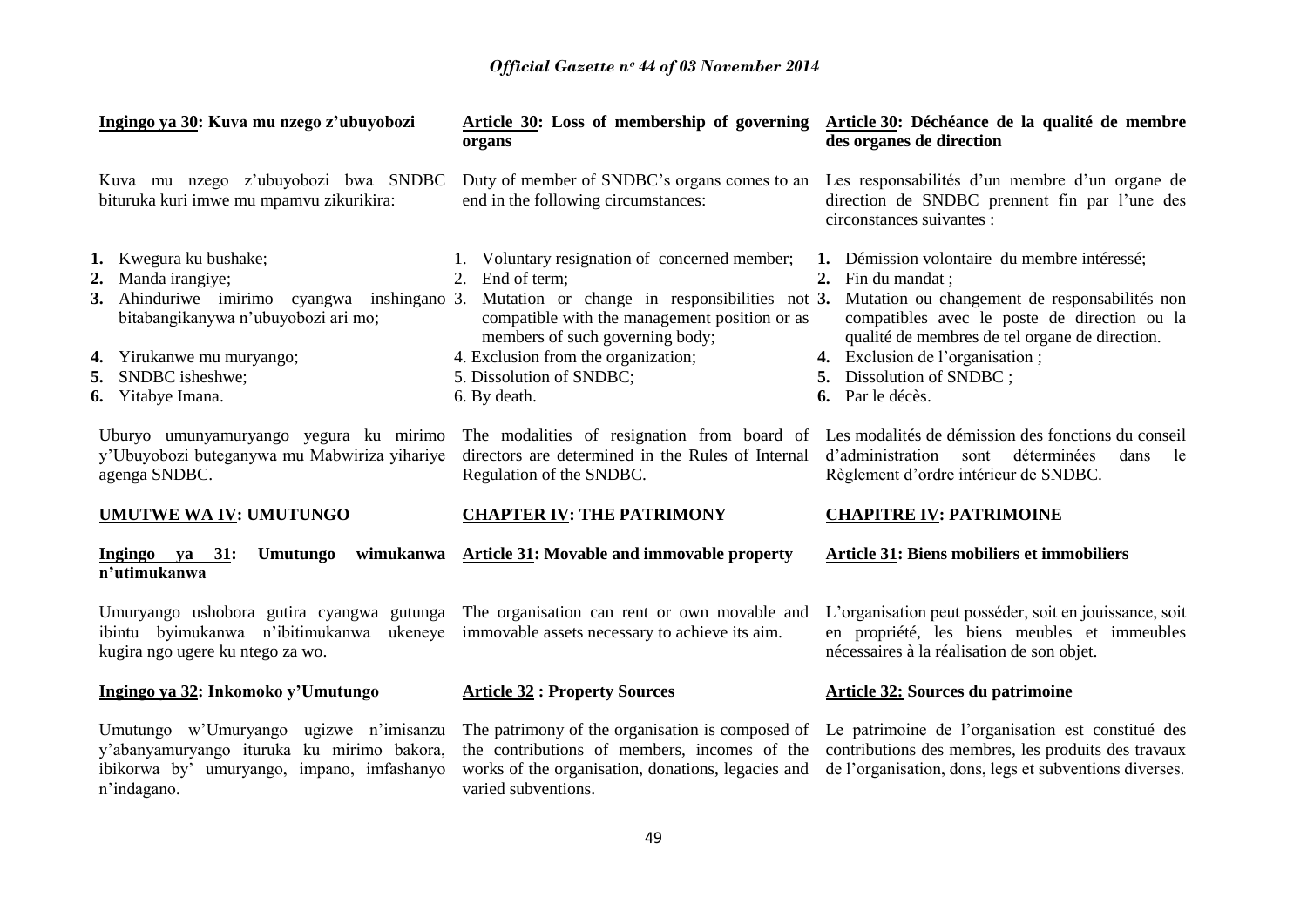| Ikoreshwa ry'umutungo<br>Ingingo ya 33:<br>w'umuryango                                                                                                                            | Article 33: Allocation of the resource of the<br>organization                                                                                                                                                                     | Article 33: Affectation des ressources de<br>l'organisation                                                                                                                                                                                  |  |
|-----------------------------------------------------------------------------------------------------------------------------------------------------------------------------------|-----------------------------------------------------------------------------------------------------------------------------------------------------------------------------------------------------------------------------------|----------------------------------------------------------------------------------------------------------------------------------------------------------------------------------------------------------------------------------------------|--|
| Umutungo wa SNDBC ni uwayo bwite.<br>SNDBC igenera umutungo wayo ibikorwa byose<br>bituma igera ku ntego yayo.                                                                    | The assets of SNDBC are its exclusive property. It<br>allocates its resources to all activities that<br>contribute directly or indirectly to the realization<br>of its goals.                                                     | Les biens de SNDBC sont sa propriété exclusive.<br>Elle affecte ses ressources à tout ce qui concourt<br>directement ou indirectement à la réalisation des<br>objectifs de l'organisation.                                                   |  |
| Ingingo ya 34: Ibaruragaciro mu<br>gihe<br>cy'iseswa ry'umuryango                                                                                                                 | Article 34: Liquidation of the organization                                                                                                                                                                                       | <b>Article 34 : Liquidation de l'organisation</b>                                                                                                                                                                                            |  |
| Igihe SNDBC isheshwe, Inteko Rusange ishyiraho<br>benshi bashinzwe<br>umuntu umwe cyangwa<br>kurangiza iryo seswa.                                                                | In case of dissolution of the organisation, the<br>General Assembly designates one or several<br>trustees to proceed to the liquidation.                                                                                          | En cas de dissolution de l'organisation, l'Assemblée<br>Générale désigne un ou plusieurs curateurs chargés<br>de procéder à la liquidation.                                                                                                  |  |
| Iyo hamaze gukorwa ibarura ry'agaciro k'ibintu<br>byimukanwa n'ibitimukanwa by'umuryango no<br>kwishyura imyenda, umutungo usigaye uhabwa<br>undi muryango bihuje intego.         | After the assessment of the value of movable and<br>immovable assets of the organisation and after<br>satisfying debts and liabilities, the remaining<br>assets will be given to another organisation with<br>similar objectives. | Après la réalisation de la valeur des biens meubles<br>et immeubles de l'organisation et apurement du<br>passif, l'actif du patrimoine sera cédé à une autre<br>organisation poursuivant les objectifs similaires.                           |  |
| <b>UMUTWE WA IV: INGINGO ZISOZA</b>                                                                                                                                               | <b>CHAPTER IV: FINAL DISPOSITIONS</b>                                                                                                                                                                                             | <b>CHAPITRE IV: DISPOSITIONS FINALES</b>                                                                                                                                                                                                     |  |
| Ingingo ya 35: Ihindurwa ry'aya mategeko                                                                                                                                          | <b>Article 35: Amendment of these Statutes</b>                                                                                                                                                                                    | Article 35: Modification des présents statuts                                                                                                                                                                                                |  |
| Aya mategeko ashobora guhindurwa byemejwe<br>ku bwiganze busesuye bw'abanyamuryango<br>bateraniye mu Nteko Rusange, bisabwe n'Inama<br>y'Ubuyobozi cyangwa 1/3 cy'abanyamuryango. | The present statute can be modified by absolute<br>majority of the members meeting in a General<br>Assembly, upon a proposition by the Board of<br>Directors or on the request of $1/3$ of the members.                           | Les présents statuts peuvent faire l'objet de<br>modifications sur décision de l'Assemblée Générale<br>prise à la majorité absolue de membres, soit sur<br>proposition du conseil d'administration ou à la<br>demande d'un tiers de membres. |  |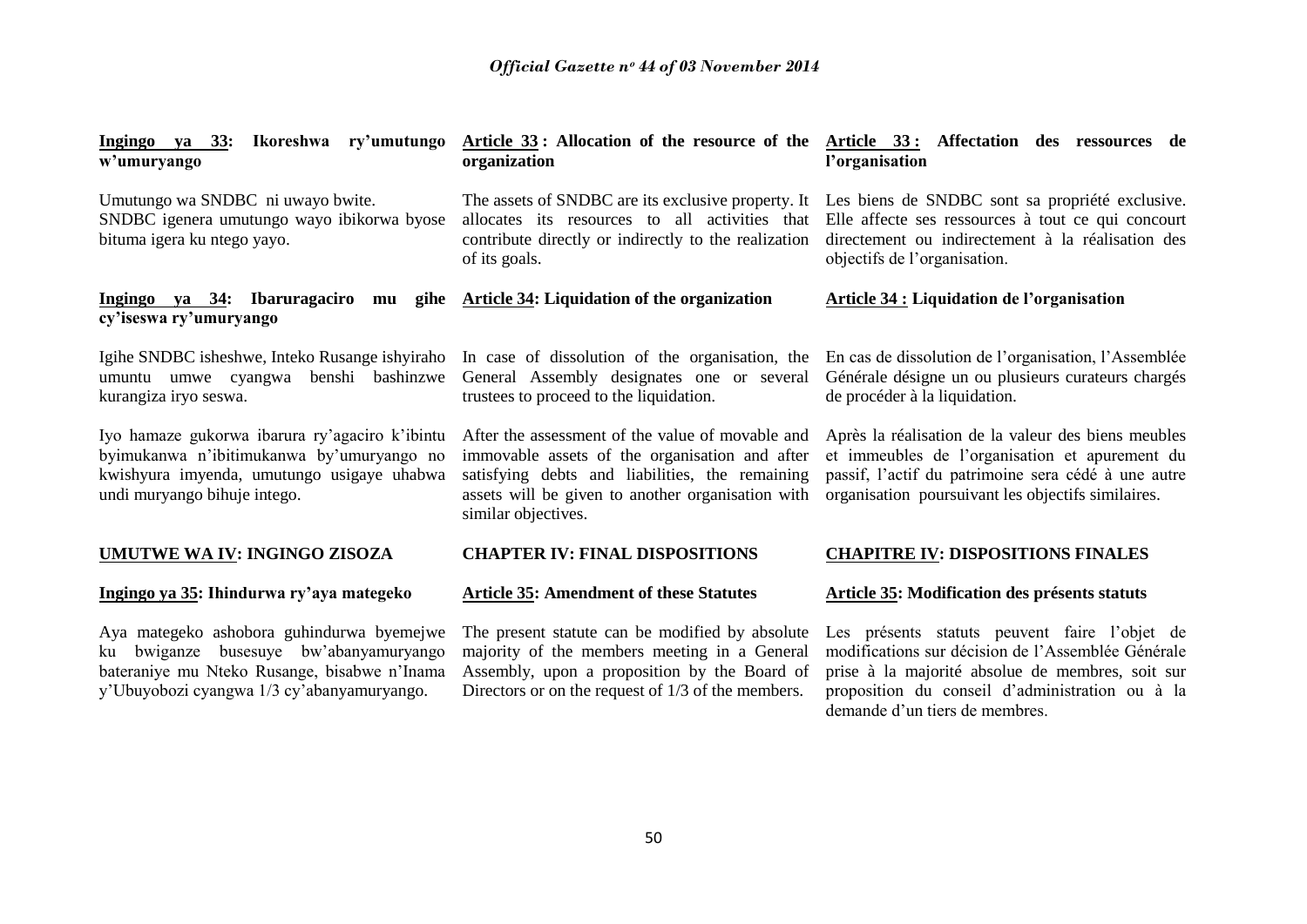|                      | Ingingo ya 36: Iseswa, ihuzwa n'indi miryango Article 36: Dissolution, merger and affiliation | Article 36: Dissolution, fusion et affiliation |
|----------------------|-----------------------------------------------------------------------------------------------|------------------------------------------------|
| cyangwa kuyinjira mo |                                                                                               |                                                |

Byemejwe n"abagize ubwiganze bwa 2/3 by"abanyamuryango, Inteko Rusange ishobora gusesa SNDBC, kuyifatanya n"undi muryango cyangwa kuwomeka ku wundi Muryango bihuje intego.

# **Ingingo ya 37: Kwiyambaza itegeko rigenga imiryango ishingiye ku idini**

umuryango uziyambaza itegeko rigenga imiryango ishingiye ku idini n"amabwiriza ngengamikorere yemejwe n"Inteko Rusange.

# **Ingingo ya 38: Abashyize umukono kuri aya Article 38: Signatories of the present statutes mateko shingiro**

Aya mategeko shingiro n"abanyamuryango bateraniye mu Nteko Rusange of the organization, meeting in a General bari ku rutonde rwometse ku mugereka w"aya Assembly whose list is annexed. mategeko.

Bikorewe i Gicumbi, ku wa 06/08/2014

**Soeur MUKASINE Vestine (sé) Umuvugizi w'Umuryango**

**Sœur NTAHORUTABA Gaudence (sé) Umuvuguzi Wungirije w'Umuryango**

On the decision of two-third majority of members, the General Assembly can vote for dissolution of SNDBC, fusion with another or affiliation to any other organisation with the same goals.

# **Article 37: Reference to the law governing the religious-based organizations**

Ku bidateganijwe muri aya mategeko shingiro, For what is not provided for in this current statute, the organization will refer to the law regulating the religious-based organizations and the Rules of Internal Regulations adopted by the General Assembly.

The current statutes are adopted by the members

Done at Gicumbi, on 06/08/2014

# **Sister MUKASINE Vestine (sé) Legal Representative**

**Sister NTAHORUTABA Gaudence (sé) Deputy Legal Representative**

# **Article 36: Dissolution, fusion et affiliation**

Sur décision de la majorité de 2/3 des membres, l"Assemblée Générale peut prononcer la dissolution de SNDBC, sa fusion ou son affiliation avec ou à toute autre organisation poursuivant un but analogue.

# **Article 37: Référence à la loi régissant les organisations fondées sur la religion**

Pour ce qui n"est pas prévu dans les présents statuts, l'organisation s'en référera à la loi régissant organisations fondées sur la religion et au règlement d"ordre intérieur adopté par l"Assemblée Générale.

# **Article 38: Membres signataires des présents statuts**

Les présents statuts sont adoptés par les membres de l"organisation réunie en Assemblée Générale dont la liste est en annexe.

Fait à Gicumbi, le 06/08/2014

**Sœur MUKASINE Vestine (sé) Représentante Légale**

**Sœur NTAHORUTABA Gaudence (sé) Représentante Légale Suppléante**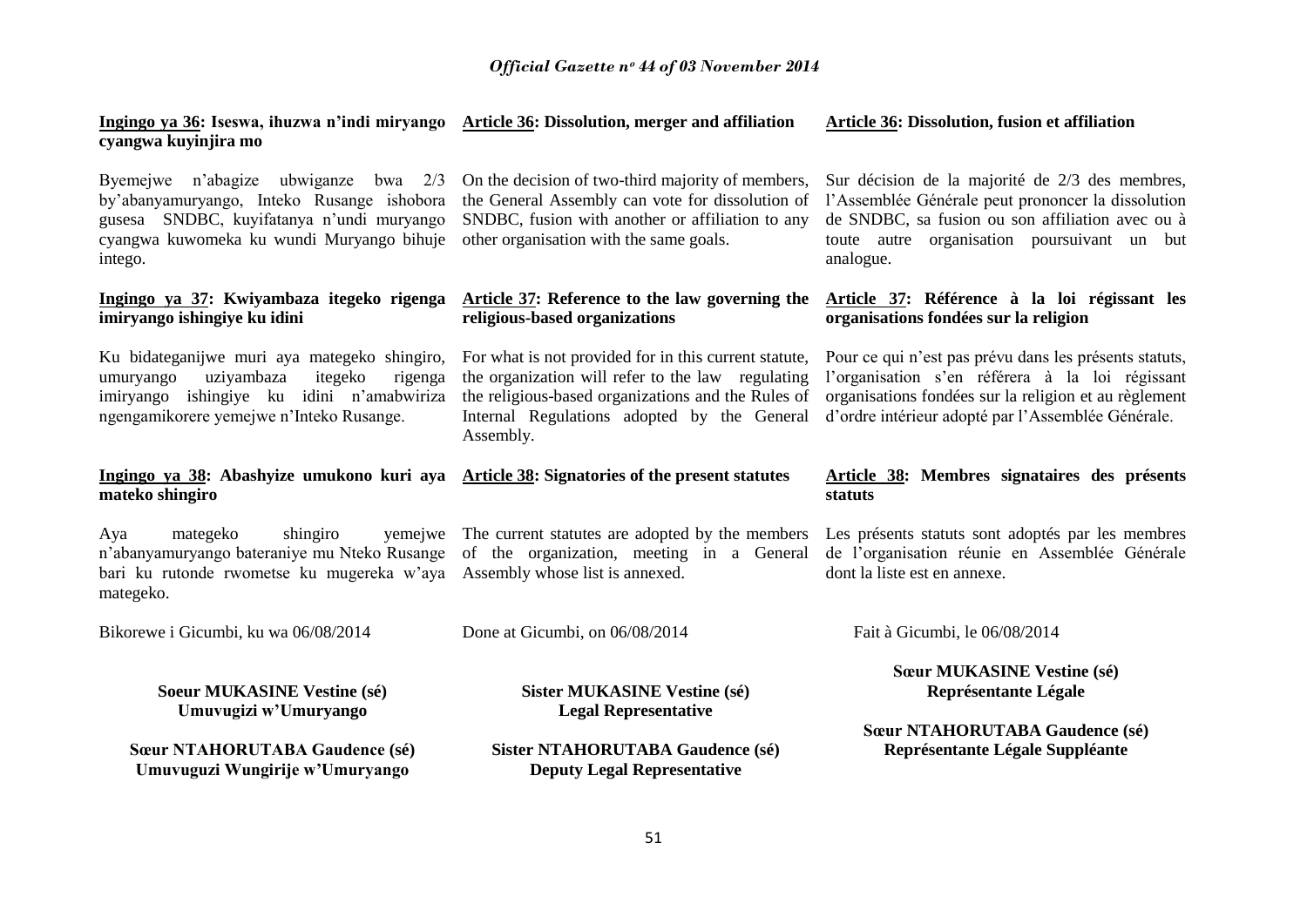# **«SŒURS DE NOTRE-DAME DU BON-CONSEIL : SNDBC» B.P. 242 - TELEPHONE (250) 78 852 70 71 ou (250) 78 855 94 76 GICUMBI - PROVINCE DU NORD**

# **COMPTE RENDU DE LA REUNION DE L'ASSEMBLEE GENERALE MODIFIANT LES STATUTS DE L'ORGANISATION FONDEE SUR LA RELIGION : « SNDBC » ET DESIGNANT SES REPRESENTANTES**

En date du 07/12/2012, dans le Secteur de Kageyo, District de Gicumbi, Province du Nord, s"est tenue la réunion de l"assemblée générale de l"organisation basée sur la religion, à savoir les « Sœurs de Notre Dame du Bon - Conseil : SNDBC ».

A l"ordre du jour, figuraient les points suivants :

- **1.** Approbation des nouveaux Statuts de l"Organisation SNDBC ;
- **2.** Désignation des représentantes de SNDBC ;
- **3.** Divers.

Après le consensus sur l"ordre du jour par les membres présentes dans la réunion et le quorum requis atteint, la réunion a commencé ses travaux par l"examen des points à traiter.

# **1. APPROBATION DES NOUVEAUX STATUTS DE L'ORGANISATION SNDBC**

Sur ce point, les membres présentes dans la réunion ont abordé l"examen du projet de nouveaux statuts préparés par un Expert – juriste conformément à la nouvelle loi n° 06/2012 du 17 Février 2012 portant organisation et fonctionnement des organisations fondées sur la religion. Elles y ont apporté certaines modifications et ont approuvé ce projet de nouveaux statuts.

Elles ont en outre demandé à cet Expert  $-$  juriste assisté par la représentante Légale de SNDBC de poursuivre la procédure devant les services du Notaire du District de Gicumbi, afin que ces Statuts soient signés officiellement devant lui. La réunion a recommandé que ce travail soit accéléré, vu le délai imparti par l"administration publique pour régulariser les Statuts conformément à la nouvelle loi susmentionnée.

# **2. DESIGNATION DES REPRESENTANTES DE SNDBC**

A ce propos et sur consensus des membres présentes dans la réunion, il a été convenu que les représentantes élues dans la réunion du 18 Avril 2008 soient reconduites. Le tableau ci – après reprend ces représentantes ainsi que leurs fonctions :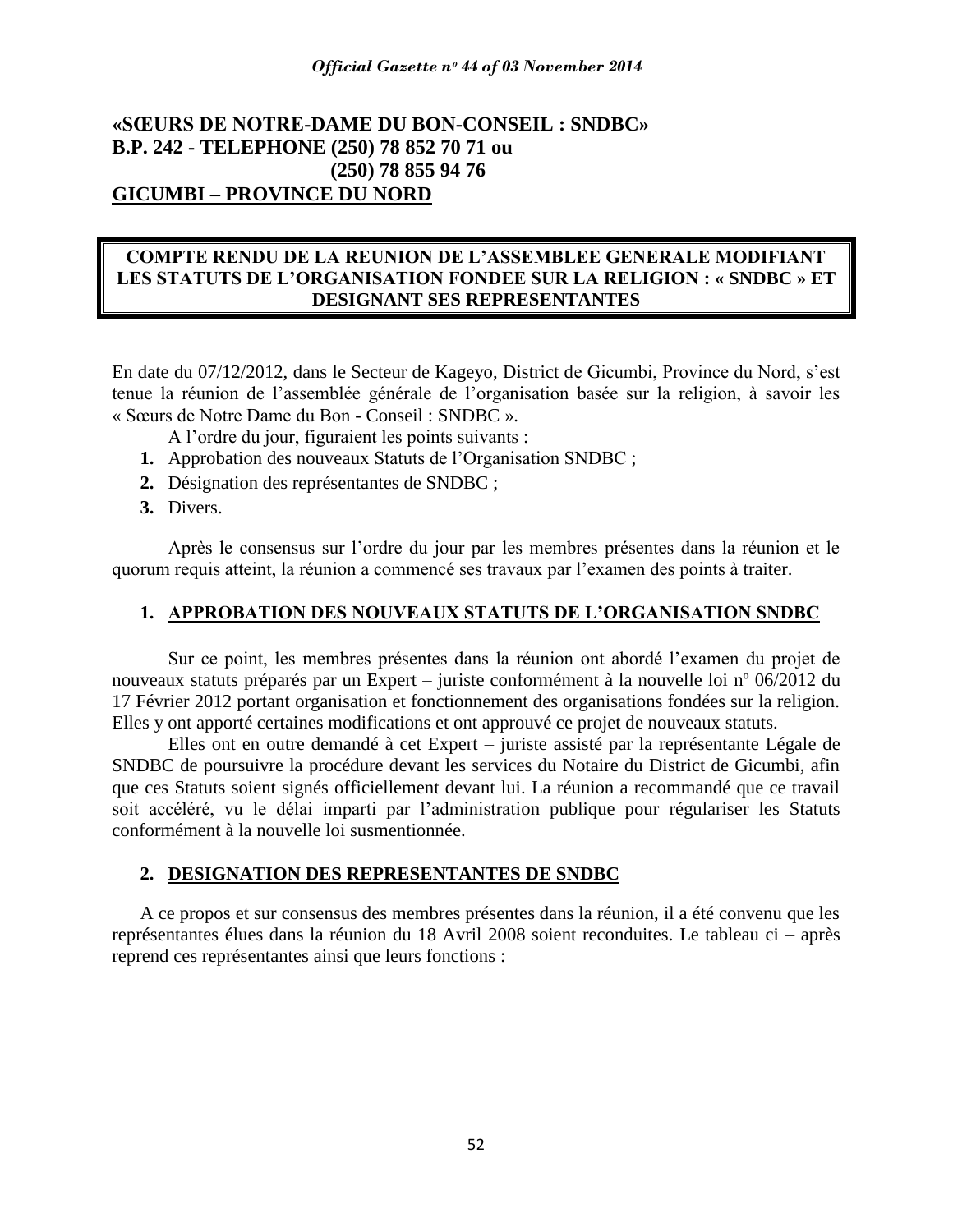|                               | N° D'ORDRE   NOMS ET PRENOMS  | <b>FONCTIONS</b>                     |
|-------------------------------|-------------------------------|--------------------------------------|
|                               | <b>Soeur MUKASINE Vestine</b> | Présidente/Représentante Leg ale     |
| 2. Soeur NTAHORUTABA Gaudence |                               | Vice Présidente/Représentante Légale |
|                               |                               | Suppléante                           |
|                               | Soeur UWAMAHORO Annonciata    | Conseillère et Secrétaire            |
|                               | Soeur HAKIZIMANA Colette      | Conseillère                          |
| 5. l                          | Soeur MUKANKUNDIYE Veneranda  | Conseillère                          |
|                               | Soeur NYIRAMBONIGABA Marie    | Trésorière                           |

La réunion a souhaité plein succès à ces représentants dans l"accomplissement de leurs tâches et les a exhortées à ne ménager aucun effort pour le développement de SNDBC conformément à ses missions.

# **3. DIVERS**

Sous ce chapitre, les membres présentes dans la réunion ont échangé sur l"état actuel des diverses activités en cours d"exécution par leur organisation, tant sur le plan spirituel que du côté social en général. Elles se sont réjouies de leur bon déroulement et certaines mesures appropriées ont été prises pour rectifier des erreurs constatées.

La réunion a également examiné le projet de plan d"action 2013, elles y ont apporté les quelques amendements et l"ont enfin approuvé.

La réunion avait commencé ses travaux à huit heures et demie, les a clos à quatorze heures.

Fait à Gicumbi, le 07 Décembre 2012

**Uwayoboye inama**: **Umwanditsi** :

**Sœur IYAMUREMYE Vestine** (sé) **Sœur UWAMAHORO Annonciata** (sé)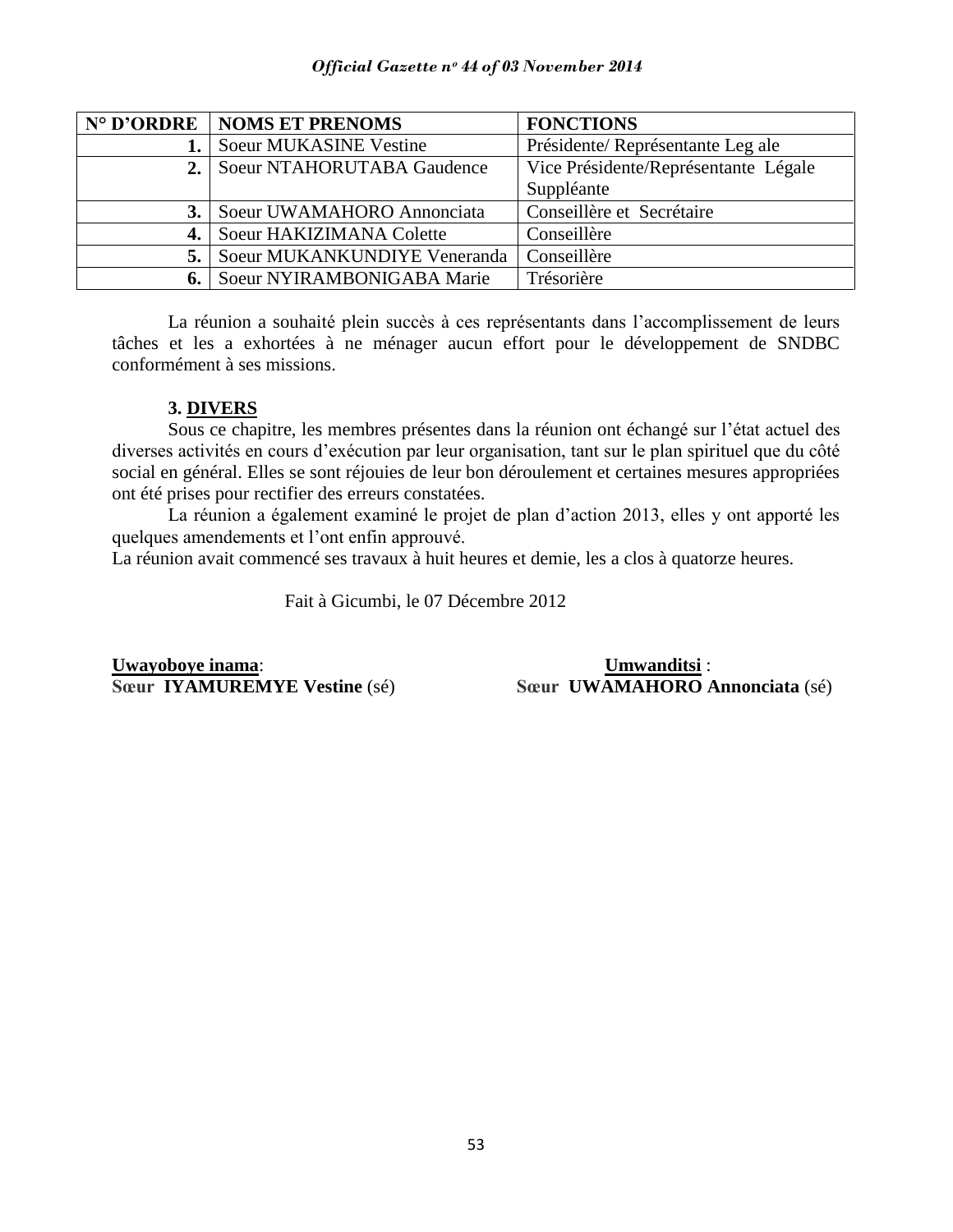# **LISTE DES MEMBRES**

| $N^{\circ}$ | <b>NOMS ET PRENOMS</b>          | <b>FONCTIONS</b>                                       | <b>SIGNATURE</b> |
|-------------|---------------------------------|--------------------------------------------------------|------------------|
|             |                                 |                                                        |                  |
| 1.          | Soeur MUKASINE Vestine          | Présidente/Représentante<br>Légale                     | $(s\acute{e})$   |
| 2.          | Soeur NTAHORUTABA Gaudence      | Vice-<br>présidente/Représentante<br>Légale Suppléante | $(s\acute{e})$   |
| 3.          | Soeur UWAMAHORO Annonciata      | Secrétaire                                             | $(s\acute{e})$   |
| 4.          | Soeur HAKIZIMANA Colette        | Conseillère                                            | (sé)             |
| 5.          | Soeur MUKANKUNDIYE<br>Veneranda | Conseillère                                            | (sé)             |
| 6.          | Soeur NYIRAMBONIGABA Marie      | Conseillère, Trésorière                                | (sé)             |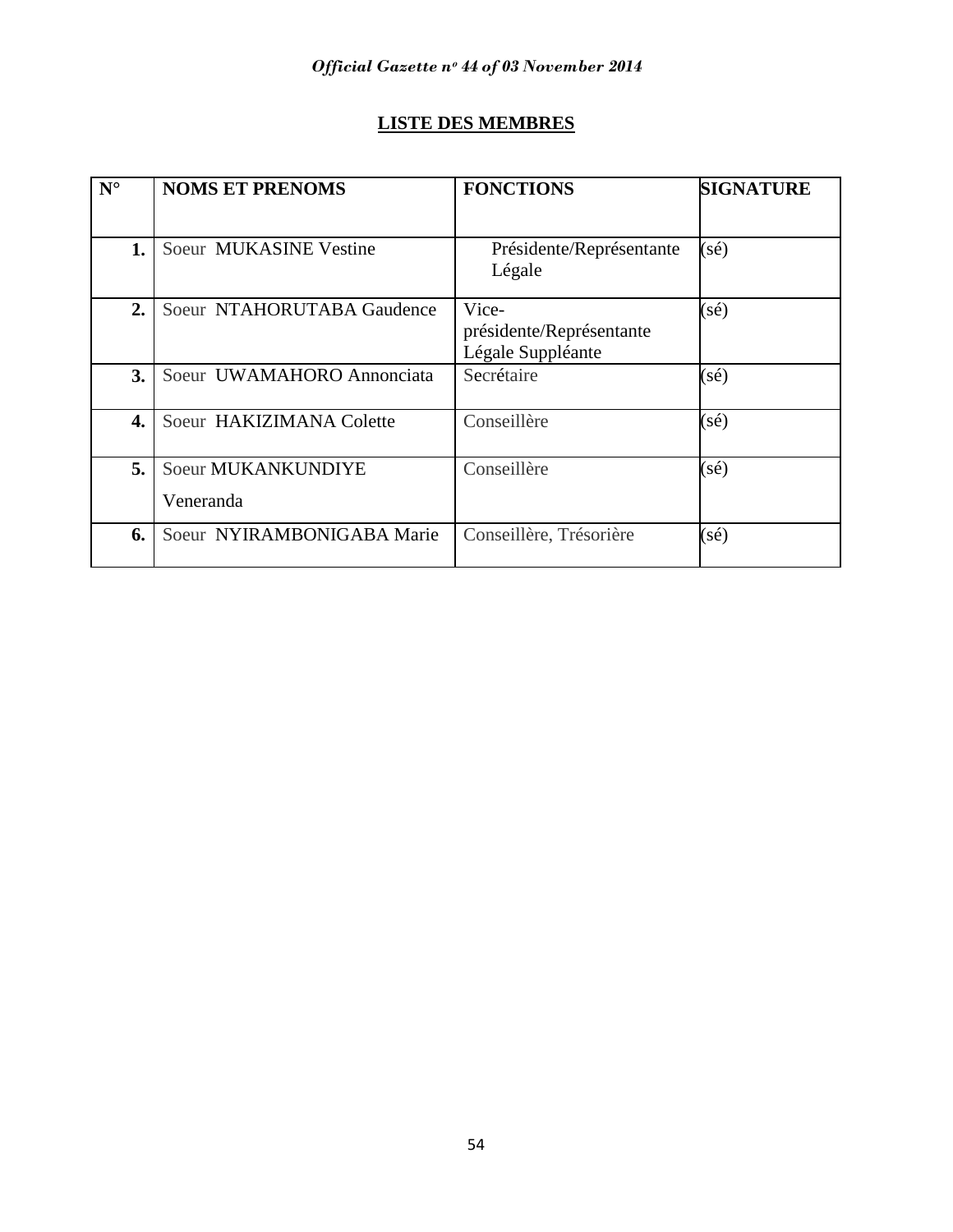| <b>AMATEGEKO</b><br><b>SHINGIRO</b><br><b>AGENGA</b><br>UMURYANGO NYARWANDA UTARI UWA<br>LETA UHARANIRA KURENGERA NO<br><b>GUTEZA</b><br><b>IMBERE</b><br><b>UMUPFAKAZI</b><br>N'IMFUBYI MU RWANDA «ICYUZUZO» | STATUTS DE L'ORGANISATION NON<br><b>GOUVERNEMENTALE</b><br>NATIONALE.<br><b>POUR</b><br>LA<br><b>PROTECTION</b><br><b>ET</b><br>LA<br>PROMOTION DE LA VEUVE<br>ET<br>DE<br>L'ORPHELIN AU RWANDA<br>«ICYUZUZO» | STATUTES OF THE NATIONAL NON-<br>GOVERNMENTAL ORGANIZATION FOR<br>THE PROTECTION AND PROMOTION OF<br>THE WIDOW AND ORPHAN IN RWANDA<br>"ICYUZUZO"                                |
|---------------------------------------------------------------------------------------------------------------------------------------------------------------------------------------------------------------|---------------------------------------------------------------------------------------------------------------------------------------------------------------------------------------------------------------|----------------------------------------------------------------------------------------------------------------------------------------------------------------------------------|
| <b>IRIBURIRO</b>                                                                                                                                                                                              | <b>PREAMBULE</b>                                                                                                                                                                                              | <b>PREAMBLE</b>                                                                                                                                                                  |
| Inama rusange, yateraniye i Kigali mu nama<br>yayo idasanzwe yo ku wa 16 Gashyantare 2013,                                                                                                                    | L'Assemblée<br>générale<br>session<br>sa<br>en<br>extraordinaire réunie à Kigali le 16 Février 2013,                                                                                                          | The General Assembly at its special session held<br>in Kigali February 16, 2013,                                                                                                 |
| Igendeye ku itegeko n°04/12/2012 ryo ku wa<br>17/02/2012 rigena imitunganyirize n'imikorere<br>by'imiryango nyarwanda itari iya Leta;                                                                         | Vu la loi nº04/2012 du 17/02/2012 portant<br>organisation et fonctionnement des organisations<br>non gouvernementales nationales;                                                                             | Pursuant to Law nº 04/2012 of 17/02/2012<br>governing organization and functioning of<br>national non governemental organizations;                                               |
| Ikurikije<br>icyifuzo<br>cy'abanyamuryango<br>cyo<br>kongera<br>mu nyito y'umuryango ijambo<br>Imfubyi'';                                                                                                     | Prenant en compte la décision des membres<br>d'ajouter dans la dénomination de l'organisation<br>le mot "Orphelin";                                                                                           | Taking into account the decision of the members<br>to add to the name of the organization the word<br>"orphan";                                                                  |
| Ishingiye kandi ku cyifuzo cyihutirwa cyo<br>kuvugurura, icyerekezo, n'intego z'umuryango<br>kugirango bijyane n'igihe tugezemo;                                                                              | Vu l'urgente nécessité d'actualiser la Vision;<br>Mission et les objectis de l'organisation afin de<br>les adapter au contexte actuel;                                                                        | Considering the urgent need to update the Vision,<br>mission and objectives of the organization in<br>order to adapt them to the current context;                                |
| Imaze kubona ko hari abana benshi batishoboye<br>baza gusaba ubufasha mu muryango; Inama<br>yafashe icyemezo cyo kugeza ibikorwa no ku<br>bandi bana batishoboye;                                             | Soucieuse<br>du grand nombre<br>d'enfants<br>vulnérables qui viennent demander de l'aide à<br>l'organisation, la session a décidé d'étendre ses<br>activités à tous les enfants vulnérables ;                 | Considering the numerous requests for support<br>from other vulnerables children, members<br>decided to extend the activities of the<br>organisation to all vulnerable children; |
| Ishingiye kuri izo mpamvu, yongeye kuvugurura<br>amategeko<br>y'umuryango<br>ku<br>24<br>$\gamma$ O<br>wa<br>Gashyantare 2002;                                                                                | la pertinence de tous<br>Guidée par<br>ces<br>changements, la session a revu les statuts de<br>l'organisation ICYUZUZO modifiés le 24<br>Février 2002 ;                                                       | Driven by the relevance of all these changes, the<br>session reviewed the statutes of ICYUZUZO<br>organization modified on February 24, 2002;                                    |
| Amategeko shingiro y'umuryango ahinduwe mu<br>buryo bukurikira:                                                                                                                                               | Adopte les statuts de l'organization amendés<br>comme suit :                                                                                                                                                  | Adopt the statutes of the organization amended as<br>follows:                                                                                                                    |
|                                                                                                                                                                                                               |                                                                                                                                                                                                               |                                                                                                                                                                                  |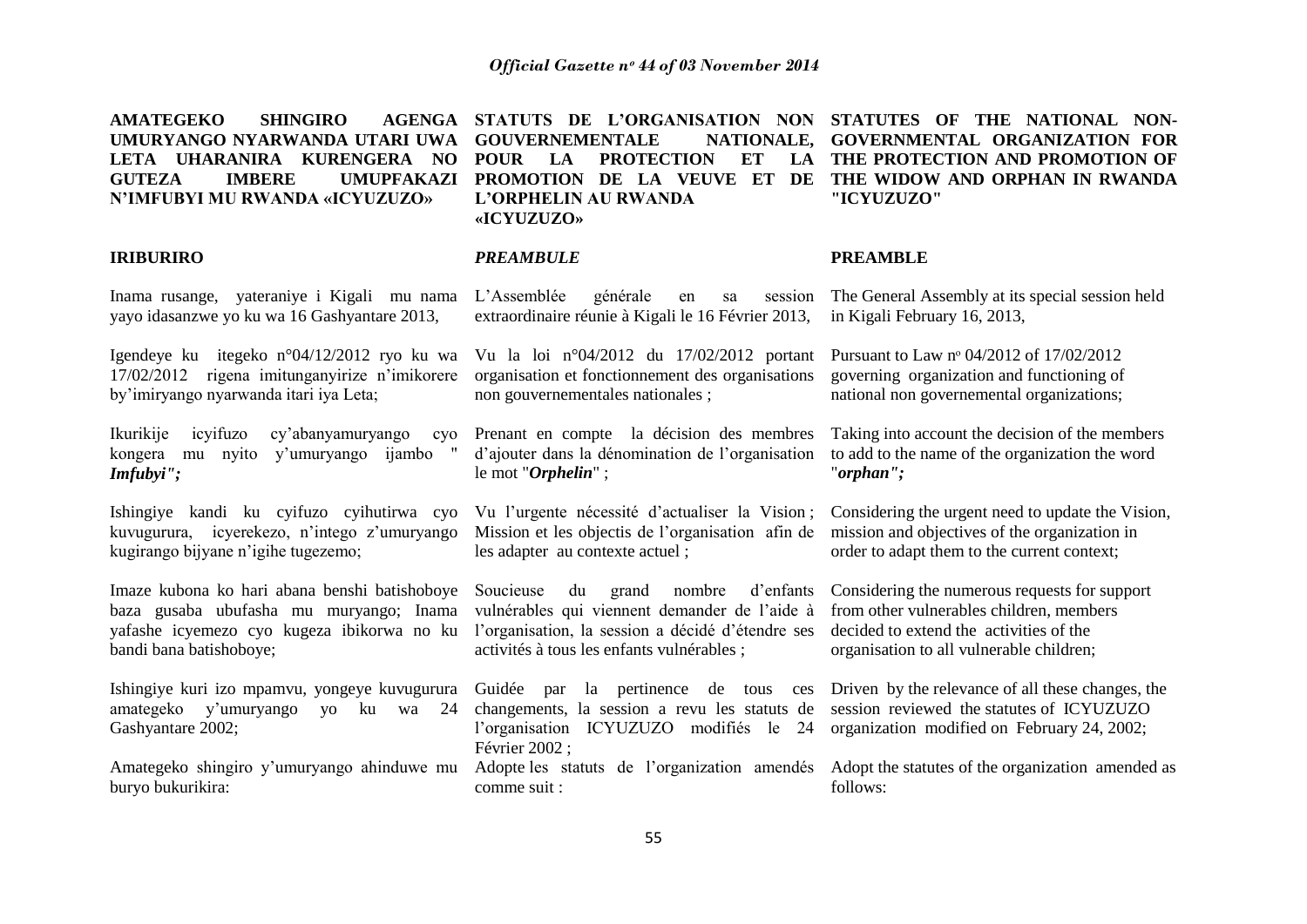# **UMUTWE WA I: IZINA, ICYICARO INTEGO, N'IFASI UKORERAMO**

#### **Ingingo ya mbere: Izina**

Abashyize umukono kuri aya mategeko bashinze umuryango nyarwanda utari uwa Leta witwa:

# **UMURYANGO UHARANIRA KURENGERA**  NO GUTEZA IMBERE UMUPFAKAZI PROTECTION ET LA PROMOTION DE LA AND PROMOTION OF THE WIDOW AND **N'IMFUBYI MU RWANDA «ICYUZUZO»**.

Ugengwa n'aya mategeko shingiro, n' itegeko n<sup>o</sup> 04/2012 ryo kuwa 17/02/2012 ryerekeye imitunganyirize n"imikorere by"imiryango nyarwanda itari iya Leta.

**Ukaba uri mu rwego rw'imiryango nyarwanda itari iya Leta igamije inyungu rusange.**

I**ngingo ya 2: Icyicaro cy'umuryango**

Icyicaro cy'Umuryango gishyizwe mu Karere ka Le siège social de l'organisation est établi dans Nyarugenge, mu Mujyi wa Kigali. Gishobora ariko kwimurirwa ahandi mu Rwanda byemejwe Il peut néanmoins être transféré ailleurs au n"Inteko rusange.

B.P: 2576, e-mail: [icyuzuzo@yahoo.fr,](mailto:icyuzuzo@yahoo.fr) telephone: + 250 252 5 04 488, web site: www. icyuzuzo.org.rw

# **CHAPITRE I** : **DENOMINATION, SIEGE SOCIAL, MISSION ET ZONES D'INTERVENTION**

#### **Article premier : Dénomination**

Il est constitué entre les soussignés, une The undersigned have created a national nonorganisation non-gouvernementale nationale governmental organization called: dénommée :

# **ORGANISATION POUR LA VEUVE ET DE L'ORPHELIN AU RWANDA «ICYUZUZO**»

 $17/02/2012$  portant organisation fonctionnement des organisations gouvernementales nationales.

**L'organisation fait partie des organisations The organization is part of national non**non gouvernementales nationales d'intérêt governmental organizations for public interest. **public.**

# **Article 2 : Siège social**

le district de Nyarugenge, dans la Ville de Kigali. Rwanda sur décision de l"Assemblée Générale.

Adresses : B.P. 2576, e-mail: [icyuzuzo@yahoo.fr,](mailto:icyuzuzo@yahoo.fr) Phone:  $+250252504488$ , web site: www. icyuzuzo.org.rw

# **CHAPTER I: NAME, HEADQUARTERS, MISSION AND ZONE OF INTERVENTION**

# **Article one**: **Name**

# **ORGANISATION FOR THE PROTECTION ORPHAN IN RWANDA "ICYUZUZO**"

Elle est régie par les présents statuts et soumise It is governed by these statutes and subject to the aux dispositions de la loi nº 04/2012 du provisions of Law nº 04/2012 of 17/02/2012 governing organization and fonctionning of non- national non-governmental organizations.

### **Article 2: Headquarters**

The headquarters of the organization is established in the District of Nyarugenge in Kigali City. It may nevertheless be transferred elsewhere in Rwanda upon decision of the General Assembly. Contacts: POBOX 2576, e-mail: [icyuzuzo@yahoo.fr,](mailto:icyuzuzo@yahoo.fr) Phone :  $+ 250 252 5 04 488$ , web site: www. icyuzuzo.org.rw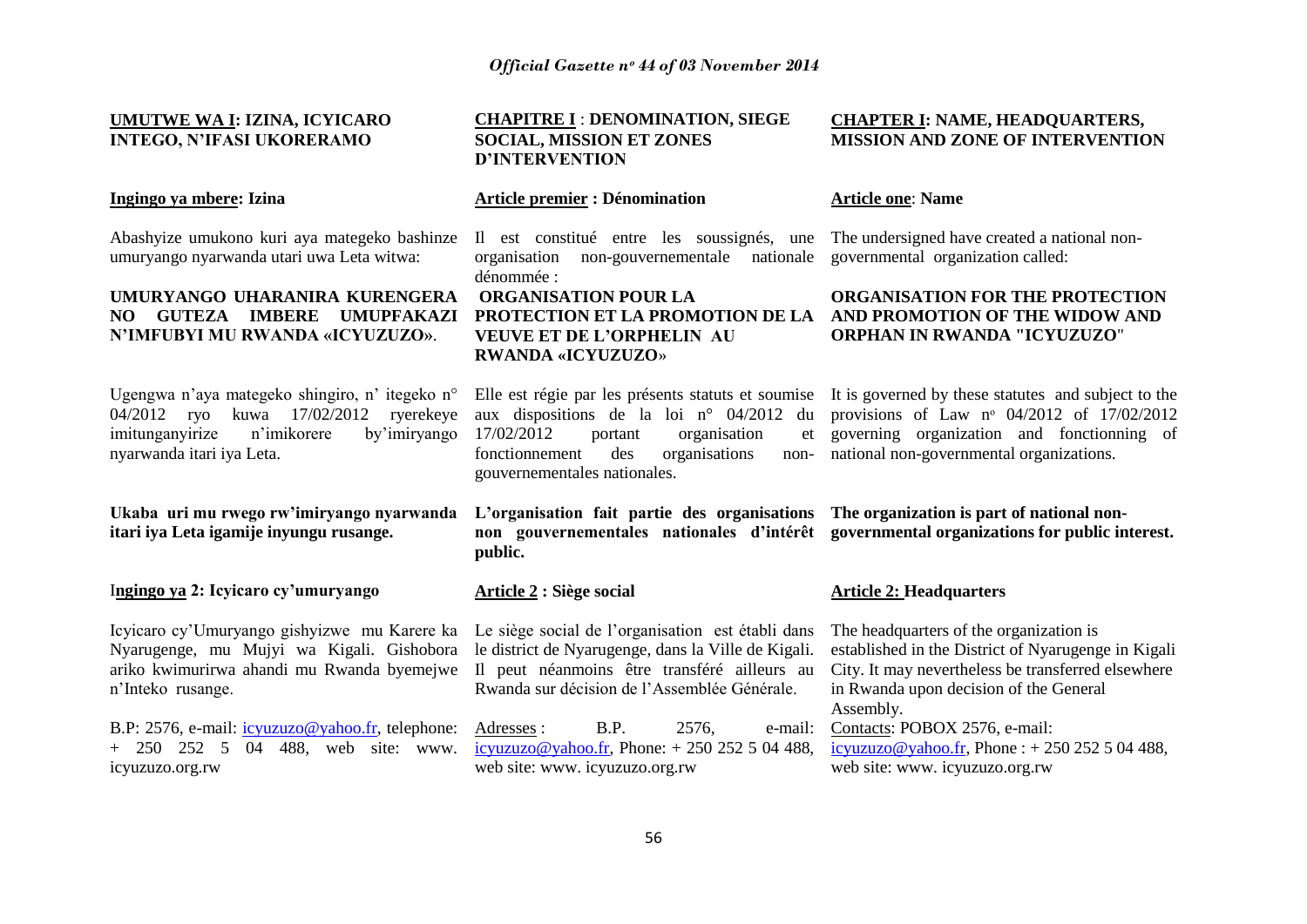| Ingingo ya 3: Aho umuryango ukorera                                                                                                                                                                                                                                                                                                                                         | <b>Article 3: Zone d'action</b>                                                                                                                                                                                                                                                                                                                                       | <b>Article 3: Zone of intervention</b>                                                                                                                                                                                                                           |
|-----------------------------------------------------------------------------------------------------------------------------------------------------------------------------------------------------------------------------------------------------------------------------------------------------------------------------------------------------------------------------|-----------------------------------------------------------------------------------------------------------------------------------------------------------------------------------------------------------------------------------------------------------------------------------------------------------------------------------------------------------------------|------------------------------------------------------------------------------------------------------------------------------------------------------------------------------------------------------------------------------------------------------------------|
| Umuryango uzakorera imirimo yawo mu gihugu<br>hose.                                                                                                                                                                                                                                                                                                                         | L'organisation va exercer ses activités sur toute<br>l'étendue de la République du Rwanda.                                                                                                                                                                                                                                                                            | The organization will operate throughout the<br>territory of the Republic of Rwanda.                                                                                                                                                                             |
| <u>Ingingo ya 4:</u>                                                                                                                                                                                                                                                                                                                                                        | <b>Article 4 : Durée</b>                                                                                                                                                                                                                                                                                                                                              | <b>Article 4: Duration</b>                                                                                                                                                                                                                                       |
| Igihe Umuryango uzamara<br>Ntikigenwe ariko ushobora guseswa<br>byemejwe<br>na 2/3 by'abagize Inama rusange.                                                                                                                                                                                                                                                                | L'organisation est créée pour une durée<br>indéterminée. Il peut néanmoins être dissoute<br>par l'Assemblée Générale à la majorité de 2/3<br>des membres.                                                                                                                                                                                                             | The organization is established for an<br>indetermined period.<br>Nevertheless, it may be dissolved by the General<br>Assembly by a majority of two thirds of the<br>members.                                                                                    |
| Ingingo ya 5: Icyerekezo, intego n'ibikorwa                                                                                                                                                                                                                                                                                                                                 | <b>Article 5: Vision, Mission et activités</b>                                                                                                                                                                                                                                                                                                                        | <b>Article 5: Vision, Mission and activities</b>                                                                                                                                                                                                                 |
| Kubona umupfakazi n'impfubyi<br>Icyerekezo:<br>bafite imibereho myiza binyuze mu kurengera no<br>guteza imbere uburenganzira bwabo                                                                                                                                                                                                                                          | Vision: ICYUZUZO aspire à une nation où les<br>veuves et orphelins vulnérables jouissent de<br>meilleures conditions de vie grâce à la promotion<br>et la protection de leurs droits.                                                                                                                                                                                 | Vision: ICYUZUZO aspires to a nation where<br>vulnerable widows and orphans enjoy better living<br>conditions through the promotion and protection<br>of their rights.                                                                                           |
| <b>ICYUZUZO</b><br>Intego<br>rusange:<br>Umuryango<br>ugamije kurengera no guteza imbere umupfakazi<br>n'imfubyi mu Rwanda.                                                                                                                                                                                                                                                 | Mission: ICYUZUZO a pour mission de<br>contribuer à la protection et la promotion de la<br>veuve et de l'orphelin au Rwanda.                                                                                                                                                                                                                                          | <b>Mission:</b> ICYUZUZO mission is to contribute to<br>the protection and promotion of widows and<br>orphans in Rwanda.                                                                                                                                         |
| <u>Ibikorwa</u>                                                                                                                                                                                                                                                                                                                                                             | Activités :                                                                                                                                                                                                                                                                                                                                                           | <b>Activities:</b>                                                                                                                                                                                                                                               |
| Guteza imbere ubufatanye hagati<br>$\bullet$<br>y'abapfakazi, no hagati n'imfubyi;<br>guteza imbere uburenganzira bw'imfubyi ·<br>$\bullet$<br>n'abapfakazi;<br>guteza imbere ubuzima, isuku, imiturire ·<br>$\bullet$<br>by'imfubyi, abapfakazi n'abandi bugarijwe<br>n'ibibazo;<br>Guteza imbere uburezi bw'imfubyi, n'abandi ·<br>$\bullet$<br>bana bugarijwe n'ibibazo; | Renforcer les mécanismes de solidarité entre •<br>les veuves et les orphelins;<br>Promouvoir les droits des veuves et des<br>orphelins;<br>Promouvoir<br>la<br>l'hygiène<br>santé,<br>$et \bullet$<br>assainissement des<br>veuves, orphelins et<br>autres groupes vulnérables;<br>Promouvoir l'éducation des orphelins et des ·<br>autres groupes vulnérables;<br>57 | Strengthen solidarity among widows and<br>orphans;<br>Promote the rights of widows and orphans;<br>Promote the health, hygiene and sanitation of<br>widows, orphans and other vulnerable groups;<br>Promote education of orphans and other<br>vulnerable groups; |
|                                                                                                                                                                                                                                                                                                                                                                             |                                                                                                                                                                                                                                                                                                                                                                       |                                                                                                                                                                                                                                                                  |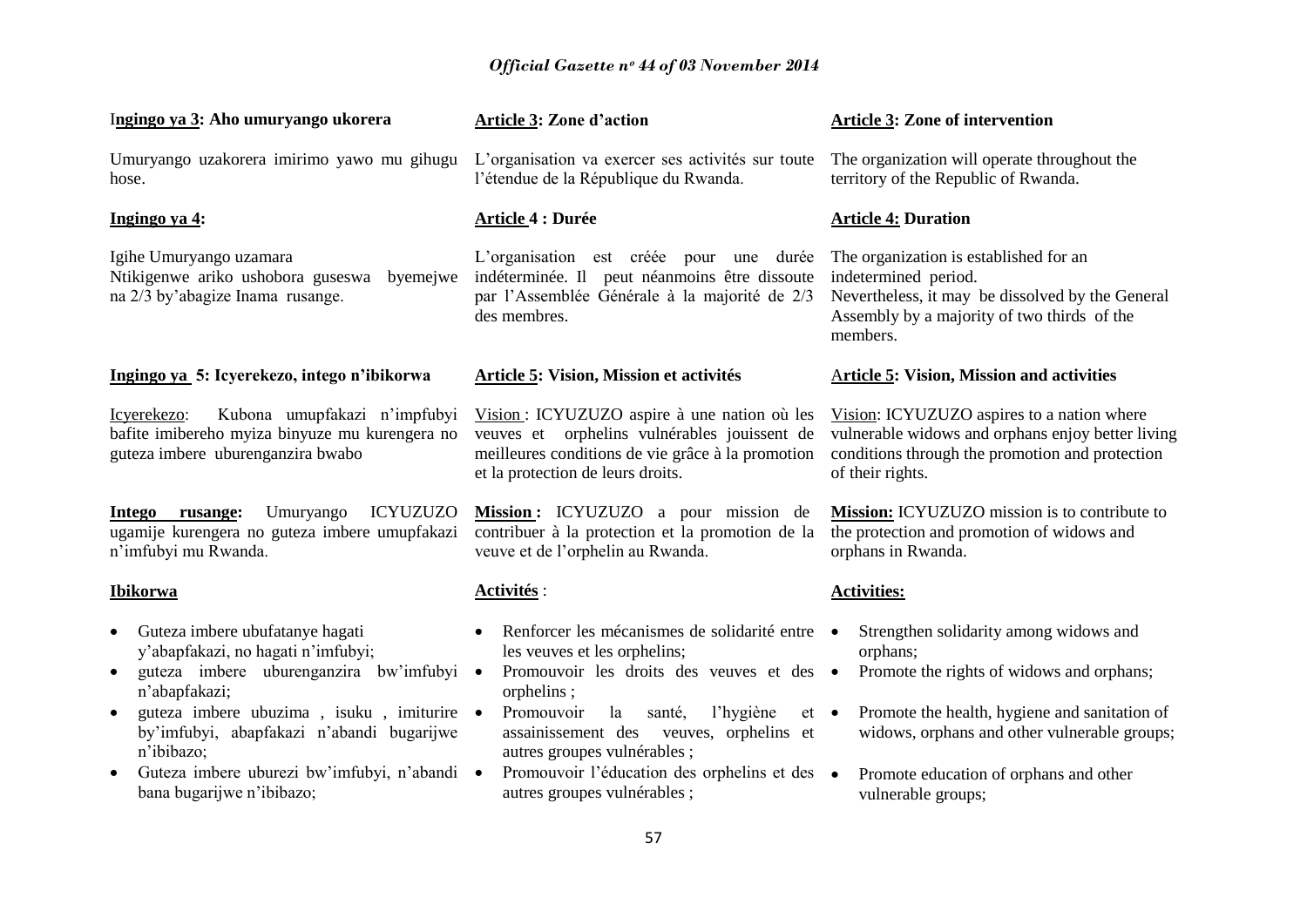- guteza imbere ibikorwa bigamije kwongera ubushobozi mu bukungu bw"iabapfakazi, imfubyi, n"abandi bana bugarijwe n"ibibazo;
- Gushimangira ubufatanye n'indi miryango  $\bullet$ iharanira amajyambere.

# **UMUTWE WA KABIRI : BANYAMURYANGO**

# **Ingingo ya 6:**

Umuryango ugizwe n"abanyamuryango L"association se compose des bawushinze, abanyamuryango n"abanyamuryango b"icyubahiro.

**Abanyamuryango bawushinze:** ni abashyize **Sont membres fondateurs**, les signataires des umukono ku mategeko shingiro yo ku itariki statuts du 30/09/1990. 30/09/1990.

**Abanyamuryango bawinjiyemo:** Ni abantu babisaba bamaze kwiyemeza gukurikiza aya mategeko shingiro, bakemerwa n"inteko rusange souscrit aux présents statuts, sont agréées par kandi bujuje ibi bikurikira:

- Gushyigikirwa nibura n"abanyamuryango2;
- Kuba ari inyangamugayo;
- Kugaragaza icyo yamarira umuryango mu bigendanye n"intego zawo;
- Kuba yimiriza imbere inyungu z"abandi
- Kuba afite ishyirahamwe ry"ibanze abarizwamo.

Abanyamuryango bawushinze n"abawinjiramo ni Les membres fondateurs et les membres The founding members and associate members are abanyamuryango nyakuri. Bafite uburenganzira bumwe n'inshingano zimwe ku birebana l'organisationn. Ils ont les mêmes droits et same rights and duties vis-à-vis the organization. n"umuryango.

- Renforcer le pouvoir économique des veuves, des orphelins et autres groupes vulnérables;
- Renforcer le partenariat avec les autres acteurs du développement.

# **CHAPITRE DEUX : DES MEMBRES**

# **Article 6 :**

membres fondateurs, des membres adhérents et members, associate members and honorary des membres d"honneur.

**Sont membres adhérents**, des personnes physiques qui, sur demande et après avoir l"Assemblée Générale et remplissent les the following conditions: conditions suivantes :

- Etre parrrainé par 2 membres :
- Etre intègre ;
- Avoir des capacités de contribuer au renforcement de l'organisation ;
- Viser l"intérêt général de l"organisation ;
- Appartenir à une association de base.

devoirs vis-à-vis de l"organisation.

- Strengthen the economic power of widows, orphans and other vulnerable groups;
- Strengthen partnerships with other development actors.

# **CHAPTER TWO: MEMBERS**

# **Article 6:**

The association is composed of founding members.

> **Founding members** are, the signatories of the Statute of 30/09/1990.

**Are full members**, individuals who, upon request and after having subscribed to these statutes shall be approved by the General Assembly and meet

- Be recommnanded by 2 members;
- To be honest:
- Have the capacity to strengthen the organization;
- Aim the general interest of the organization;
- Belonging to a community based association.

adhérents sont les membres effectifs de full members of the organization. They have the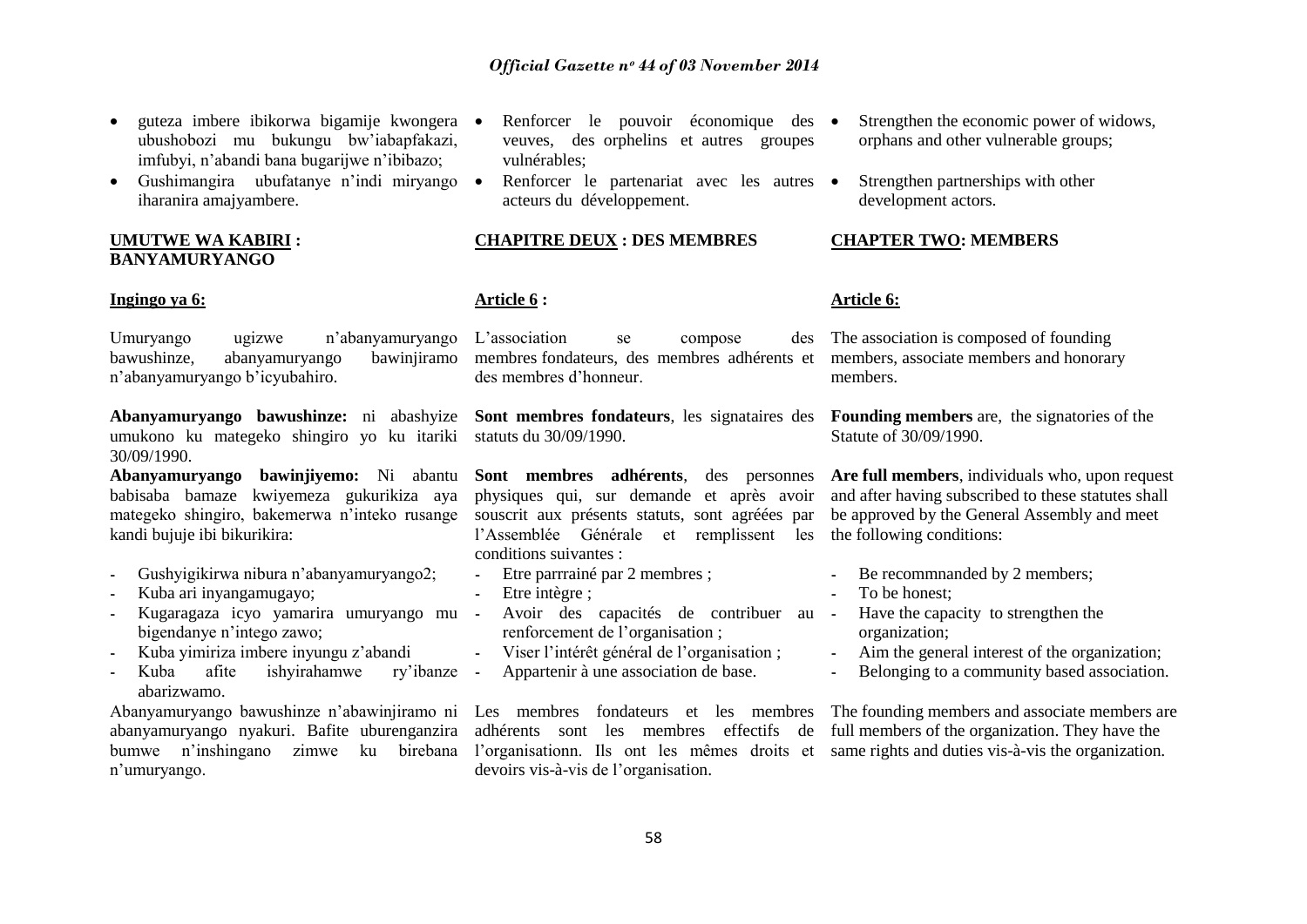**Abanyamuryago b'icyubahiro:** Ni cyangwa imiryango batangwa n"inama y"ubuyobozi, bakemerwa n"Inteko rusange kubera ibyiza by"akarusho bakoreye Umuryango.

Abanyamuryango b"icyubahiro bagishwa inama gusa ariko ntibemerewe gutora no gutorwa mu nama z"Inama Rusange.

# **Ingingo ya 7: Uburenganzira n'Ibisabwa Article 7 : Droits et devoirs des membres abanyamuryango**

Abanyamuryango nyakuri biyemeza gukorera Les membres effectifs prennent l'engagement de Umuryango mu bwitange. Baza mu nama zose z""Inteko Rusange kandi bafite uburenganzira bwo gutora. Bagomba kandi gutanga umusanzu ugenwa n"Inteko Rusange.

# **Ingingo ya 8: Gusaba kwinjira mu muryango**

Inzandiko zisaba kwinjira mu muryango zigomba kuba ziriho imikono y" abishingizi 2 b"abanyamuryango zohererezwa Perezida w"Inama y"ubuyobozi , bikemezwa n"Inteko rusange ku bwiganze bw"amajwi bwa 2/3 by"abanyamuryango nyakuri bahari.

# **Ingingo ya 9: Gutakaza ubunyamuryango**

Umuntu atakaza ubunyamuryango iyo apfuye, iyo La qualité de membre se perd par le décès, le asezeye ku bushake, iyo yirukanywe cyangwa iyo retrait volontaire, l'exclusion ou la dissolution de withdrawal, exclusion or dissolution of the

**Les membres d'honneur** sont des personnes physiques ou morales à qui, sur proposition du Conseil d"Administration, l"Assemblée Générale aura décerné ce titre en reconnaissance des services spéciaux et appréciables rendus à l'organisation.

> consultatif mais ne prennent pas part aux vôtes lors des réunions de l"Assemblée Générale et ne can not be elected. peuvent pas être élus.

**Honorary members** are individuals or legal entities who, upon proposal of the Board of Directors, the General Assembly will be awarded this title in recognition of special services rendered and valuable to the organization.

Les membres d"honneur jouent un rôle Honorary members play an advisory role, but do not vote at meetings of the General Assembly and

#### **Article 7: Rights and duties of members**

participer aux activités de l"organisation. Ils assistent aux réunions de l"Assemblée Générale avec voix délibérative. Ils ont l"obligation de verser une cotisation dont le montant est fixé par l"Assemblée Générale.

# **Article 8 : Demande d'adhésion**

Les demandes d'adhésion accompagnées par une note de recommandation de deux membres doivent être adressées par écrit à la Présidente du Conseil d"administration qui les soumet à l"approbation de l"Assemblée Générale à la majorité des 2/3 des membres effectifs présents.

# **Article 9** : **Cessation d'être membre**

Effective members are committed to participate actively in the activities of the organization. They attend the meetings of the General Assembly with voting rights. They have the obligation to pay membership fees as set by the General Assembly.

# **Article 8: Application for Membership**

Membership applications suported by recommandations from two members must be submitted in writing to the Chairperson of the Board of Directors, which shall submit them to the approval of the General Assembly by a majority of two thirds of the present members.

# **Article 9:** L**oss of membership**

Membership is lost by death, voluntary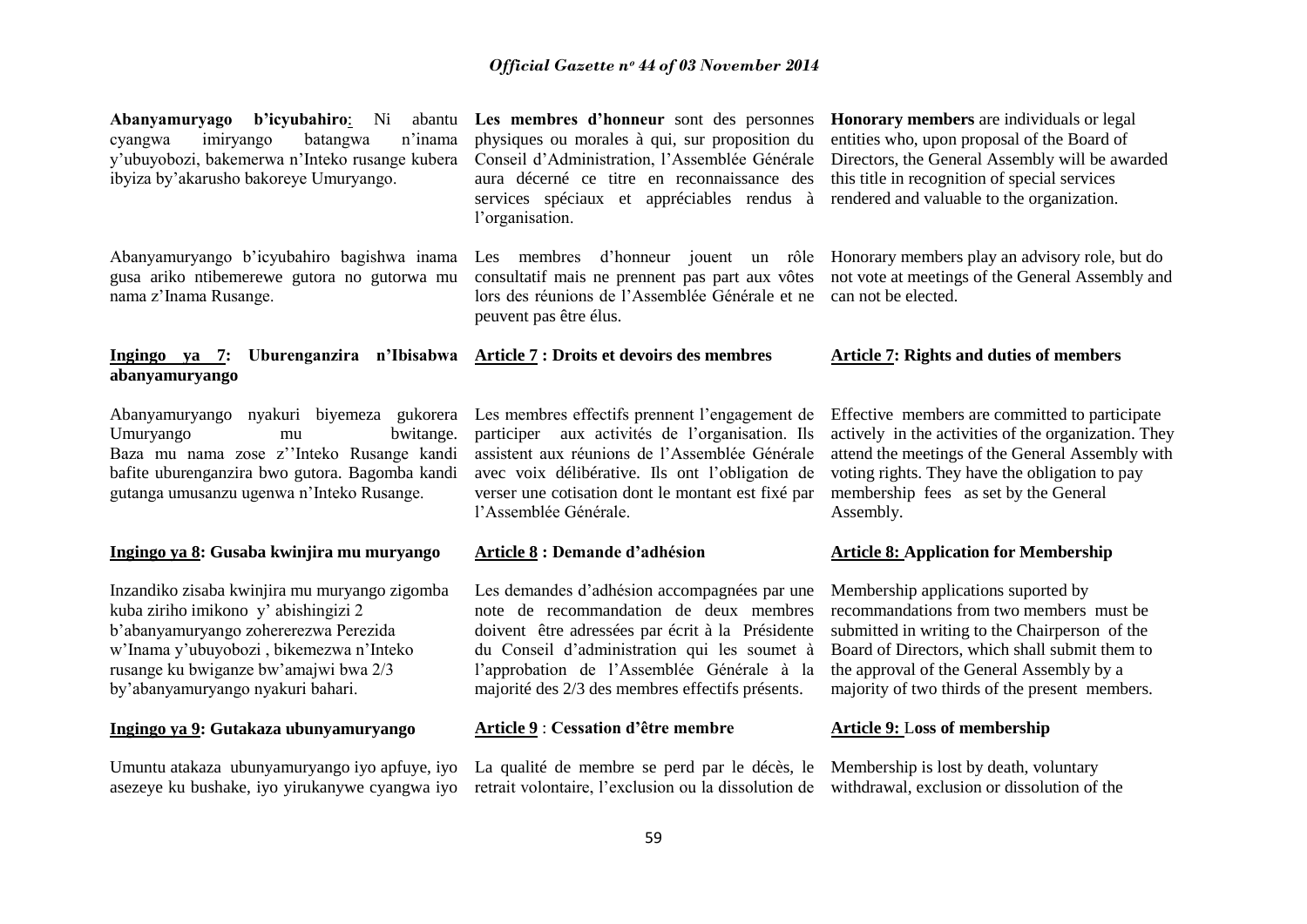| Umuryango usheshwe. Usezeye ku bushake<br>yandikira<br>Perezida<br>w'Inama<br>y'ubuyobozi,<br>bikemezwa n'Inama rusange.<br>kwirukana<br>Icyemezo<br>cyo<br>umunyamuryango<br>gifatwa n'Inama rusange ku bwiganze bwa 2/3<br>by'amajwi iyo atacyubahiriza amategeko shingiro<br>n'amabwiriza ngengamikorere by'Umuryango. | l'Organisation.<br>Le retrait volontaire est adressé par écrit à la<br>Prēsidente<br>du Conseil d'Administration et<br>soumis à l'approbation de l'Assemblée Générale.<br>L'exclusion est prise à la majorité de 2/3 des<br>voix contre un membre qui ne se conforme plus<br>aux statuts et au Règlement d'Ordre Intérieur de<br>l'organisation. | Organization.<br>Voluntary withdrawal is made in writing to the<br>Chairperson of the Board of Directors and subject<br>to the approval of the General Assembly.<br>The exclusion is taken by a majority of two thirds<br>of the vote against a member who no longer<br>complies with the statutes and internal rules and<br>regulations of the organization. |
|---------------------------------------------------------------------------------------------------------------------------------------------------------------------------------------------------------------------------------------------------------------------------------------------------------------------------|--------------------------------------------------------------------------------------------------------------------------------------------------------------------------------------------------------------------------------------------------------------------------------------------------------------------------------------------------|---------------------------------------------------------------------------------------------------------------------------------------------------------------------------------------------------------------------------------------------------------------------------------------------------------------------------------------------------------------|
| Umunyamuryango ashobora gusezererwa biturutse Les causes de radiation sont les suivantes :<br>ku mpamvu zikurikira:                                                                                                                                                                                                       |                                                                                                                                                                                                                                                                                                                                                  | Causes of radiation are:                                                                                                                                                                                                                                                                                                                                      |
| Gukora<br>ibikorwa<br>binyuranye<br>n'intego<br>z'umuryango;<br>Gukora<br>ibinyuranye<br>n'amategeko                                                                                                                                                                                                                      | Faire des actes contraires à la mission de<br>l'organisation;<br>Ne pas respecter ses lois et rēglements;<br>$\sim$                                                                                                                                                                                                                              | Performing acts contrary to the mission of<br>the organization;<br>Failure to comply with its internal rules and                                                                                                                                                                                                                                              |
| n'amabwiriza yawo;<br>Kudatanga umusanzu ku bwende mu gihe -<br>cy'imyaka 2 yikurikiranyije nta mpamvu<br>igaragara;                                                                                                                                                                                                      | Ne pas verser la cotisation annuelle par -<br>mauvaise foi pendant 2 annes consecutives;                                                                                                                                                                                                                                                         | regulations;<br>Not paying the annual member fees without<br>any reasonable motive for two consecutive<br>years;                                                                                                                                                                                                                                              |
| Gusiba<br>inama<br>inshuro<br>$2 -$<br>rusange<br>zikurikiranyije nta mpamvu igaragara;<br>Gushora umuryango mu manza z'amahugu;<br>$\overline{\phantom{a}}$                                                                                                                                                              | Ne pas assister à l'Assemblée Générale 2 fois -<br>successives et sans motifs valables;<br>Entrainer l'organisation dans des procès                                                                                                                                                                                                              | Not attending the General Assembly for two<br>consecutives years and without relevant<br>reasons;                                                                                                                                                                                                                                                             |
| Guhemuka no guteza igihombo umuryango.                                                                                                                                                                                                                                                                                    | civils;<br>Faire preuve de malhonnêteté;<br>Faire<br>subir<br>des<br>grandes<br>pertes<br>à<br>l'organisation.                                                                                                                                                                                                                                   | Involving the organization in civil trials;<br>Being dishonest;<br>$\sim$ $-$<br>Inflicting heavy losses to the organization.                                                                                                                                                                                                                                 |
| nta munyamuryango<br>ufatirwa<br>Cyakora,<br>icyemezo cyo gusezererwa atabanje guhabwa<br>umwanya wo kwisobanura.                                                                                                                                                                                                         | Cependant, aucune mesure ne peut être prise à<br>l'encontre d'un membre sans qu'il lui soit donné<br>l'occasion de s'expliquer.                                                                                                                                                                                                                  | Nevertheless, no action may be taken against a<br>member without being given the opportunity to<br>justify him/her self.                                                                                                                                                                                                                                      |
| <b>UMUTWE WA GATUTU: INZEGO</b>                                                                                                                                                                                                                                                                                           | <b>CHAPITRE TROIS: DES ORGANES</b>                                                                                                                                                                                                                                                                                                               | <b>CHAPTER THREE: ORGANS</b>                                                                                                                                                                                                                                                                                                                                  |
| Ingingo ya 10:<br>Inzego z'Umuryango ni izi zikurikira:<br>1. Inama rusange;<br>2. Inama y'ubuyobozi;                                                                                                                                                                                                                     | <u>Article 10 :</u><br>Les organes de l'Association sont :<br>1. l'Assemblée Générale;<br>2. Le Conseil d'administration;                                                                                                                                                                                                                        | <u>Article 10:</u><br>The organs of the Association are:<br>1. The General Assembly;<br>2. The Board of Directors;                                                                                                                                                                                                                                            |

60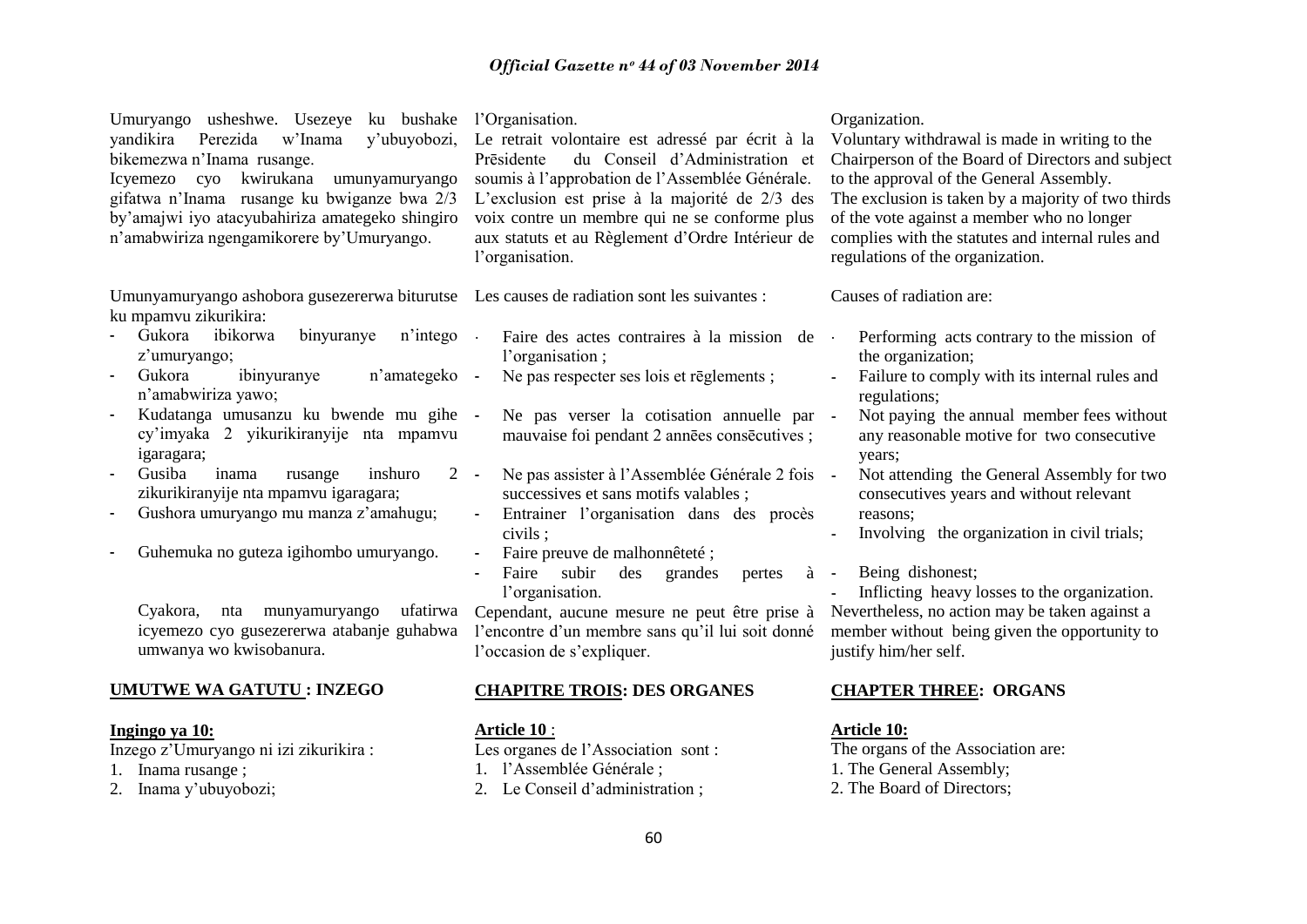- 3. Akanama k"ubugenzuzi;
- 4. Akanama nkemura mpaka;
- 5. Komite y"inyangamugayo.
- 6. Ubunyamabanganshingwabikorwa

# **IGICE CYA MBERE: Ibyerekeye Inama Rusange**

# **Ingingo ya 11:**

Inama Rusange nirwo rwego rw"ikirenga rw"Umuryango. Igizwe n"abanyamuryango bose.

# **Ingingo ya 12: Uko ihamagazwa**

Inama Rusange ihamagazwa kandi ikayoborwa na Perezida w"Inama y"ubuyobozi; yaba adahari cyangwa atabonetse, bigakorwa na Visi-Perezida. Iyo Perezida na Visi Perezida badahari, batabonetse cyangwa banze, Inama Rusange ishobora gutumizwa n"umwe mu bagize inama y"ubuyobozi, bitashoboka igatumizwa n"akanama k"ubugenzuzi, cyangwa akanama nkemura mpaka.

# **Ingingo ya 13: Guterana, inshuro, n'uburyo bwo kuyitumira**

Inama Rusange iterana rimwe mu mwaka mu nama isanzwe. Inzandiko z"ubutumire zikubiyemo ibiri ku murongo w"ibyigwa, itariki, isaha n"ahantu inama izabera zishyikirizwa abanyamuryango cyangwa hakoreshejwe ikoranabuhanga (internet) nibura iminsi cumi n"itanu (15 ) mbere y"inama.

- 3. Le conseil de surveillance ;
- 4. Le comité de résolution des conflits ;
- 5. Le conseil des sages ;
- 6. Le Secrétariat Exécutif.

# **SECTION PREMIERE : De l'Assemblée Générale Article 11 :**

L"Assemblée Générale est l"organe suprême de l"organisation. Elle est composée de tous les membres.

# **Article 12 : Convocation de la réunion de l'Assemblée Générale**

L"Assemblée Générale est convoquée et présidée par la Présidente du Conseil d"administration ou, le cas échéant, par le Vice-Président. En cas d"absence, d"empêchement ou de défaillance simultanés du Présidednt et du Vice-Président, l"Assemblée Générale est convoquée par écrit soit par un des membres du Conseil d"administration, du Conseil de surveillance ou du comité de résolution des conflits.

# **Article 13: Tenue, fréquence et mode de convocation de l'Assemblée générale**

L"Assemblée Générale se réunit 1 fois par an en session ordinaire. Les invitations contenant l"ordre du jour, la date, l"heure et le lieu sont remises aux membres ou par internet au moins 15 jours avant la réunion.

- 3. The Supervisory Committe;
- 4. The conflict resolution Committee;
- 5. The Council of Elders;
- 6. The Executive Secretariat .

# **SECTION ONE: The General Assembly**

# **Article 11:**

The General Assembly is the supreme organ of the organization. It is composed of all members.

# **Article 12: Convening the General Assembly meeting**

The General Assembly is convened and chaired by the Chairperson of the Board of Directors or, if necessary, by the deputy Chairperson. In case of absence, incapacity or refusal of the Chair Person and of Deputy Chair Persson , the General Assembly shall be convened in writing eigther by a member of the Board of Directors, or of the Supervisory Committee or by a member of conflict resolution committee.

# **Article 13: Holding, frequency and invitation of General assembly meeting**

The General Assembly meets once a year in one ordinary session. Invitations containing the agenda, date, time and place are given to members or online at least 15 days before the meeting.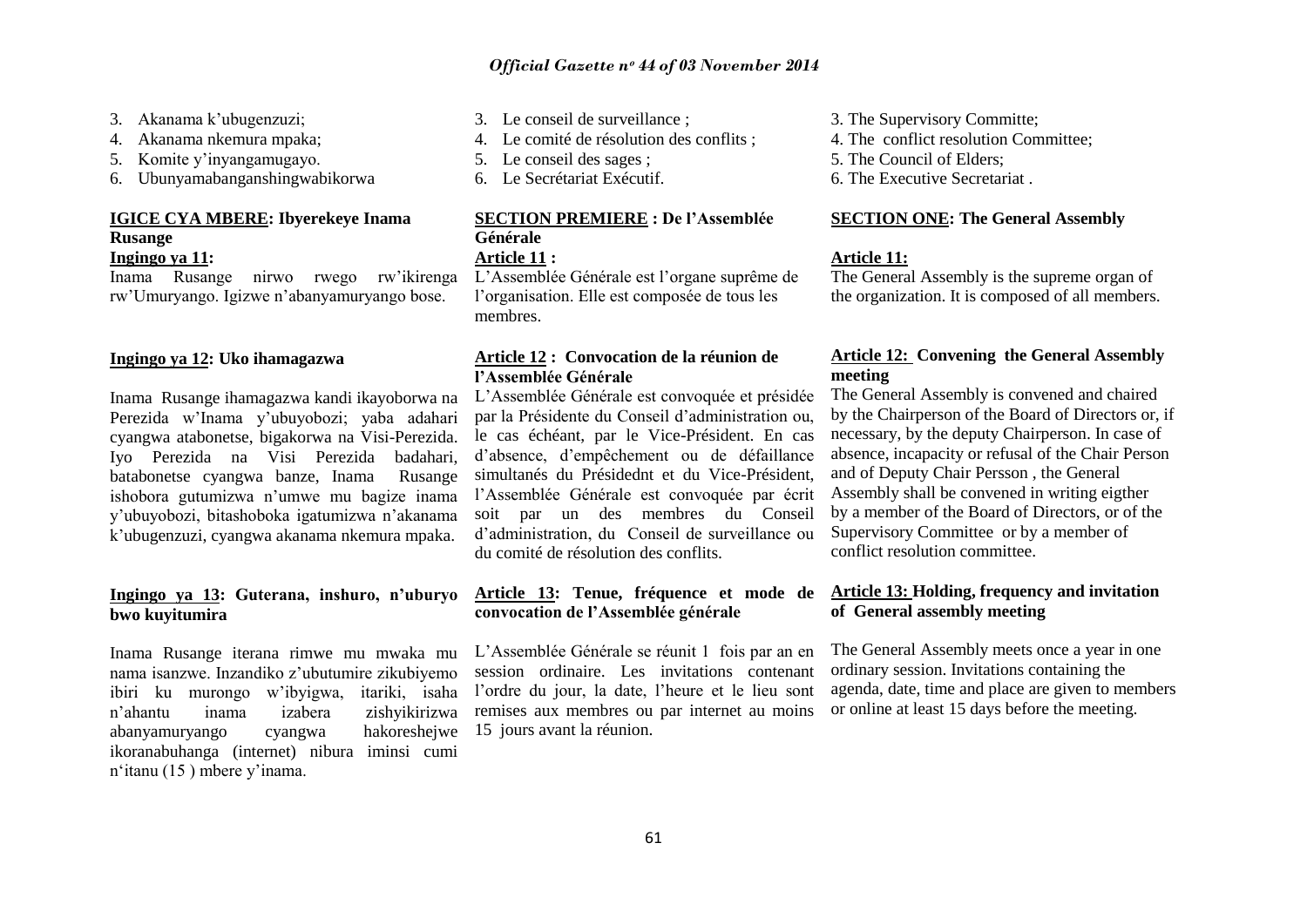# **Ingingo ya 14: Gufata ibyemezo**

2/3 by"abanyamuryango nyakuri bahari.

Inama rusange ifata ibyemezo ku bwiganze busanzwe bwa bw"abanyamuryango byuzuye, ariko hagomba ubwiganze bwa 2/3 bw"abanamuryango mu ifatwa ry"ibyemezo des 2/3 des effectifs présents est requise lorsqu"il bikurikira:

- Kwemeza cyangwa gusezerera umunyamuryango;
- Guhindura amategeko shingiro;
- Kwemeza no guhindura amabwirizwa mboneza mikorere.

Iyo uwo mubare utagezweho, Hatumizwa mu Si ce quorum n'est pas atteint, une nouvelle minsi 15 inama rusange idasanzwe.. Icyo gihe, iyo inama rusange iraterana kandi igafata ibyemezo bifite agaciro uko umubare w"abahari waba ungana kose.

# **Ingingo ya 15: Inshuro n'ibyigwa mu nama idasanzwe y'inama rusange**

Inama Rusange idasanzwe iterana buri gihe iyo bibaye ngombwa. Ihamagazwa kandi ikayoborwa mu buryo bumwe n"ubw"Inama Rusange isanzwe. Icyakora, igihe cyo kuyitumiza gishobora kugabanywa kikagera ku minsi irindwi (7) iyo hari impamvu zihutirwa cyane. Icyo gihe, impaka zigibwa gusa ku kibazo cyateganijwe ku murongo w"ibyigwa ku nzandiko z"ubutumire.

# **Article 14: Prise des résolutions**

Inama Rusange iterana kandi igafata ibyemezo iyo L"Assemblée Générale siège et délibère valablement lorsque les 2/3 des membres effectifs sont présents.

> Les décisions sont prises à la majorité simple des membres effectifs présents, mais la majorité faut prendre les décisions suivantes :

Adhésion ou exclusion d'un membre :

- Modification des statuts ;
- Adoption et modification du règlement d"ordre intérieur.

convocation est lancée pour une réunion de l"Assemblee générale extraordinaire dans un délai de 15 jours. Dans ce cas, l'Assemblée Générale siège et délibère valablement quel que soit le nombre des membres participants.

# **Article 15: Fréquence et mandat des réunions de l'Assemblée générale extraordinaire**

L"Assemblée générale extraordinaire se tient autant de fois que de besoin. Les modalités de sa convocation et de sa présidence sont les mêmes que celles de l"Assemblée Générale ordinaire. Toutefois, les délais de sa convocation peuvent être réduits à 7

jours en cas d"extrême urgence. Dans ce cas, les débats ne peuvent porter uniquement que sur la question inscrite à l"ordre du jour de l"invitation.

# **Article 14: Adopting resolutions**

The General Assembly meets and deliberates validly when 2/3 of the members are present. Decisions are taken by simple majority of effective members present, but the majority of two thirds of effective present members is required when present members should take the following decisions:

- Acceptance or exclusion of a member;
- Modification of the statutes;
- Adoption and amendment of internal rules and regulations.

If this quorum is not reached, a second meeting is convened for a meeting of the Extraordinary General Assembly within 15 days. In this case, the General Assembly shall sit and deliberate validly regardless of the number of participating members.

# **Article 15: Frequency and mandate of Extraordinary General Assembly meeting**

The Extraordinary General Meeting can be held many times as needed. The terms of his calling and his presidency are the same as those of the ordinary General Assembly. However, the time of his meeting may be reduced to seven days in cases of extreme emergency. In this case, the debates shall focus only on the issue hygh lited on the agenda of the invitation.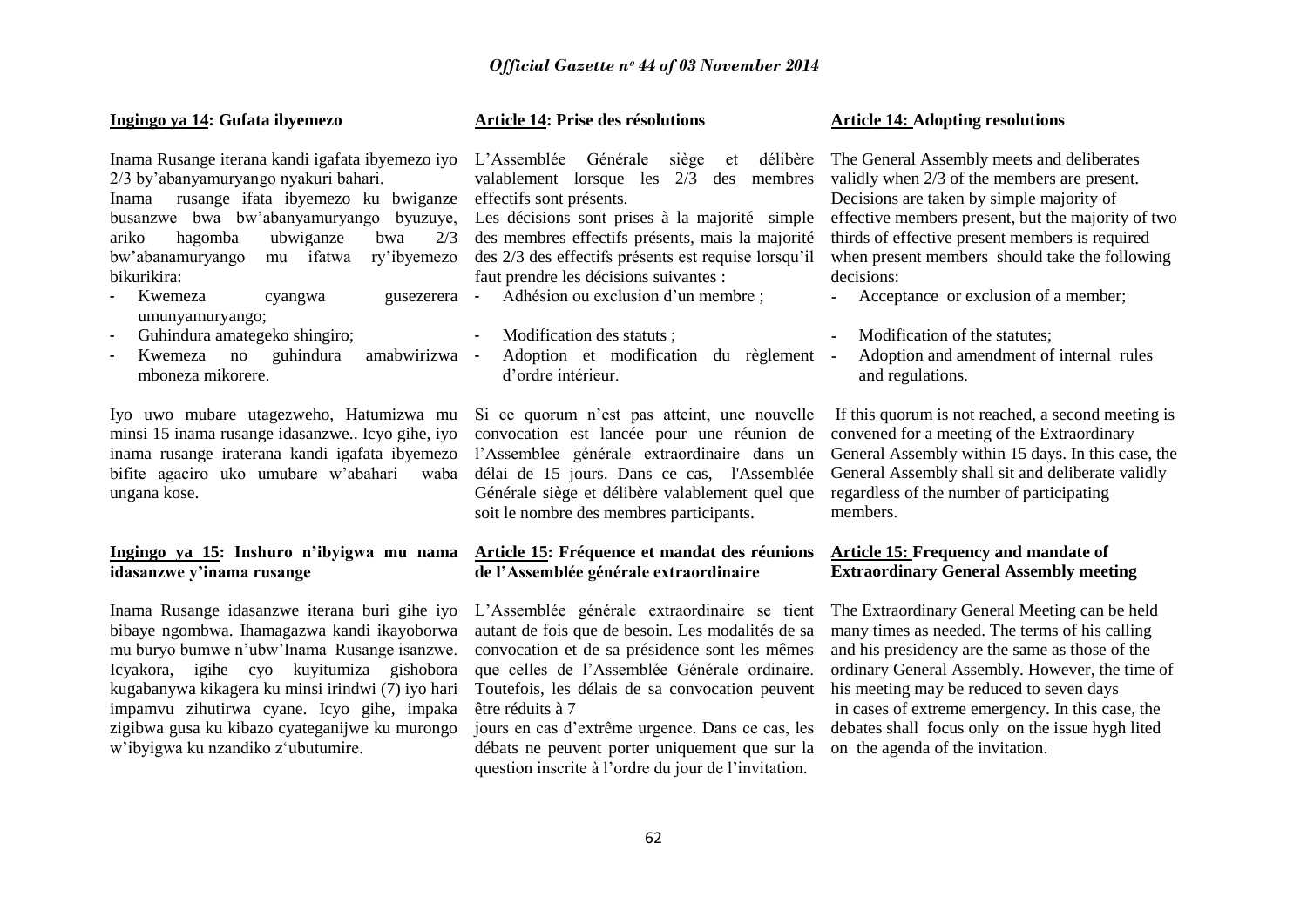# **Ingingo ya 16: Uko ibyemezo by'inteko rusange Article 16 : Prise de décisions et quorum bifatwa**

Uretse ibiteganywa ukundi n"itegeko rigena imitunganyirize n"imikorere by" imiryango nyarwanda itari iya Leta kimwe n"aya mategeko shingiro, ibyemezo by"Inama Rusange bifatwa hakurikijwe ubwiganze busesuye bw"amajwi. Iyo amajwi angana irya Perezida rigira uburemere bw"abiri.

# **Ingingo ya 17: Ububasha bw'inama rusange**

Inama Rusange ifite ububasha bukurikira :

- kwemeza no guhindura amategeko agenga Umuryango n"amabwiriza mbonezamikorere yawo;
- gushyiraho no kuvanaho abagize Inama y"ubuyobozi n"Akanama k"ubugenzuzi; abagize akanama ko gukemura impaka, inyangamugayo, n"abajyanama;
- kwemeza ibyo Umuryango uzakora;
- kwemerera, guhagarika no kwirukana umunyamuryango;
- kwemeza buri mwaka ingengo y"imari, raporo y"imicungire y"imari, raporo y"igenzura, iteganya bikorwa by"umwaka utaha;
- kwemera impano n'indagano;
- gusesa Umuryango.

Sauf pour les cas expressément prévus par la loi portant organisation et fonctionement des organisations non gouvernementales nationales et par les présents statuts, les décisions de l"Assemblée Générale sont prises à la majorité absolue des voix. En cas de parité des voix, celle du Président compte double.

# **Article 17: Pouvoirs de l'Assemblée générale**

Les pouvoirs dévolus à l"Assemblée Générale sont :

- Adoption et modification des statuts et du règlement d"ordre intérieur ;
- Nomination et révocation des membres du Conseil d"Administration, du Conseil de surveillance ; du comité de résolution des conflits ; du conseil des sages et des conseillers;
- Détermination des activités de l'organisation ;
- Admission, suspension ou exclusion d'un membre ;
- Approbation du budget annuel, des états financiers, du rapport d"audit et du plan d"action annuel;
- Acceptation des dons et legs;
- Dissolution de l'organisation.

# **Article 16: Taking decisions and quorum**

Except cases expressly provided by the law governing organisation and functionning of national non-governmental organizations and by these statutes, decisions of the General Assembly are taken by majority vote. In case of equality of vote, the Chairperson counts double.

# **Article 17: Powers of the General Assembly**

The powers of the General Assembly are:

- Adoption and amendment of the statutes and internal rules and regulations;
- Appointment and dismissal of members of the Board of Directors, Supervisory commitee, Conflict resolution committe, the Council of elders;
- Determination of activities of the organization;
	- Admission, suspension or expulsion of a member;
- Approval of annual budget, annual financial report, audit report and annual plan of actions;
- Acceptance of gifts and bequests;
- Dissolution of the organization.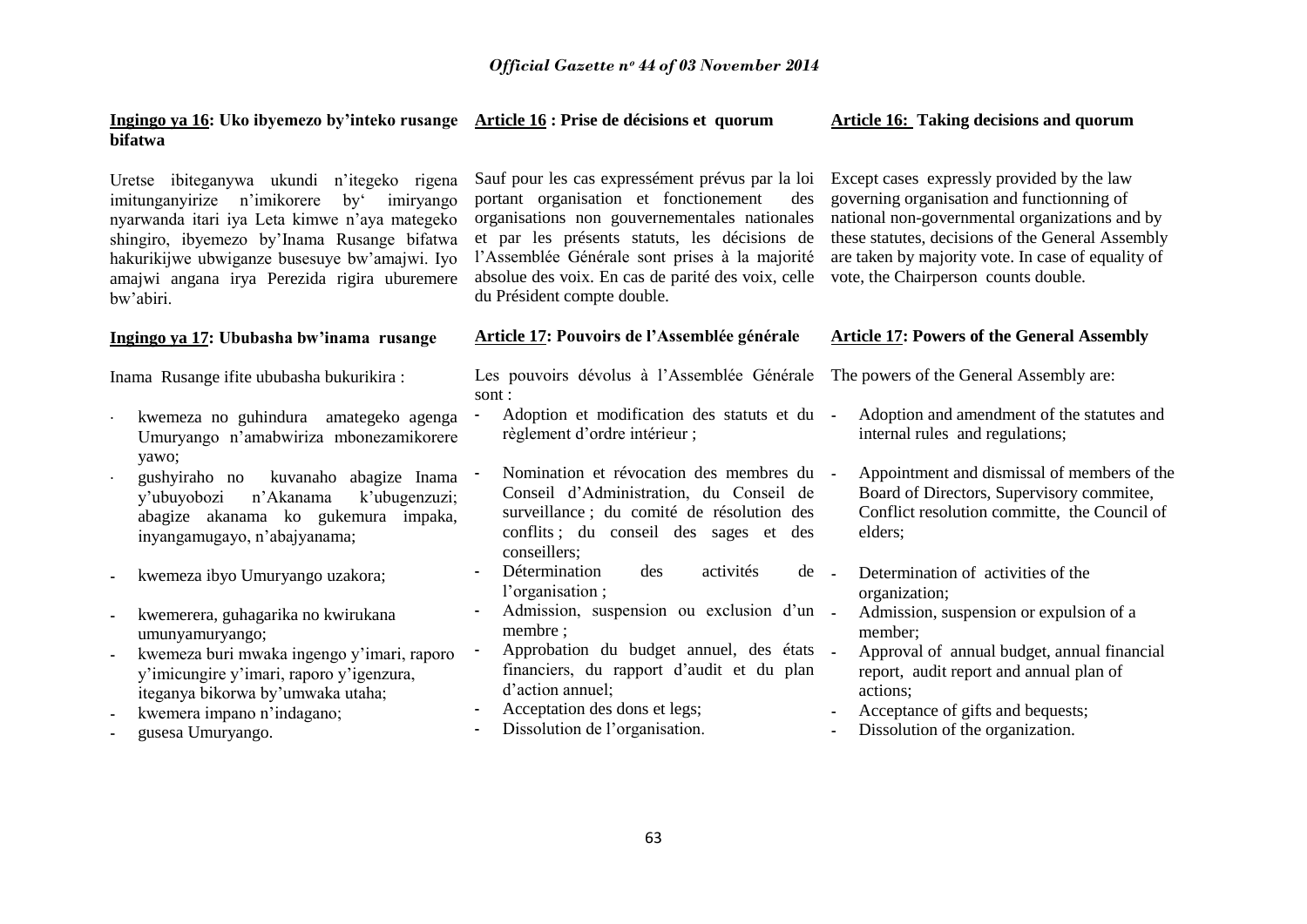# **IGICE CYA KABIRI: Y'UBUYOBOZI**

#### **Ingingo ya 18:**

Inama y"ubuyobozi igizwe na:

- Perezida: ariwe Muvugizi w"Umuryango;
- Visi-Perezida: Umuvugizi wungirije;
- Umunyamabanga;
- Umubitsi;
- Abajyanama 2.

# **Ingingo ya 19: Uko abagize Inama y'Ubuyobozi batorwa**

Abagize Inama y"ubuyobozi batorwa n"Inteko Rusange mu banyamuryango nyakuri. Manda yabo imara imyaka itatu (3) ishobora kongerwa rimwe gusa.

Iyo umwe mu bagize Inama y"ubuyobozi yeguye ku bushake, avanywe ku mwanya we n"Inteko Rusange cyangwa yitabye Imana, umusimbuye arangiza manda ye.

# **Ingingo ya 20:**

ngombwa, ariko byanze bikunze rimwe mu kwezi, ihamagawe kandi iyobowe na Perezida wayo; yaba adahari cyangwa atabonetse bigakorwa na Visi-Perezida wayo. Iterana iyo hari 2/3 by"abayigize. Ibyemezo byayo bifatwa hakurikijwe ubwiganze

# **INAMA SECTION II : DU CONSEIL D'ADMINISTRATION**

**Article 18 :**  Le Conseil d"Administration est composé de :

- Présidente : Représentante Légale ; Vice-Président : Représentat Légal suppléant ; Secrétaire; Trésorier ;
- 2 Conseillers**.**

# **Article 19 : De l'élection du Conseil d'Administration**

Les membres du Conseil d"Administration sont élus parmi les membres effectifs par l"Assemblée Générale pour un mandat de trois ans (3) renouvelable une fois seulement.

En cas de démission volontaire ou forcée prononcée par l"Assemblée Générale, ou de décès d"un membre du Conseil d"administration au cours de son mandat, le successeur élu achève le mandat de son prédécesseur.

# **Article 20:**

Inama y"ubuyobozi iterana igihe cyose bibaye Le Conseil d"Administration se réunit autant de fois que de besoin, mais obligatoirement une fois par mois, sur convocation et sous la direction du Président ou, à défaut, du Vice-Président. Il siège lorsque les 2/3 des membres sont présents. Ses décisions se prennent à la majorité absolue des busesuye Iyo nta voix lorsqu'il n'y a pas de concensus. En cas de

# **SECTION II: THE BOARD OF DIRECTORS**

**Article 18:** The Board of Directors is composed of:

- President: Legal Representative;
- Vice-President: Vice Legal Representative;
- Secretary;
- Treasurer:
- 2. Advisors.

# **Article 19: Election of the Board of Directors**

The members of the Board of Directors are elected among the active members by the General Assembly for a term of three (3) years renewable only once.

In case of voluntarly or forced resignation pronounced by the General Assembly, or death of a member of the Board during his term, a successor elected shall complete the term of his predecessor.

#### **Article 20:**

The Board of Directors meets as often as necessary, but compulsory once a month, convened under the direction of the Chair person or, in default to this, by the Vice Chairperson. It holds when 2/3 of the members are present. Its decisions shall be taken by absolute majority of votes when there is no concensus. In case of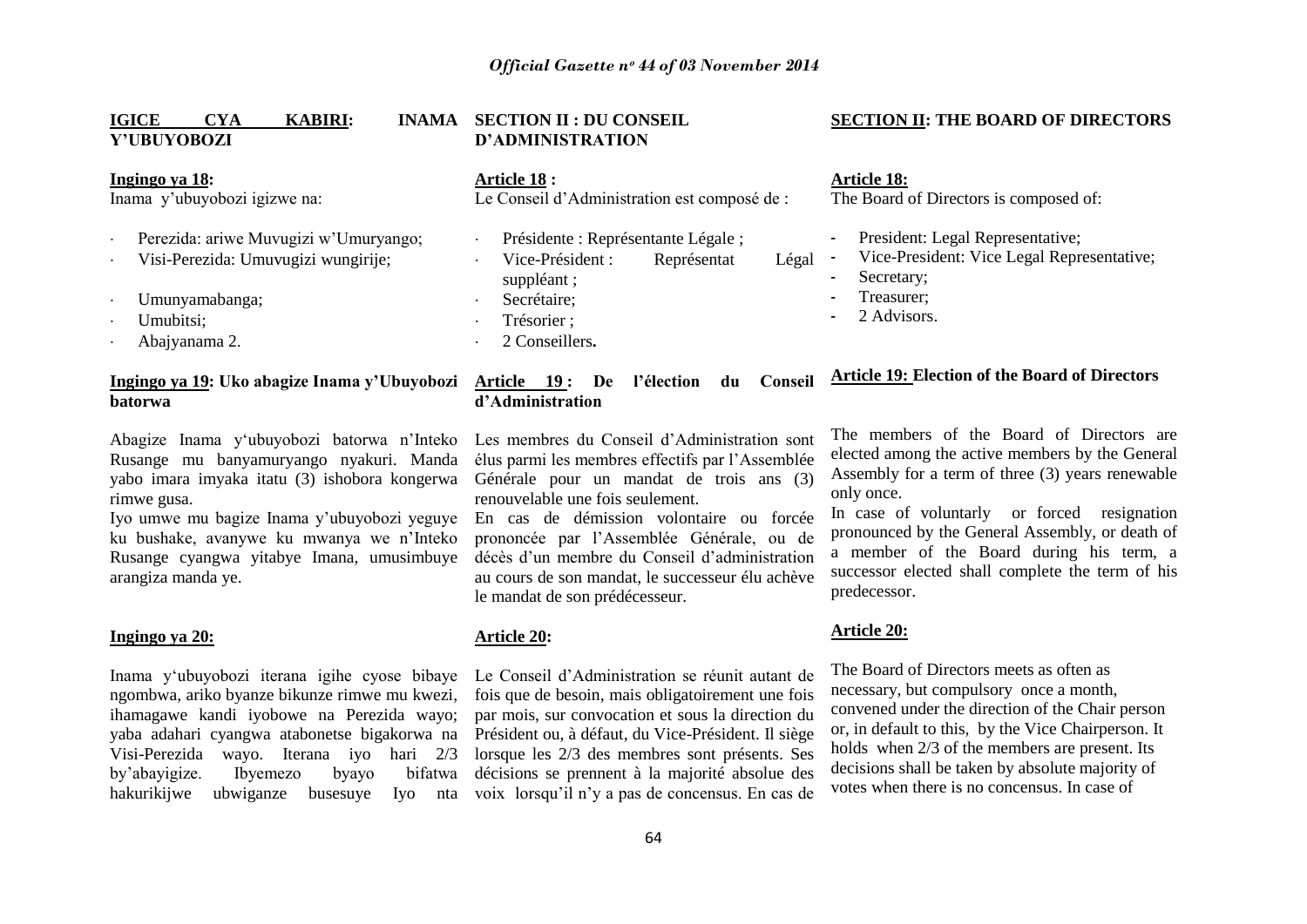bwumvikane bubonetse. Iyo amajwi angana, irya parité de voix, celle du Président compte double. Perezida rigira uburemere bw"abiri. equality of votes, the Chairman counts double.

| 21:<br>Ingingo<br>Inshingano<br>z'Inama<br>ya<br>y'ubuyobozi                                                                                                     | 21:<br>Article<br><b>Mandat</b><br>du<br><b>Conseil</b><br>d'administration                                                                                                                                 | <b>Article 21: Mandate of the Board of Directors</b>                                                                                                                                                       |
|------------------------------------------------------------------------------------------------------------------------------------------------------------------|-------------------------------------------------------------------------------------------------------------------------------------------------------------------------------------------------------------|------------------------------------------------------------------------------------------------------------------------------------------------------------------------------------------------------------|
| Komite Nyobozi ishinzwe:<br>gushyira mu bikorwa ibyemezo n'ibyifuzo<br>by'Inama Rusange;                                                                         | Le Conseil d'Administration est chargé de :<br>mettre en exécution les décisions et les<br>recommandations de l'Assemblée Générale;                                                                         | The Board of Directors is responsible for:<br>Implementation of decisions and<br>recommendations of the General Assembly;                                                                                  |
| n'Inama<br>y'ibyakozwe<br>gukora<br>raporo<br>y'ubuyobozi mu mwaka urangiye;<br>igomba<br>y'imari<br>ingengo<br>kwemeza<br>gushyikirizwa Inama Rusange;          | rédiger le rapport annuel d'activités du<br>Conseil pour l'exercice écoulé ;<br>approuver les prévisions budgétaires, les<br>rapports financiers et le plan d'action à<br>soumettre à l'Assemblée Générale; | Preparation of the annual report of the<br>activities of the Board for the year;<br>Approving the annual budget, annual<br>financial reports and plan of action for<br>submission to the General Assembly; |
| gushyikiriza<br>Rusange<br>Inama<br>ingingo<br>z'amategeko n'amabwiriza ngengamikorere<br>zigomba guhindurwa;<br>gutegura inama z'Inama Rusange;                 | proposer à l'Assemblée Générale les<br>modifications aux statuts et au règlement<br>d'ordre intérieur ;<br>préparer les sessions de l'Assemblée<br>Générale ;                                               | Proposing to the General Assembly<br>amendments to the statutes and internal rules<br>and regulations;<br>Preparing the sessions of the General<br>Assembly;                                               |
| imishyikirano<br>n'indi<br>kugirana<br>miryango<br>igamije ubutwererane no gushaka inkunga;<br>gushyiraho no gusezerera abakozi bo mu<br>nzego zose z'Umuryango. | négocier les accords de coopération et de<br>financement avec des partenaires ;<br>engager et révoquer le personnel de divers<br>services de l'organisation.                                                | Negotiating cooperation agreements and<br>funding with partners;<br>Hiring and dismissing the personnel of<br>various departments within the organization.                                                 |
| <b>AKANAMA SECTION</b><br><b>IGICE</b><br><b>CYA</b><br><b>GATATU:</b><br><b>K'UBUGENZUZI</b>                                                                    | <b>CONSEIL</b><br><b>TROIS:</b><br>DE<br>DU<br><b>SURVEILLANCE</b>                                                                                                                                          | <b>SECTION THREE: THE SUPERVISORY</b><br><b>COMMITEE</b>                                                                                                                                                   |

# **Ingingo ya 22:**

Inama Rusange ishyiraho buri myaka 2 abagize akanama k"ubugenzuzi batatu (3) bafite inshingano yo kugenzura buri gihe imikorere y"umuryango, imicungire y"imari n"indi mitungo y"Umuryango no kuyikorera raporo.

Bafite uburenganzira bwo kureba mu bitabo

# **Article 22 :**

L"Assemblée Générale nomme tous les deux ans trois (3) membres du Conseil de surveillance ayant pour mission de suivre la gestion administrative et financière et autre patrimoine de l"organisation et faire le rapport au Conseil d Administration et à l"Assemblé générale.

# **Article 22:**

The General Assembly appoints every two years three (3) members of the Supervisory Commitee who is responsible for monitoring the administrative and financial management of the organization and other assets of the organization and to report back to the Board of Directors and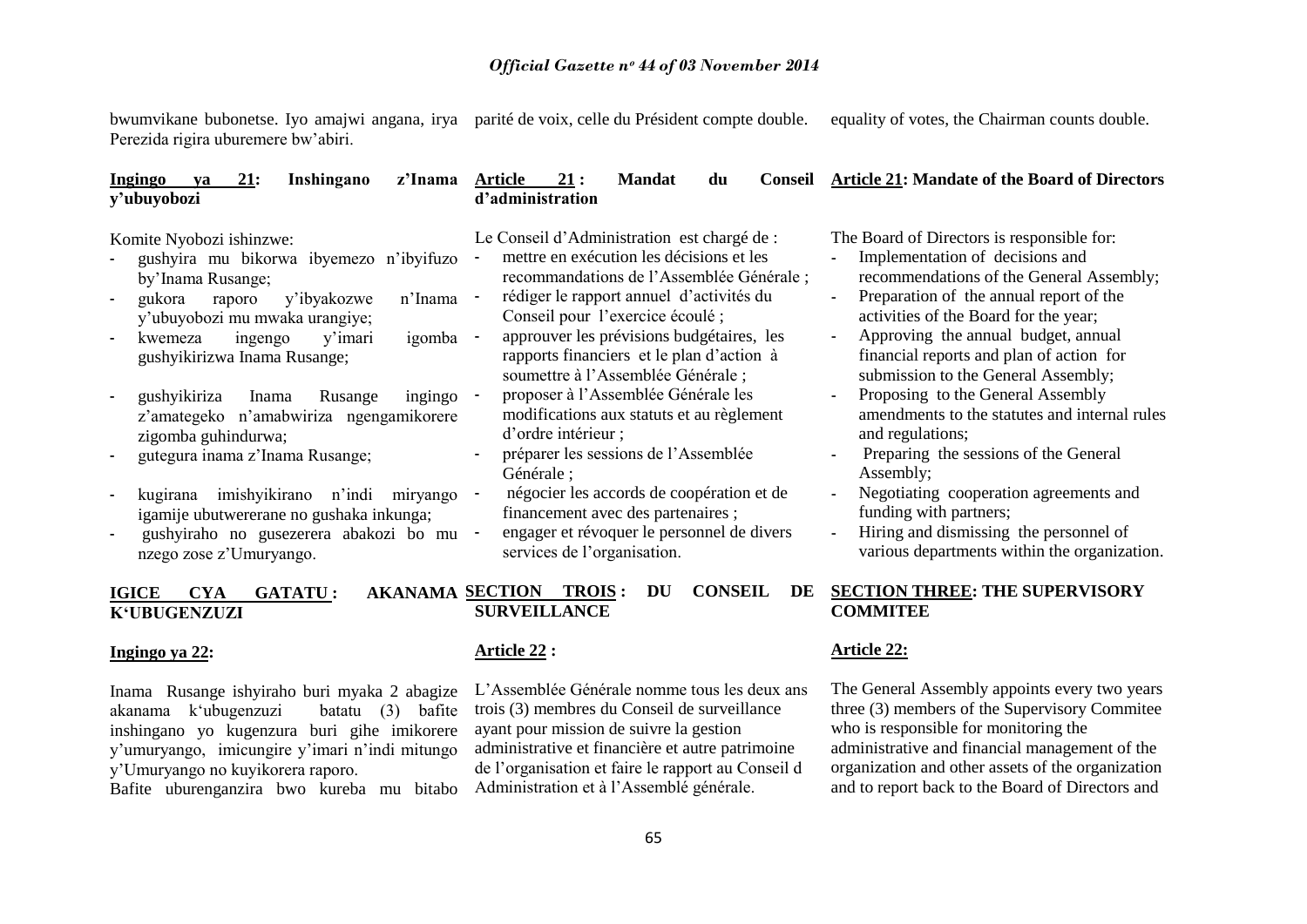n"inyandiko z"ibarura z"Umuryango ariko batabijyanye hanze y"ububiko. Abagize akanama k"ubugenzuzi bashobora kongera gutorwa inshuro imwe gusa.

Inama y"ubugenzuzi ishinzwe:

- Kugenzura imiyoborere y"umuryango
- Kugenzura imicungire y'umutungo w"umuryango Imikorere y'Inama y'ubugenzuzi n"amabwiriza mboneza mikorere y"umuryango.

# **IGICE CYA KANE: AKANAMA KO GUKEMURA AMAKIMBIRANE**

# **Ingingo ya 23:**

Inama Rusange ishyiraho buri myaka ibiri (2) abagize akanama ko gukemura amakimbirane 4 bafite inshingano zo gukemura amakimbirane yavuka hagati y"abanyamuryango, hagati y"abakozi no hagati y"inzego z"umuryango.

Akanama ko gukemura amakimbirane kagizwe na Prezidante, Vice prezida, umwanditsi n"umujyanama.

Abagize akanama ko gukemura amakimbirane bakorana bya hafi n"ubunyamabanga nshingwa bikorwa, n"Inama y"ubuyobozi. Batanga raporo buri gihembwe ku makimbirane yakemuwe , kandi bagatanga raporo buri mwaka ku Nama rusange y"umuryango..

Ils ont accès, sans les déplacer, aux livres et aux pièces comptables de l"organisation. Les membres du conseil de surveillance sont rééligibles une fois.

Le Conseil de surveillance est chargé de:

- Contrôler la direction de l'organisation :
- Contrôler la gestion financière et autre patrimoine de l"organisation ;

Le fonctionnement du Conseil de surveillance est déterminé par le règlement d"ordre intérieur.

# **SECTION QUATRE : DU COMITE DE RESOLUTION DES CONFLITS**

# **Article 23:**

Les membres du comité de résolution des conflits sont élus par l"Assemblée Générale de l"organisation pour un mandat de 2 ans. Le comité de résolution des conflits est composé de 4 personnes comprenant, un Président, un Viice – président, un Secrétaire et un conseiller.

Les membres du comité de résolution des conflits sont réeligibles une seule fois .

Ils ont pour mission de résoudre les conflits pouvant naître entre le personnel du secrétariat exécutif, les membres et entre les organes. Ils doivent travailler étroitement avec le secrétariat exécutif et le Conseil d"Administration aux quels ils rendent compte chaque trimestre des conflits

the General assembly.

They have access to books and accounting records of the organization, without moving them. Members of the Supervisory Board may be reelected once.

The mandate of the Supervisory Committee is as follow:

- Control the management of the organization;
- Check the financial management and other assets of the organization.

The functioning of the Supervisory committee is determined by the internal rules and regulations of the organization.

# **SECTION FOUR: THE COMMITTEE OF CONFLICT RESOLUTION**

# **Article 23:**

Committee members for conflict resolution are elected by the General Assembly of the organization for a period of 2 years. The resolution committee consists of 4 persons including a Chairman, a Vice - Chairperson , a Secretary and an advisor.

The committee for conflict resolution may be reelected only once.

Its mission consists of resolving conflicts which may arise between the staff of the Executive Secretariat , the members and the organs of the organization. They must work closely with the Executive Secretariat and the Board of Directors to which they report each quarter the kind of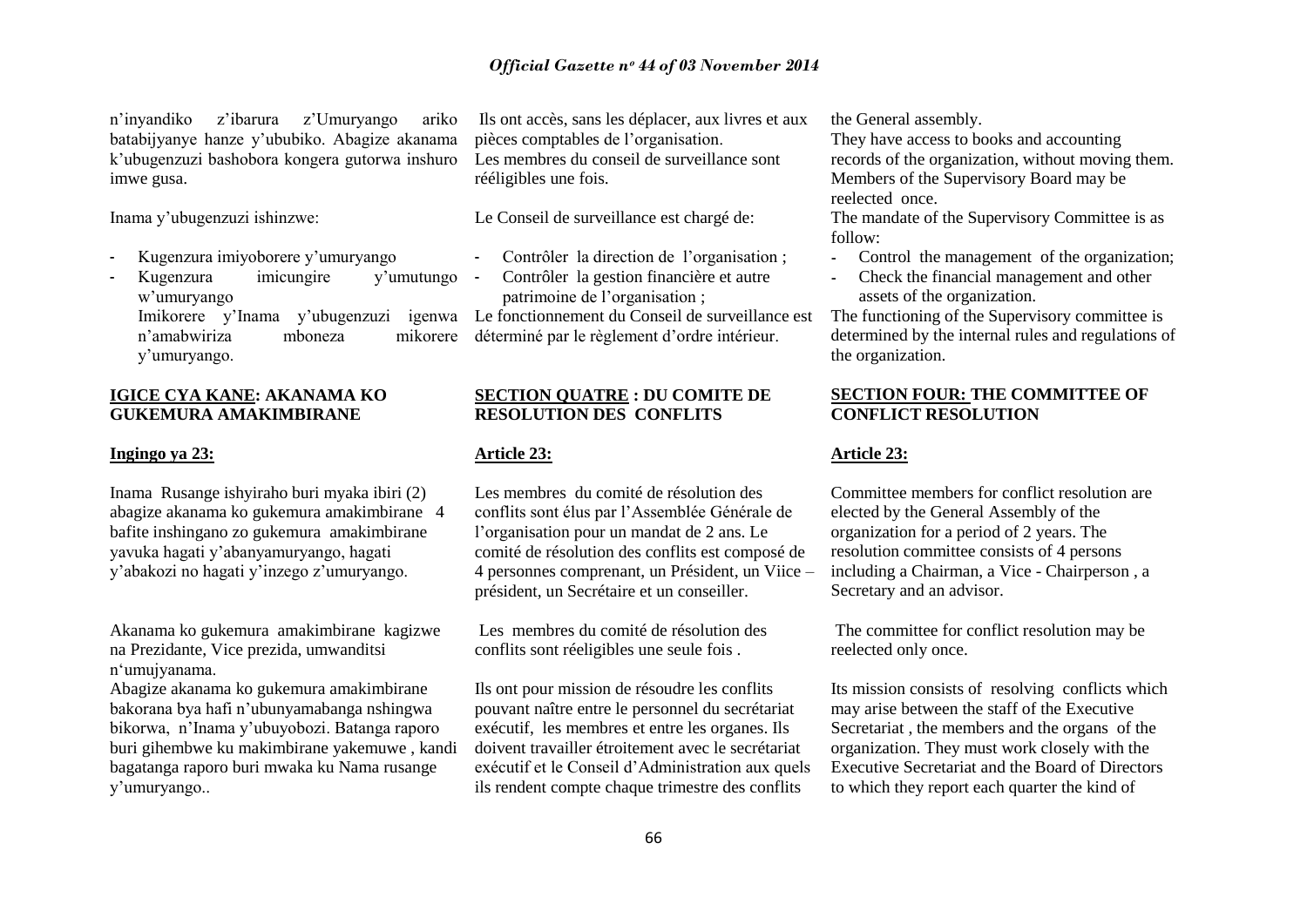Bashobora gutorwa inshuro 1 gusa. Imikorere yabo igenwa n"amategeko ngenderwaho y"umuryango

Iyo kadashoboye kumvikanisha abafitanye ikibazo, ubishatse, ashyikiriza ikibazo urukiko rubifitiye ububasha.

# **IGICE CYA GATANU**: A**BAGISHWANAMA**

#### **Ingingo ya 24:**

Abagishwanama bagizwe n"abantu 2 batorwa mu banyamuryango bigeze kuba mu Inama y"ubuyobozi cyangwa mu tunama n"amakomite byavuwze hejuru no mu ma bakozi b'ubunyamabanganshingwabikirwa. n"Inama rusange. Batorerwa manda y"imyaka 3 kandi bashobora kwongera gutorwa inshuro 1 gusa. Batumirwa mu nama rusange ari d"administration pour toutes les affaires relatives abagishwanama.

Bashinzwe kugira inama Inama y"ubuyobozi ku bigendanye n"imigendekere y"umuryango cyane cyane mu gufata ibyemezo.

# **IGICE CYA GATANDATU: UBUNYAMABANGA NSHINGWABIKORWA Ingingo ya 25**

Ubunyamabanga nshingwabikorwa bugizwe n"inzego z"imirimo y"ubuyobozi na tekiniki. Buyoborwa n"Umunyamabanga nshingwabikorwa tranchés.

Ils ont aussi le mandat de présenter un rapport synthétique à l"Assemblée générale. Le fonctionnement du Comité de résolution des conflits est déterminé par le règlement d"ordre intérieur.

Au cas où le comité de résolution des conflits ne parvient pas à un règlement à l"amiable entre les parties concernées, la partie qui se sent laisée est libre de recourir aux instances judiciaires competentes en la matière.

# **SECTION CINQ : DES CONSEILLERS**

#### **Article 24 :**

Ceux-ci sont composés d"anciens membres soit du Conseil d"administration, du Conseil de surveillance, du Comité de résolution des conflits ou du Secrétariat exécutif : Ils sont invités à Batorwa l'Assemblée générale. Ils sont élus pour un mandat de 3 ans renouvelable une seule fois. Ils ont un rôle de conseiller le Conseil au fonctionnement de l"organisation surtout en matière de prise de décisions.

conflicts resolved.

They also have the mandate to present a summary report to the General Assembly. The functioning of the conflict resolution Committee is determined by the internal rules and regulations of the organization. In case the conflict resolution committee fails a settlement between the parties, the party that is not satisfied is free to make use of the competent courts in the matter.

# **SECTION FIVE: ADVISORS**

#### **Article 24:**

These are composed of former members of either the Board of Directors, the Supervisory Committee ,the Conflict resolution committee or the Executive secretariate. They are elected for un mandate of 3 years renewable once. They are invited to the General Assembly for consultation. They have a role of advising the Board of Directors on all matters regarding the functioning of the organization especially in terms of decision making.

# **SECTION SIX : DU SECRETARIAT EXECUTIF**

# **Article 25 :**

Le secrétariat exécutif est composé des différents échelons de direction et des services techniques ; Il est dirigé par le Secrétaire Executif assisté des

# **SECTION SIX**: **THE EXECUTIVE SECRETARIAT**

# **Article 25:**

The Executive Secretariat is composed of different levels of management and technical services;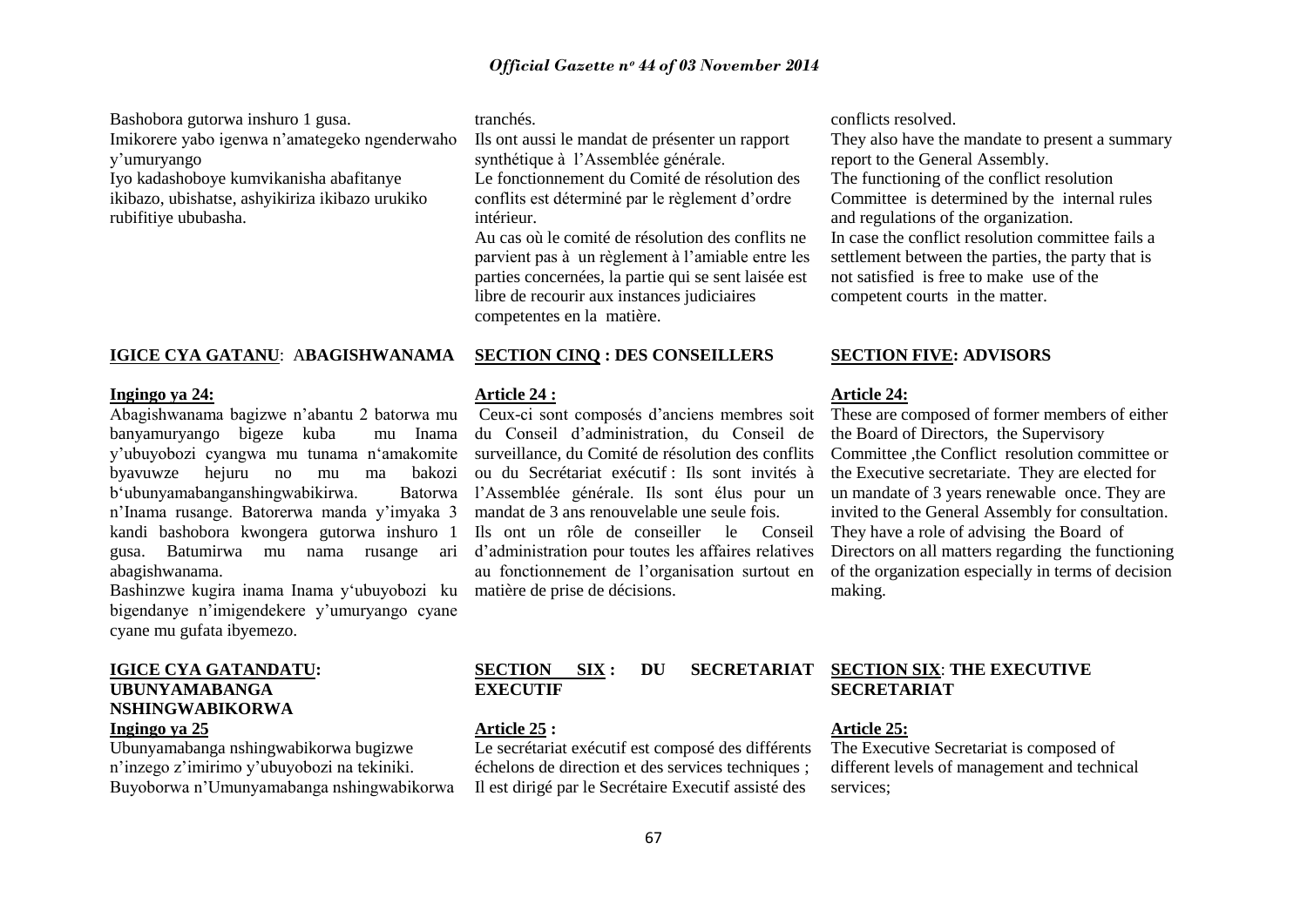# yunganiwe n"abayobozi

b"imirimo n"abandi bakozi.

Umunyamabanga nshingwabikorwa n"abayobozi b"imirimo bashyirwaho n"inama y"ubuyobozi. Abakozi b"umuryango hamwe n"imitunganyirize n"imikorere y"ubunyamabanga nshingwabikorwa bigengwa n'amategeko agenga abakozi, n' amabwiriza mboneza mikorere y"umuryango.

# **UMUTWE WA KANE: UMUTUNGO**

# **Ingingo ya 26:**

Umuryango ushobora gutira cyangwa gutunga L"organisation peut posséder, soit en jouissance, ibintu byimukanwa n"ibitimukanwa ukeneye kugira ngo ugere ku ntego zawo.

# **Ingingo ya 27:**

Umutungo w'Umuryango ugizwe n'imisanzu Le patrimoine de l'organisation est constitué par y"abanyamuryango, impano, imirage, imfashanyo zinyuranye n'umusaruro by"Umuryango.

#### **Ingingo ya 28:**

Umuryango ugenera umutungo wawo ibikorwa byose byatuma ugera ku ntego zawo ku buryo buziguye cyangwa butaziguye.

Nta munyamuryango ushobora cyangwa gusaba umugabane igihe asezeye ku bushake, yirukanywe cyangwa Umuryango usheshwe.

chefs de services et autres membres du Personnel.

Le Secrétaire Exécutif et les chefs de services sont engagés par le Conseil d"administration, Le personnel de l"organisation ainsi que le fonctionnement des différents services du Secrétariat exécutif sont régis par le règlement d"ordre intérieur et le manuel des procédures administratives et financières de l"0rganisation.

# **CHAPITRE QUATRE : DU PATRIMOINE**

# **Article 26 :**

soit en propriété, les biens meubles et immeubles nécessaires à la réalisation de ses objectifs.

# **Article 27 :**

les cotisations des membres, les dons, les legs, uva mu bikorwa les subventions diverses et les revenus issus des activités de l"organisation.

#### **Article 28 :**

L"organisation affecte ses ressources à tout ce qui concourt directement ou indirectement à la réalisation de ses objectifs.

Aucun membre ne peut s"en arroger le droit de possession ni en exiger une part quelconque en cas de retrait volontaire, d"exclusion ou de dissolution de l"organisation.

It is headed by the Executive Secretary assisted by heads of departments and other members of staff.

The Executive Secretary and the head of departments are hired by the Board of Directors. The staff of the organization and the functioning of the various departments of the Executive Secretariat are governed by organisation internal rules and regulations , the administrative and financial procedures manual as well.

# **CHAPTER FOUR**: **ASSETS**

#### **Article 26:**

The organization may have, either in possession or in property, movable and immovable property necessary for the achievement of its objectives.

# **Article 27:**

The assets of the organization is constituted by annual membership fees, donations, bequests, grants and income from various activities of the organization.

# **Article 28:**

The organization allocates its resources to everything that contributes directly or indirectly to the achievement of its objectives.

No member may claim the right to possession or to demand a share in any case of voluntary withdrawal, exclusion or dissolution of the organization.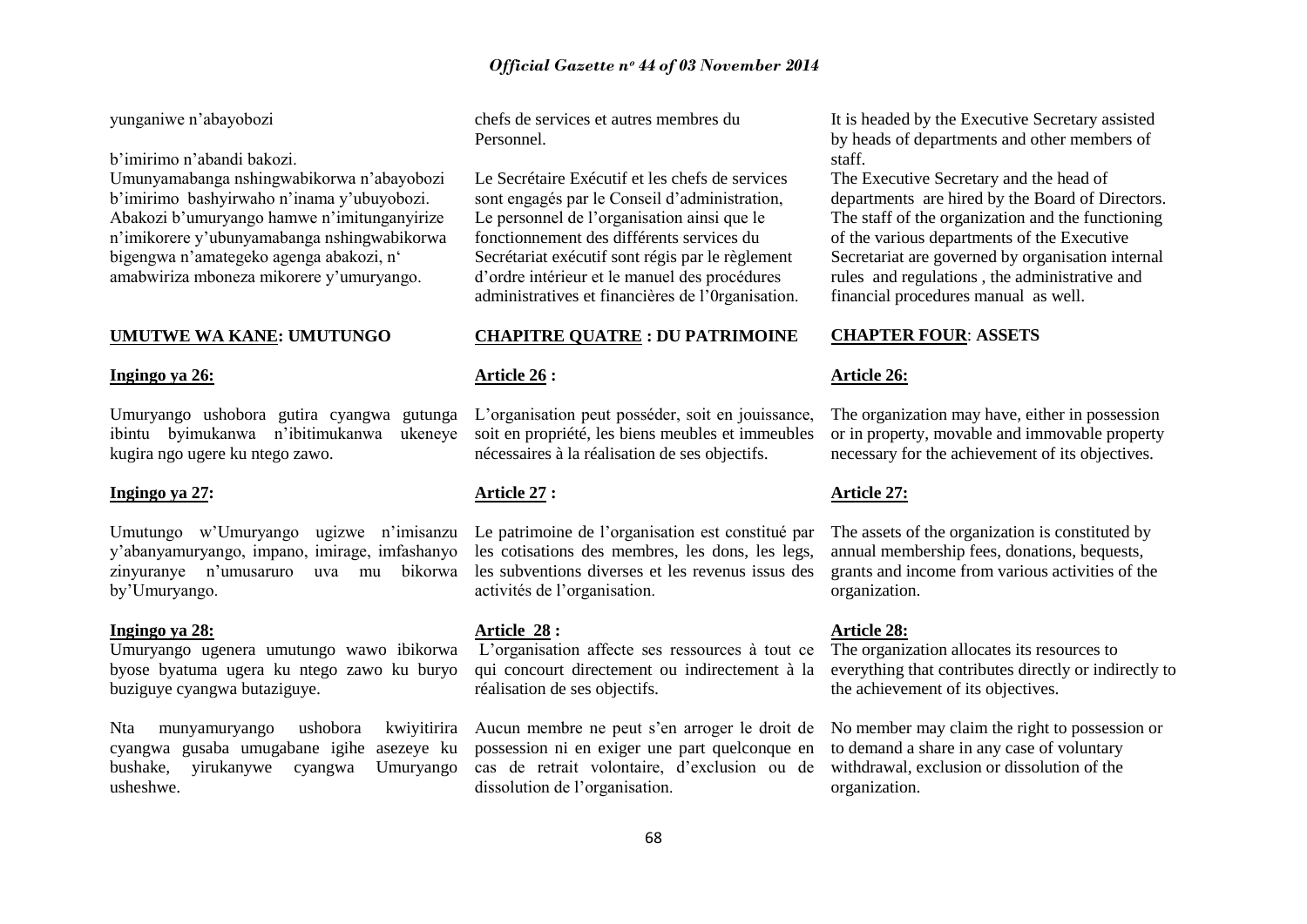# **Ingingo ya 29:**

Igihe Umuryango usheshwe, Inteko Rusange ishyiraho umuntu umwe cyangwa benshi l"Assemblée Générale désigne un ou plusieurs bashinzwe kurangiza iryo seswa.

Hamaze gukorwa ibarura ry"umutungo wimukanwa n"utimukanwa w"Umuryango ndetse no kwishyura imyenda, umutungo usigaye uhabwa undi muryango bihuje intego.

# **UMUTWE WA GATANU: GUHINDURA CHAPITRE CINQ : MODIFICATION DES AMATEGEKO; ISESWA RY'UMURYANGO**

# **Ingingo ya 30:**

Aya mategeko ashobora guhindurwa byemejwe Les présents statuts peuvent faire objet de n"Inama Rusange ku bwiganze busesuye bw"amajwi bisabwe n "Inama y"ubuyobozi Générale prise à la majorité absolue des voix, cyangwa na 2/3 cy"abanyamuryango nyakuri batumiwe mu nama rusange idasanzwe soit à la demande de 2/3 des membres effectifs. yatumirijwe iyo mpamvu gusa.

#### **Ingingo ya 31:**

Byemejwe ku bwiganze bwa 2/3 by"amajwi, Inteko Rusange ishobora gusesa Umuryango, kuwufatanya n"undi muryango cyangwa kuwomeka ku wundi bihuje intego kandi ukabimenyesha urwego rushinzwe kwandika imiryango nyarwanda itrari iya Leta.

Kuyiha ubuzima gatozi no gukurikirana imikorere De l"octroi de la personnalité juridique et suivi yayo mu gihe kitarenze iminsi mirongo itatu(30). Ibarura ry"umutungo w"Umuryango rikorwa n"abo Inteko Rusange yashinze uwo murimo hakurikijwe ubwiganze bwa 2/3 by"amajwi.

# **Article 29 :**

En cas de dissolution de l"organisation, curateurs chargés de procéder à la liquidation des biens de l"organisation.

Après inventaire des biens meubles et immeubles de l"organisation et apurement du passif, l"actif du patrimoine sera cédé à une autre association poursuivant les objectifs similaires.

# **STATUTS ; DISSOLUTION ET LIQUIDATION**

## **Article 30 :**

modification sur décision de l"Assemblée soit sur proposition du Conseil d"administration,

#### **Article 31 :**

Sur décision de la majorité de 2/3 des voix, l"Assemblée Générale peut prononcer la dissolution de l"organisation, sa fusion ou son affiliation à une autre organisation poursuivant une mission analogue, et le notifier à l"Organe chargé de l"enregistrement.

de fonctionnement des Organisations non gouvernementales nationales dans un délai ne dépassant pas ttrente(30) jours. La liquidation s'opère par les soins des

# **Article 29:**

In case of dissolution of the organization, the General Assembly appoints one or more curators to proceed to the liquidatation of the assets of the organization. After inventory of movable and immovable property of the organization and settlement of liabilities, the remaining assets will be transferred to another organization with similar objectives.

# **CHAPTER FIVE: AMENDMENT OF STATUTES, DISSOLUTION AND LIQUIDATION**

#### **Article 30:**

These statutes may be subject to change on a decision taken by the General Assembly by an absolute majority of votes, either on a proposal of the Board of Directors or at the request of two thirds of the members.

# **Article 31:**

Upon decision of a majority of 2/3 vote, the General Assembly may declare the dissolution, the marging or affiliation of the organization with another organization.

Registering, granting the legal personality and monitoring of the functioning non governmental organizations in period not exceeding thirty (30) days. Liquidation is conducted by liquidators appointed by the General Assembly by a majority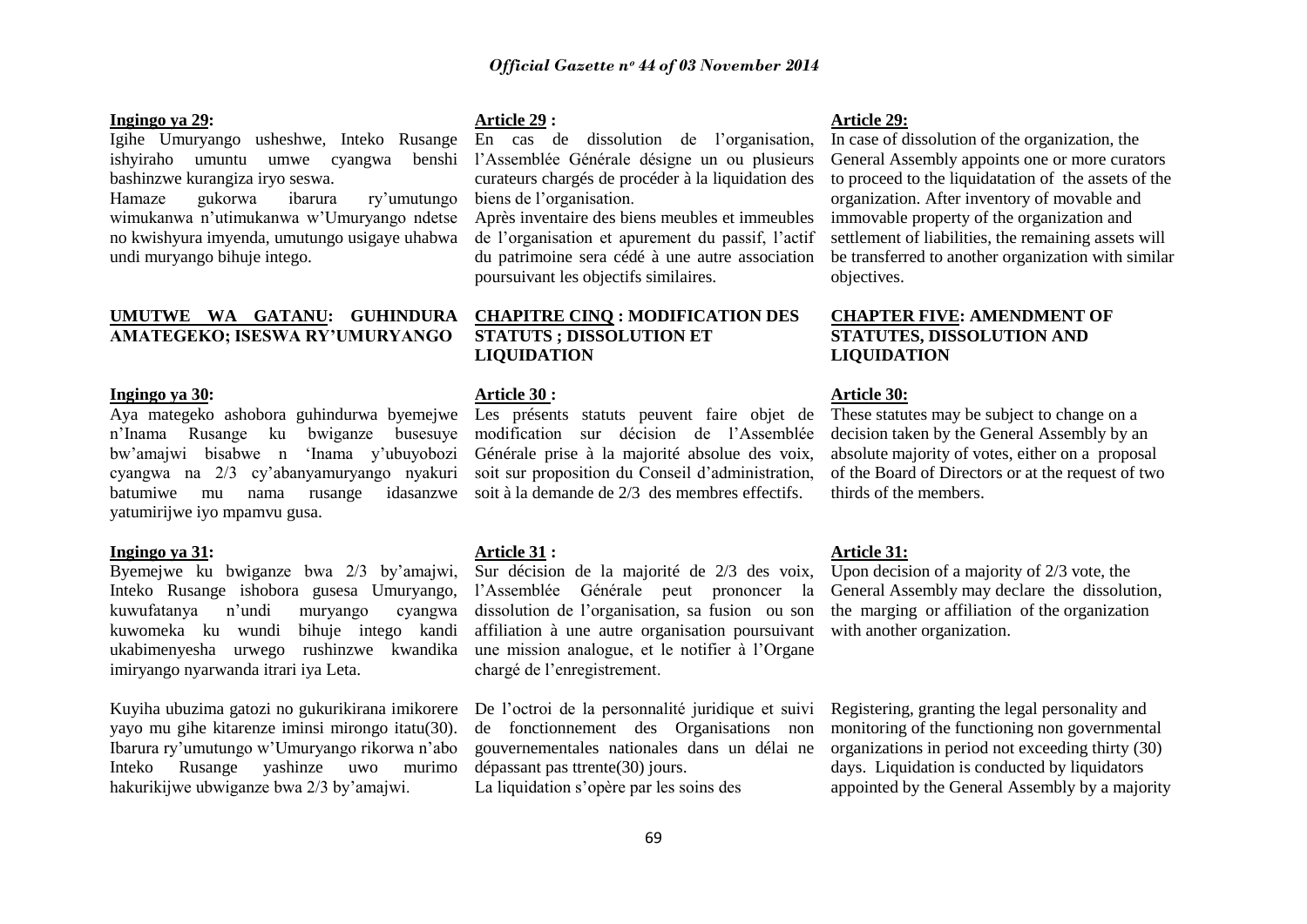liquidateurs désignés par l"Assemblée Générale à la majorité des 2/3 des voix. of 2/3 of the votes.

Ishyirwaho ry"abashinzwe iseswa ry"Umuryango rivanaho nta mpaka abagize Inama y"Ubuyobozi, Inama y"Ubugenzuzi n"Akanama gashinzwe gukemura impaka.

# **Ingingo ya 32:**

Iyo urukiko rubifitiye ububasha rufashe icyemezo cyo gusesa Umuryango nyarwanda utari uwa Leta, rugena umuntu umwe cyangwa benshi bashyira mu bikorwa icyo cyemezo. Iyo bamaze gusuzuma amadeni n"ibyagombaga gukorwa n"Umuryango, umutungo usigaye uhabwa Umuryango bihuje intego hashingiwe ku biteganywa mu mategeko ngenga mikorere y"Umuryango washeshwe.

Umuryango uhawe uwo mutungo utangazwa mu igazeti ya Leta ya Repubulika y"u rwanda. Uburenganzira bwo kwishyuza Umuryango washeshwe buzima nyuma y"imyaka ibiri (2) ikurikira iryo tangazwa.

# **Ingingo ya 33 :**

Uburyo aya mategeko shingiro azubahirizwa kimwe n"ibindi bidateganijwe nayo bizasobanurwa ku buryo burambuye mu mu mabwiriza ngengamikorere y"Umuryango nyarwanda utari uwa Leta ICYUZUZO.

La nomination des liquidateurs met fin au mandat des membres du Conseil d"Administration, du Conseil de surveillance et celui du Comité de résolution des conflits.

# **Article 32 :**

Lorsque la juridictIon compétente décide de dissoudre une organisation non gouvernementale nationale, elle désigne une ou plusieurs personnes chargées de l"exécution de cette décision. Après avoir dressé l"état du passif, et des activités en cours de l"organisation, l"actif restant est dévolu à une orgsnisation ayant une mission similaire conformément aux dispositions du règlement d"ordre intérieur de l"organisation dissoute.

L"organisation à laquelle l"actif restant est dévolu est publiée au Journal Officiel de la république du Rwanda. L"action des créanciers de l'organisation dissoute se prescrit par deux (2) ans à compter de la date de cette publication.

# **Article 33 :**

Les modalités d"exécution des présents statuts et tout ce qui n"y est pas prévu seront déterminés dans le règlement d"ordre intérieur de ICYUZUZO.

The appointment of liquidators shall terminate the appointment of members of the Board of Directors, the Supervisory Committee and the conflicts resolution Commitee.

# **Article 32:**

If the competent court decide to dissolve a national non gouvernmental organization, it shall appoint one or several parsons to implement that decision. After establishing liabilities and the pending activities of such organization, the remaining assets shall be allocated to any other organization of the same objectives on the basis of the internal rules and regulations of the dissolved organization.

The organization which benefits from such allocation of property shall be published in the Official Gazette of the Republic of Rwanda. The right of action of the creditors of the dissolved organization shal elapse two (2) years after the publication.

# **Article 33**

l'organisation non gouvernementale nationale national non governemental organization The implementing rules of these curent statutes and any other thing that is not provided is to be determined in internal rules and regulations of the ICYUZUZO.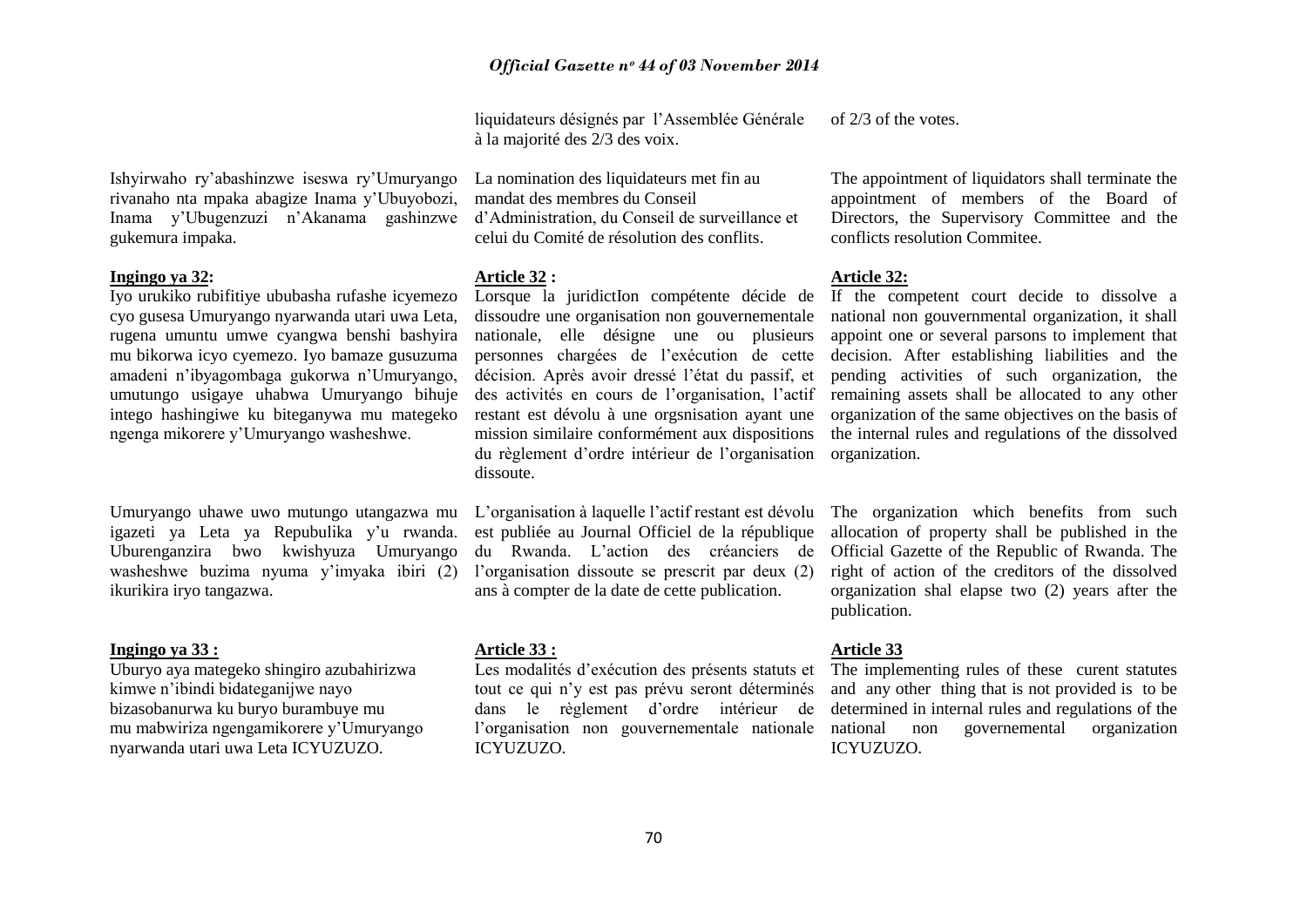| UMUTWE WA VI: INGINGO ZISOZA                                                                           | <b>CHAPITRE SIX : DSPOSITIONS FINALES</b>                                                                      | <b>CHAPITER SIX: FINAL PROVISIONS</b>                                                                                 |
|--------------------------------------------------------------------------------------------------------|----------------------------------------------------------------------------------------------------------------|-----------------------------------------------------------------------------------------------------------------------|
| Ingingo zose zibanziriza aya mategeko nshingiro<br>zinyuranije nayo zivanweho.                         | Toutes les dispositions légales antérieures<br>contraires aux présent Statuts sont abrogées.                   | All other prior provisions that are inconsistent<br>with or contrary to this current statutes are hereby<br>repealed. |
| Byemejwe n'Inama Rusange Idasanzwe yo kuwa<br>16 Gashyantare 2013.                                     | Adopté par l'Assemblée Générale extraordinaire<br>du 16/02/2013.                                               | Adopted by the Extraordinary General Assembly<br>meeting on February 16, 2013.                                        |
| Urutonde rw'abanyamuryango bayitabiriye<br>n'imikono yabo biri k'umugereka w'aya mategeko<br>shingiro. | La liste des membres qui ont particpé à la<br>réunion et leurs signatures est annexée aux<br>présents statuts. | The list of members who attended the meeting<br>and their signatures is attached to the statutes.                     |
| Bikorewe i Kigali, kuwa 16 Gashyantare 2013.                                                           | Fait à Kigali, le 16/02/2013                                                                                   | Done at Kigali, on February 16, 2013                                                                                  |
| Umuvugizi w'Umuryango nyarwanda utari uwa<br>Leta ICYUZUZO                                             | La Représentante Légale de l'Organisation non<br>gouvernementale nationale ICYUZUZO                            | The Legal Representative of the National non<br>governemtal Organization ICYUZUZO                                     |
| <b>KUBWIMANA Constance (sé)</b>                                                                        | <b>KUBWIMANA Constance (sé)</b>                                                                                | <b>Constance KUBWIMANA (sé)</b>                                                                                       |
| Umuvugizi w'Umuryango wungirije                                                                        | La Représentante Légale Suppléante                                                                             | The Deputy Legal Representative                                                                                       |
| <b>NYIRAMURANGWA Judith (sé)</b>                                                                       | <b>NYIRAMURANGWA Judith (sé)</b>                                                                               | Judith NYIRAMURANGWA (sé)                                                                                             |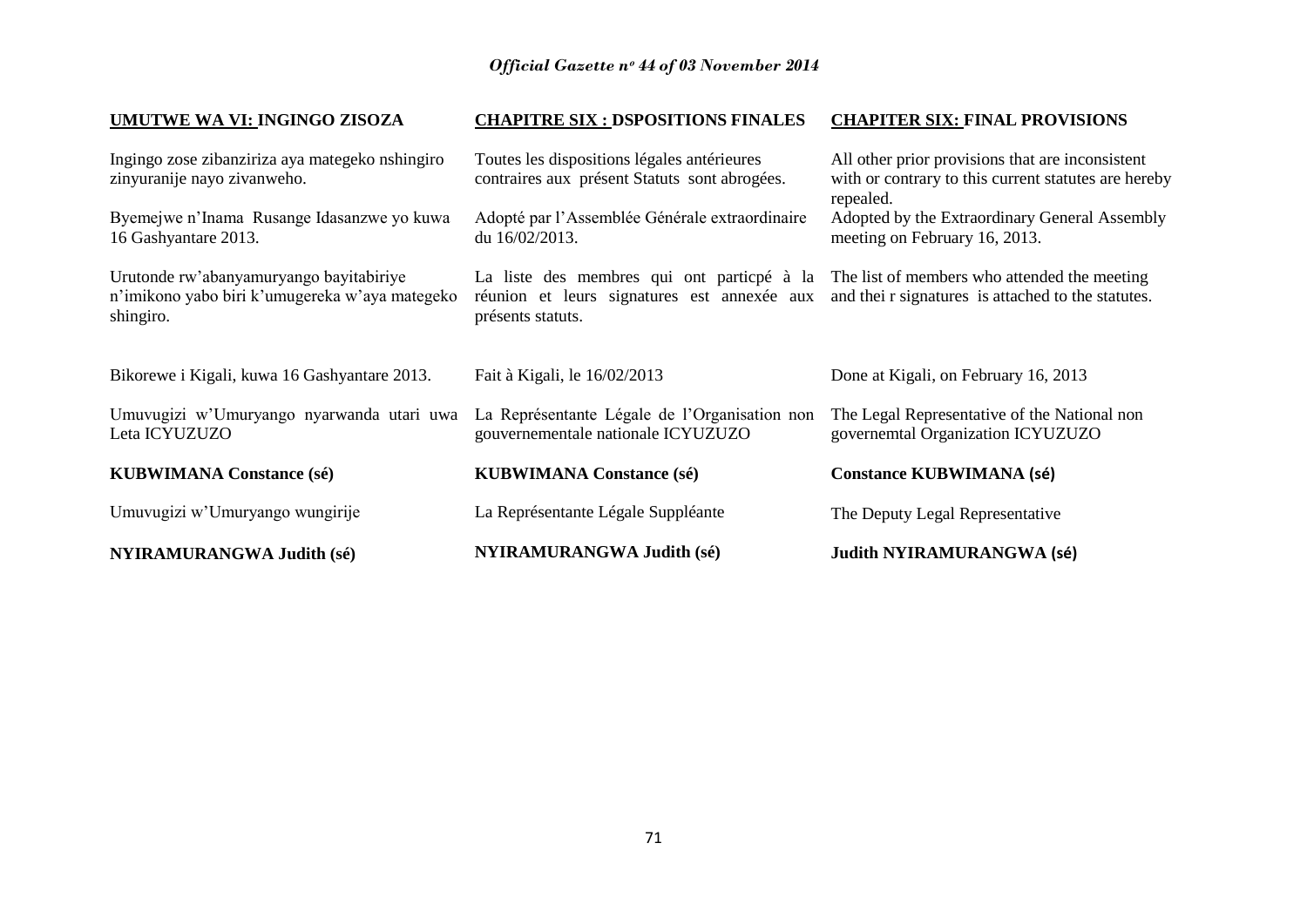# **INYANDIKO MVUGO Y'INAMA RUSANGE IDASANZWE UMURYANGO NYARWANDA UTARI UWA LETA " UHARANIRA KURENGERA NO GUTEZA IMBERE UMUPFAKAZI N'IMFUBYI" «ICYUZUZO», YO KU WA 16 GASHYANTARE 2013**

Inama Rusange idasanzwe y"Umuryango nyarwanda utari uwa Leta ICYUZUZO yateraniye ku cyicaro cyawo iyobowe na Madame KUBWIMANA Constance, umuyobozi w"Inama y"uUbuyobozi akaba n"umuvugizi w"uwo muryango.

Nyuma yo gushimira no guha ikaze abanyamuryango bari bitabiriye Inama, akikijwe n"abagize Bureau ya Komite Nyobozi y"umuryango, habanje kurebwa nimba umubare wa ngombwa, a (quorum) wa 2/3 uteganywa n"amategeko shingiro agenga umuryango cyane cyane ku ngingo ya 14 ivuga ibyerekeranye no gutangira inama no gufata ibyemezo uhari. Basanze umubare wuzuye kuko ku banyamuryango 50 hari hitabiriye 26.

Urutonde rw'abitabiriye Inama ruri k'umugereka

# 1. **INGINGO ZASUZUMWE** :

Ku murongo w"ibyigwa hari ingingo zikurikira :

- **Itegeko rigena imitunganyirize n'imikorere by'imiryango nyarwanda itari iya Leta ;**
- **Amabwiriza ya RGB ;**
- **Ingingo zahindutse cyangwa zongeweho mu mategeko shingiro y'umuryango ;**
- **Gutora abajyanama bo kujya mu nama y'ubuyobozi ;**
- **Gutora abagize akanama nkemura mpaka.**

**1.1. Kurebera hamwe itegeko rishya n°04/12/2012 ryo ku wa 17/02/2012 rigena imitunganyirize n'imikorere by'imiryango nyarwanda itari iya Leta .**

Abanyamuryango basobanuriwe ko yasobanuye ko imiryango nyarwanda itari iya Leta itagisaba ibya ngombwa muri Ministeri y"Ubutegetsi bw"Igihugu ahubwo ko izajya ibisaba muri RGB/Rwanda Governance Board/Ikigo cy"igihugu gishinzwe imiyoborere, imitunganyirize n"imikorere by"imiryango nyarwanda itari iya Leta.

Yasobanuye kandi ko nk"uko itegeko ryavuzwe haruguru ribiteganya, **ijambo umuryango udaharanira inyungu ritazongera gukoreshwa, ahubwo ko iyo miryango izitwa «imiryango nyarwanda itari iya Leta»**

Ikindi ni uko iyo miryango ifite uburenganzira bwo guhitamo ubwoko butatu bwo gukoreramo aribwo :

- a) Iharanira inyungu rusange
- b) Iharanira inyungu z"abanyamuryango ku buryo busesuye ;
- c) Fondation : ikusanya amafranga mu banyamuryango no hanze yabo, igaharanira inyungu z"abanyamuryango n"iz"itsinda runaka yagennye .

ICYUZUZO rero kikaba cyarahisemo nk"uko bisanzwe guharanira inyungu rusange.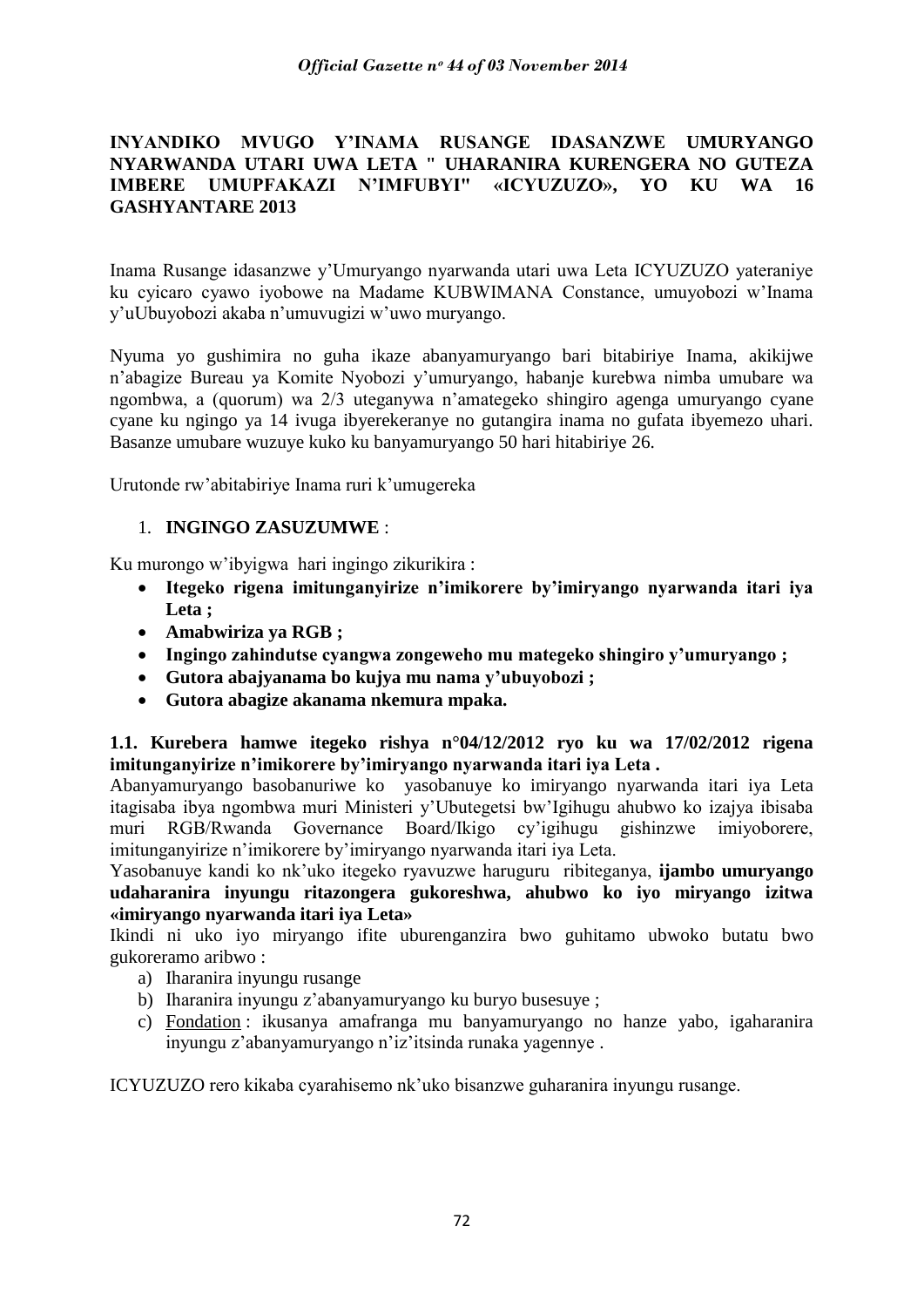# **1.2. Amabwiriza ya RGB ;**

Icyigo cy"igihugu gishinzwe imiyoborere myiza, gihereye ku itegeko ryavuzwe haruguru ryatanze amabwiriza ngenderwaho kugirango amategeko shingiro ahindurwe ashingiye ku biteganywa n"iryo tegeko aribyo :

- a) Guhuza statuts n"itegeko rishya rigenga imiryango itari iya leta. Ibi bigomba kuba byarakozwe mbere y"ukwezi kwa kane 2013 ;
- b) Kwandikira ibarwa CEO wa RGB urwandiko rugaragaza adresse y" icyicaro gikuru cy"umuryango ;
- c) Statuts ziriho umukono wa noteri kandi zahujwe cyangwa zigendeye ku itegeko n0 04/2012 ryo kuwa 17/02/2012 ;
- d) Kopi y"ubuzima gatozi bwasohotse mu gazeti ya leta ;
- e) Inyandiko nvugo y" Inama rusange ishyiraho abahagarariye umuryango ( Umuvugizi n"Umuvugizi Wungirije b"umuryango). Iyo nyandikonvugo igomba kuba iriho na liste iriho imikono y" abitabiriye iyo Nama Rusange ;
- f) Gutanga imyirondoro (CV ) y"abahagarariye umuryango imbere y" amategeko ( Représentant Légal na Représentant Légal suppléant) hamwe na Extrait du Casier Judiciare zabo ;
- g) Gahunda y"ibikorwa (1/7/2012 kugeza 30/06/2013) ;
- h) Icyemezo cy'imikoranire n'akarere ;
- i) Indahiro y"abahagarariye umuryango (Représentant Légal na Représentanat Légal Supléant);
- j) Buri muryango nyarwanda utari uwa Leta ugomba guteganya mu mategeko shingiro yayo akanama gashinzwe gukemura impaka, ukavuga umubare w"abakagize, n"imirimo bashinzwe.

Ni muri urwo rwego rero amategeko shingiro y"umuryango yakorewe ubugororangingo, hakongerwamo n"izindi ngingo zifuzwaga n"abanyamuryango kugirango umuryango ushobore kugendana n"ibihe tugezemo cyane cyane ko ihinduka rya nyuma ryari iryo muri 2002.

# 1.3. **Ingingo zahindutse n'izongewemo**

Izo Ingingo zongewemo kandi zemejwe n"abanyamuryango bose:

 $\bullet$  Iriburiro: Igika cya 2, cya 3, n'icya 4.

Ingingo ya mbere: Mu izina ry"umuryango hongewemo ko ari umuryango nyarwanda utari uwa Leta uharanira kurengera no guteza imbere umupfakazi n"imfubyi **«Icyuzuzo »;**

Ingingo ya 4: Igihe umuryango uzamara. Ntikigenwe, hongewemo: ariko ushobora guseswa byemejwe na 2/3 by"abagize Inama rusange.

Ingingo ya 5**:** Hiyongeyemo: Icyerekezo n"intego,

byemeranyijweho mu igenamigambi y'imyaka 5 ya  $2013 - 2017$ .

Icyitonderwa: Icyerekezo, intego zihariye z"umuryango zavuguruwe kugirango bijyane n"igihe tugezemo;

Icyerekezo: « *Kubona umupfakazi n'imfubyi bafite imibereho myiza, binyuze mu kurengera no guteza imbere uburenganzira bwabo»*

Intego rusange: ntiyahindutse.

Intego zihariye: zahindutse ku buryo bukurikira:

- *Guteza imbere ubufatanye hagati y'abapfakazi no hagati y'imfubyi;*
- *Guteza imbere uburenganzira bw'imfubyi n'abapfakazi;*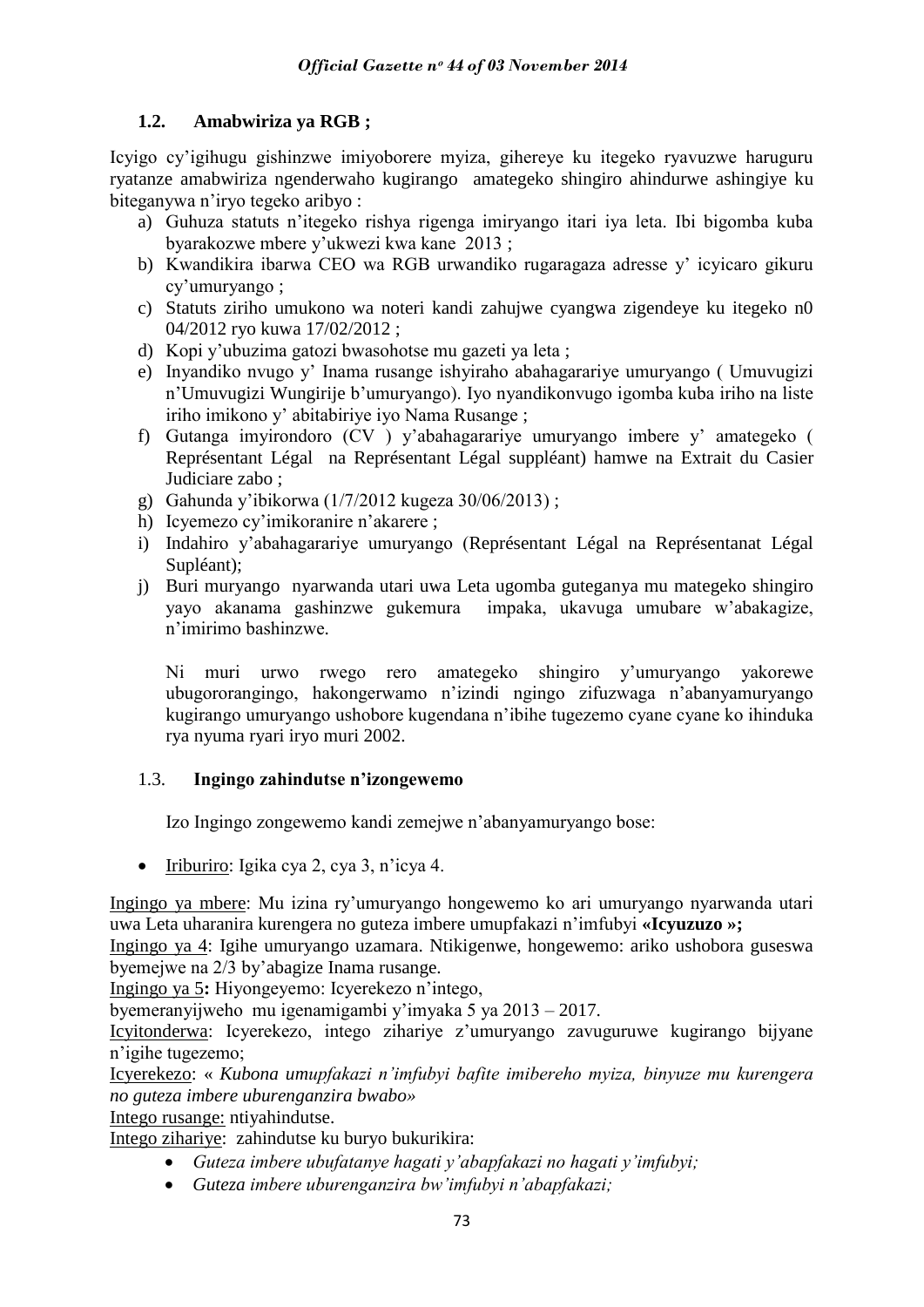- *Guteza imbere ubuzima, isuku n'imiturire by'imfubyi, abapfakazi n.abandi bugarijwe n'ibibazo;*
- *Guteza imbere uburezi bw'imfubyi, n'abandi bana bugarijwe n'ibibazo;*
- *Guteza imbere ibikorwa bigamije kongerera ubushobozi mu bukungu bw'abapfakazi, imfubyi n'abandi bana bugarijwe n'ibibazo,*
- *guteza imbere ubufatanye n'indi miryango iharanira amajyambere.*

Ingingo ya 6: Ibisabwa n"abanyamuryango bawinjiyemo; hongewemo: gushyigikirwa n"abanyamuryango 2, kugaragaza icyo yamarira umuryango, kuba yimiriza imbere inyungu z'umuryango, no kuba afite ishyirahamwe ry'ibanze abarizwamo.

Ingingo ya 10: Gutakaza kuba umunyamuryango: hongewemo gushora umuryango mu manza z"amahugu, guhemuka no guteza igihombo umuryango.

Ingingo ya 18: Inama y"ubuyobozi: Hongewemo ko Prezidente na Vice President aribo bonyine bavugizi b'umuryango.Hongewemo n'abajyanama 2.

Ingingo ya 23: Hiyongereyemo akanama nkemura mpaka, abakagize n"inshingano zako.

Nyuma y"ubwo bugororangingo hakurikiyeho amatora.

# **1.4. Gutora abajyanama**

Hatowe abajyanama 2 bo kujya mu nama y"ubuyobozi nk"uko amategeko avuguruye abivuga mu ngingo ya 18 n"iya 24: Abo ni:

- Mme Twagiramariya Stéphanie
- Mme Mukanyandwi Cécile

# **1.5. Gutora abagize akanama nkemurampaka hakurikijwe ingingo ya 23 y'amategeko shingiro avuguruye aribo:**

- Mme Nyirahabimana Marie, Prezidente
- Mme Nyirabagenzi Léocadie, Vice Prezidente
- Mme Mukankundiye Emma, Umwanditsi
- Mme Perpetue Mukumburwa, Umujyanama.

Inama yarangije imirimo yayo saa kumi n"imwe za nimugoroba.

Abanyamuryango bose bari mu nama bamaze gusomerwa no kwemera ibikubiye muri iyi nyandiko mvugo y"Inama rusange barabyemeye

Byari biteganyijwe ko Noteri wa Leta agera muri iyo nama agashyira umukono kuri iyi nyandikomvugo akanemeza itegeko shingiro ry"Icyuzuzo rivuguruwe hamwe n"abanyamuryango. Ntiyashoboye kuhagera kubera indi mirimo yihutirwaga yarimo.

Bikorewe i Kigali, ku ya 16 Gashyantare 2013.

Umwanditsi w"Inama Umuyobozi w"Inama **MUREKATETE Marie Beatrice KUBWIMANA Constance**, Umunyamuryango Prezidante **(sé) (sé)**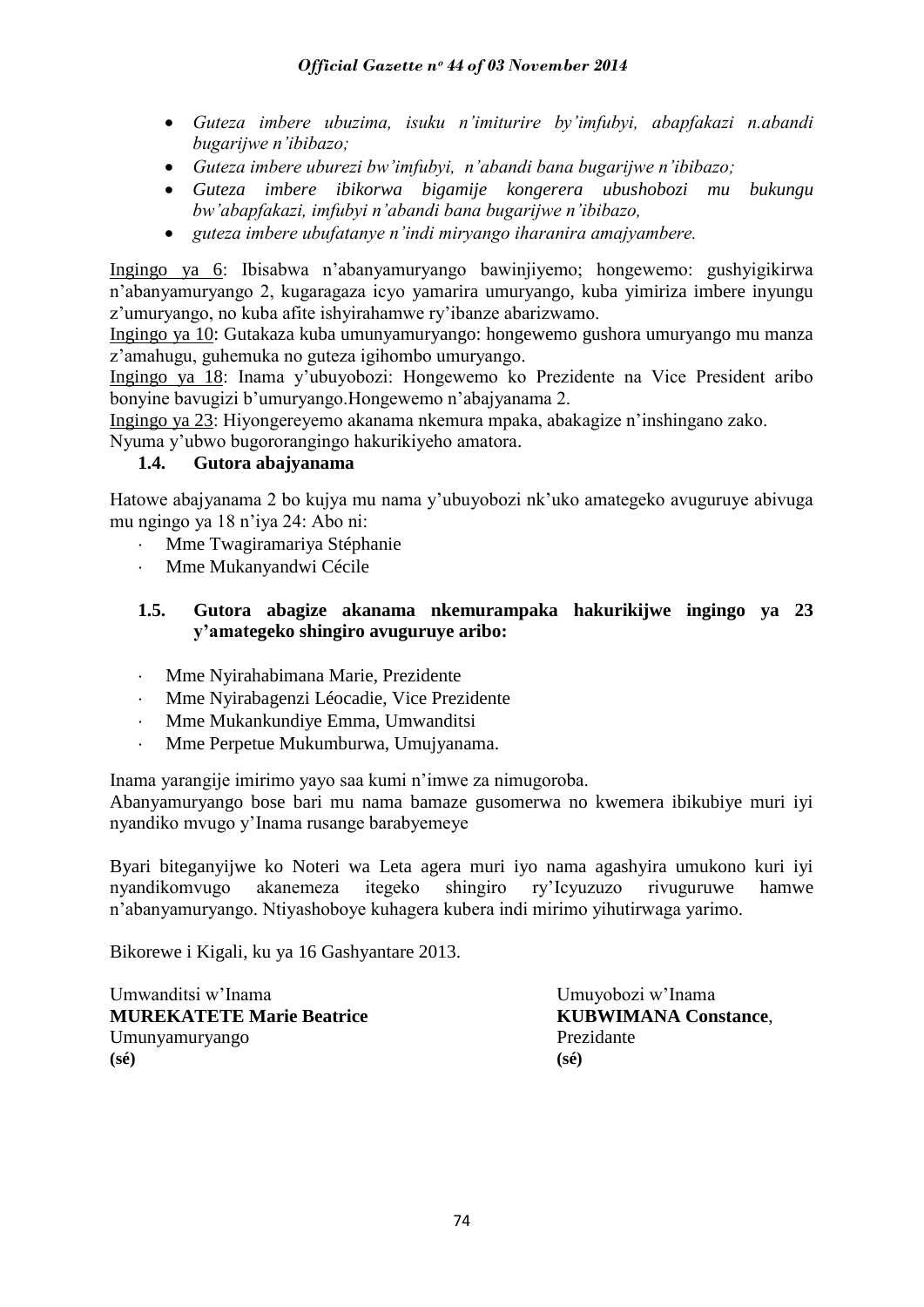## **ABANYAMURYANGO B'UMURYANGO UHARANIRA KURENGERA NO GUTEZA IMBERE UMUPFAKAZI N IMPFUBYI MU RWANDA (ICYUZUZO) BEMEJE AMATEGEKO SHINGIRO AVUGURUYE MU NAMA RUSANGE YO KU WA 16 GASHYANTARE 2013**

| $N^{\rm o}$    | Amazina yombi                                       | Icyo ashinzwe                    | Aho abarizwa             | <b>Umukono</b> |
|----------------|-----------------------------------------------------|----------------------------------|--------------------------|----------------|
| $\mathbf{1}$   | Uwababyeyi Vestine                                  | Umunyamuryango                   | Muhima                   | (sé)           |
| $\overline{2}$ | Mukumburwa Perpetue                                 | Akanama Nkemura Mpaka            | Kibinja                  | (sé)           |
| 3              | Ngwinondebe Chantal                                 | Umugenzuzi                       | Kimihurura               | $(s\acute{e})$ |
| $\overline{4}$ | Nyirahabimana Marie                                 | Akanama Nkemura Mpaka            | Gitega                   | (sé)           |
| 5              | Nyirabagenzi Leocadie                               | Akanama Nkemura Mpaka            | Jabana                   | $(s\acute{e})$ |
| 6              | Mukankubana Josephine                               | Umunyamuryango                   | Gitega                   | (sé)           |
| 7              | Twagiramariya Josee                                 | Umubitsi                         | Rwezamenyo               | $(s\acute{e})$ |
| 8              | Kubwimana Constance                                 | Presidente w'Umuryango           | Nyamirambo               | $(s\acute{e})$ |
| 9              | Nyiramurangwa Judith                                | V/Presidente w'Umuryango         | Niboyi                   | (sé)           |
| 10             | Nirere Antoinette                                   | Umunyamuryango                   | Kimisagara               | (sé)           |
| 11             | Mukabageshi Eugenie                                 | Umunyamuryango                   | Rusatira                 | (sé)           |
| 12             | Uwimana Marie Diane                                 | Umunyamuryango                   | Kimironko                | $(s\acute{e})$ |
| 13             | Mukankaka Godelive                                  | Umugenzuzi                       | Nyamirambo               | (sé)           |
| 14             | Twagiramariya Stephanie                             | Umunyamuryango                   | Rugunga                  | (sé)           |
| 15             | Mukantezimana Bona<br>Marie                         | Umunyamuryango                   | Gitega                   | $(s\acute{e})$ |
| 16             | Mukarutanbana Marcelline                            |                                  |                          | (sé)           |
| 17             | Murekatete Marie Beatrice                           | Umunyamuryango                   | Rwezamenyo               | $(s\acute{e})$ |
| 18             | Mukangaranbe Berthilde                              | Umunyamuryango<br>Umugenzuzi     | Nyarugunga<br>Nyamirambo | (sé)           |
| 19             |                                                     |                                  |                          | $(s\acute{e})$ |
| 20             | Nyinawabasinga Epiphanie<br>Nyirambabazi Bernadette | Umunyamuryango<br>Umunyamuryango | Gitega                   | (sé)           |
| 21             | Kagaju Marie Claire                                 |                                  | Gitegs<br>Gitega         | (sé)           |
| 22             | Habyarimana Genereuse                               | Umunyamuryango<br>Umunyamuryango | Rugunga                  | (sé)           |
| 23             | Mukanyandwi Cecile                                  |                                  | Gitega                   | (sé)           |
| 24             | Mukamana Nadia                                      | Umunyamuryango<br>Umunyamuryango | Gisozi                   | (sé)           |
| 25             | Mukantagara Isabelle                                | Umunyamuryango                   | Gitega                   | $(s\acute{e})$ |
| 26             | Nyiramatama Jeanne d'Arc                            | Umwanditsi                       | Muhima                   | (sé)           |
| 27             | Akimana Mariane                                     | Umunyamuryango                   | Muhima                   | $(s\acute{e})$ |
| 28             | Twizeyimana Venantie                                | Umunyamuryango                   | Runda                    | $(s\acute{e})$ |
| 29             | Gakwaya Athanase                                    | Umunyamuryango                   | Niboyi                   | (sé)           |
| 30             | Mukagihana Felicite                                 | Umunyamuryango                   | Gisozi                   | (sé)           |
| 31             | Kabanyana Beata                                     | Umunyamuryango                   | Muhima                   | $(s\acute{e})$ |
| 32             | Nyirangamije Agnes                                  | Umunyamuryango                   | Nyakabanda               | $(s\acute{e})$ |
| 33             | Gahongayire Christine                               | Umunyamuryango                   | Gisozi                   | $(s\acute{e})$ |
| 34             | Kamurera Vestine                                    | Umunyamuryango                   | Gitega                   | $(s\acute{e})$ |
| 35             | Ntambabazi Christine                                | Umunyamuryango                   | Gisozi                   | $(s\acute{e})$ |
| 36             | Mukantwali Beatrice                                 | Umunyamuryango                   | Gitega                   | $(s\acute{e})$ |
| 37             | Namuhweje Margueritte                               | Umunyamuryango                   | Kacyiru                  | $(s\acute{e})$ |
| 38             | Mukarusagara Euphrasie                              | Umunyamuryango                   | Kimisagara               | $(s\acute{e})$ |
| 39             | Mukanyarwaya Beatrice                               | Umunyamuryango                   | Mwendo                   | $(s\acute{e})$ |
| 40             | Nyirabutoragurwa Marie                              | Umunyamuryango                   | Runda                    | $(s\acute{e})$ |
| 41             | Nyirinyanja Veronique                               | Umunyamuryango                   | Muhima                   | $(s\acute{e})$ |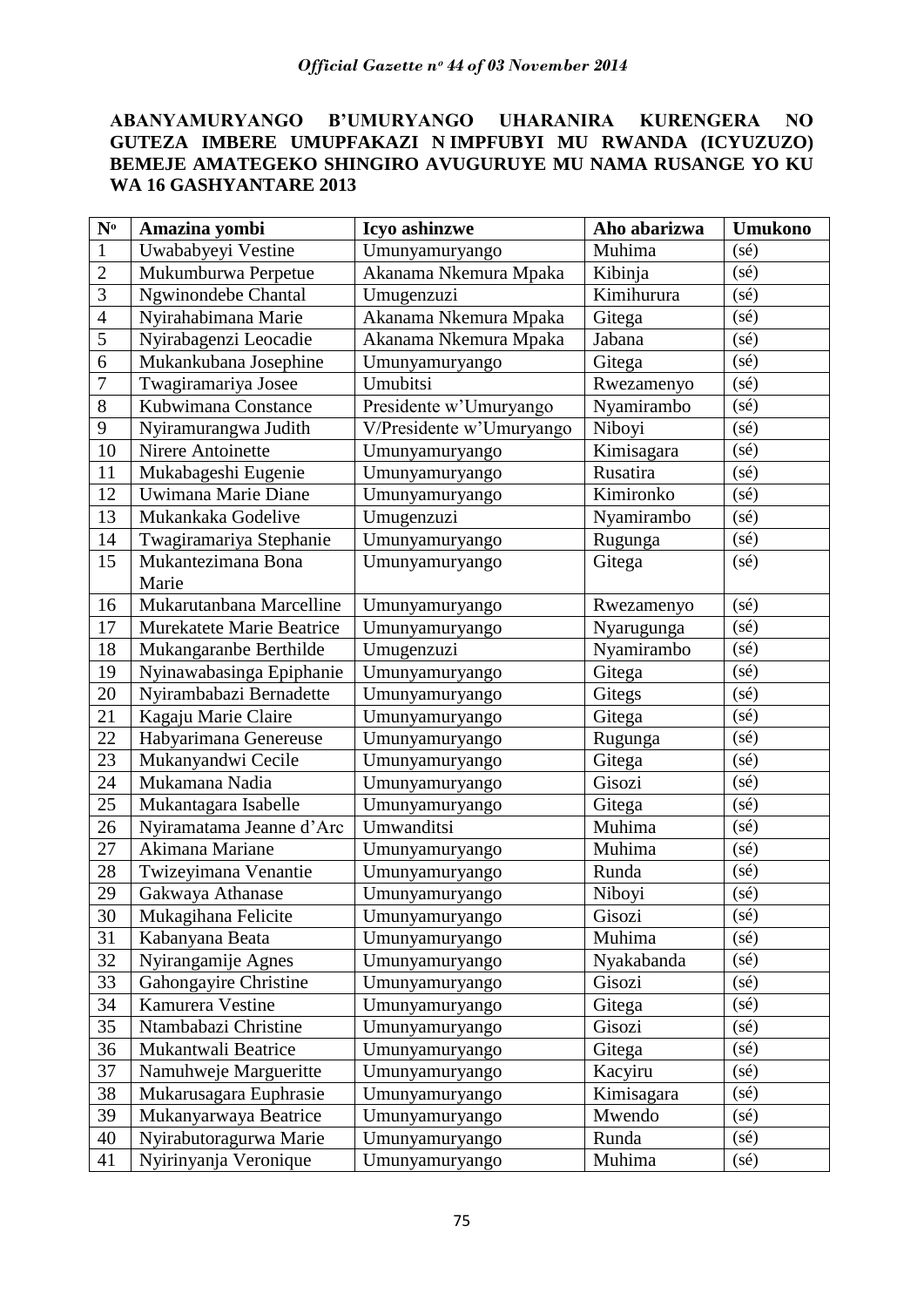#### **ICYEMEZO** *N <sup>O</sup>RCA/048/2013* **CYO KUWA 30/01/2013 GIHA UBUZIMAGATOZI «COOPERATIVE DES MOTARS DE GIHUNDWE RUSIZI» (COOMOGIRU)**

## **Umuyobozi w'Ikigo cy'Igihugu gishinzwe guteza imbere Amakoperative;**

Ashingiye ku Itegeko nº 50/2007 ryo kuwa 18 Nzeri 2007 rigena ishyirwaho, imiterere n"imikorere y"Amakoperative mu Rwanda, nk"uko ryahinduwe kandi ryujujwe kugeza ubu, cyane cyane mu ngingo yaryo ya 23, igika cya 3;

Ashingiye ku Itegeko n<sup>o</sup> 16/2008 ryo kuwa 11/06/2008 rishyiraho Ikigo cy'Igihugu gishinzwe guteza Imbere Amakoperative, cyane cyane mu ngingo yaryo ya 3, igika cya 2;

Abisabwe na Perezida wa Koperative **« COOMOGIRU »** ifite icyicaro i Burunga, Umurenge wa Gihundwe, Akarere ka Rusizi, Intara y"Iburengerazuba;

## **YEMEJE:**

## **Ingingo ya mbere:**

Koperative « **COOMOGIRU »** ifite icyicaro i Burunga, Umurenge wa Gihundwe, Akarere ka Rusizi, Intara y"Iburengerazuba, ihawe ubuzimagatozi.

## **Ingingo ya 2:**

Koperative **« COOMOGIRU »** igamije gutanga serivisi zijyanye no gutwara abagenzi hakoreshejwe amapikipiki (moto). Ntiyemerewe gukora indi mirimo inyuranye n"iyo iherewe ubuzimagatozi keretse ibanje kubisaba ikanabiherwa uburenganzira.

## **Ingingo ya 3:**

Koperative **« COOMOGIRU »** itegetswe gutangaza iki Cyemezo mu Igazeti ya Leta ya Repubulika y"u Rwanda mu gihe kitarenze iminsi mirongo itatu (30) ikimara kugihabwa.

## **Kigali, kuwa 30/01/2013**

**(sé) MUGABO Damien**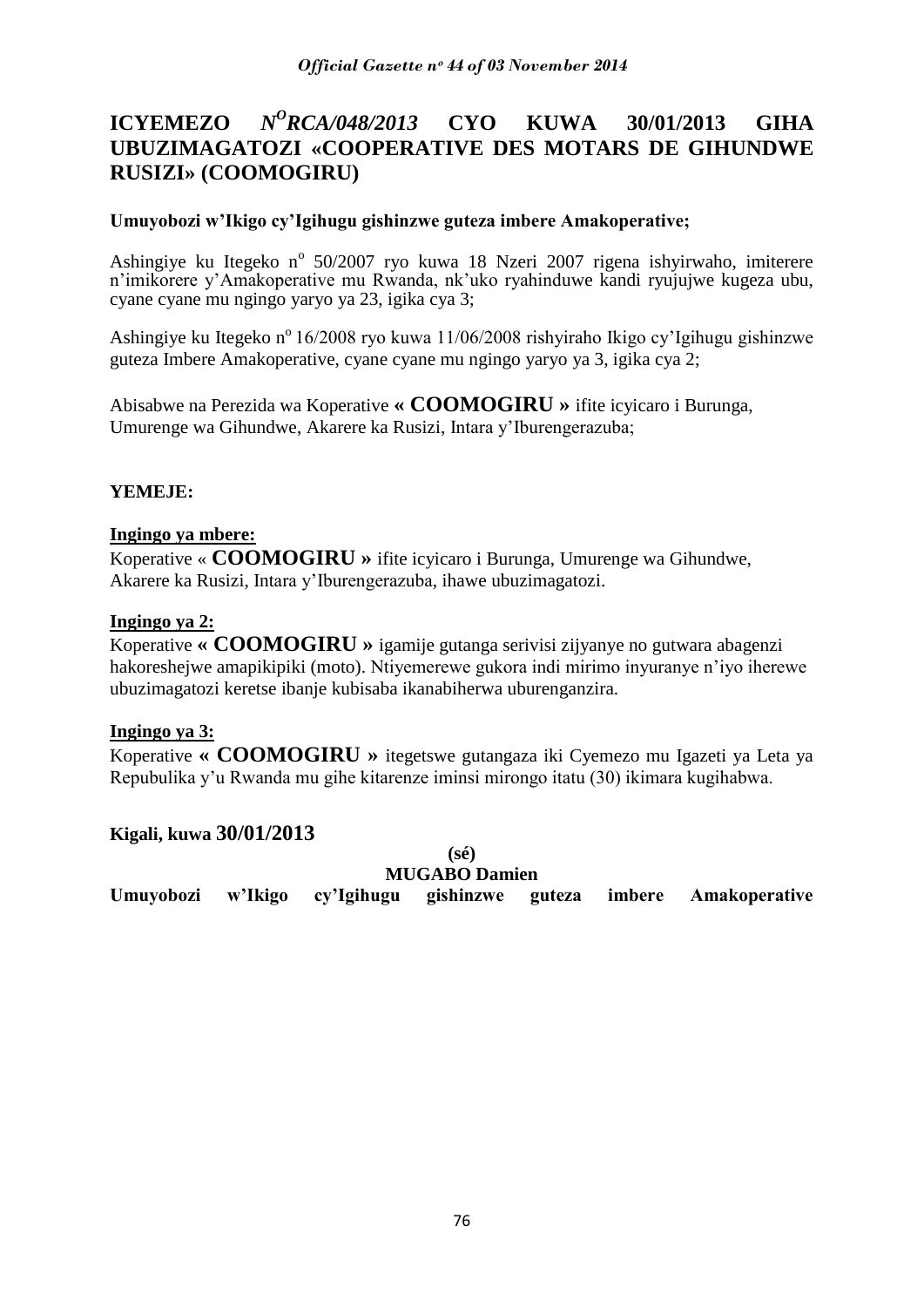### **ICYEMEZO** *N <sup>O</sup>RCA/0656/2009***CYO KUWA 13/03/2009 GIHA UBUZIMAGATOZI COOPERATIVE FRATERNELLE ZIRAKAMWA TWICUNDIRE «COFZT»**

## **Umuyobozi w'Ikigo cy'Igihugu gishinzwe guteza imbere Amakoperative;**

Ashingiye ku Itegeko nº 50/2007 ryo kuwa 18 Nzeri 2007 rigena ishyirwaho, imiterere n"imikorere y"Amakoperative mu Rwanda, nk"uko ryahinduwe kandi ryujujwe kugeza ubu, cyane cyane mu ngingo yaryo ya 23, igika cya 3;

Ashingiye ku Itegeko n<sup>o</sup> 16/2008 ryo kuwa 11/06/2008 rishyiraho Ikigo cy'Igihugu gishinzwe guteza Imbere Amakoperative, cyane cyane mu ngingo yaryo ya 3, igika cya 2;

Abisabwe na Perezida wa Koperative **«COFZT»** ifite icyicaro i Kanzeze, Umurenge wa Kanzenze, Akarere ka Rubavu, Intara y"Iburengerazuba;

## **YEMEJE:**

## **Ingingo ya mbere:**

Koperative «**COFZT»** ifite icyicaro i Kanzeze, Umurenge wa Kanzenze, Akarere ka Rubavu, Intara y"Iburengerazuba, ihawe ubuzimagatozi.

## **Ingingo ya 2:**

Koperative **« COFZT»** igamije guteza imbere ubworozi bw"inka za kijyambere. Ntiyemerewe gukora indi mirimo inyuranye n"iyo iherewe ubuzimagatozi keretse ibanje kubisaba ikanabiherwa uburenganzira.

## **Ingingo ya 3:**

Iki Cyemezo kigira agaciro guhera umunsi cyatangarijweho mu Igazeti ya Leta ya Repubulika y"u Rwanda.

## **Kigali, kuwa 13/03/2009**

**(sé)**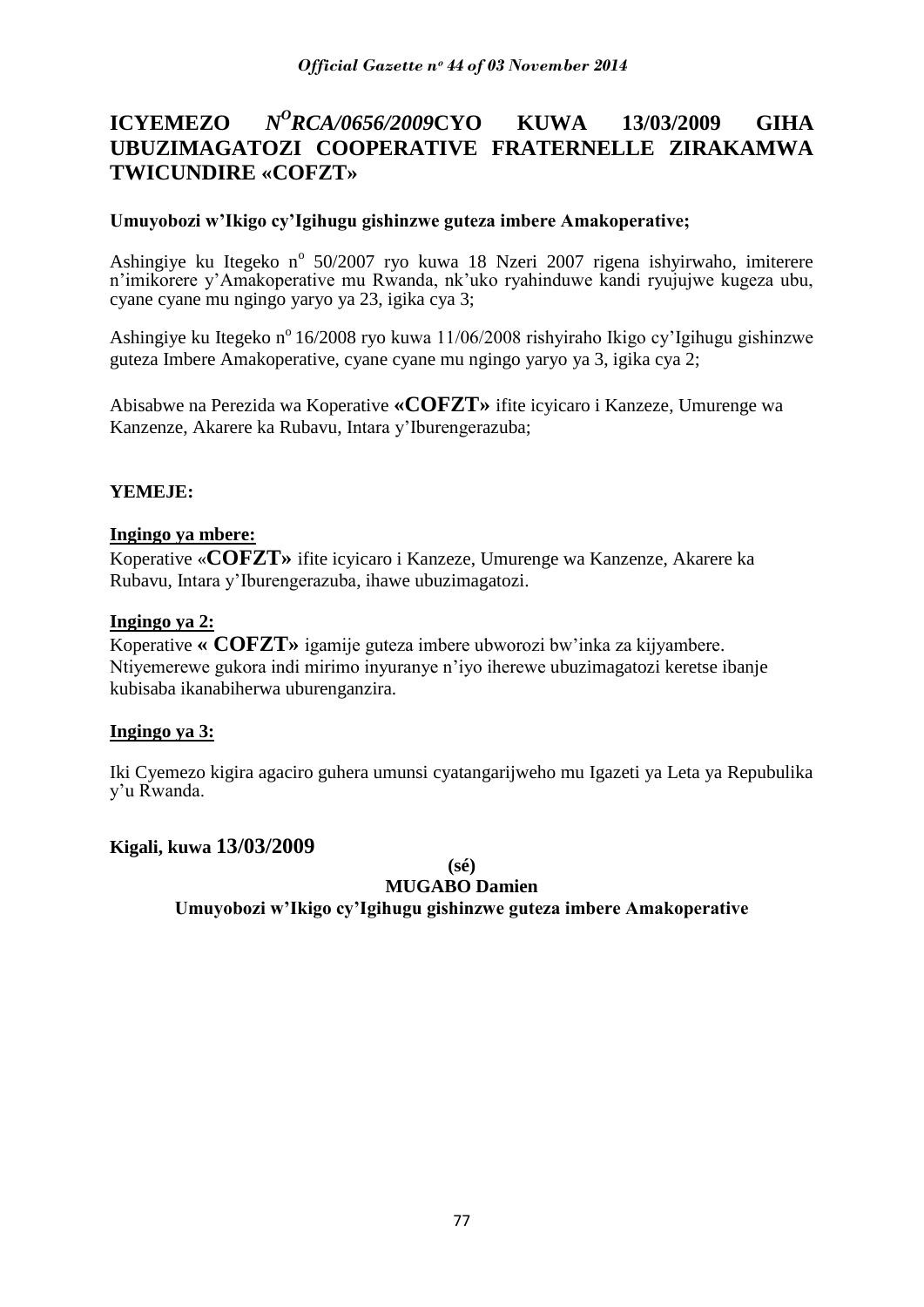#### **ICYEMEZO** *N <sup>O</sup>RCA/0687/2014* **CYO KUWA 08/08/2014 GIHA UBUZIMAGATOZI COOPERATIVE DE TAX MOTO DE JABANA «COTAMOJA»**

## **Umuyobozi w'Ikigo cy'Igihugu gishinzwe guteza imbere Amakoperative;**

Ashingiye ku Itegeko nº 50/2007 ryo kuwa 18 Nzeri 2007 rigena ishyirwaho, imiterere n"imikorere y"Amakoperative mu Rwanda, nk"uko ryahinduwe kandi ryujujwe kugeza ubu, cyane cyane mu ngingo yaryo ya 23, igika cya 3;

Ashingiye ku Itegeko n<sup>o</sup> 48/2013 ryo kuwa 28/06/2013 rishyiraho Ikigo cy'Igihugu gishinzwe guteza Imbere Amakoperative, cyane cyane mu ngingo yaryo ya 3, igika cya 2;

Abisabwe na Perezida wa Koperative **« COTAMOJA»** ifite icyicaro mu Murenge wa Jabana, Akarere ka Gasabo, Umujyi wa Kigali ;

## **YEMEJE:**

## **Ingingo ya mbere:**

Koperative «**COTAMOJA»** ifite icyicaro mu Murenge wa Jabana, Akarere ka Gasabo, Umujyi wa Kigali, ihawe ubuzimagatozi.

## **Ingingo ya 2:**

Koperative **« COTAMOJA»** igamije gutanga serivise zo gutwara abagenzi hifashishijwe amapikipiki. Ntiyemerewe gukora indi mirimo inyuranye n"iyo iherewe ubuzimagatozi keretse ibanje kubisaba ikanabiherwa uburenganzira.

## **Ingingo ya 3:**

Koperative **«COTAMOJA»** itegetswe gutangaza iki Cyemezo mu Igazeti ya Leta ya Repubulika y"u Rwanda mu gihe kitarenze iminsi mirongo itatu (30) ikimara kugihabwa.

## **Kigali, kuwa 08/08/2014**

**(sé)**

**MUGABO Damien**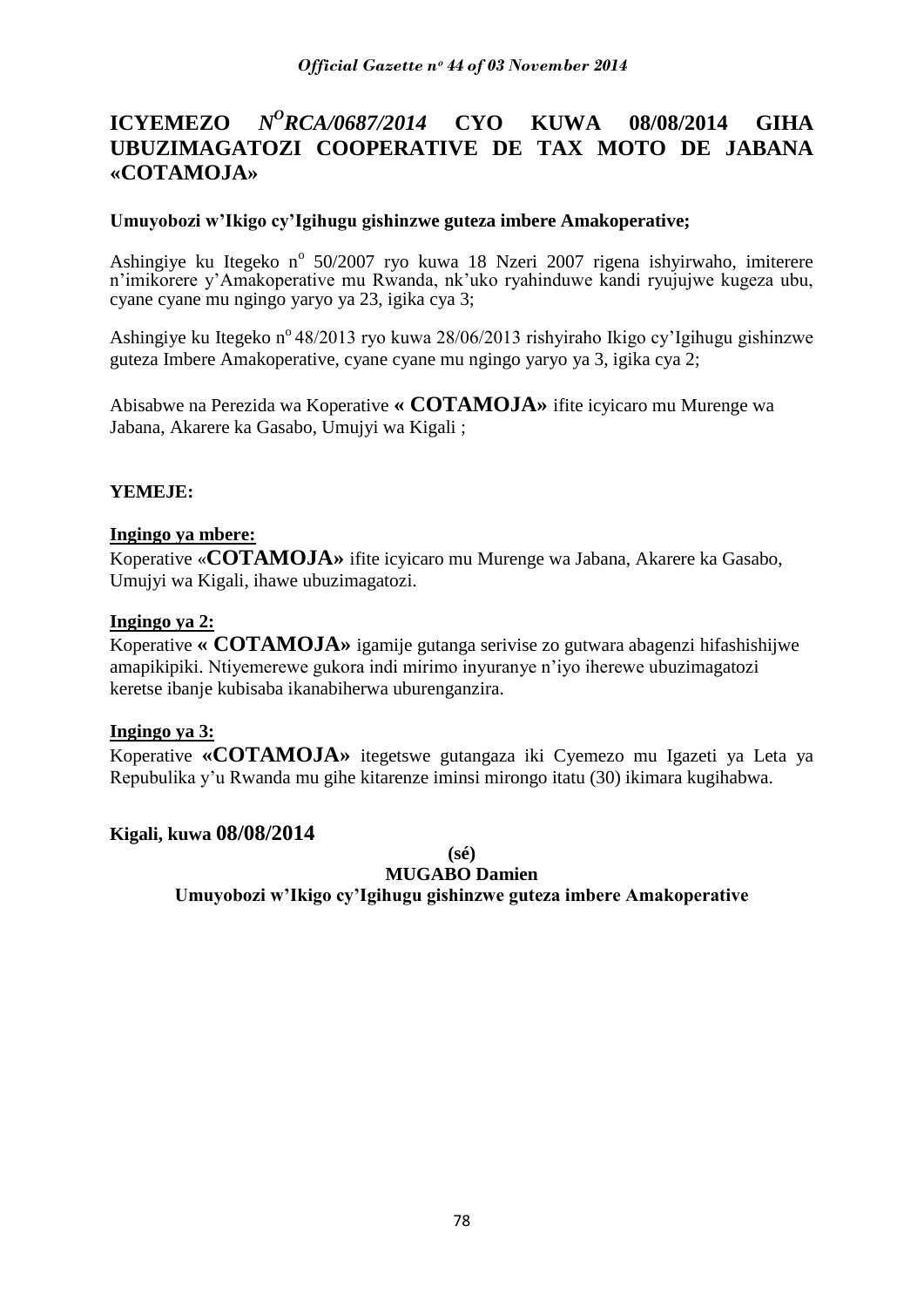#### **ICYEMEZO** *N <sup>O</sup>RCA/0637/2014***CYO KUWA 03/07/2014 GIHA UBUZIMAGATOZI KOPERATIVE«URUNANA KINONI»**

## **Umuyobozi w'Ikigo cy'Igihugu gishinzwe guteza imbere Amakoperative;**

Ashingiye ku Itegeko nº 50/2007 ryo kuwa 18 Nzeri 2007 rigena ishyirwaho, imiterere n"imikorere y"Amakoperative mu Rwanda, nk"uko ryahinduwe kandi ryujujwe kugeza ubu, cyane cyane mu ngingo yaryo ya 23, igika cya 3;

Ashingiye ku Itegeko n<sup>o</sup> 48/2013 ryo kuwa 28/06/2013 rishyiraho Ikigo cy'Igihugu gishinzwe guteza Imbere Amakoperative, cyane cyane mu ngingo yaryo ya 3, igika cya 2;

Abisabwe na Perezida wa Koperative **«URUNANA KINONI»** ifite icyicaro i Gafuka, Umurenge wa Kinoni, Akarere ka Burera, Intara y"Amajyaruguru;

# **YEMEJE:**

## **Ingingo ya mbere:**

Koperative «**URUNANA KINONI»** ifite icyicaro i Gafuka, Umurenge wa Kinoni, Akarere ka Burera, Intara y"Amajyaruguru, ihawe ubuzimagatozi.

## **Ingingo ya 2:**

Koperative **« URUNANA KINONI»** igamije guteza imbere ubuhinzi bw"ibinyomoro. Ntiyemerewe gukora indi mirimo inyuranye n"iyo iherewe ubuzimagatozi keretse ibanje kubisaba ikanabiherwa uburenganzira.

## **Ingingo ya 3:**

Koperative **«URUNANA KINONI»** itegetswe gutangaza iki Cyemezo mu Igazeti ya Leta ya Repubulika y'u Rwanda mu gihe kitarenze iminsi mirongo itatu (30) ikimara kugihabwa.

## **Kigali, kuwa 03/07/2014**

**(sé)**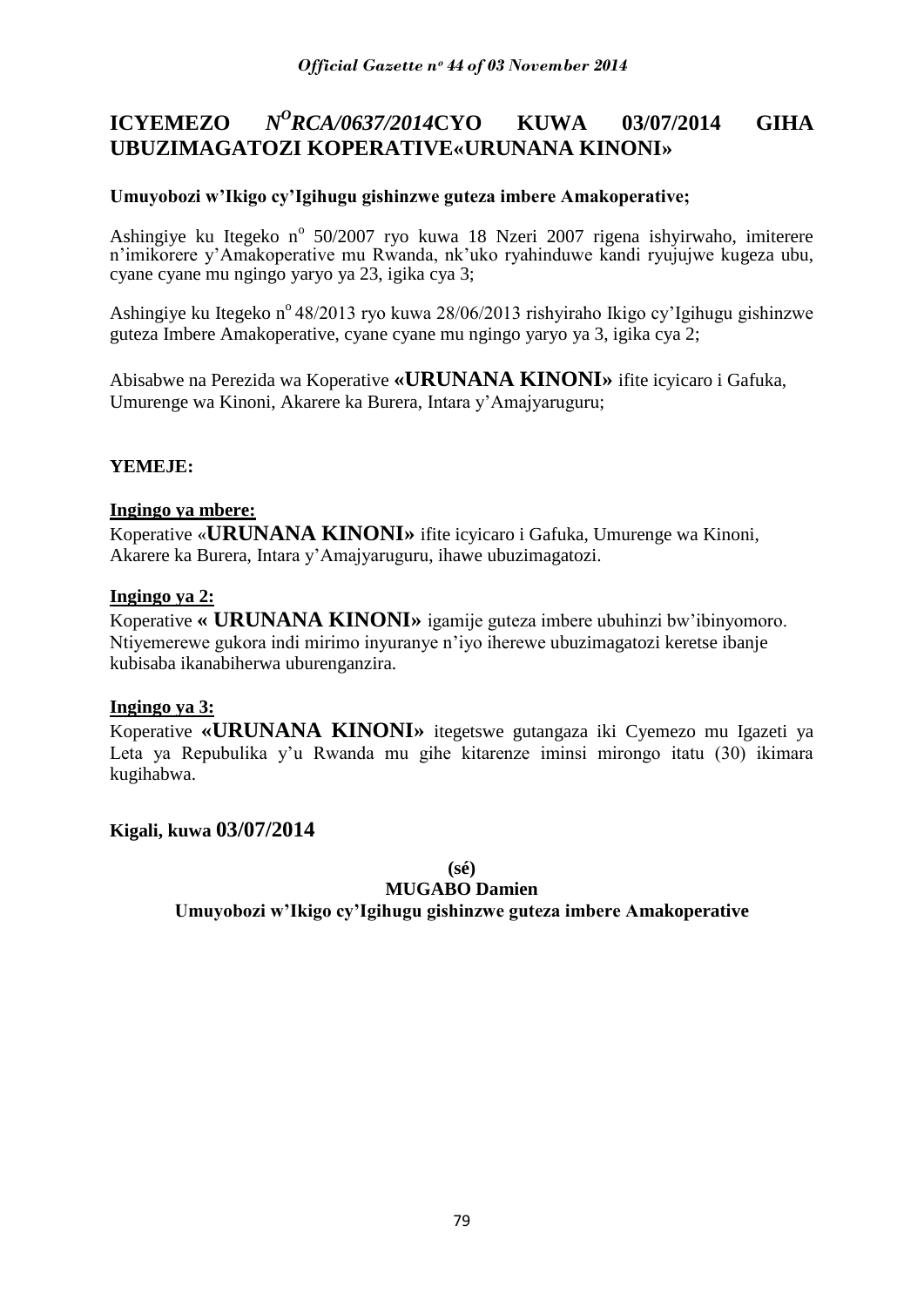### **ICYEMEZO** *N <sup>O</sup>RCA/0667/2014***CYO KUWA 24/07/2014 GIHA UBUZIMAGATOZI KOPERATIVE IMPUZABAHINZI MU KARERE KA NGORORERO «KIMPUAKAN»**

## **Umuyobozi w'Ikigo cy'Igihugu gishinzwe guteza imbere Amakoperative;**

Ashingiye ku Itegeko nº 50/2007 ryo kuwa 18 Nzeri 2007 rigena ishyirwaho, imiterere n"imikorere y"Amakoperative mu Rwanda, nk"uko ryahinduwe kandi ryujujwe kugeza ubu, cyane cyane mu ngingo yaryo ya 23, igika cya 3;

Ashingiye ku Itegeko n<sup>o</sup> 48/2013 ryo kuwa 28/06/2013 rishyiraho Ikigo cy'Igihugu gishinzwe guteza Imbere Amakoperative, cyane cyane mu ngingo yaryo ya 3, igika cya 2;

Abisabwe na Perezida wa Koperative **«KIMPUAKAN»** ifite icyicaro i Rususa, Umurenge wa Ngororero, Akarere ka Ngororero, Intara y"Iburengerazuba;

# **YEMEJE:**

## **Ingingo ya mbere:**

Koperative «**KIMPUAKAN»** ifite icyicaro i Rususa, Umurenge wa Ngororero, Akarere ka Ngororero, Intara y"Iburengerazuba, ihawe ubuzimagatozi.

## **Ingingo ya 2:**

Koperative **« KIMPUAKAN»** igamije guteza imbere ubucuruzi bw"inyongeramusaruro z"ubuhinzi. Ntiyemerewe gukora indi mirimo inyuranye n"iyo iherewe ubuzimagatozi keretse ibanje kubisaba ikanabiherwa uburenganzira.

## **Ingingo ya 3:**

Koperative **«KIMPUAKAN»** itegetswe gutangaza iki Cyemezo mu Igazeti ya Leta ya Repubulika y"u Rwanda mu gihe kitarenze iminsi mirongo itatu (30) ikimara kugihabwa.

## **Kigali, kuwa 24/07/2014**

**(sé)**

**MUGABO Damien**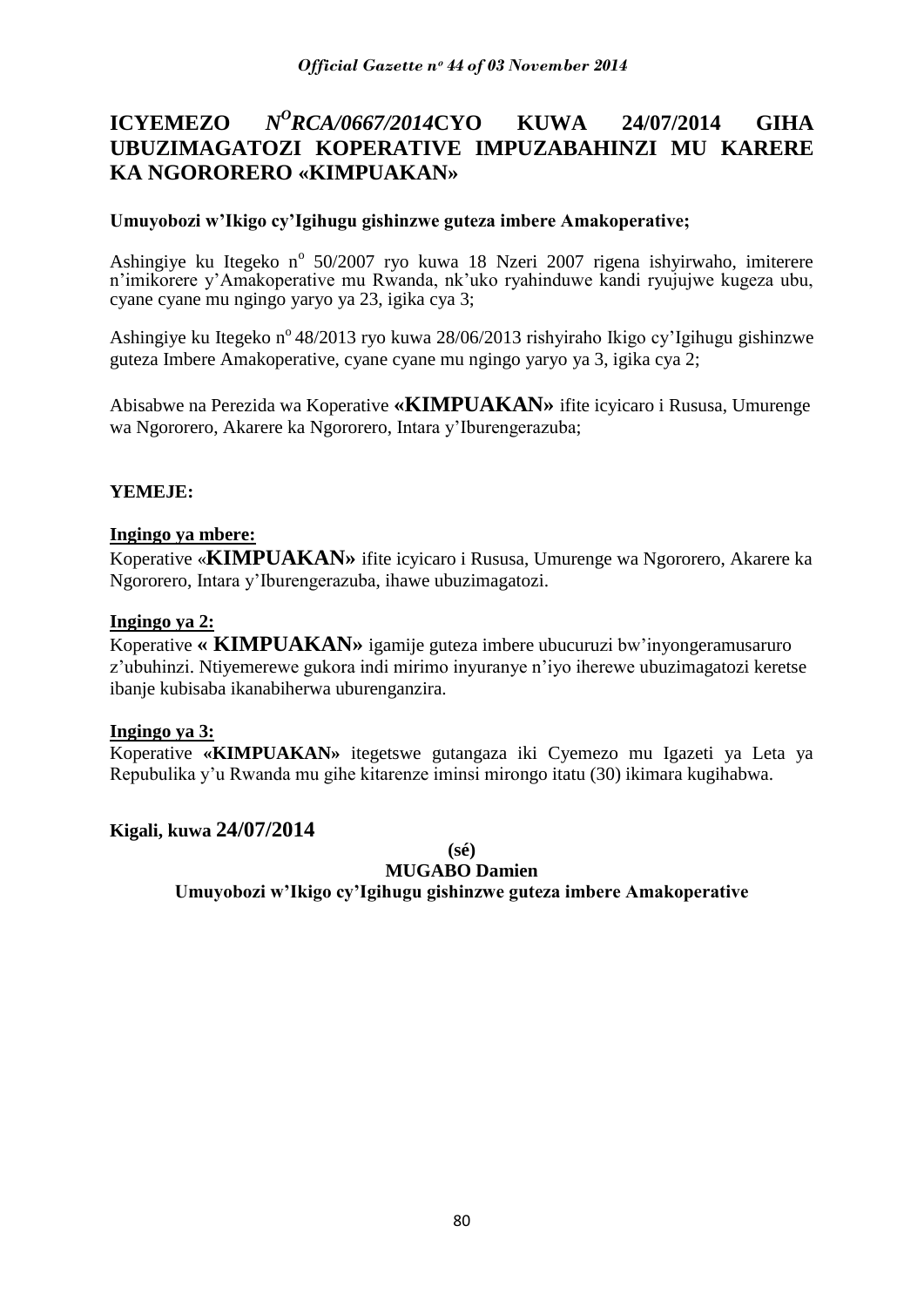### **ICYEMEZO** *<sup>O</sup>RCA/0461/2014***CYO KUWA 13/05/2014 GIHA UBUZIMAGATOZI «BUGESERA CASSAVA PROMOTION COOPERATIVE» (BUCAPCO)**

## **Umuyobozi w'Ikigo cy'Igihugu gishinzwe guteza imbere Amakoperative;**

Ashingiye ku Itegeko nº 50/2007 ryo kuwa 18 Nzeri 2007 rigena ishyirwaho, imiterere n"imikorere y"Amakoperative mu Rwanda, nk"uko ryahinduwe kandi ryujujwe kugeza ubu, cyane cyane mu ngingo yaryo ya 23, igika cya 3;

Ashingiye ku Itegeko n<sup>o</sup> 48/2013 ryo kuwa 28/06/2013 rishyiraho Ikigo cy'Igihugu gishinzwe guteza Imbere Amakoperative, cyane cyane mu ngingo yaryo ya 3, igika cya 2;

Abisabwe na Perezida wa Koperative **«BUCAPCO»** ifite icyicaro i Ruhuha, Umurenge wa Ruhuha, Akarere ka Bugesera, Intara y"Iburasirazuba;

## **YEMEJE:**

## **Ingingo ya mbere:**

Koperative «**BUCAPCO»** ifite icyicaro i Ruhuha, Umurenge wa Ruhuha, Akarere ka Bugesera, Intara y"Iburasirazuba, ihawe ubuzimagatozi.

## **Ingingo ya 2:**

Koperative **« BUCAPCO»** igamije gutunganya umusaruro ukomoka ku myumbati ukorwamo ifu y"ubugari. Ntiyemerewe gukora indi mirimo inyuranye n"iyo iherewe ubuzimagatozi keretse ibanje kubisaba ikanabiherwa uburenganzira.

## **Ingingo ya 3:**

Koperative **«BUCAPCO»** itegetswe gutangaza iki Cyemezo mu Igazeti ya Leta ya Repubulika y"u Rwanda mu gihe kitarenze iminsi mirongo itatu (30) ikimara kugihabwa.

## **Kigali, kuwa 13/05/2014**

**(sé)**

**MUGABO Damien**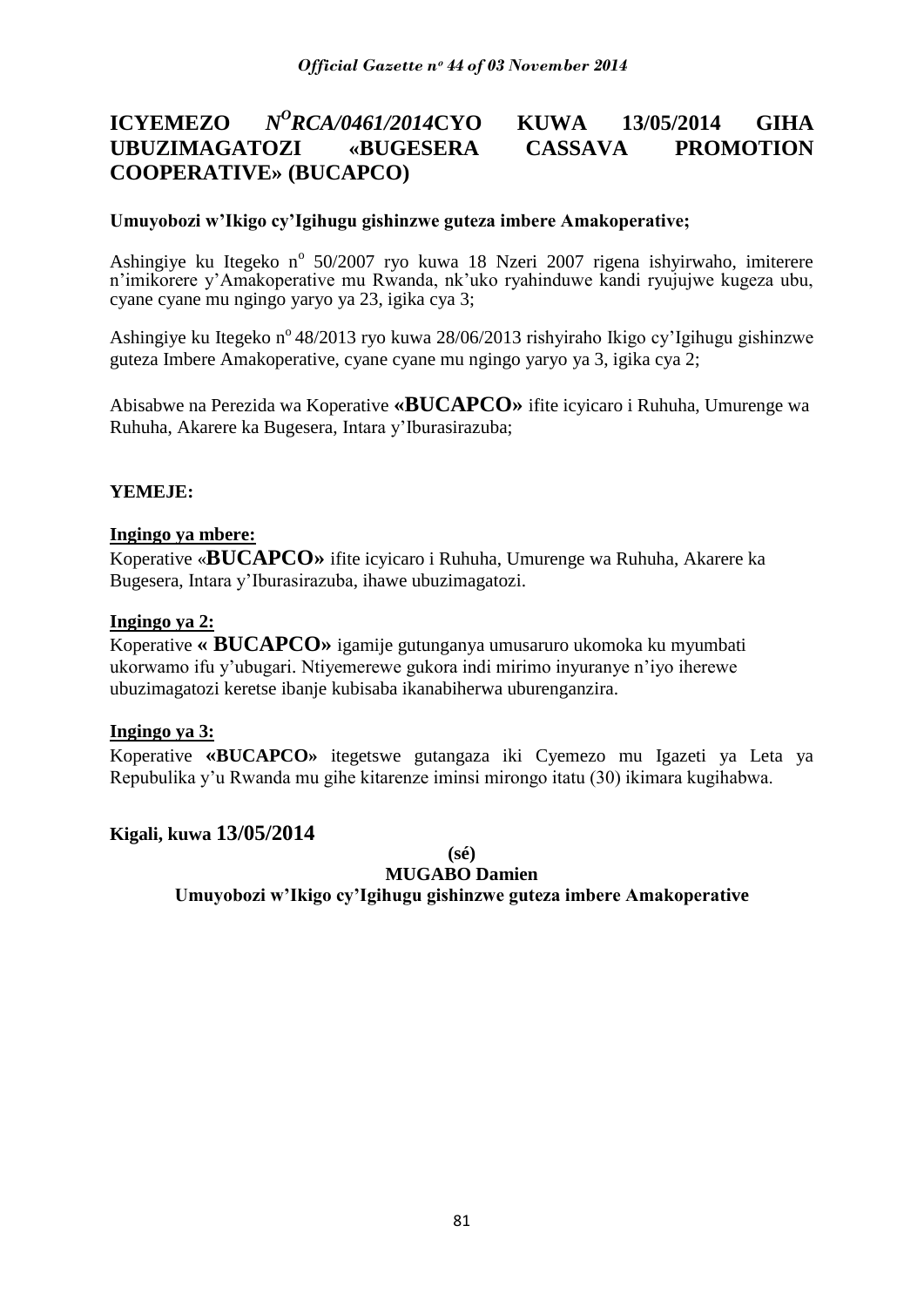#### **ICYEMEZO** *N <sup>O</sup>RCA/0740/2014***CYO KUWA 21/08/2014 GIHA UBUZIMAGATOZI KOPERATIVE«TURWANE KU BUZIMA NYABIMATA»**

## **Umuyobozi w'Ikigo cy'Igihugu gishinzwe guteza imbere Amakoperative;**

Ashingiye ku Itegeko nº 50/2007 ryo kuwa 18 Nzeri 2007 rigena ishyirwaho, imiterere n"imikorere y"Amakoperative mu Rwanda, nk"uko ryahinduwe kandi ryujujwe kugeza ubu, cyane cyane mu ngingo yaryo ya 23, igika cya 3;

Ashingiye ku Itegeko n<sup>o</sup> 48/2013 ryo kuwa 28/06/2013 rishyiraho Ikigo cy'Igihugu gishinzwe guteza Imbere Amakoperative, cyane cyane mu ngingo yaryo ya 3, igika cya 2;

Abisabwe na Perezida wa Koperative **«TURWANE KU BUZIMA NYABIMATA»**  ifite icyicaro i Nyabimata, Umurenge wa Nyabimata, Akarere ka Nyaruguru, Intara y"Amajyepfo;

## **YEMEJE:**

## **Ingingo ya mbere:**

Koperative «**TURWANE KU BUZIMA NYABIMATA»** ifite icyicaro i Nyabimata, Umurenge wa Nyabimata, Akarere ka Nyaruguru, Intara y"Amajyepfo, ihawe ubuzimagatozi.

## **Ingingo ya 2:**

Koperative **« TURWANE KU BUZIMA NYABIMATA»** igamije gutanga serivisi z"ubujyanama bw"ubuzima no guteza imbere ubuhinzi bw"ibirayi, ibigori, ingano n"ubworozi bw"inka. Ntiyemerewe gukora indi mirimo inyuranye n"iyo iherewe ubuzimagatozi keretse ibanje kubisaba ikanabiherwa uburenganzira.

## **Ingingo ya 3:**

Icyemezo No RCA/989/2011 cyo ku wa 05 Ukuboza 2011 kivanyweho.

## **Ingingo ya 4:**

Koperative **«TURWANE KU BUZIMA NYABIMATA»** itegetswe gutangaza iki Cyemezo mu Igazeti ya Leta ya Repubulika y"u Rwanda mu gihe kitarenze iminsi mirongo itatu (30) ikimara kugihabwa.

## **Kigali, kuwa 21/08/2014**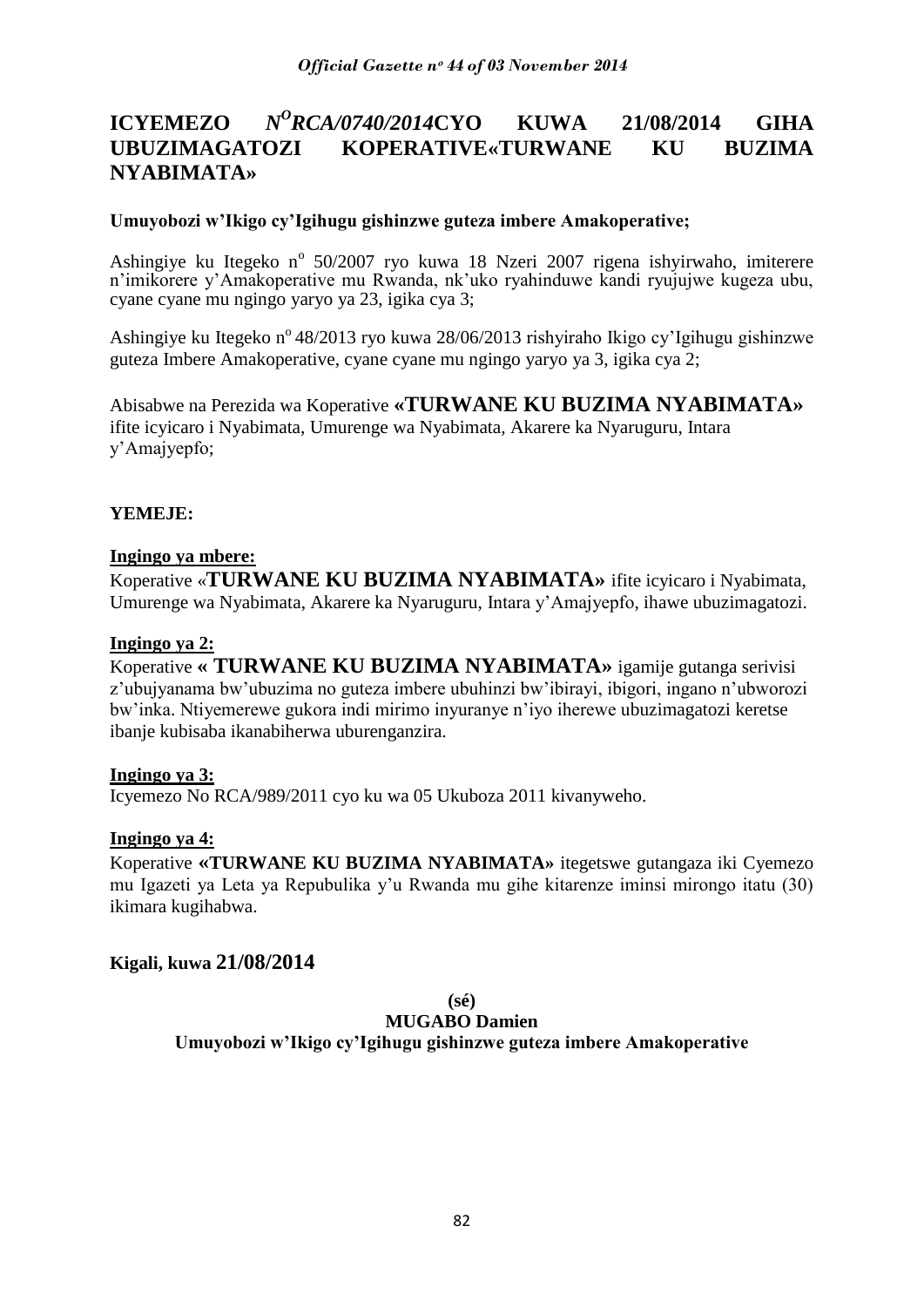#### **ICYEMEZO** *N <sup>O</sup>RCA/0424/2014* **CYO KUWA 05/05/2014 GIHA UBUZIMAGATOZI KOPERATIVE «GIRUBUZIMA RUHERU» (KOGIRU)**

## **Umuyobozi w'Ikigo cy'Igihugu gishinzwe guteza imbere Amakoperative;**

Ashingiye ku Itegeko nº 50/2007 ryo kuwa 18 Nzeri 2007 rigena ishyirwaho, imiterere n"imikorere y"Amakoperative mu Rwanda, nk"uko ryahinduwe kandi ryujujwe kugeza ubu, cyane cyane mu ngingo yaryo ya 23, igika cya 3;

Ashingiye ku Itegeko n<sup>o</sup> 48/2013 ryo kuwa 28/06/2013 rishyiraho Ikigo cy'Igihugu gishinzwe guteza Imbere Amakoperative, cyane cyane mu ngingo yaryo ya 3, igika cya 2;

Abisabwe na Perezida wa Koperative **«KOGIRU»** ifite icyicaro i Kabere, Umurenge wa Ruheru, Akarere ka Nyaruguru, Intara y"Amajyepfo;

# **YEMEJE:**

## **Ingingo ya mbere:**

Koperative «**KOGIRU»** ifite icyicaro i Kabere, Umurenge wa Ruheru, Akarere ka Nyaruguru, Intara y"Amajyepfo, ihawe ubuzimagatozi.

## **Ingingo ya 2:**

Koperative **« KOGIRU»** igamije gutanga serivisi z"ubujyanama bw"ubuzima no guteza imbere ubworozi bw"ingurube. Ntiyemerewe gukora indi mirimo inyuranye n"iyo iherewe ubuzimagatozi keretse ibanje kubisaba ikanabiherwa uburenganzira.

## **Ingingo ya 3:**

Koperative **«KOGIRU»** itegetswe gutangaza iki Cyemezo mu Igazeti ya Leta ya Repubulika y"u Rwanda mu gihe kitarenze iminsi mirongo itatu (30) ikimara kugihabwa.

## **Kigali, kuwa 05/05/2014**

**(sé)**

**MUGABO Damien**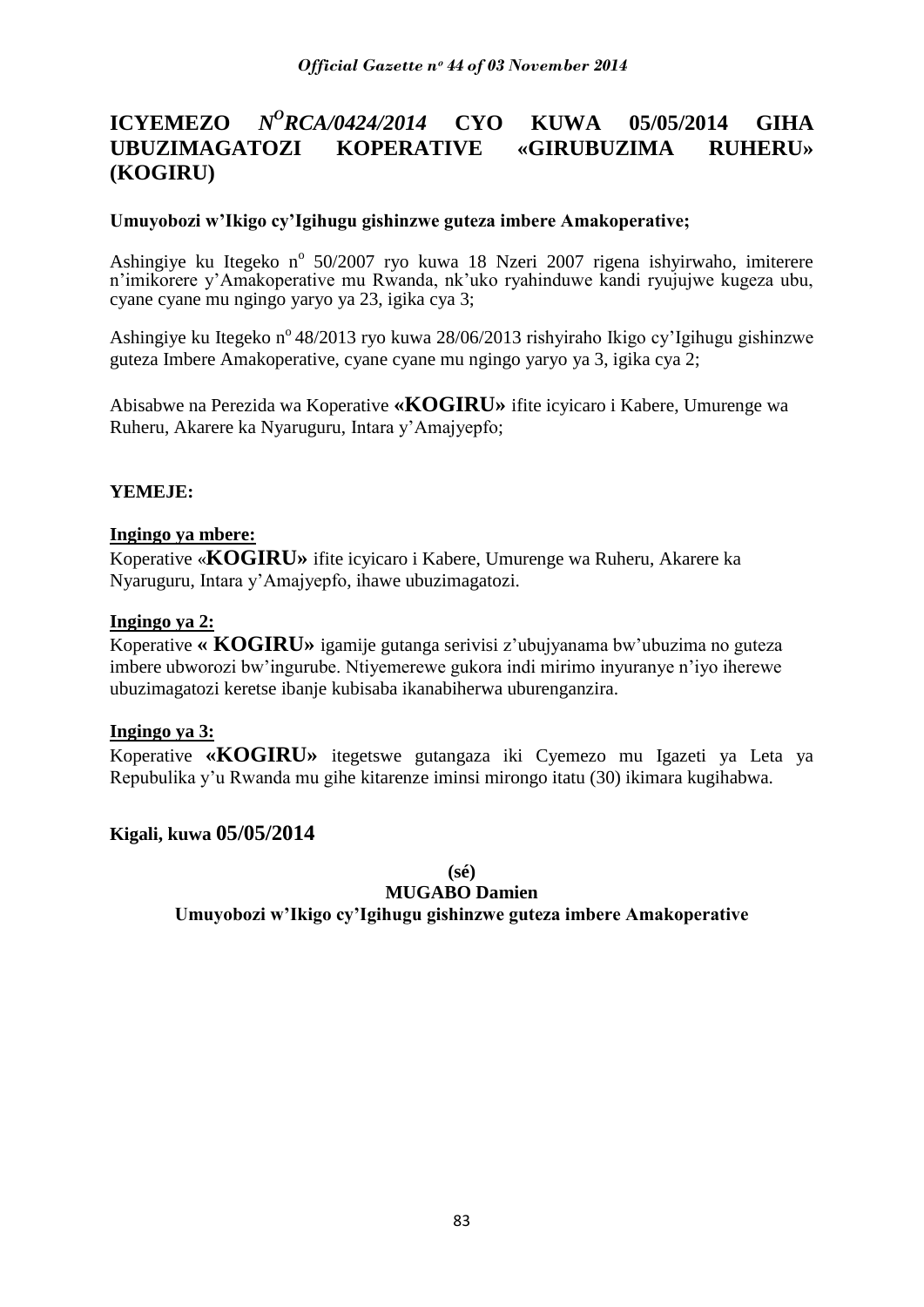#### **ICYEMEZO** *N <sup>O</sup>RCA/0470/2014* **CYO KUWA 19/05/2014 GIHA UBUZIMAGATOZI KOPERATIVE «DUKORERE HAMWE-MUSANZE»**

## **Umuyobozi w'Ikigo cy'Igihugu gishinzwe guteza imbere Amakoperative;**

Ashingiye ku Itegeko nº 50/2007 ryo kuwa 18 Nzeri 2007 rigena ishyirwaho, imiterere n"imikorere y"Amakoperative mu Rwanda, nk"uko ryahinduwe kandi ryujujwe kugeza ubu, cyane cyane mu ngingo yaryo ya 23, igika cya 3;

Ashingiye ku Itegeko n<sup>o</sup> 48/2013 ryo kuwa 28/06/2013 rishyiraho Ikigo cy'Igihugu gishinzwe guteza Imbere Amakoperative, cyane cyane mu ngingo yaryo ya 3, igika cya 2;

Abisabwe na Perezida wa Koperative **«DUKORERE HAMWE-MUSANZE»** ifite icyicaro i Kabazungu, Umurenge wa Musanze, Akarere ka Musanze, Intara y"Amajyaruguru;

## **YEMEJE:**

## **Ingingo ya mbere:**

Koperative « **DUKORERE HAMWE-MUSANZE »** ifite icyicaro i Kabazungu, Umurenge wa Musanze, Akarere ka Musanze, Intara y"Amajyaruguru, ihawe ubuzimagatozi.

## **Ingingo ya 2:**

Koperative **« DUKORERE HAMWE-MUSANZE »** igamije guteza imbere ubuhinzi bw"ibirayi n"ibigori. Ntiyemerewe gukora indi mirimo inyuranye n"iyo iherewe ubuzimagatozi keretse ibanje kubisaba ikanabiherwa uburenganzira.

## **Ingingo ya 3:**

Koperative **« DUKORERE HAMWE-MUSANZE »** itegetswe gutangaza iki Cyemezo mu Igazeti ya Leta ya Repubulika y"u Rwanda mu gihe kitarenze iminsi mirongo itatu (30) ikimara kugihabwa.

**Kigali, kuwa 19/05/2014**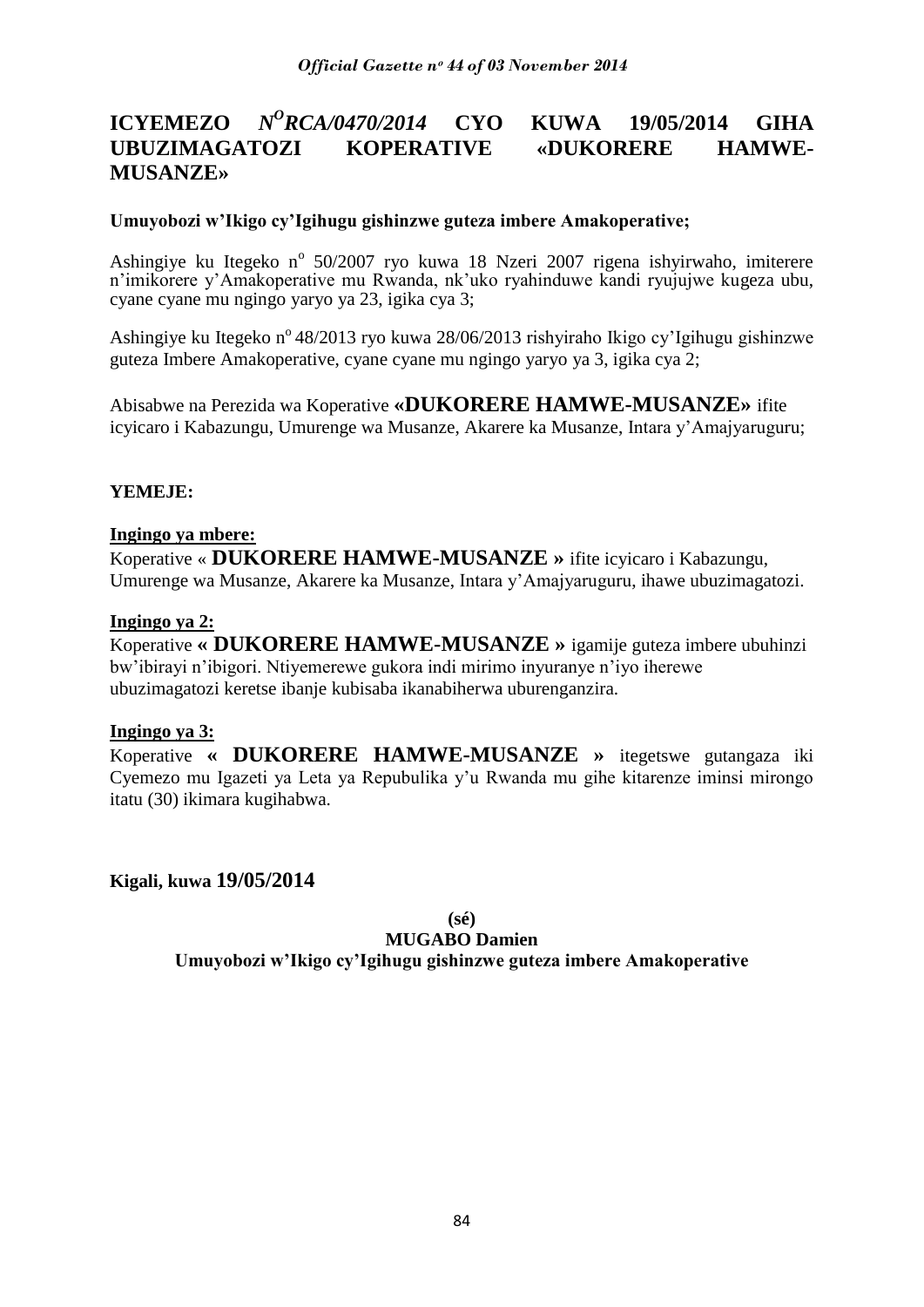### **ICYEMEZO** *N <sup>O</sup>RCA/0707/2014***CYO KUWA 13/08/2014 GIHA UBUZIMAGATOZI «SAFE TAXI MOTO COOPERATIVE RWIMIYAGA» (S T M C R)**

## **Umuyobozi w'Ikigo cy'Igihugu gishinzwe guteza imbere Amakoperative;**

Ashingiye ku Itegeko nº 50/2007 ryo kuwa 18 Nzeri 2007 rigena ishyirwaho, imiterere n"imikorere y"Amakoperative mu Rwanda, nk"uko ryahinduwe kandi ryujujwe kugeza ubu, cyane cyane mu ngingo yaryo ya 23, igika cya 3;

Ashingiye ku Itegeko n<sup>o</sup> 48/2013 ryo kuwa 28/06/2013 rishyiraho Ikigo cy'Igihugu gishinzwe guteza Imbere Amakoperative, cyane cyane mu ngingo yaryo ya 3, igika cya 2;

Abisabwe na Perezida wa Koperative **«S T M C R»** ifite icyicaro i Nyarupfubire, Umurenge wa Rwimiyaga, Akarere ka Nyagatare, Intara y"Iburasirazuba;

# **YEMEJE:**

## **Ingingo ya mbere:**

Koperative «**S T M C R»** ifite icyicaro i Nyarupfubire, Umurenge wa Rwimiyaga, Akarere ka Nyagatare, Intara y"Iburasirazuba, ihawe ubuzimagatozi.

## **Ingingo ya 2:**

Koperative **« S T M C R»** igamije gutanga serivisi zijyanye no gutwara abantu hakoreshejwe amapikipiki. Ntiyemerewe gukora indi mirimo inyuranye n"iyo iherewe ubuzimagatozi keretse ibanje kubisaba ikanabiherwa uburenganzira.

## **Ingingo ya 3:**

Koperative **«S T M C R»** itegetswe gutangaza iki Cyemezo mu Igazeti ya Leta ya Repubulika y"u Rwanda mu gihe kitarenze iminsi mirongo itatu (30) ikimara kugihabwa.

## **Kigali, kuwa 13/08/2014**

**(sé)**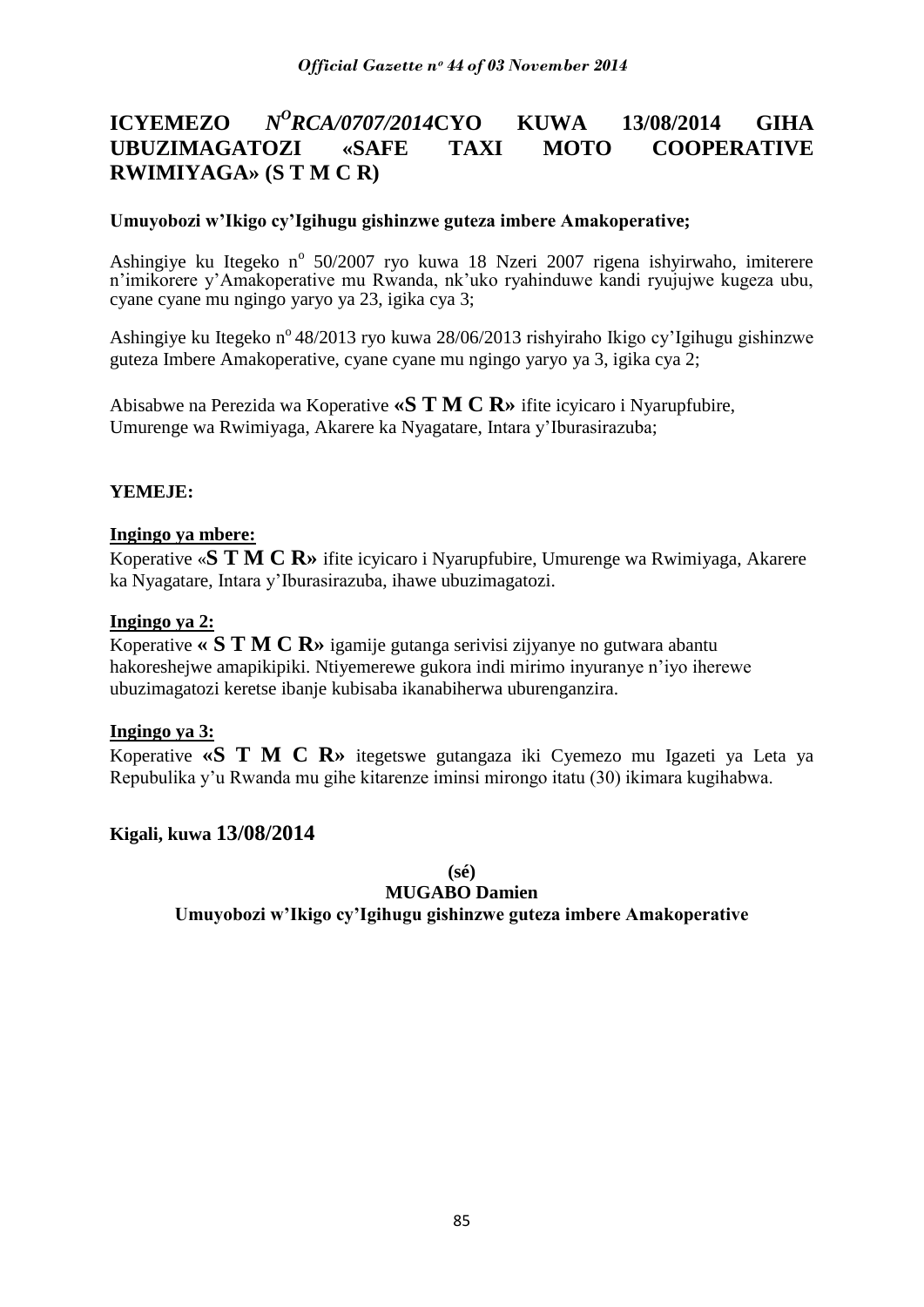#### **ICYEMEZO** *N <sup>O</sup>RCA/0615/2014* **CYO KUWA 19/06/2014 GIHA UBUZIMAGATOZI KOPERATIVE«TWITE KUBUHINZI RWANKUBA»**

## **Umuyobozi w'Ikigo cy'Igihugu gishinzwe guteza imbere Amakoperative;**

Ashingiye ku Itegeko nº 50/2007 ryo kuwa 18 Nzeri 2007 rigena ishyirwaho, imiterere n"imikorere y"Amakoperative mu Rwanda, nk"uko ryahinduwe kandi ryujujwe kugeza ubu, cyane cyane mu ngingo yaryo ya 23, igika cya 3;

Ashingiye ku Itegeko n<sup>o</sup> 48/2013 ryo kuwa 28/06/2013 rishyiraho Ikigo cy'Igihugu gishinzwe guteza Imbere Amakoperative, cyane cyane mu ngingo yaryo ya 3, igika cya 2;

Abisabwe na Perezida wa Koperative **«TWITE KUBUHINZI RWANKUBA»** ifite icyicaro i Munini, Umurenge wa Rwankuba, Akarere ka Karongi, Intara y"Iburengerazuba;

## **YEMEJE:**

## **Ingingo ya mbere:**

Koperative «**TWITE KUBUHINZI RWANKUBA»** ifite icyicaro i Munini, Umurenge wa Rwankuba, Akarere ka Karongi, Intara y"Iburengerazuba, ihawe ubuzimagatozi.

## **Ingingo ya 2:**

Koperative **« TWITE KUBUHINZI RWANKUBA»** igamije guteza imbere ubuhinzi bw"imbuto (Maracuja). Ntiyemerewe gukora indi mirimo inyuranye n"iyo iherewe ubuzimagatozi keretse ibanje kubisaba ikanabiherwa uburenganzira.

## **Ingingo ya 3:**

Koperative **«TWITE KUBUHINZI RWANKUBA»** itegetswe gutangaza iki Cyemezo mu Igazeti ya Leta ya Repubulika y"u Rwanda mu gihe kitarenze iminsi mirongo itatu (30) ikimara kugihabwa.

**Kigali, kuwa 19/06/2014**

**(sé)**

## **MUGABO Damien**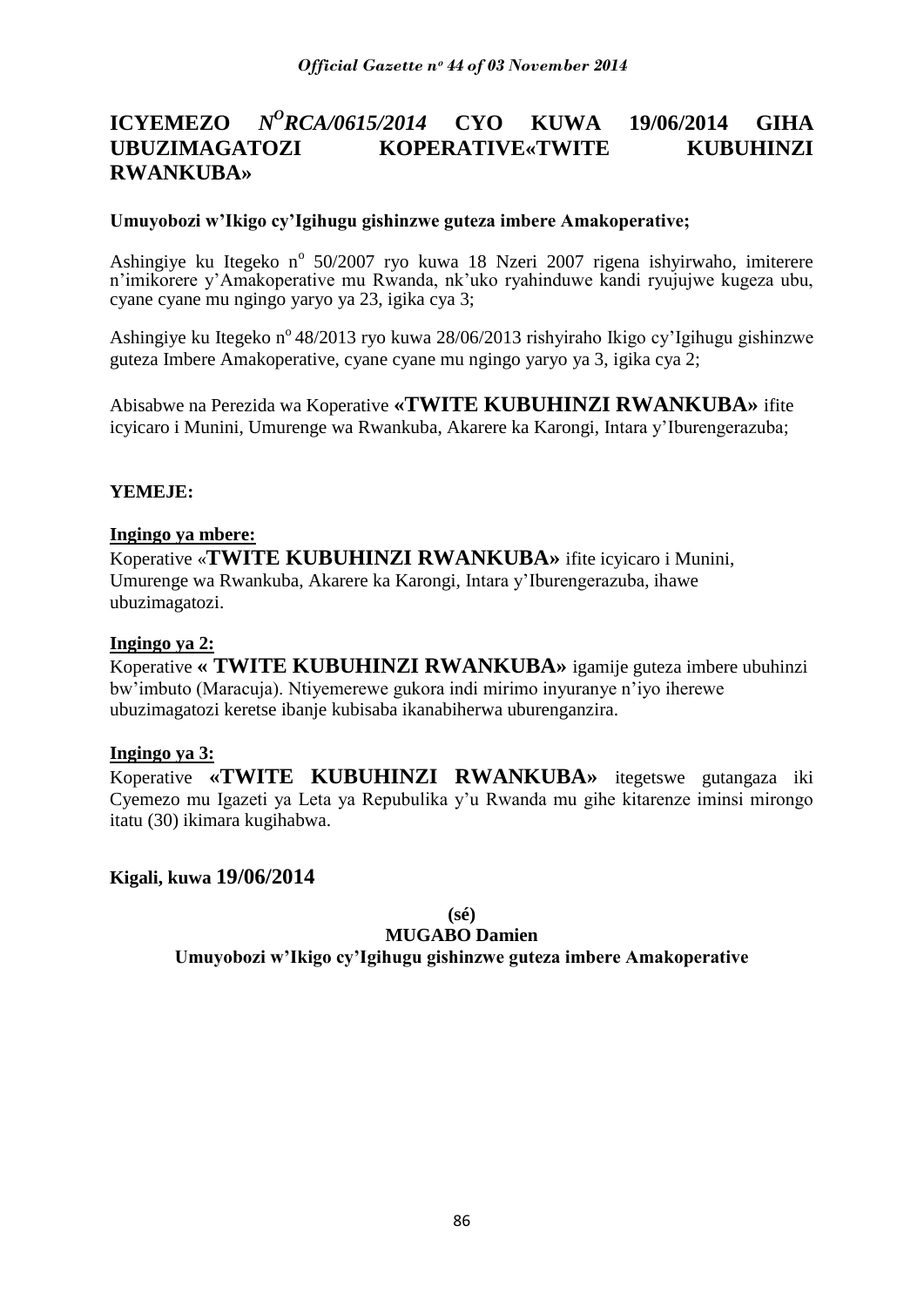#### **ICYEMEZO** *N <sup>O</sup>RCA/1386/2009* **CYO KUWA 30/10/2009 GIHA UBUZIMAGATOZI KOPERATIVE «FROMAGERIE IZIHIRWE»**

## **Umuyobozi w'Ikigo cy'Igihugu gishinzwe guteza imbere Amakoperative;**

Ashingiye ku Itegeko nº 50/2007 ryo kuwa 18 Nzeri 2007 rigena ishyirwaho, imiterere n'imikorere y'Amakoperative mu Rwanda, nk'uko ryahinduwe kandi ryujujwe kugeza ubu, cyane cyane mu ngingo yaryo ya 23, igika cya 3;

Ashingiye ku Itegeko n<sup>o</sup> 16/2008 ryo kuwa 11/06/2008 rishyiraho Ikigo cy'Igihugu gishinzwe guteza Imbere Amakoperative, cyane cyane mu ngingo yaryo ya 3, igika cya 2;

Abisabwe na Perezida wa Koperative **« FROMAGERIE IZIHIRWE»** ifite icyicaro i Bitenga, Umurenge wa Mukura, Akarere ka Rutsiro, Intara y"Iburengerazuba;

## **YEMEJE:**

## **Ingingo ya mbere:**

Koperative «**FROMAGERIE IZIHIRWE»** ifite icyicaro i Bitenga, Umurenge wa Mukura, Akarere ka Rutsiro, Intara y"Iburengerazuba, ihawe ubuzimagatozi.

## **Ingingo ya 2:**

Koperative **« FROMAGERIE IZIHIRWE»** ifite intego yo gukora Fromage na yoghourt. Ntiyemerewe gukora indi mirimo inyuranye n"iyo iherewe ubuzimagatozi keretse ibanje kubisaba ikanabiherwa uburenganzira.

## **Ingingo ya 3:**

Iki Cyemezo kigira agaciro guhera umunsi cyatangarijweho mu Igazeti ya Leta ya Repubulika y"u Rwanda.

## **Kigali, kuwa 30/10/2009**

**(sé)**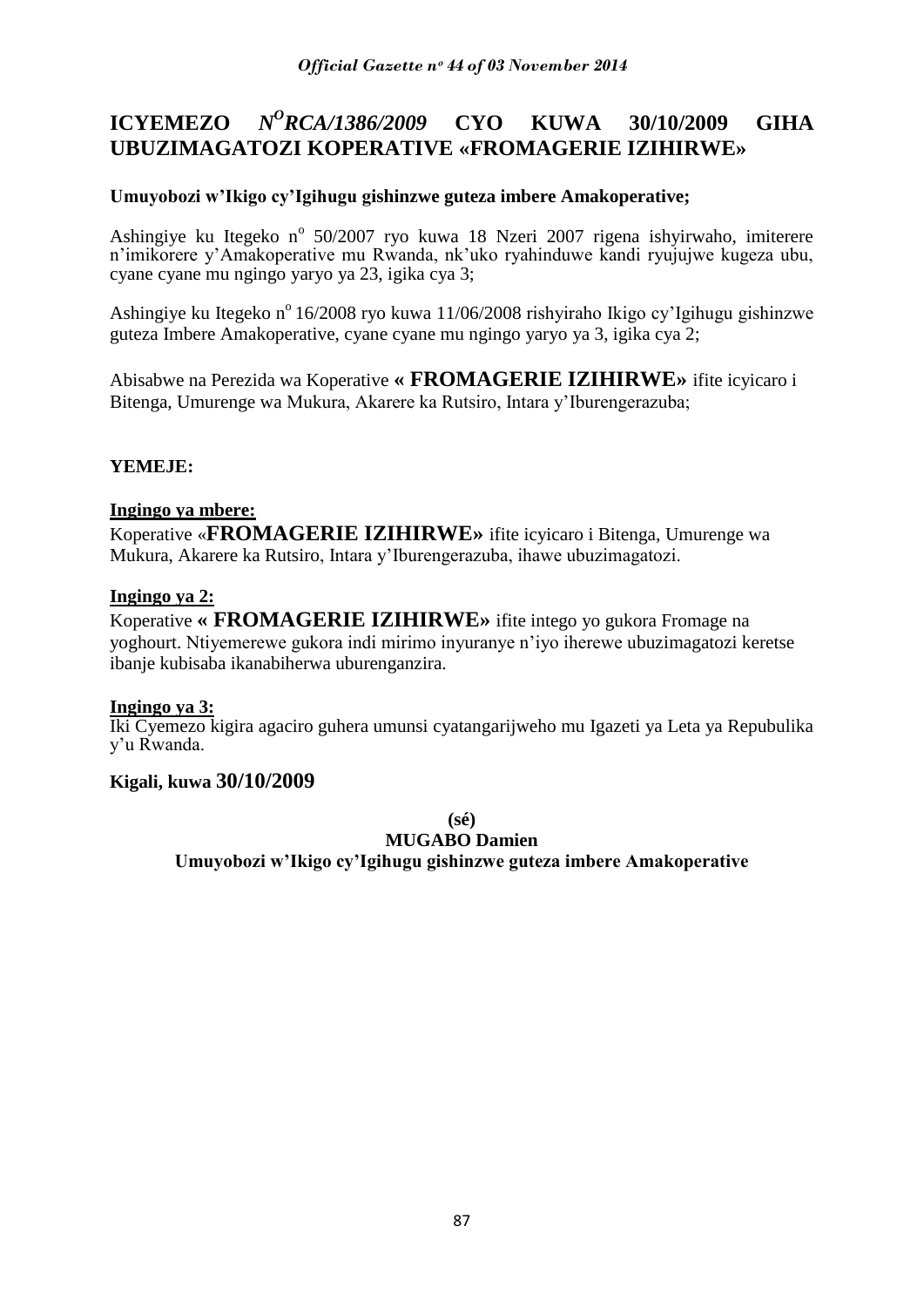#### **ICYEMEZO** *N <sup>O</sup>RCA/1121/2009* **CYO KUWA 07/09/2009 GIHA UBUZIMAGATOZI KOPERATIVE «TUZAMURANE»**

## **Umuyobozi w'Ikigo cy'Igihugu gishinzwe guteza imbere Amakoperative;**

Ashingiye ku Itegeko nº 50/2007 ryo kuwa 18 Nzeri 2007 rigena ishyirwaho, imiterere n"imikorere y"Amakoperative mu Rwanda, nk"uko ryahinduwe kandi ryujujwe kugeza ubu, cyane cyane mu ngingo yaryo ya 23, igika cya 3;

Ashingiye ku Itegeko n<sup>o</sup> 16/2008 ryo kuwa 11/06/2008 rishyiraho Ikigo cy'Igihugu gishinzwe guteza Imbere Amakoperative, cyane cyane mu ngingo yaryo ya 3, igika cya 2;

Abisabwe na Perezida wa Koperative **« TUZAMURANE»** ifite icyicaro i Nyakabuye, Umurenge wa Nyakabuye, Akarere ka Rusizi, Intara y"Iburengerazuba mu rwandiko rwe rwo kuwa 05 Gicurasi 2009;

## **YEMEJE:**

## **Ingingo ya mbere:**

Koperative «**TUZAMURANE»** ifite icyicaro i Nyakabuye, Umurenge wa Nyakabuye, Akarere ka Rusizi, Intara y"Iburengerazuba, ihawe ubuzimagatozi.

## **Ingingo ya 2:**

Koperative **« TUZAMURANE»** igamije guteza imbere ubuhinzi bwa kawa. Ntiyemerewe gukora indi mirimo inyuranye n"iyo iherewe ubuzimagatozi keretse ibanje kubisaba ikanabiherwa uburenganzira.

## **Ingingo ya 3:**

Iki Cyemezo kigira agaciro guhera umunsi cyatangarijweho mu Igazeti ya Leta ya Repubulika y"u Rwanda.

## **Kigali, kuwa 07/09/2009**

**(sé)**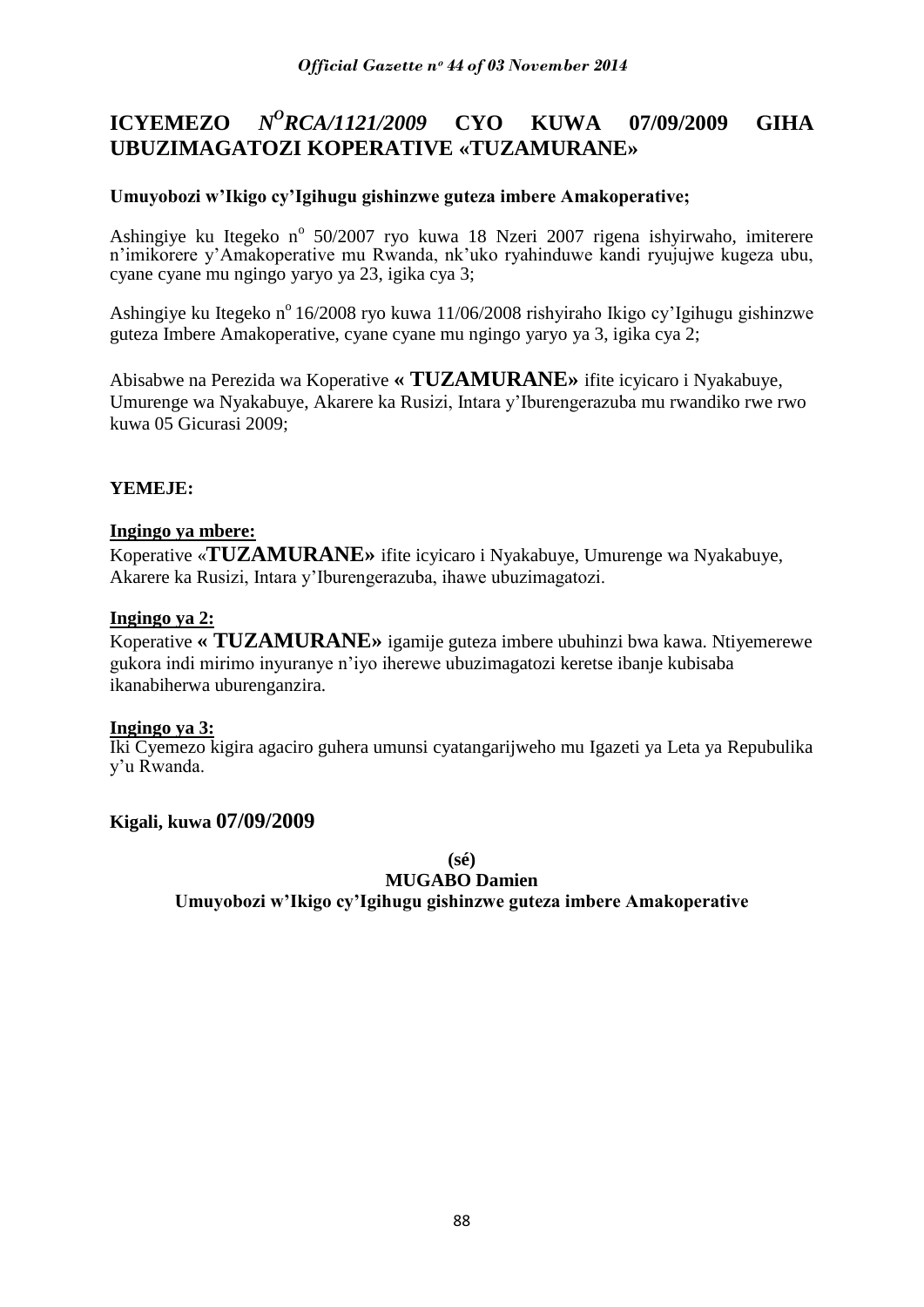#### **ICYEMEZO** *N <sup>O</sup>RCA/0735/2014* **CYO KUWA 21/08/2014 GIHA UBUZIMAGATOZI KOPERATIVE «ABANYAMYUGA TWIGIRE»**

## **Umuyobozi w'Ikigo cy'Igihugu gishinzwe guteza imbere Amakoperative;**

Ashingiye ku Itegeko nº 50/2007 ryo kuwa 18 Nzeri 2007 rigena ishyirwaho, imiterere n"imikorere y"Amakoperative mu Rwanda, nk"uko ryahinduwe kandi ryujujwe kugeza ubu, cyane cyane mu ngingo yaryo ya 23, igika cya 3;

Ashingiye ku Itegeko n<sup>o</sup> 48/2013 ryo kuwa 28/06/2013 rishyiraho Ikigo cy'Igihugu gishinzwe guteza Imbere Amakoperative, cyane cyane mu ngingo yaryo ya 3, igika cya 2;

Abisabwe na Perezida wa Koperative **« ABANYAMYUGA TWIGIRE»** ifite icyicaro i Karururma, Umurenge wa Gatsata, Akarere ka Gasabo, Umujyi wa Kigali;

## **YEMEJE:**

## **Ingingo ya mbere:**

Koperative «**ABANYAMYUGA TWIGIRE»** ifite icyicaro i Karururma, Umurenge wa Gatsata, Akarere ka Gasabo, Umujyi wa Kigali, ihawe ubuzimagatozi.

## **Ingingo ya 2:**

Koperative **« ABANYAMYUGA TWIGIRE»** igamije gutanga serivisi zijyanye no kubakira abandi amazu (abafundi). Ntiyemerewe gukora indi mirimo inyuranye n"iyo iherewe ubuzimagatozi keretse ibanje kubisaba ikanabiherwa uburenganzira.

## **Ingingo ya 3:**

Koperative **«ABANYAMYUGA TWIGIRE»** itegetswe gutangaza iki Cyemezo mu Igazeti ya Leta ya Repubulika y"u Rwanda mu gihe kitarenze iminsi mirongo itatu (30) ikimara kugihabwa.

## **Kigali, kuwa 21/08/2014**

**(sé)**

**MUGABO Damien**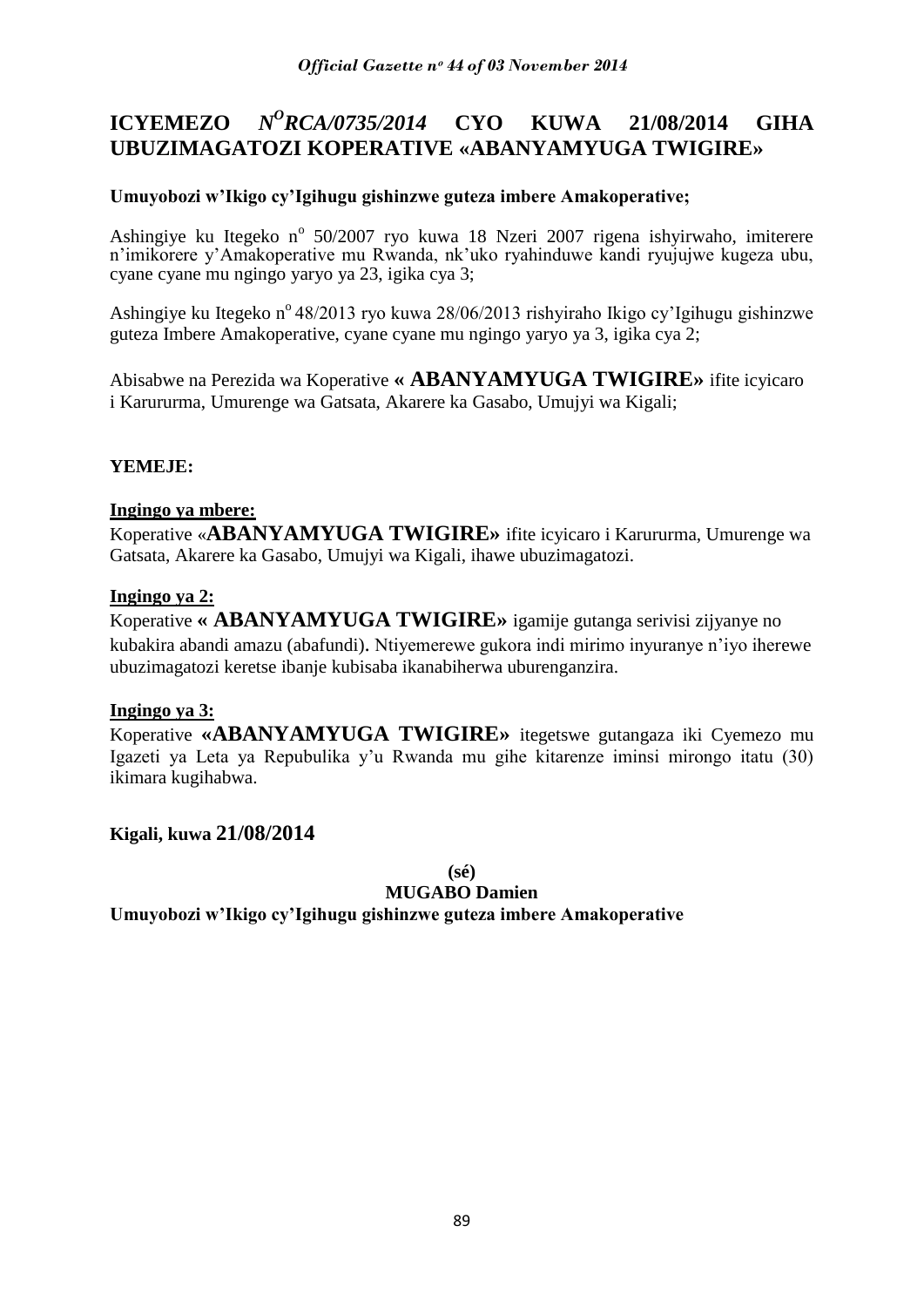| <b>ITANGAZO</b>                                                                                                                                                                     | <b>ANNOUNCEMENT</b>                                                                                                                                                                         | <b>COMMUNIQUE</b>                                                                                                                                  |
|-------------------------------------------------------------------------------------------------------------------------------------------------------------------------------------|---------------------------------------------------------------------------------------------------------------------------------------------------------------------------------------------|----------------------------------------------------------------------------------------------------------------------------------------------------|
| Ubuyobozi<br>Bukuru<br>bw'Abinjira<br>n'Abasohoka<br>Gihugu<br>buramenyesha<br>mu<br>abantu bose ko abantu bafite<br>amazina akurikira<br>bahawe<br>Ubwenegihugu<br>bw'u<br>Rwanda: | The Directorate General of<br>Immigration and Emigration<br>would like to inform the<br>public<br>that<br>persons<br>responding to names below<br>have been granted Rwandan<br>nationality: | La Direction Générale de<br>l'Immigration et Emigration<br>annonce au public que les<br>personnes ci-après ont acquis<br>la nationalité rwandaise: |
| 1. AINO<br><b>MUGISHA</b><br>Elizabeth<br>mwene<br>Gakuba<br>John<br>na<br>Tushabe<br>Jane<br>wavukiye i Kampala /<br>Uganda,<br>kuwa<br>12/04/1992.                                | <b>MUGISHA</b><br>1. AINO<br>Elizabeth daughter of<br>John<br>Gakuba<br>and<br>Tushabe Jane born in<br>Kampala / Uganda,<br>on 12/04/1992.                                                  | 1. AINO<br><b>MUGISHA</b><br>Elizabeth<br>fille<br>de<br>Gakuba<br>John<br>et<br>Tushabe Jane née a<br>Kampala / Uganda,<br>le 12/04/1992.         |
| 2. ASIIMWE<br>Jolly<br>Baguma<br>mwene<br>Arthur na Kyobutungi<br>Jenninah wavukiye i<br>Kampala / Uganda<br>kuwa 28/12/1991.                                                       | 2. ASIIMWE<br>Jolly<br>daughter of Baguma<br>Arthur<br>and<br>Kyobutungi Jenninah<br>born in Kampala /<br>Uganda<br><sub>on</sub><br>28/12/1991.                                            | 2. ASIIMWE Jolly fille<br>de Baguma Arthur et<br>Kyobutungi Jenninah<br>a Kampala<br>née<br>Uganda<br>le<br>28/12/1991.                            |
| 3. DEPREZ Dirk Johan<br>Arthur<br>mwene<br>Deprez<br>Jacob<br>na<br>Lagast<br>Maria<br>wavukiye Berchem /<br>Belgium<br>Antwerp/<br>kuwa 12/09/1966.                                | 3. DEPREZ Dirk Johan<br>Arthur son of Deprez<br>Jacob<br>and<br>Lagast<br>Maria<br>born<br>1n<br>Berchem - Antwerp /<br>Belgium<br><sub>on</sub><br>12/09/1966.                             | 3. DEPREZ Dirk Johan<br>Arthur fils de Deprez<br>Jacob et Lagast Maria<br>né a Berchem<br>Antwerp / Belgium le<br>12/09/1966.                      |
| <b>DUSABE</b><br>4.<br>Suzane<br>mwene<br>Murengerantwali<br>Aloys<br>na<br>Nyirabuhake<br>Maria<br>wavukiye i Nyanzare<br>muri<br><b>DRC</b><br>kuwa<br>01/01/1958.                | <b>DUSABE</b><br>Suzane<br>4.<br>daughter<br>of<br>Murengerantwali<br>Aloys<br>and<br>Nyirabuhake<br>Maria<br>born in Nyanzare<br>$\sqrt{2}$<br>DRC on 01/01/1958.                          | <b>DUSABE</b><br>Suzane<br>4.<br>fille<br>de<br>Murengerantwali<br>Aloys et Nyirabuhake<br>Maria née à Nyanzare<br>/ RDC le 01/01/1958.            |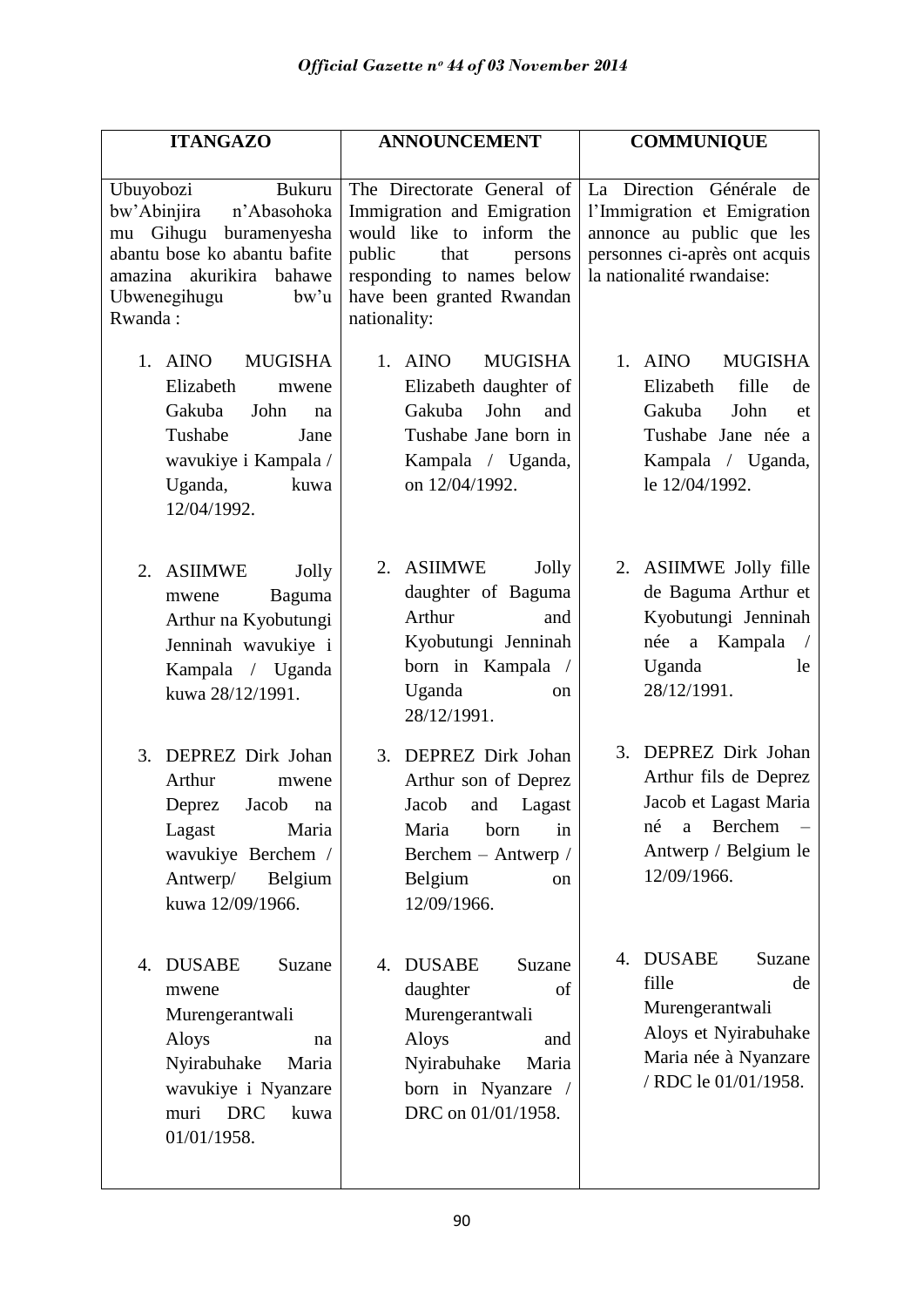| 5. EKANGA<br>Kalume<br>Patrick<br>mwene<br>Kalombwe Ekanga na<br>Riziki<br>Alfayo<br>wavukiye Kicukiro /<br>Rwanda<br>kuwa<br>30/11/1983.                                         | Kalume<br>5. EKANGA<br>Patrick<br>of<br>son<br>Kalombwe<br>Ekanga<br>Riziki<br>Alfayo<br>and<br>born in Kicukiro /<br>Rwanda<br><sub>on</sub><br>30/11/1983.                          | 5. EKANGA<br>Kalume<br>fils<br>Patrick<br>de<br>Kalombwe Ekanga et<br>Riziki Alfayo né à<br>Kicukiro / Rwanda le<br>30/11/1983.                                         |
|-----------------------------------------------------------------------------------------------------------------------------------------------------------------------------------|---------------------------------------------------------------------------------------------------------------------------------------------------------------------------------------|-------------------------------------------------------------------------------------------------------------------------------------------------------------------------|
| ELISABETH<br>Marie<br>6.<br>Gabrielle<br>Noelle<br>Thliebot<br>mwene<br>Thiebot<br>André<br>na<br>Robine<br>Madeleine<br>wavukiye Treauville /<br>France<br>kuwa<br>25/12/1946.   | 6. ELISABETH<br>Marie<br>Gabrielle<br>Noelle<br>Thliebot daughter of<br>André and<br>Thiebot<br>Robine<br>Madeleine<br>born in Treauville /<br>France<br><sub>on</sub><br>25/12/1946. | 6. ELISABETH<br>Marie<br>Gabrielle<br>Noelle<br>fille<br>Thliebot<br>de<br>Thiebot<br>André<br>et<br>Madeleine<br>Robine<br>née à Treauville /<br>France le 25/12/1946. |
| 7. DAVID Pierre Marie<br>Faure mwene Faure<br>Michel<br>Faure<br>na<br>Marie Claude Josette<br>wavukiye Bourg de<br>Péage / France kuwa<br>10/04/1973.                            | 7. DAVID Pierre Marie<br>Faure son of Faure<br>Michel<br>and<br>Faure<br>Marie Claude Josette<br>born in Bourg<br>de<br>Péage / France<br>on<br>10/04/1973.                           | 7. DAVID Pierre Marie<br>Faure fils de Faure<br>Michel<br>Faure<br>et<br>Marie Claude Josette<br>né à Bourg de Péage /<br>France le 10/04/1973.                         |
| 8. FRANKEN<br>Willem<br>Pieter mwene Simon<br>Franken na Franken<br>Meulen<br>Van<br>Der<br>wavukiye Hollandia /<br>New Guinea kuwa<br>11/08/1950.                                | 8. FRANKEN<br>Willem<br>Pieter son of Simon<br>Franken and Franken<br>Van Der Meulen born<br>in Hollandia / New<br>Guinea<br><sub>on</sub><br>11/08/1950.                             | Willem<br>8. FRANKEN<br>Pieter fils de Simon<br>Franken et Franken<br>Van Der Meulen né à<br>Hollandia<br><b>New</b><br>$\sqrt{2}$<br>Guinea le 11/08/1950.             |
| 9. FREDERIC<br>Auger<br>Joseph André mwene<br>Christian Auger na<br>Michele<br>Harvey<br>wavukiye<br>Baie<br>$\sim$ $-$<br>$Comeau$ /<br>Quebec/<br>Canada<br>kuwa<br>19/08/1969. | 9. FREDERIC<br>Auger<br>Joseph André son of<br>Christian Auger and<br>Michele Harvey born<br>in Baie - Comeau /<br>Quebec/ Canada on<br>19/08/1969.                                   | 9. FREDERIC<br>Auger<br>Joseph André fils de<br>Christian Auger et<br>Michele Harvey né à<br>Baie - Comeau<br>$\sqrt{2}$<br>Quebec / Canada le<br>19/08/1969.           |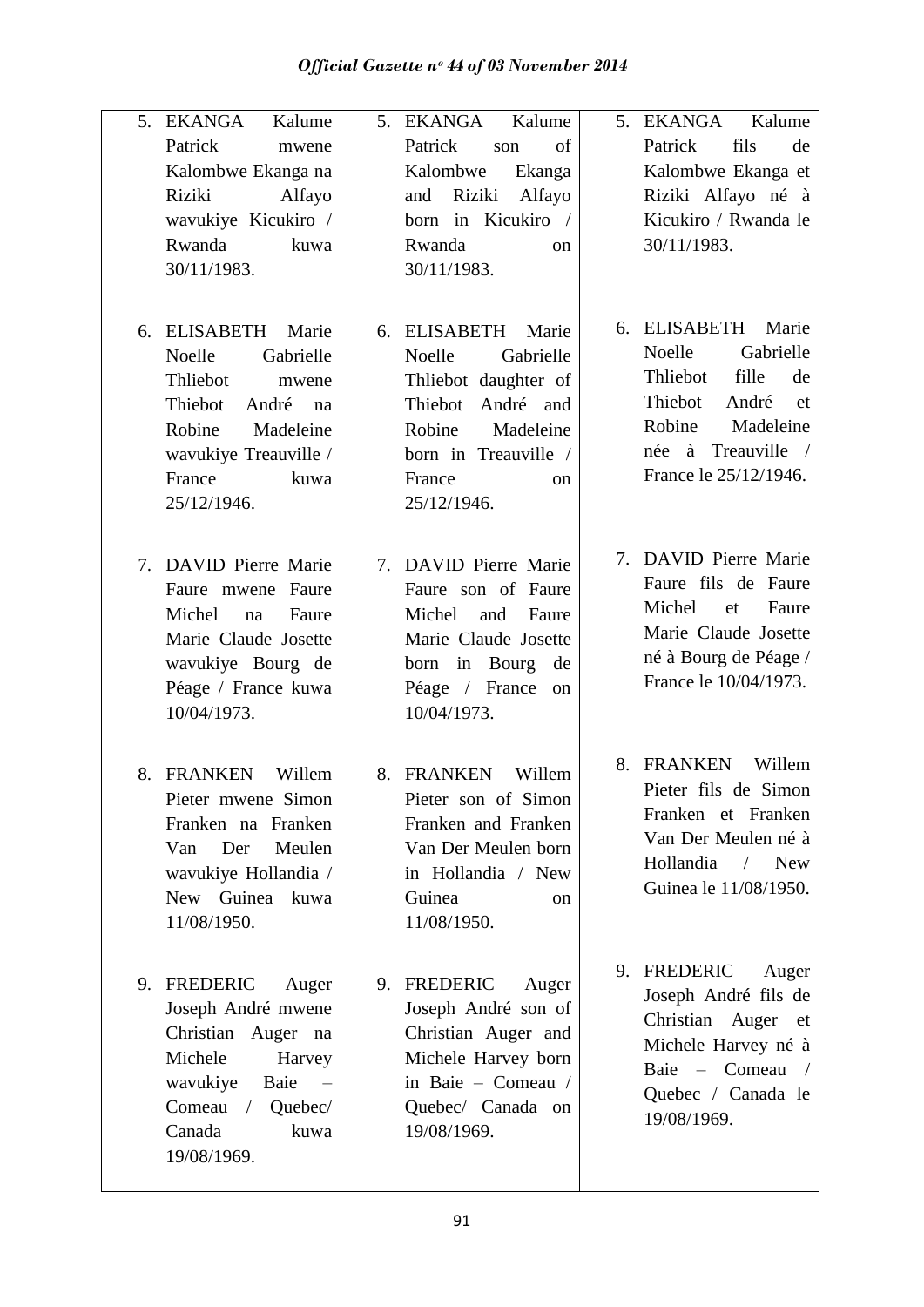| 10. GENEVIEVE                                                                                                                                            | 10. GENEVIEVE                                                                                                                                                          | 10. GENEVIEVE                                                                                                                         |
|----------------------------------------------------------------------------------------------------------------------------------------------------------|------------------------------------------------------------------------------------------------------------------------------------------------------------------------|---------------------------------------------------------------------------------------------------------------------------------------|
| Fabienne<br>Spinette<br>Annie<br>mwene<br>Spinette Richard na<br>Eloi<br>Raymonde<br>wavukiye Charle Roi<br>Belgium<br>kuwa<br>$\sqrt{2}$<br>28/04/1974. | Fabienne<br>Spinette<br>daughter<br>Annie<br>of<br>Spinette Richard and<br>Eloi Raymonde born<br>Charle<br>Roi<br>in<br>$\sqrt{2}$<br>Belgium<br>on<br>28/04/1974.     | Fabienne<br>Spinette<br>fille<br>Annie<br>de<br>Spinette Richard et<br>Eloi Raymonde née à<br>Charle Roi / Belgique<br>le 28/04/1974. |
| 11. KOOMSON Antony<br>Edwin mwene John<br>Kobina Koomson na<br>Sabina<br>Acqua<br>wavukiye Sekondi /<br>Ghana<br>kuwa<br>26/08/1958.                     | 11. KOOMSON Antony<br>Edwin son of John<br>Kobina Koomson and<br>Sabina Acqua born in<br>Sekondi / Ghana on<br>26/08/1958.                                             | 11. KOOMSON Antony<br>Edwin fils de John<br>Kobina Koomson et<br>Sabina Acqua né à<br>Sekondi / Ghana le<br>26/08/1958.               |
| 12. KABUYE<br>Ephrem<br>mwene Kabuye John<br>Baptiste na Namatovu<br>Francisca wavukiye<br>Masaka/Uganda kuwa<br>29/05/1974.                             | 12. KABUYE<br>Ephrem<br>son of Kabuye John<br><b>Baptist</b><br>and<br>Namatovu Francisca<br>Masaka<br>born in<br>$\sqrt{ }$<br>Uganda<br><sub>on</sub><br>29/05/1974. | 12. KABUYE<br>Ephrem<br>fils de Kabuye John<br>Baptist et Namatovu<br>Francisca<br>né<br>à<br>Masaka / Uganda le<br>29/05/1974.       |
| 13. KAGABO<br>John<br>Sebanyana<br>mwene<br>Francis na Teddy<br>Narugoba<br>wavukiye<br>Wakiso<br>/Uganda<br>kuwa 30/01/1970.                            | 13. KAGABO John son<br>of Sebanyana Francis<br>and Teddy Narugoba<br>Wakiso<br>in<br>born<br>/Uganda<br>on<br>30/01/1970.                                              | 13. KAGABO John fils<br>de Sebanyana Francis<br>et Teddy Narugoba né<br>à Wakiso /Uganda le<br>30/01/1970.                            |
| 14. KANYESIGYE<br>Nathan<br>mwene<br>Rwabucakara<br>Erick<br>na Kengayiga Edith<br>wavukiye Ntungamo /<br>Uganda<br>kuwa<br>14/04/1981.                  | 14. KANYESIGYE<br>Nathan<br>οf<br>son<br>Rwabucakara<br>Erick<br>and Kengayiga Edith<br>born in Ntungamo /<br>Uganda<br>on<br>14/04/1981.                              | 14. KANYESIGYE<br>Nathan<br>fils<br>de<br>Rwabucakara Erick et<br>Kengayiga Edith né à<br>Ntungamo / Uganda<br>le 14/04/1981.         |
| 15. LECLERC<br>Remi<br>Marie Pierre mwene<br>Leclerc Edouard na                                                                                          | 15. LECLERC<br>Remi<br>Marie Pierre son of<br>Leclerc Edouard and                                                                                                      | 15. LECLERC<br>Remi<br>Marie Pierre fils de<br>Leclerc Edouard<br>et                                                                  |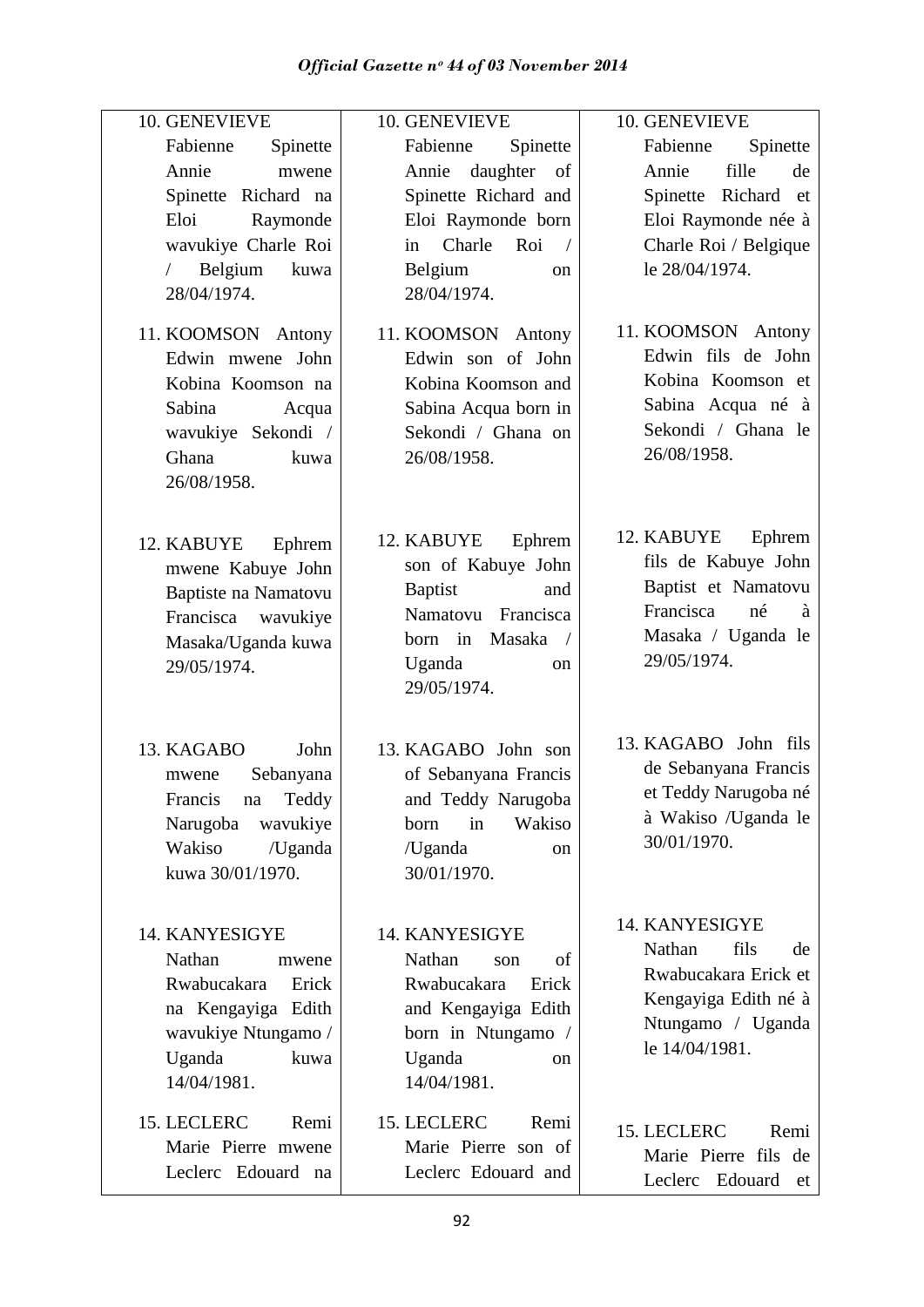| Duttlinger<br>Emma<br>wavukiye Outreau -<br>Pas - de - Calais/<br>France<br>kuwa<br>15/08/1937.<br>16. LERAY<br>James<br>Gérard René mwene<br>Leray René na Leray<br>Madeleine<br>Marie<br>wavukiye Nante<br>$\sqrt{2}$<br>France<br>kuwa | Duttlinger<br>Emma<br>born in Outreau - Pas<br>$-$ de $-$ Calais / France<br>on 15/08/1937.<br>16. LERAY<br>James<br>Gérard René son of<br>Leray René and Leray<br>Madeleine<br>Marie<br>Nante<br>in<br>born<br>$\sqrt{2}$<br>France<br><sub>on</sub> | Duttlinger Emma né à<br>Outreau $-$ Pas $-$ de $-$<br>Calais / France le<br>15/08/1937.<br>16. LERAY<br>James<br>Gérard René fils de<br>Leray René et Leray<br>Marie Madeleine né à<br>Nante / France le<br>26/03/1977. |
|-------------------------------------------------------------------------------------------------------------------------------------------------------------------------------------------------------------------------------------------|-------------------------------------------------------------------------------------------------------------------------------------------------------------------------------------------------------------------------------------------------------|-------------------------------------------------------------------------------------------------------------------------------------------------------------------------------------------------------------------------|
| 26/03/1977.<br>17. LOUVIAUX<br>Raymond Léon José<br>Louviaux<br>mwene<br>René<br>Jules<br>na<br>Jacquemin<br>Marie<br>wavukiye Bure / Saint<br>- Gilles / Belgium<br>kuwa 27/03/1950.                                                     | 26/03/1977.<br>17. LOUVIAUX<br>Raymond Léon José<br>Louviaux<br>mwene<br>René Jules<br>son of<br>Jacquemin<br>Marie<br>born in Bure / Saint -<br>Gilles / Belgium on<br>27/03/1950.                                                                   | 17. LOUVIAUX<br>Raymond Léon José<br>fils de Louviaux René<br>Jules et Jacquemin<br>Marie né à Bure /<br>Gilles<br>Saint<br>$\equiv$<br>Belgique<br>le<br>27/03/1950.                                                   |
| 18. LUC Joannes Karel<br>Cannoodt<br>Maria<br>Juliaan<br>mwene<br>na Maria<br>Cannoodt<br>wavukiye<br><b>Janssens</b><br>Mortsel/Belgium<br>kuwa 31/10/1949.                                                                              | 18. LUC Joannes Karel<br>Maria Cannoodt son<br>of Juliaan Cannoodt<br>and Maria Janssens<br>born in<br>Mortsel<br>Belgium<br>on<br>31/10/1949.                                                                                                        | 18. LUC Joannes Karel<br>Maria Cannoodt fils<br>de Juliaan Cannoodt<br>et Maria Janssens né<br>à Mortsel / Belgique<br>le 31/10/1949.                                                                                   |
| 19. MACUMI<br>Jeannette<br>Macumi<br>mwene<br>Tharcisse<br>na<br>Kanyange<br>Catherine<br>wavukiye Kirundo /<br><b>Burundi</b><br>kuwa<br>01/06/1963.                                                                                     | 19. MACUMI<br>Jeannette<br>daughter of Macumi<br>Tharcisse<br>and<br>Kanyange<br>Catherine<br>born in Kirundo<br><b>Burundi</b><br><sub>on</sub><br>01/06/1963.                                                                                       | 19. MACUMI<br>Jeannette<br>fille<br>Macumi<br>de<br>Tharcisse<br>et<br>Kanyange<br>Catherine<br>Kirundo<br>née<br>à<br><b>Burundi</b><br>le<br>01/06/1963.                                                              |
| 20. MADIRISHA<br>Natacha<br>mwene<br>Madirisha Juvénal na                                                                                                                                                                                 | 20. MADIRISHA<br>Natacha daughter of<br>Madirisha<br>Juvénal                                                                                                                                                                                          | 20. MADIRISHA<br>fille<br>Natacha<br>de<br>Madirisha Juvénal et                                                                                                                                                         |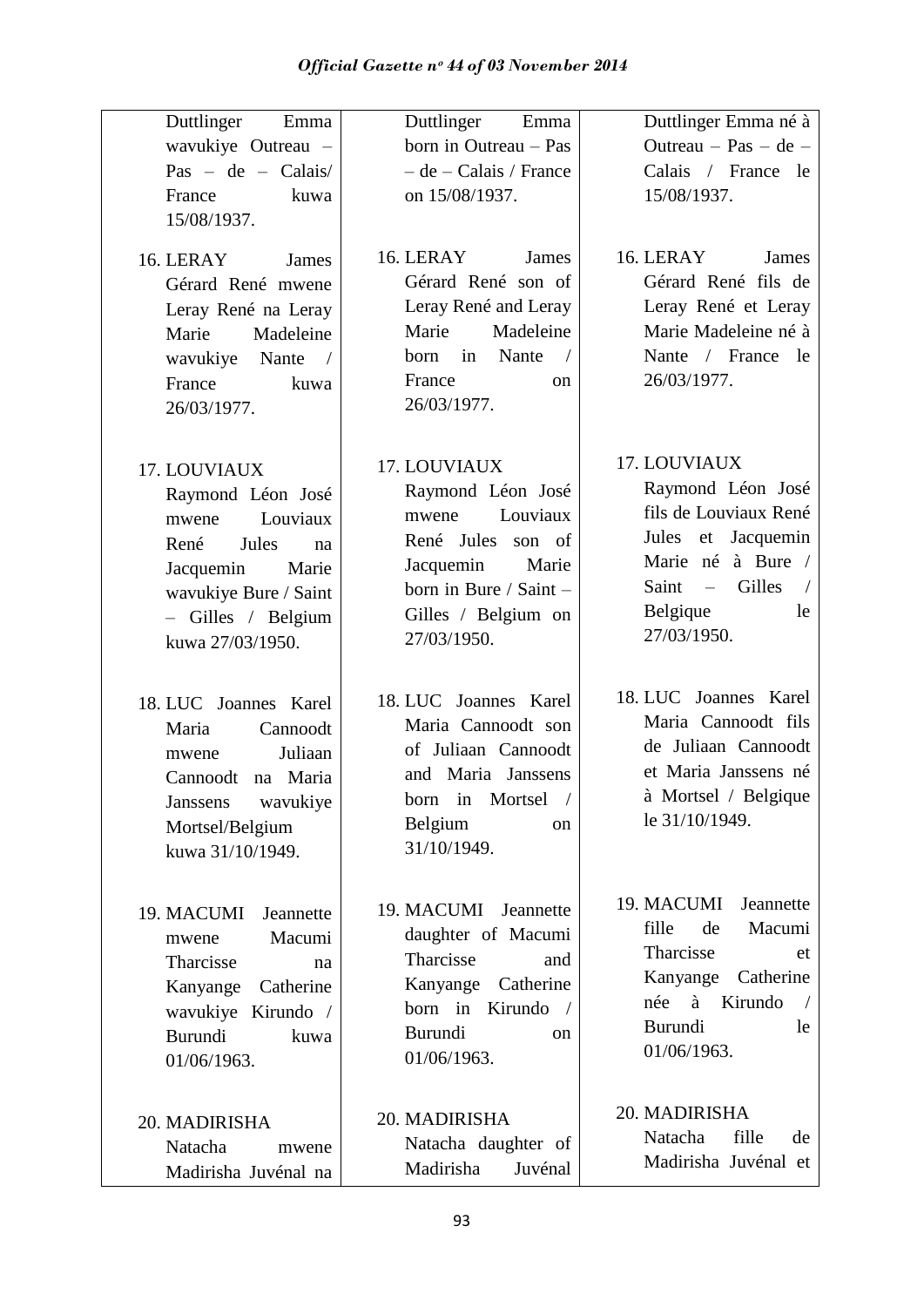| Barutwanayo Angèle<br>wavukiye Bujumbura<br>Burundi<br>kuwa<br>$\sqrt{2}$<br>23/08/1978.<br>21. MATTHYS<br>Jeroen<br>Carl<br>Bert<br>mwene<br>Matthys<br>Paul<br>na<br>Jeroen<br>Bert<br>Carl<br>wavukiye Ekeren /<br>Belgium<br>kuwa<br>02/03/1974. | Barutwanayo<br>and<br>Angèle<br>born<br>in<br>Bujumbura / Burundi<br>on 23/08/1978.<br>21. MATTHYS<br>Jeroen<br>Bert Carl<br>of<br>son<br>Matthys Paul<br>and<br>Jeroen Bert Carl born<br>in Ekeren / Belgium<br>on 02/03/1974. | Barutwanayo Angèle<br>née à Bujumbura /<br>Burundi<br>le<br>23/08/1978.<br>21. MATTHYS<br>Jeroen<br>Bert Carl<br>fils<br>de<br>Matthys<br>Paul<br>et<br>Jeroen Bert Carl né à<br>Ekeren / Belgique le<br>02/03/1974. |
|------------------------------------------------------------------------------------------------------------------------------------------------------------------------------------------------------------------------------------------------------|---------------------------------------------------------------------------------------------------------------------------------------------------------------------------------------------------------------------------------|----------------------------------------------------------------------------------------------------------------------------------------------------------------------------------------------------------------------|
| 22. MIDONZI<br>Désiré<br>Midonzi<br>mwene<br>na Kabeya<br>Mathias<br>Edith<br>wavukiye<br>Burundi<br>Mwaro<br>$\sqrt{2}$<br>kuwa 05/07/1956.                                                                                                         | 22. MIDONZI Deéiré son<br>of Midonzi Mathias<br>Kabeya Edith<br>and<br>Mwaro<br>in<br>born<br>$\sqrt{2}$<br><b>Burundi</b><br><sub>on</sub><br>05/07/1956.                                                                      | 22. MIDONZI Désiré fils<br>de Midonzi Mathias<br>et Kabeya Edith né à<br>Mwaro / Burundi le<br>05/07/1956.                                                                                                           |
| 23. MUGISHA<br>Maryse<br>Mumbando<br>mwene<br>Joseph<br>na<br>Sabushimike<br>Stéphanie<br>wavukiye<br>Bujumbura / Burundi<br>kuwa 11/09/1980.                                                                                                        | 23. MUGISHA<br>Maryse<br>daughter of<br>Joseph<br>Mumbando<br>and<br>Stéphanie<br>Sabushimike born in<br>Bujumbura / Burundi<br>on 11/09/1980.                                                                                  | 23. MUGISHA<br>Maryse<br>fille de Mumbando<br>Joseph<br>et<br>Sabushimike<br>Stéphanie<br>à<br>née<br>Bujumbura / Burundi<br>le 11/09/1980.                                                                          |
| 24. MURANGIRA<br>Jost<br>Ursula<br>Jost<br>mwene<br>Fritz<br>Jost<br>na<br>Morgenthaler<br>Margaretha wavukiye<br>Bienne / Suiss kuwa<br>12/02/1974.                                                                                                 | 24. MURANGIRA Jost<br>Ursula daughter<br>of<br>Jost Fritz and Jost<br>Morgenthaler<br>Margaretha born in<br>Bienne / Suiss kuwa<br>12/02/1974.                                                                                  | 24. MURANGIRA Jost<br>fille de Jost Fritz et<br>Morgenthaler<br>Jost<br>Margaretha née<br>à<br>Bienne / Suisse<br>le<br>12/02/1974.                                                                                  |
| 25. MURIITHI Lawrence<br>Githinji<br>Macharia<br>James<br>mwene<br>Muriithi na Margaret<br>Ngima<br>wavukiye                                                                                                                                         | 25. MURIITHI Lawrence<br>Githinji Macharia son<br>of James Muriithi and<br>Margaret Ngima born<br>in Nyeri / Kenya on                                                                                                           | 25. MURIITHI Lawrence<br>Githinji Macharia fils<br>de James Muriithi et<br>Margaret Ngima né à<br>Nyeri<br>Kenya<br>$\sqrt{2}$<br>le                                                                                 |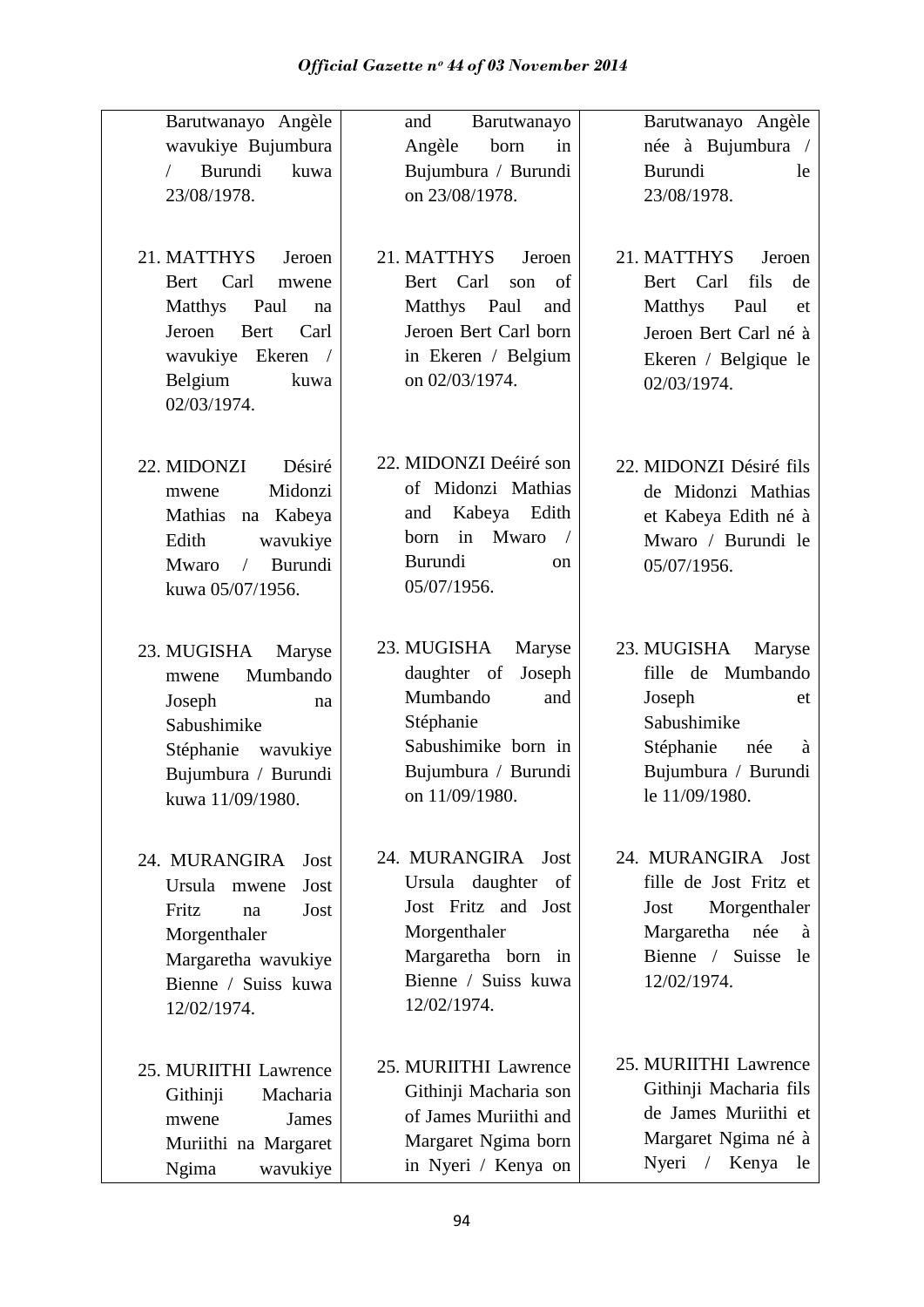| Nyeri / Kenya kuwa                                                                                                                                          | 15/09/1981.                                                                                                                                                                        | 15/09/1981.                                                                                                                                                           |
|-------------------------------------------------------------------------------------------------------------------------------------------------------------|------------------------------------------------------------------------------------------------------------------------------------------------------------------------------------|-----------------------------------------------------------------------------------------------------------------------------------------------------------------------|
| 15/09/1981.                                                                                                                                                 |                                                                                                                                                                                    |                                                                                                                                                                       |
| 26. MUSONI<br>Désiré<br>mwene<br>Ndikumagenge<br>Léonidas na Bucizana<br>Antoinette wavukiye<br>Kabezi / Bujumbura<br>kuwa 04/06/1980.                      | 26. MUSONI Désiré son<br>Ndikumagenge<br>of<br>Léonidas<br>and<br>Antoinette<br>Bucizana<br>Kabezi<br>in<br>born<br>Bujumbura<br><sub>on</sub><br>04/06/1980.                      | 26. MUSONI Désiré fils<br>Ndikumagenge<br>de<br>Léonidas et Bucizana<br>Antoinette<br>né<br>à<br>Kabezi / Bujumbura<br>le 04/06/1980.                                 |
| 27. NAHIMANA<br>Paulette<br>mwene<br>Nicodème<br>Goyigoyi<br>na Ndikumana Denise<br>wavukiye Bubanza /<br>Burundi<br>kuwa<br>08/07/1982.                    | 27. NAHIMANA<br>Paulette daughter of<br>Nicodème<br>Goyigoyi<br>Ndikumana<br>and<br>Denise<br>born<br>in<br>Bubanza / Burundi on<br>08/07/1982.                                    | 27. NAHIMANA<br>fille<br>Paulette<br>de<br>Goyigoyi Nicodème<br>et Ndikumana Denise<br>Bubanza<br>née<br>à<br><b>Burundi</b><br>le<br>08/07/1982.                     |
| 28. NDAYIKEJE<br>Nina<br>Arianne<br>mwene<br>Gahungu Damien na<br>Bazirinyakamwe<br>Marie<br>Thérèse<br>wavukiye i Ngozi /<br>Burundi<br>kuwa<br>12/02/1983 | 28. NDAYIKEJE<br>Nina<br>Arianne daughter of<br>Gahungu Damien and<br>Bazirinyakamwe<br>Marie Thérèse born in<br>Ngozi / Burundi on<br>12/02/1983.                                 | 28. NDAYIKEJE<br>Nina<br>fille<br>Arianne<br>de<br>Gahungu Damien et<br>Bazirinyakamwe<br>Marie Thérèse née à<br>Ngozi / Burundi le<br>12/02/1983.                    |
| 29. NDIMANA Mulenga<br>Fidèle<br>mwene<br>André<br>Mulenga<br>na<br>Mcirimwami<br>Maria<br>wavukiye i Kabare -<br>Sud Kivu / DRC<br>kuwa 03/07/1978.        | 29. NDIMANA Mulenga<br>Fidèle<br>of<br>son<br>Mulenga André and<br>Mcirimwami<br>Maria<br>born in Kabare - Sud<br><b>DRC</b><br>Kivu<br>$\sqrt{2}$<br><sub>on</sub><br>03/07/1978. | 29. NDIMANA Mulenga<br>Fidèle<br>fils<br>de<br>Mulenga André and<br>Mcirimwami<br>Maria<br>né à Kabare - Sud<br><b>RDC</b><br>Kivu<br>$\sqrt{2}$<br>le<br>03/07/1978. |
| 30. NDIMULIGO<br>Mathieu<br>mwene<br>Midiridimbo<br>Alphonse<br>na<br>Bananiye<br>Elizabeth                                                                 | 30. NDIMULIGO<br>Mathieu<br>of<br>son<br>Midiridimbo<br>Alphonse<br>and<br>Elizabeth<br>Bananiye                                                                                   | 30. NDIMULIGO<br>Mathieu<br>fils<br>de<br>Midiridimbo<br>Alphonse et Bananiye<br>Elizabeth<br>né<br>à<br>Gasarara / Burundi le                                        |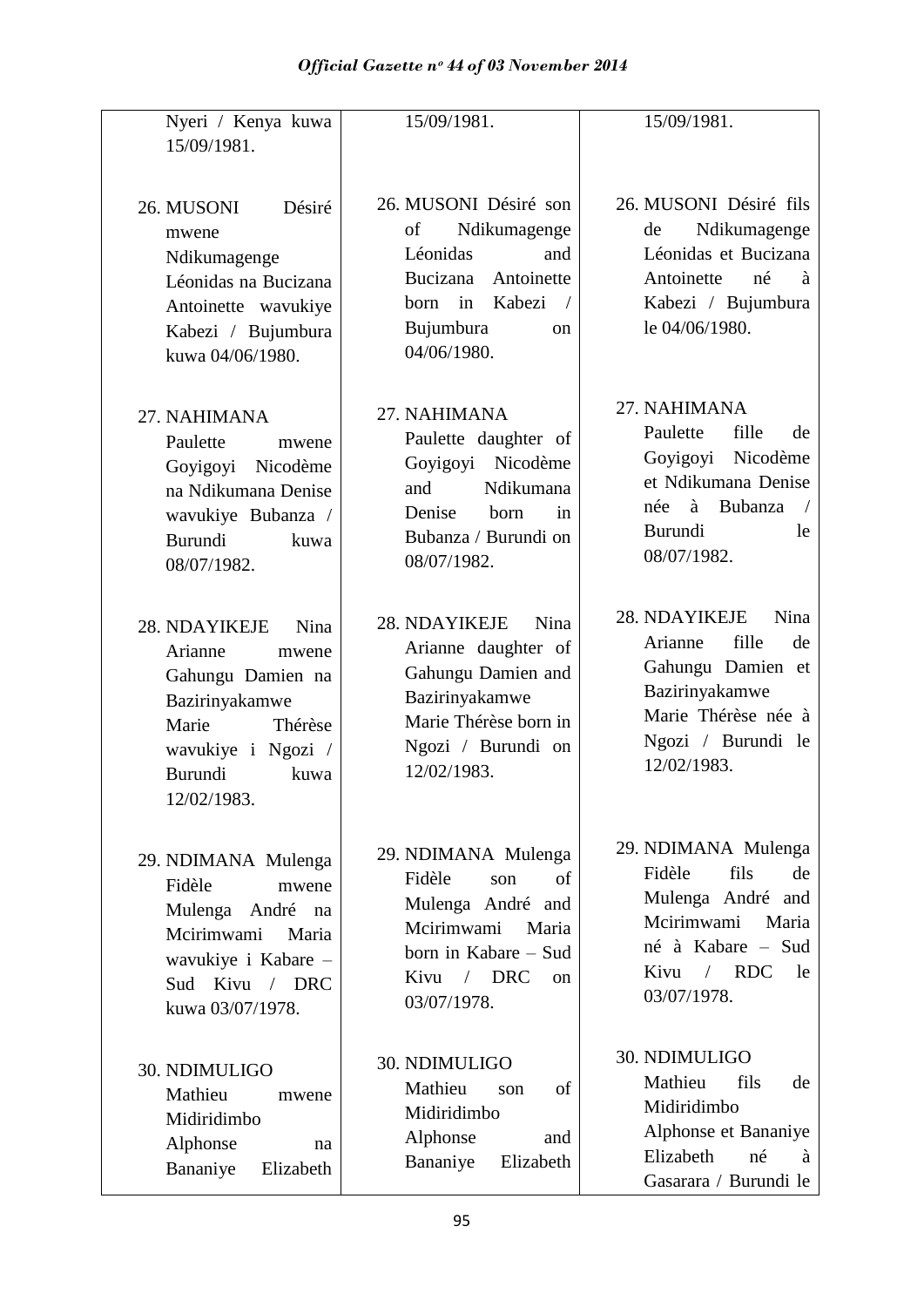| wavukiye i Gasarara /<br>Burundi<br>kuwa<br>02/05/1930.                                                                                                      | born in Gasarara<br><b>Burundi</b><br><sub>on</sub><br>02/05/1930.                                                                                                     | 02/05/1930.                                                                                                                                                 |
|--------------------------------------------------------------------------------------------------------------------------------------------------------------|------------------------------------------------------------------------------------------------------------------------------------------------------------------------|-------------------------------------------------------------------------------------------------------------------------------------------------------------|
| 31. NIMUBONA<br>Gaspard<br>mwene<br>Buyondi Daniel<br>na<br>Gahugano Madeleine<br>wavukiye i Bururi /<br>Burundi<br>kuwa<br>24/12/1971.                      | 31. NIMUBONA<br>Gaspard<br>of<br>son<br>Buyondi Daniel and<br>Gahugano Madeleine<br>born<br>in<br>Bururi<br>$\sqrt{2}$<br><b>Burundi</b><br>on<br>24/12/1971.          | 31. NIMUBONA<br>Gaspard<br>fils<br>de<br>Buyondi<br>Daniel<br>et<br>Gahugano Madeleine<br>né à Bururi / Burundi<br>le 24/12/1971.                           |
| 32. NITONDE<br>Charles<br>mwene Rwasa David<br>Ntamagendero<br>na<br>wavukiye<br>Penine<br>$\mathbf{i}$<br>Ngozi / Burundi kuwa<br>15/12/1966.               | 32. NITONDE<br>Charles<br>son of Rwasa David<br>Ntamagendero<br>and<br>Penine born in Ngozi<br>Burundi<br><sub>on</sub><br>15/12/1966.                                 | 32. NITONDE<br>Charles<br>fils de Rwasa David<br>Ntamagendero<br>et<br>Penine né à Ngozi /<br>Burundi<br>le<br>15/12/1966.                                  |
| 33. NIYONGERE<br>Venant<br>mwene<br>Njemurirwo<br>Tharcisse<br>na<br>Ndikumana<br>Pauline<br>wavukiye i Bubanza /<br>Burundi<br>kuwa<br>01/07/1969.          | 33. NIYONGERE<br>Venant<br>of<br>son<br>Njemurirwo<br>Tharcisse<br>and<br>Ndikumana<br>Pauline<br>born in Bubanza<br>$\sqrt{2}$<br><b>Burundi</b><br>on<br>01/07/1969. | 33. NIYONGERE<br>fils<br>Venant<br>de<br>Njemurirwo<br>Tharcisse<br>et<br>Pauline<br>Ndikumana<br>à<br>Bubanza<br>né<br><b>Burundi</b><br>le<br>01/07/1969. |
| 34. SPINETTE<br>Genéviève<br>Fabienne<br>Annie<br>mwene<br>Spinette Richard na<br>Eloi<br>Raymonde<br>wavukiye Charleroi /<br>Belgium<br>kuwa<br>28/04/1976. | 34. SPINETTE<br>Genéviève<br>Fabienne<br>daughter<br>Annie<br>of<br>Spinette Richard and<br>Eloi Raymonde born<br>Charleroi<br>in<br>Belgium<br>on<br>28/04/1976.      | 34. SPINETTE<br>Genéviève<br>Fabienne<br>fille<br>Annie<br>de<br>Spinette Richard et<br>Eloi Raymonde née à<br>Charleroi / Belgique<br>le 28/04/1976.       |
| <b>35. PARMENTIER</b><br>Sébastien<br>Mary<br>Bernard<br>mwene                                                                                               | <b>35. PARMENTIER</b><br>Sébastien<br>Mary<br>Bernard<br>of<br>son                                                                                                     | <b>35. PARMENTIER</b><br>Sébastien<br>Mary<br>fils<br>Bernard<br>de                                                                                         |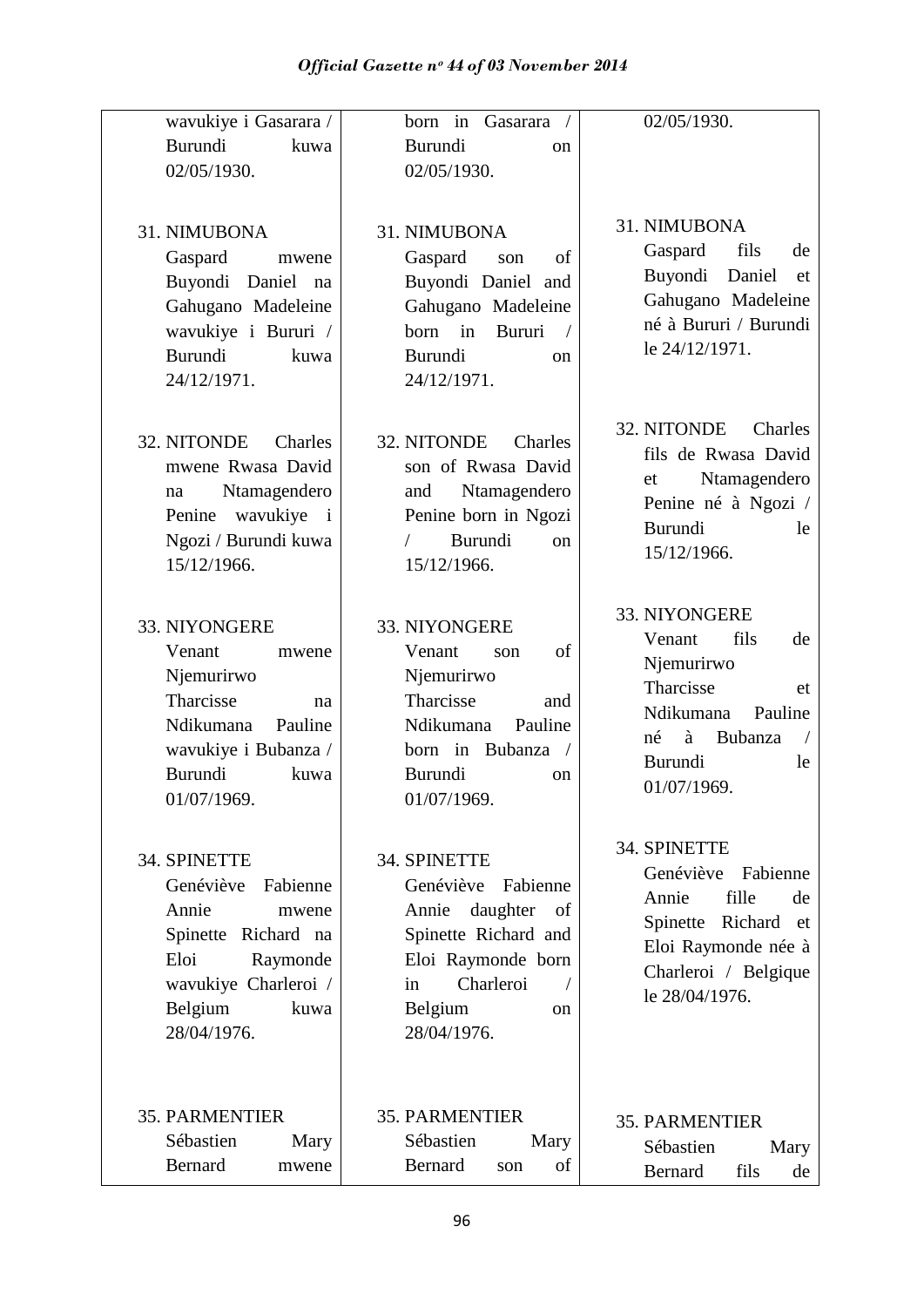| Parmentier Jacky na<br>Parmentier<br>Michèle<br>wavukiye Lisieux /<br>France<br>kuwa<br>15/12/1973.<br>36. POTTIE<br>Gérard                                | Parmentier Jacky and<br>Parmentier<br>Michèle<br>born in<br>Lisieux<br>$\sqrt{2}$<br>France<br><sub>on</sub><br>15/12/1973.<br>36. POTTIE<br>Gérard            | Parmentier Jacky et<br>Parmentier<br>Michèle<br>né à Lisieux / France<br>le 15/12/1973.<br>36. POTTIE<br>Gérard                                   |
|------------------------------------------------------------------------------------------------------------------------------------------------------------|----------------------------------------------------------------------------------------------------------------------------------------------------------------|---------------------------------------------------------------------------------------------------------------------------------------------------|
| Médard mwene Pottie<br>Charles<br>Emile<br>na<br>Deputter<br>Elisa<br>wavukiye Lombardsy<br>Belgium<br>kuwa<br>$\sqrt{2}$<br>27/06/1943.                   | Médard son of Pottie<br>Charles Emile<br>and<br>Deputter Elisa born in<br>Lombardsy / Belgium<br>on 27/06/1943.                                                | Médard fils de Pottie<br>Charles<br>Emile<br>et<br>Deputter Elisa né à<br>Lombardsy<br>Belgique<br>le<br>27/06/1943.                              |
| 37. RIBUL<br>Moro<br>Giovanna<br>mwene<br>Ribul Moro Angelo<br><b>Brancatisano</b><br>na<br>wavukiye<br>Antonia<br>Starnberg / Germany<br>kuwa 25/03/1973. | 37. RIBUL<br>Moro<br>Giovanna daughter of<br>Ribul Moro Angelo<br><b>Brancatisano</b><br>and<br>Antonia<br>born<br>in<br>Starnberg / Germany<br>on 25/03/1973. | 37. RIBUL<br>Moro<br>fille<br>Giovanna<br>de<br>Ribul Moro Angelo et<br>Brancatisano Antonia<br>née à Starnberg<br>Allemagne<br>le<br>25/03/1973. |
| 38. SABITI<br>Elijah<br>Yegumye<br>mwene<br>Ndengabaganizi E. na<br>Komushana<br>Ruth<br>wavukiye I Banda /<br>Uganda<br>kuwa<br>04/07/1964.               | 38. SABITI<br>Elijah<br>of<br>Yegumye<br>son<br>Ndengabaganizi<br>and<br>Komushana<br>Ruth<br>Banda<br>in<br>born<br>Uganda<br><sub>on</sub><br>04/07/1964.    | 38. SABITI<br>Elijah<br>fils<br>Yegumye<br>de<br>Ndengabaganizi<br>et<br>Komushana Ruth né à<br>Banda / Ouganda le<br>04/07/1964.                 |
| 39. TRAN HIEU Nghia<br>mwene Tran Van Tru<br>Thi<br>Le<br>Ly<br>na<br>wavukiye i Saigon /<br>Vietnam<br>kuwa<br>21/11/1950.                                | 39. TRAN HIEU Nghia<br>son of Tran Van Tru<br>and Le Thi Ly born in<br>Saigon / Vietnam on<br>21/11/1950.                                                      | 39. TRAN HIEU Nghia<br>fils de Tran Van Tru<br>et Le Thi Ly né à<br>Saigon / Vietnam le<br>21/11/1950.                                            |
| <b>40. TUMWEBAZE</b><br>Primah<br>mwene<br>Byarugaba Francis na<br>Tumushabe<br>Jane                                                                       | <b>40. TUMWEBAZE</b><br>Primah daughter of<br>Byarugaba<br>Francis<br>and Tumushabe Jane                                                                       | <b>40. TUMWEBAZE</b><br>Primah<br>fille<br>de<br>Byarugaba Francis et<br>Tumushabe Jane née<br>Rukungiri<br>à                                     |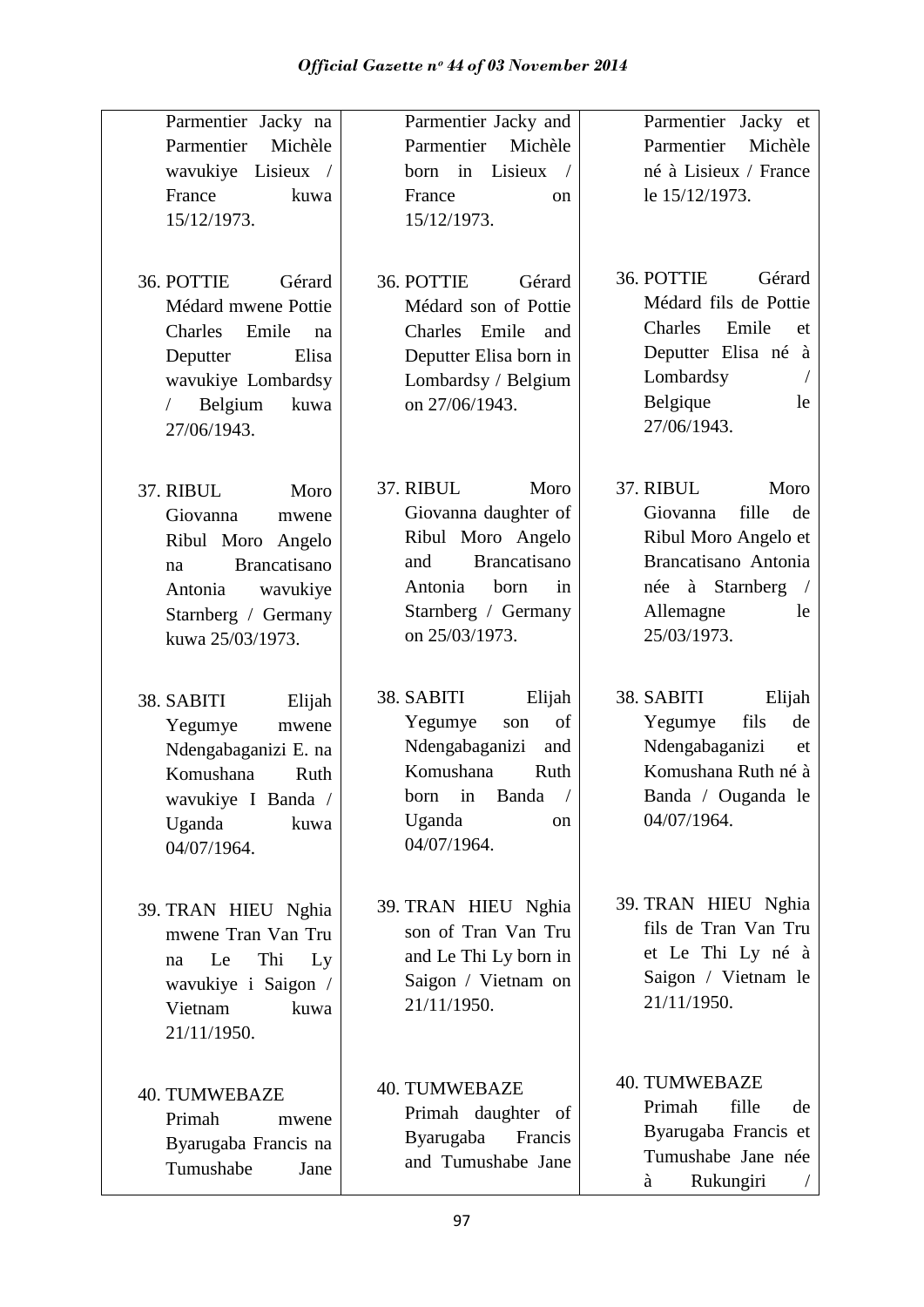| wavukiye i Rukungiri                                                                                                                                            | born in Rukungiri /                                                                                                                                                  | Ouganda<br>le                                                                                                                            |
|-----------------------------------------------------------------------------------------------------------------------------------------------------------------|----------------------------------------------------------------------------------------------------------------------------------------------------------------------|------------------------------------------------------------------------------------------------------------------------------------------|
| Uganda<br>kuwa<br>$\sqrt{2}$                                                                                                                                    | Uganda<br><sub>on</sub>                                                                                                                                              | 04/06/1979.                                                                                                                              |
| 04/06/1979.                                                                                                                                                     | 04/06/1979.                                                                                                                                                          |                                                                                                                                          |
| 41. USSEINI<br>Zahiri<br>Hussein<br>mwene<br>Hussein<br>Razac<br>na<br>Somji<br>Feeza<br>wavukiye<br>T<br>Bujumbura / Burundi                                   | 41. USSEINI<br>Zahiri<br>Hussein<br>of<br>son<br>Hussein<br>Razac<br>and<br>Feeza Somji born in<br>Bujumbura / Burundi<br>on 17/07/1969.                             | 41. USSEINI<br>Zahiri<br>Hussein<br>fils<br>de<br>Hussein<br>Razac<br>et<br>Feeza Somji né<br>à<br>Bujumbura / Burundi<br>le 17/07/1969. |
| kuwa 17/07/1969.<br>42. WYNS<br>William<br>Constant Yvo mwene<br>Jan Baptist Wyns na<br>Maria De Decker<br>wavukiye Molenbeek<br>Belgium<br>kuwa<br>26/09/1951. | <b>42. WYNS</b><br>William<br>Constant Yvo son of<br>Jan Baptist Wyns and<br>Maria<br>De<br>Decker<br>born in Molenbeek /<br>Belgium<br><sub>on</sub><br>26/09/1951. | 42. WYNS<br>William<br>Constant Yvo fils de<br>Jan Baptist Wyns et<br>Maria De Decker né à<br>Molenbeek / Belgique<br>le 26/09/1951.     |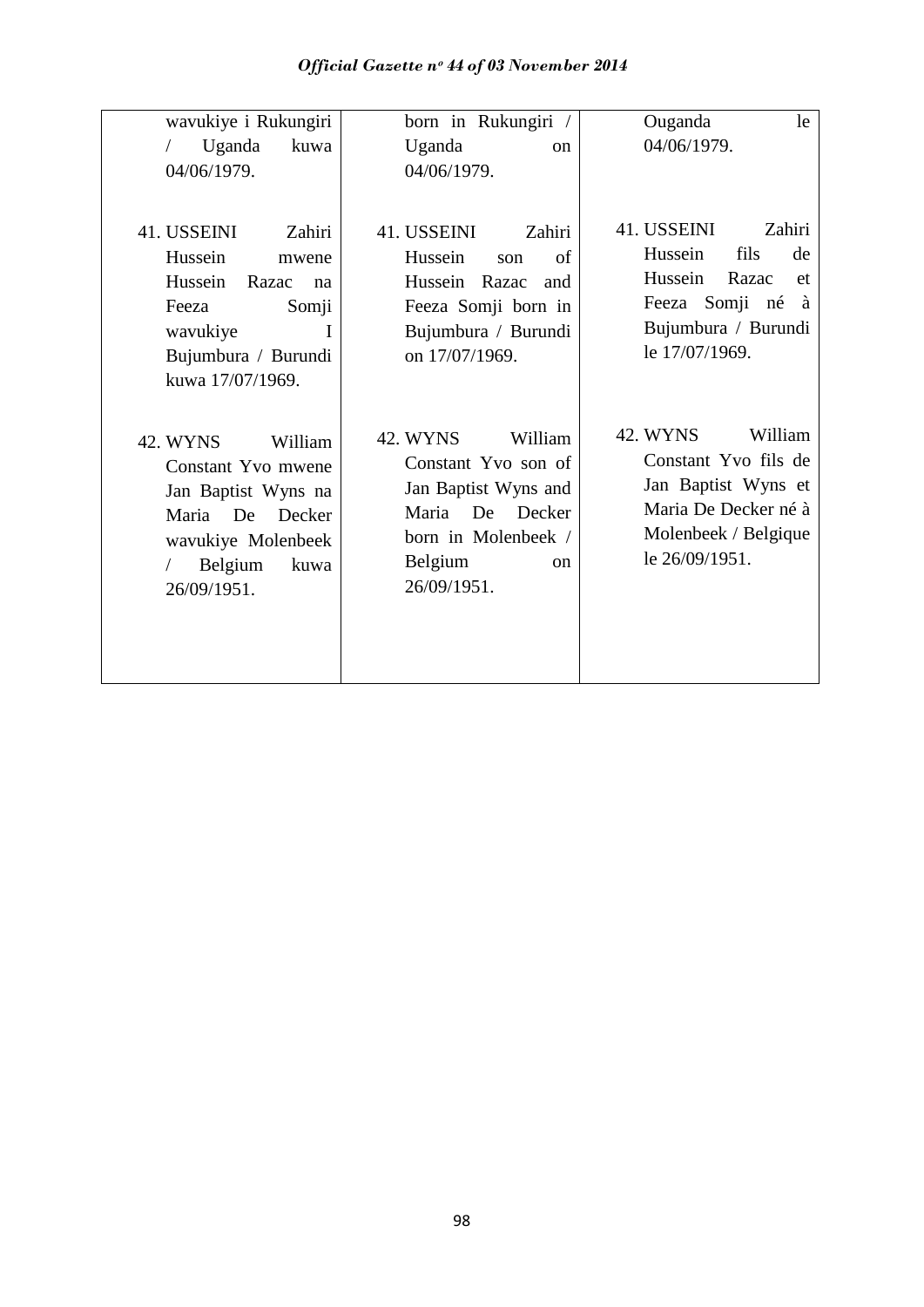## **INGINGO Z'INGENZI Z'URWANDIKO RWA SIMON PIERRE MIHIGO SIBOMANA RUSABA GUHINDURA AMAZINA**

Uwitwa **Simon Pierre MIHIGO SIBOMANA** ubarizwa mu Mudugudu wa Taba, mu Kagari ka Niboye, Umurenge wa Niboye, Akarere ka Kicukiro, Umujyi wa Kigali, yasabye kwemererwa guhindura amazina ye ya **Simon Pierre MIHIGO SIBOMANA** bityo akitwa **Simon SIBOMANA** mu irangamimerere ye.

Impamvu atanga ngo ni uko ayo mazina ya **Simon Pierre MIHIGO SIBOMANA** n"ubwo ariyo yiswe n"ababyeyi be kuva akivuka mu mwaka wa 1984; mu mwaka wa 1196, yarayagabanyije agitaha mu Rwanda yitwa **Simon SIBOMANA** aba ariyo yigiraho agitangira amashuri yisumbuye, ayafatiraho ibyangombwa byose by"umwenegihugu, ayigiraho mu mashuri makuru (KIST) ndetse no muri Kaminuza aho yiga muri Amerika.

Akaba yifuza gukomeza kwitwa amazina ya **Simon SIBOMANA** kuko ari ku byangombwa bye byose akoresha binyuze mu nzira zemewe n"amategeko, akandikwa mu gitabo cy"irangamimerere kirimo inyandiko y"ivuka bityo akitwa **Simon SIBOMANA.**

# **INGINGO Z'INGENZI Z'URWANDIKO RWA NYIRAMATAMA Alima RUSABA GUHINDURA AMAZINA**

Uwitwa **NYIRAMATAMA Alima** ubarizwa mu Kagari ka Kivumu, Umurenge wa Gisenyi, Akarere ka Rubavu, Intara y"Iburengerazuba, yasabye guhindura izina rya NYIRAMATAMA mu mazina asanganywe rigasimburwa n"irya GIRAMATA.

Impamvu atanga ngo ni uko izina rya NYIRAMATAMA ryamuteye ipfunwe kubera uko bagenzi be bajyaga bamuseka ku ishuri biza kuba ngombwa ko arihindura yiyita GIRAMATA, ubu amazina afite ku byangombwa by"ishuri akaba adahura n"amazina akoresha mu mwirondoro we.

Akaba asaba kwemererwa guhindura iryo zina NYIRAMATAMA binyuze mu nzira zemewe n"amategeko, akandikwa mu gitabo cy"irangamimerere kirimo inyandiko y"ivuka maze akitwa **GIRAMATA Alima.**